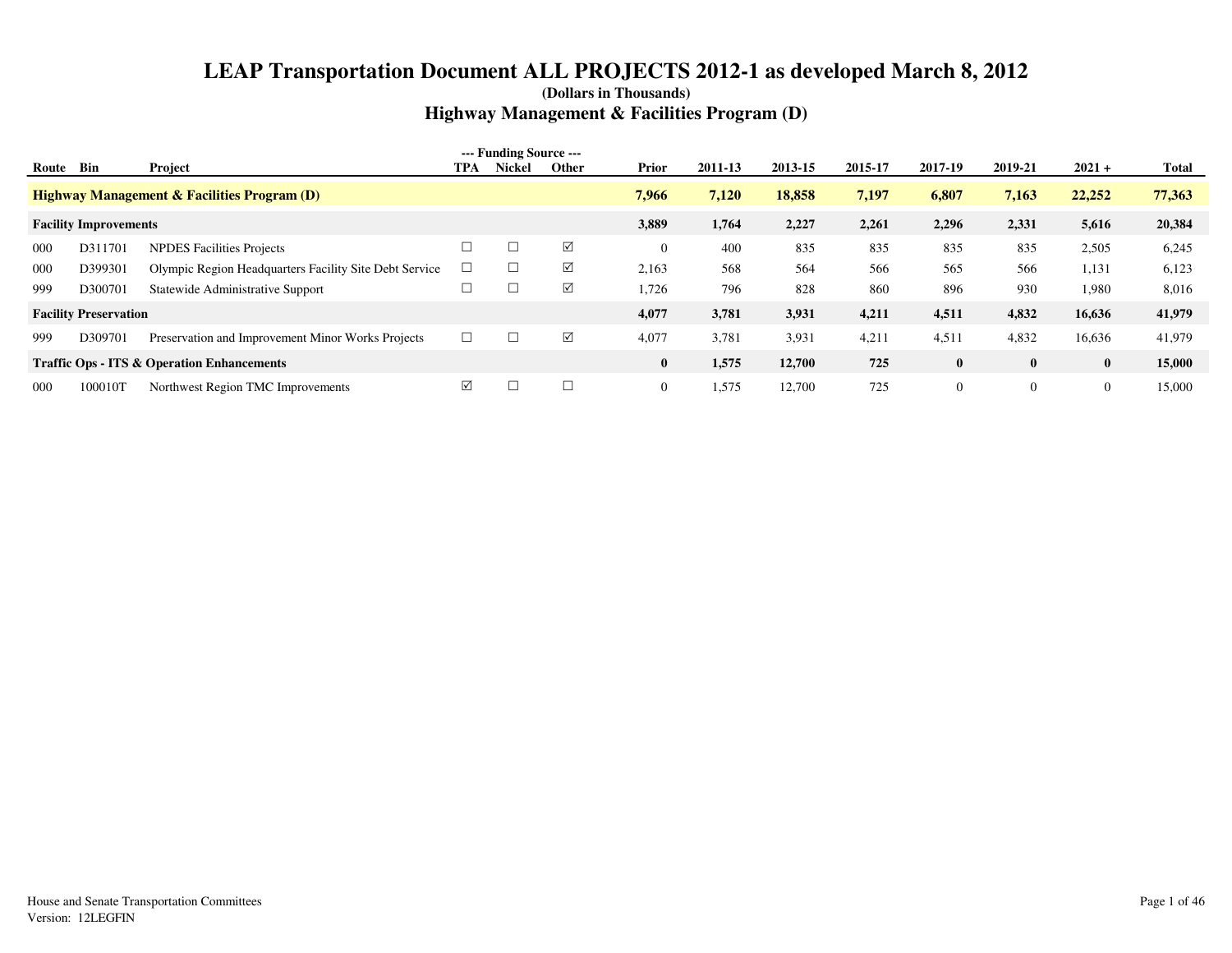| Route Bin  |                    | Project                                                                                     | TPA             | --- Funding Source ---<br>Nickel | Other              | Prior     | 2011-13          | 2013-15          | 2015-17          | 2017-19          | 2019-21        | $2021 +$               | <b>Total</b> |
|------------|--------------------|---------------------------------------------------------------------------------------------|-----------------|----------------------------------|--------------------|-----------|------------------|------------------|------------------|------------------|----------------|------------------------|--------------|
|            |                    | <b>Highway Improvements Program (I)</b>                                                     |                 |                                  |                    | 8,569,990 | 3,999,826        | 2,924,202        | 1,260,287        | 299,643          | 275,942        | 1,452,287              | 18,782,176   |
|            |                    | SR 3, Mason/Kitsap County - Improvements                                                    |                 |                                  |                    | 6,218     | 5,070            | 11,338           | $\bf{0}$         | $\bf{0}$         | $\bf{0}$       | 24,823                 | 47,449       |
|            |                    |                                                                                             | $\triangledown$ | $\Box$                           | ☑                  | 2,750     | 1,025            | $\mathbf{0}$     | $\mathbf{0}$     | $\mathbf{0}$     | $\mathbf{0}$   |                        | 14,963       |
| 003<br>003 | 300344C<br>300344D | SR 3/Belfair Bypass - New Alignment<br>SR 3/Belfair Area - Widening and Safety Improvements | ✓               | $\Box$                           | $\Box$             | 2,771     | 4,045            | 11,338           | $\mathbf{0}$     | $\overline{0}$   | $\mathbf{0}$   | 11,188<br>$\mathbf{0}$ | 18,154       |
| 003        | 300348A            | SR 3/Fairmont Ave to Goldsborough Creek Br -                                                | $\triangledown$ | $\Box$                           | $\Box$             | 230       | $\overline{0}$   | $\mathbf{0}$     | $\Omega$         | $\overline{0}$   | $\mathbf{0}$   | 13,635                 | 13,865       |
|            |                    | Replace Bridge                                                                              |                 |                                  |                    |           |                  |                  |                  |                  |                |                        |              |
| 003        | 300348B            | SR 3/Jct US 101 to Mill Creek - Safety                                                      | $\triangledown$ | $\Box$                           | $\Box$             | 467       | $\mathbf{0}$     | $\boldsymbol{0}$ | $\overline{0}$   | $\mathbf{0}$     | $\mathbf{0}$   | $\boldsymbol{0}$       | 467          |
|            |                    | I-5 / SR 16, Tacoma Area - HOV & Corridor Improvements                                      |                 |                                  |                    | 594,917   | 255,056          | 278,313          | 204,600          | 65,000           | 79,693         | 134,251                | 1,611,830    |
| 005        | 300504A            | I-5/Tacoma HOV Improvements (Nickel/TPA)                                                    | ☑               | $\blacktriangledown$             | ☑                  | 461,463   | 254,031          | 278,313          | 204,600          | 65,000           | 79,693         | 134,251                | 1,477,351    |
| 016        | 301636A            | SR 16/I-5 to Tacoma Narrows Bridge - Add HOV Lanes                                          | $\Box$          | ☑                                | ☑                  | 126,055   | 1,025            | $\mathbf{0}$     | $\mathbf{0}$     | $\mathbf{0}$     | $\mathbf{0}$   | $\mathbf{0}$           | 127,080      |
| 016        | 301638B            | SR 16/36th St to Olympic Dr NW - Add HOV Lanes                                              | $\Box$          | $\blacktriangledown$             | $\boxtimes$        | 7,399     | $\boldsymbol{0}$ | $\mathbf{0}$     | $\mathbf{0}$     | $\mathbf{0}$     | $\mathbf{0}$   | $\boldsymbol{0}$       | 7,399        |
|            |                    | I-5, Everett Area - HOV & Corridor Improvements                                             |                 |                                  |                    | 261,885   | 97               | $\bf{0}$         | $\bf{0}$         | $\mathbf{0}$     | $\bf{0}$       | $\bf{0}$               | 261,982      |
| 005        | 100540F            | I-5/164th St SW to SR 526 - HOV and Interchange<br>Modifications                            | $\Box$          | $\Box$                           | $\boxed{\text{V}}$ | 41,870    | $\boldsymbol{0}$ | $\boldsymbol{0}$ | $\boldsymbol{0}$ | $\boldsymbol{0}$ | $\mathbf{0}$   | $\boldsymbol{0}$       | 41,870       |
| 005        | 100543M            | I-5/SR 526 to Marine View Drive - Add HOV Lanes                                             | $\Box$          | $\triangledown$                  | $\sqrt{}$          | 220,015   | 97               | $\mathbf{0}$     | $\mathbf{0}$     | $\mathbf{0}$     | $\overline{0}$ | $\boldsymbol{0}$       | 220,112      |
|            |                    | I-5, Lewis County Area - Corridor Improvements                                              |                 |                                  |                    | 192,470   | 79,503           | 91,974           | 1,740            | $\bf{0}$         | $\bf{0}$       | $\bf{0}$               | 365,687      |
| 005        | 300581A            | I-5/Grand Mound to Maytown - Add Lanes and Replace<br>Intersection                          | $\Box$          | $\blacktriangledown$             | $\boxtimes$        | 98,891    | 16,340           | 40               | $\mathbf{0}$     | $\overline{0}$   | $\overline{0}$ | $\boldsymbol{0}$       | 115,271      |
| 005        | 400507R            | I-5/Rush Rd to 13th St - Add Lanes                                                          | $\Box$          | ☑                                | $\sqrt{}$          | 53,694    | 19               | $\overline{0}$   | $\overline{0}$   | $\mathbf{0}$     | $\overline{0}$ | $\mathbf{0}$           | 53,713       |
| 005        | 400508W            | I-5/Mellen Street I/C to Grand Mound I/C - Add Lanes                                        | ☑               | $\Box$                           | $\Box$             | 39,885    | 63,144           | 91,934           | 1,740            | $\overline{0}$   | $\overline{0}$ | $\mathbf{0}$           | 196,703      |
|            |                    | I-5, Puget Sound Area - Improvements                                                        |                 |                                  |                    | 253,152   | 66,564           | 18,500           | 26               | 17,431           | 21             | 19,362                 | 375,056      |
| 005        | 100505A            | I-5/Pierce Co Line to Tukwila Interchange - Add HOV<br>Lanes                                | $\Box$          | $\boxed{\checkmark}$             | $\boxtimes$        | 138,907   | 5                | $\mathbf{0}$     | $\overline{0}$   | $\mathbf{0}$     | $\overline{0}$ | $\boldsymbol{0}$       | 138,912      |
| 005        | 100522B            | I-5/Express Lane Automation                                                                 | $\Box$          | $\Box$                           | ☑                  | 1,209     | 4,177            | $\mathbf{0}$     | $\overline{0}$   | $\theta$         | $\overline{0}$ | $\boldsymbol{0}$       | 5,386        |
| 005        | 100529C            | I-5/NE 175th St to NE 205th St - Add NB Lane                                                | $\Box$          | ☑                                | ☑                  | 8,735     | $\overline{0}$   | $\mathbf{0}$     | $\Omega$         | $\overline{0}$   | $\overline{0}$ | $\mathbf{0}$           | 8,735        |
| 005        | 100536D            | I-5/SR 525 Interchange Phase                                                                | ✓               | $\Box$                           | $\Box$             | 644       | $\theta$         | $\theta$         | $\Omega$         | $\Omega$         | $\Omega$       | 19,357                 | 20,001       |
| 005        | 100537B            | I-5/196th St (SR 524) Interchange - Build Ramps                                             | ✓               | $\Box$                           | $\Box$             | 19,595    | 12,974           | 206              | $\Omega$         | $\theta$         | $\theta$       | $\boldsymbol{0}$       | 32,775       |
| 005        | 100541M            | I-5/128th St SW (SR 96) - Interchange Improvements                                          | $\Box$          | $\Box$                           | $\sqrt{}$          | 1,432     | 510              | $\overline{0}$   | $\overline{0}$   | $\mathbf{0}$     | $\mathbf{0}$   | $\overline{0}$         | 1,942        |
| 005        | 100553N            | I-5/172nd St NE (SR 531) Interchange - Rebuild<br>Interchange                               | ☑               | $\Box$                           | ☑                  | 33,054    | 425              | 5                | $\overline{0}$   | $\theta$         | $\theta$       | $\mathbf{0}$           | 33,484       |
| 005        | 300596L            | I-5/Vicinity of Center Dr - Interchange Improvements                                        | $\Box$          | $\Box$                           | ☑                  | 180       | 666              | $\Omega$         | $\Omega$         | $\Omega$         | $\Omega$       | $\Omega$               | 846          |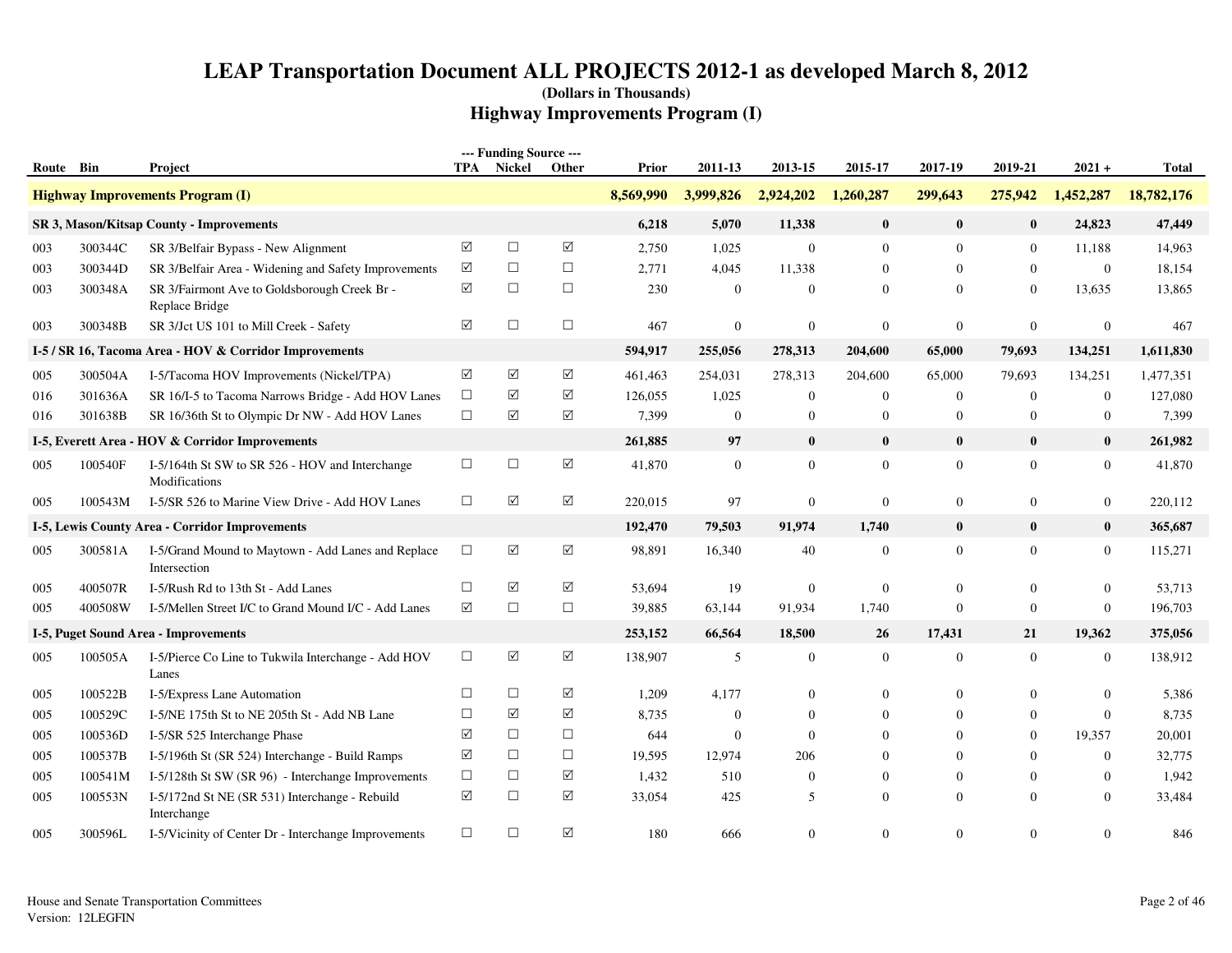|       |          |                                                                          |        | --- Funding Source --- |                      |                |          |                |                  |                  |                |                  |              |
|-------|----------|--------------------------------------------------------------------------|--------|------------------------|----------------------|----------------|----------|----------------|------------------|------------------|----------------|------------------|--------------|
| Route | Bin      | Project                                                                  | TPA    | Nickel                 | Other                | Prior          | 2011-13  | 2013-15        | 2015-17          | 2017-19          | 2019-21        | $2021 +$         | <b>Total</b> |
| 005   | 300596M  | I-5/Vicinity of Joint Base Lewis McChord - Install<br><b>Ramp Meters</b> | $\Box$ | $\Box$                 | $\boxed{\mathsf{v}}$ | 190            | 381      | $\overline{0}$ | $\mathbf{0}$     | $\mathbf{0}$     | $\overline{0}$ | $\boldsymbol{0}$ | 571          |
| 005   | 300596T  | I-5/SR 510 to SR 512 - Mobility Improvements                             | $\Box$ | $\Box$                 | $\Delta$             | $\overline{0}$ | 4,926    | 16,874         | $\overline{0}$   | $\mathbf{0}$     | $\mathbf{0}$   | $\boldsymbol{0}$ | 21,800       |
| 005   | 800502K  | I-5/SR 161/SR 18 - Interchange Improvements                              | ☑      | ☑                      | ☑                    | 49,206         | 41,400   | 1,415          | 26               | 17,431           | 21             | 5                | 109,504      |
| 005   | L2200087 | I-5/Marvin Road Interchange Study                                        | $\Box$ | $\Box$                 | $\Delta$             | $\mathbf{0}$   | 1,100    | $\mathbf{0}$   | $\overline{0}$   | $\mathbf{0}$     | $\mathbf{0}$   | $\mathbf{0}$     | 1,100        |
|       |          | I-5, SW Washington - Corridor Improvements                               |        |                        |                      | 59,451         | 81,769   | 25,325         | $\bf{0}$         | $\bf{0}$         | $\bf{0}$       | $\bf{0}$         | 166,545      |
| 000   | 400012I  | I-5/Lewis County Detour for Freight Mobility - ITS<br>Projects           | $\Box$ | $\Box$                 | $\triangledown$      | $\mathbf{0}$   | 2,374    | 55             | $\mathbf{0}$     | $\mathbf{0}$     | $\overline{0}$ | $\boldsymbol{0}$ | 2,429        |
| 005   | 400506H  | I-5/NE 134th St Interchange (I-5/I-205) - Rebuild<br>Interchange         | $\Box$ | $\triangledown$        | $\boxed{\checkmark}$ | 7,722          | 65,447   | 25,270         | $\mathbf{0}$     | $\boldsymbol{0}$ | $\overline{0}$ | $\boldsymbol{0}$ | 98,439       |
| 005   | 400506I  | I-5/SR 501 Ridgefield Interchange - Rebuild Interchange                  | ☑      | $\Box$                 | $\Delta$             | 22,606         | 1,321    | $\overline{0}$ | $\mathbf{0}$     | $\mathbf{0}$     | $\overline{0}$ | $\mathbf{0}$     | 23,927       |
| 005   | 400507D  | I-5/Kalama River Road Vicinity to SR 432 - Safety<br>Improvements        | $\Box$ | $\Box$                 | $\Delta$             | 510            | $\theta$ | $\Omega$       | $\Omega$         | $\overline{0}$   | $\Omega$       | $\mathbf{0}$     | 510          |
| 005   | 400507S  | I-5/N Fork Lewis River Bridge to Todd Road Vicinity -<br>Safety          | $\Box$ | $\Box$                 | ☑                    | 156            | 687      | $\overline{0}$ | $\mathbf{0}$     | $\boldsymbol{0}$ | $\overline{0}$ | $\mathbf{0}$     | 843          |
| 005   | 400508S  | I-5/Koontz Rd to Chamber Way Vicinity - Safety                           | $\Box$ | $\Box$                 | $\sqrt{ }$           | 1,382          | 75       | $\theta$       | $\Omega$         | $\mathbf{0}$     | $\overline{0}$ | $\overline{0}$   | 1,457        |
| 005   | 400510A  | I-5/SR 432 Talley Way Interchanges - Rebuild<br>Interchanges             | ☑      | $\Box$                 | $\triangledown$      | 27,075         | 8,428    | $\mathbf{0}$   | $\overline{0}$   | $\mathbf{0}$     | $\overline{0}$ | $\boldsymbol{0}$ | 35,503       |
| 501   | 450111R  | SR 501/Ridgefield Interchange Stage II - Roadway<br>Improvements         | $\Box$ | $\Box$                 | $\boxtimes$          | $\overline{0}$ | 3,437    | $\mathbf{0}$   | $\mathbf{0}$     | $\mathbf{0}$     | $\overline{0}$ | $\mathbf{0}$     | 3,437        |
|       |          | I-5, Vancouver - Columbia River Crossing                                 |        |                        |                      | 125,353        | 92,262   | $\bf{0}$       | $\bf{0}$         | $\bf{0}$         | $\mathbf{0}$   | $\bf{0}$         | 217,615      |
| 005   | 400506A  | I-5/Columbia River Crossing/Vancouver - EIS                              | ☑      | $\Box$                 | $\boxed{\checkmark}$ | 125,353        | 92,262   | $\mathbf{0}$   | $\mathbf{0}$     | $\mathbf{0}$     | $\overline{0}$ | $\boldsymbol{0}$ | 217,615      |
|       |          | I-5, Whatcom/Skagit County - Improvements                                |        |                        |                      | 46,836         | 12,944   | 43             | $\mathbf{3}$     | $\bf{0}$         | $\bf{0}$       | $\bf{0}$         | 59,826       |
| 005   | 100585Q  | I-5/36th St Vicinity to SR 542 Vicinity - Ramp<br>Reconstruction         | ☑      | $\Box$                 | $\triangledown$      | 19,150         | 3,207    | $\mathbf{0}$   | $\boldsymbol{0}$ | $\mathbf{0}$     | $\overline{0}$ | $\boldsymbol{0}$ | 22,357       |
| 005   | 100589B  | I-5/ITS Advanced Traveler Information Systems                            | $\Box$ | $\Box$                 | ☑                    | 126            | 2,686    | 13             | 3                | $\theta$         | $\overline{0}$ | $\theta$         | 2,828        |
| 005   | 100598C  | I-5/Blaine Exit - Interchange Improvements                               | $\Box$ | $\Box$                 | ☑                    | 17,044         | 6,071    | 30             | 0                | $\mathbf{0}$     | $\mathbf{0}$   | $\boldsymbol{0}$ | 23,145       |
| 011   | 101100G  | SR 11/Chuckanut Park and Ride - Build Park and Ride                      | ☑      | $\Box$                 | ☑                    | 10,516         | 980      | $\mathbf{0}$   | $\boldsymbol{0}$ | $\mathbf{0}$     | $\overline{0}$ | $\boldsymbol{0}$ | 11,496       |
|       |          | SR 9, Skagit/Whatcom County - Improvements                               |        |                        |                      | 23,357         | 95       | $\bf{0}$       | $\bf{0}$         | $\bf{0}$         | $\mathbf{0}$   | $\bf{0}$         | 23,452       |
| 009   | 100942A  | SR 9/Martin Rd Vic to Thunder Creek - Realignment<br>and Widening        | $\Box$ | $\Box$                 | ☑                    | 5,642          | 38       | $\mathbf{0}$   | $\overline{0}$   | $\mathbf{0}$     | $\overline{0}$ | $\boldsymbol{0}$ | 5,680        |
| 009   | 100955A  | SR 9/Nooksack Rd Vicinity to Cherry St - New<br>Alignment                | $\Box$ | ☑                      | $\Delta$             | 17,715         | 57       | $\Omega$       | $\overline{0}$   | $\theta$         | $\overline{0}$ | $\Omega$         | 17,772       |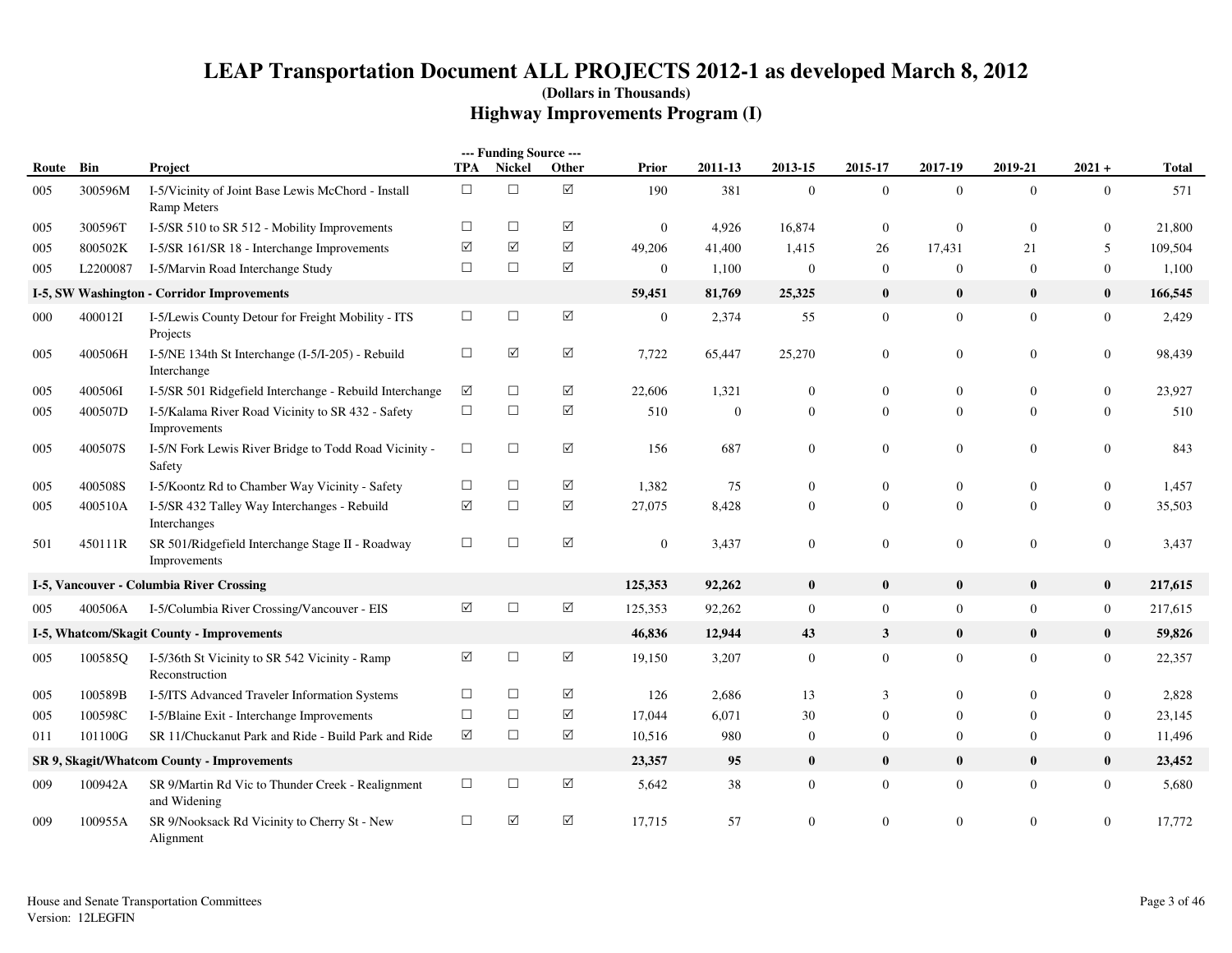| Route Bin |          | Project                                                                |        | --- Funding Source ---<br>TPA Nickel | Other       | Prior          | 2011-13        | 2013-15        | 2015-17        | 2017-19          | 2019-21        | $2021 +$         | <b>Total</b> |
|-----------|----------|------------------------------------------------------------------------|--------|--------------------------------------|-------------|----------------|----------------|----------------|----------------|------------------|----------------|------------------|--------------|
|           |          | SR 9, Snohomish County - Corridor Improvements                         |        |                                      |             | 164,662        | 68,704         | 16,584         | 3,968          | $\bf{0}$         | $\mathbf{0}$   | 26,061           | 279,977      |
| 009       | 100900E  | SR 9/SR 522 to 228th St SE, Stages 1a and 1b - Add<br>Lanes            | $\Box$ | $\blacktriangledown$                 | $\boxtimes$ | 23,756         | 5              | $\overline{0}$ | $\overline{0}$ | $\overline{0}$   | $\overline{0}$ | $\mathbf{0}$     | 23,761       |
| 009       | 100900F  | SR 9/212th St SE to 176th St SE, Stage 3 - Add Lanes                   | $\Box$ | ☑                                    | ☑           | 19,787         | 42,681         | 3,825          | 249            | $\overline{0}$   | $\overline{0}$ | 18,214           | 84,756       |
| 009       | 100900V  | SR 9/176th St SE Vicinity to SR 96 - Add Signal and<br>Turn Lanes      | $\Box$ | $\blacktriangledown$                 | ☑           | 4,415          | 726            | $\overline{0}$ | $\overline{0}$ | $\mathbf{0}$     | $\mathbf{0}$   | $\boldsymbol{0}$ | 5,141        |
| 009       | 100901B  | SR 9/228th St SE to 212th St SE (SR 524), Stage 2 -<br>Add Lanes       | $\Box$ | $\triangledown$                      | ☑           | 31,085         | 27             | $\mathbf{0}$   | $\mathbf{0}$   | $\mathbf{0}$     | $\overline{0}$ | $\boldsymbol{0}$ | 31,112       |
| 009       | 100912G  | SR 9/Marsh Rd Intersection - Safety Improvements                       | ☑      | $\Box$                               | $\sqrt{}$   | 6,183          | 155            | $\mathbf{0}$   | $\overline{0}$ | $\mathbf{0}$     | $\overline{0}$ | $\boldsymbol{0}$ | 6,338        |
| 009       | 100912T  | SR 9/Snohomish Vicinity Access Mitigation                              | $\Box$ | $\Box$                               | ☑           | $\mathbf{0}$   | 110            | $\mathbf{0}$   | $\mathbf{0}$   | $\overline{0}$   | $\overline{0}$ | $\mathbf{0}$     | 110          |
| 009       | 100914G  | SR 9/SR 96 to Marsh Rd - Add Lanes and Improve<br>Intersections        | ☑      | $\Box$                               | ☑           | 28,676         | 1,365          | $\mathbf{0}$   | $\mathbf{0}$   | $\overline{0}$   | $\overline{0}$ | $\boldsymbol{0}$ | 30,041       |
| 009       | 100916G  | SR 9/Lake Stevens Way to 20th St SE - Improve<br>Intersection          | ☑      | $\Box$                               | $\Box$      | 11,270         | 1,639          | 5              | $\mathbf{0}$   | $\boldsymbol{0}$ | $\overline{0}$ | $\mathbf{0}$     | 12,914       |
| 009       | 100917G  | SR 9/Lundeen Parkway to SR 92 - Add Lanes and<br>Improve Intersections | ☑      | $\Box$                               | ☑           | 14,497         | 5,717          | 2,357          | $\mathbf{0}$   | $\boldsymbol{0}$ | $\overline{0}$ | $\boldsymbol{0}$ | 22,570       |
| 009       | 100921G  | SR 9/SR 528 - Improve Intersection                                     | ☑      | $\Box$                               | $\Box$      | $\overline{0}$ | $\mathbf{0}$   | $\overline{0}$ | $\overline{0}$ | $\theta$         | $\Omega$       | 7,847            | 7,847        |
| 009       | 100922G  | SR 9/84th St NE (Getchell Road) Improve Intersection                   | ☑      | $\Box$                               | $\Box$      | 34             | 2,588          | 10,371         | 3,719          | $\mathbf{0}$     | $\Omega$       | $\boldsymbol{0}$ | 16,712       |
| 009       | 100924A  | SR 9/108th Street NE (Lauck Road) - Add Turn Lanes                     | $\Box$ | ☑                                    | ☑           | 1,702          | $\overline{0}$ | $\overline{0}$ | $\overline{0}$ | $\overline{0}$   | $\Omega$       | $\mathbf{0}$     | 1,702        |
| 009       | 100928G  | SR 9/SR 531-172nd St NE - Improve Intersection                         | ☑      | $\Box$                               | ☑           | 2,259          | 13,304         | 26             | $\mathbf{0}$   | $\theta$         | $\Omega$       | $\mathbf{0}$     | 15,589       |
| 009       | 100930H  | SR 9/Schloman Rd to 256th St NE - New Alignment                        | $\Box$ | ☑                                    | ☑           | 16,628         | $\mathbf{0}$   | $\theta$       | $\Omega$       | $\theta$         | $\Omega$       | $\mathbf{0}$     | 16,628       |
| 009       | 100930I  | SR 9/252nd St NE Vicinity - Add Turn Lane                              | $\Box$ | $\triangledown$                      | $\sqrt{}$   | 1,702          | $\theta$       | $\Omega$       | $\Omega$       | $\overline{0}$   | $\Omega$       | $\theta$         | 1,702        |
| 009       | 100931C  | SR 9/268th St Intersection - Add Turn Lane                             | $\Box$ | ☑                                    | $\sqrt{}$   | 2,553          | $\theta$       | $\Omega$       | $\Omega$       | $\theta$         | $\Omega$       | $\mathbf{0}$     | 2,553        |
| 009       | L2000040 | SR 9/SR 204 Intersection Improvement project                           | $\Box$ | $\Box$                               | $\sqrt{}$   | 115            | 387            | $\mathbf{0}$   | $\overline{0}$ | $\overline{0}$   | $\overline{0}$ | $\boldsymbol{0}$ | 502          |
|           |          | US 12, Tri-Cities to Walla Walla - Corridor Improvements               |        |                                      |             | 75,557         | 16,341         | 115            | $\bf{0}$       | $\bf{0}$         | $\bf{0}$       | $\bf{0}$         | 92,013       |
| 012       | 501203X  | US 12/Frenchtown Vicinity to Walla Walla - Add Lanes                   | ☑      | ☑                                    | ☑           | 50,861         | 903            | 115            | $\mathbf{0}$   | $\mathbf{0}$     | $\overline{0}$ | $\boldsymbol{0}$ | 51,879       |
| 012       | 501204C  | US 12/SR 124 to McNary Pool - Add Lanes                                | $\Box$ | ☑                                    | ☑           | 12,081         | 17             | $\overline{0}$ | $\Omega$       | $\overline{0}$   | $\Omega$       | $\mathbf{0}$     | 12,098       |
| 012       | 501205D  | US 12/Attalia Vicinity to US 730 - Add Lanes                           | $\Box$ | ☑                                    | $\Box$      | 801            | $\theta$       | $\mathbf{0}$   | $\overline{0}$ | $\mathbf{0}$     | $\mathbf{0}$   | $\mathbf{0}$     | 801          |
| 012       | 501210T  | US 12/Nine Mile Hill to Woodward Canyon Vic - Build<br>New Highway     | $\Box$ | $\Box$                               | $\boxtimes$ | 1,845          | 3,435          | $\mathbf{0}$   | $\Omega$       | $\mathbf{0}$     | $\Omega$       | $\theta$         | 5,280        |
| 012       | 5012121  | US 12/SR 124 Intersection - Build Interchange                          | ☑      | $\Box$                               | ☑           | 9,969          | 11,986         | $\Omega$       | $\Omega$       | $\theta$         | $\Omega$       | $\theta$         | 21,955       |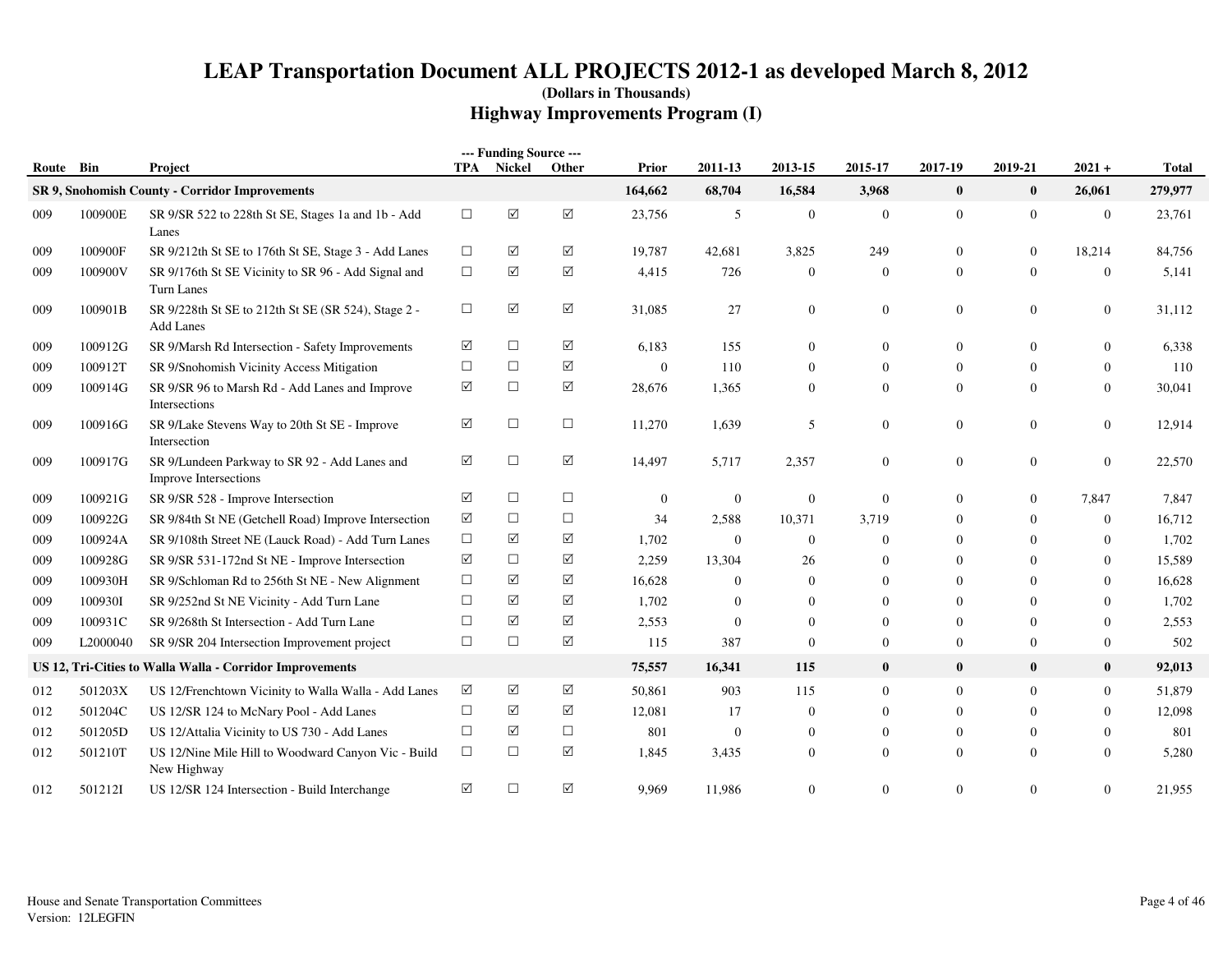| Route | Bin            | Project                                                                  | TPA    | --- Funding Source ---<br>Nickel | Other                | Prior        | 2011-13          | 2013-15          | 2015-17          | 2017-19        | 2019-21        | $2021 +$         | <b>Total</b> |
|-------|----------------|--------------------------------------------------------------------------|--------|----------------------------------|----------------------|--------------|------------------|------------------|------------------|----------------|----------------|------------------|--------------|
|       |                | <b>US 12, Yakima Area - Improvements</b>                                 |        |                                  |                      | 2,085        | 193              | $\bf{0}$         | $\bf{0}$         | $\bf{0}$       | $\bf{0}$       | 37,084           | 39,362       |
| 012   | 501207Z        | US 12/Allan Road - Intersection Improvements                             | $\Box$ | $\Box$                           | $\triangledown$      | 531          | 84               | $\mathbf{0}$     | $\mathbf{0}$     | $\overline{0}$ | $\overline{0}$ | $\mathbf{0}$     | 615          |
| 012   | 501208J        | US 12/Old Naches Highway - Build Interchange                             | $\Box$ | ☑                                | ☑                    | 1,355        | 5                | $\mathbf{0}$     | $\overline{0}$   | $\mathbf{0}$   | $\mathbf{0}$   | 37,084           | 38,444       |
| 012   | <b>PASCO</b>   | US 12/A St and Tank Farm Rd Interchange planning                         | $\Box$ | $\Box$                           | ☑                    | 199          | 104              | $\theta$         | $\boldsymbol{0}$ | $\mathbf{0}$   | $\overline{0}$ | $\boldsymbol{0}$ | 303          |
|       |                | SR 14, Clark/Skamania County - Corridor Improvements                     |        |                                  |                      | 17,668       | 42,400           | 1,523            | $\bf{0}$         | $\bf{0}$       | $\bf{0}$       | $\bf{0}$         | 61,591       |
| 014   | 401404D        | SR 14/Marble Rd Vicinity to Belle Center Rd - Safety<br>Improvements     | $\Box$ | $\Box$                           | $\sqrt{ }$           | 1,616        | 4,960            | 1,001            | $\mathbf{0}$     | $\mathbf{0}$   | $\overline{0}$ | $\boldsymbol{0}$ | 7.577        |
| 014   | 401404E        | SR 14/Cape Horn Bridge Vicinity to Cape Horn Rd -<br>Safety Improvements | $\Box$ | $\Box$                           | $\triangledown$      | 3,204        | 1,072            | $\mathbf{0}$     | $\overline{0}$   | $\mathbf{0}$   | $\overline{0}$ | $\boldsymbol{0}$ | 4,276        |
| 014   | 401409W        | SR 14/Camas Washougal - Add Lanes and Build<br>Interchange               | ☑      | $\Box$                           | $\sqrt{ }$           | 12,848       | 36,368           | 522              | $\mathbf{0}$     | $\overline{0}$ | $\overline{0}$ | $\mathbf{0}$     | 49,738       |
|       |                | SR 16, Gig Harbor to Purdy Vicinity - Safety Improvements                |        |                                  |                      | 22,598       | 408              | $\bf{0}$         | $\bf{0}$         | $\bf{0}$       | $\bf{0}$       | $\bf{0}$         | 23,006       |
| 016   | 301632A        | SR 16/Burley-Olalla Interchange - Build Interchange                      | $\Box$ | $\sqrt{}$                        | $\boxed{\checkmark}$ | 22,580       | -1               | $\mathbf{0}$     | $\mathbf{0}$     | $\mathbf{0}$   | $\mathbf{0}$   | $\mathbf{0}$     | 22,581       |
| 016   | 301639C        | SR 16/Rosedale St NW Vicinity - Frontage Road                            | $\Box$ | $\Box$                           | $\Delta$             | 18           | 407              | $\mathbf{0}$     | $\mathbf{0}$     | $\mathbf{0}$   | $\Omega$       | $\mathbf{0}$     | 425          |
|       |                | SR 16, Tacoma - New Narrows Bridge                                       |        |                                  |                      | 728,796      | 6,340            | 11,519           | 11,519           | 11,519         | 11,519         | 5,760            | 786,972      |
| 016   | 301611T        | SR 16/TNB Electronic Tolling System - Upgrade                            | $\Box$ | $\Box$                           | ☑                    | $\mathbf{0}$ | 521              | $\mathbf{0}$     | $\mathbf{0}$     | $\mathbf{0}$   | $\mathbf{0}$   | $\boldsymbol{0}$ | 521          |
| 016   | 301699A        | SR 16/New Tacoma Narrows Bridge - New Bridge                             | $\Box$ | $\Box$                           | $\triangledown$      | 728,796      | 28               | $\boldsymbol{0}$ | $\mathbf{0}$     | $\mathbf{0}$   | $\mathbf{0}$   | $\mathbf{0}$     | 728,824      |
| 016   | <b>TNB001A</b> | SR16/ Repayment of Sales Tax for New Tacoma<br>Narrows Bridge            | $\Box$ | $\Box$                           | ☑                    | $\mathbf{0}$ | 5,791            | 11,519           | 11,519           | 11,519         | 11,519         | 5,760            | 57,627       |
|       |                | SR 17, Moses Lake Vicinity - Improvements                                |        |                                  |                      | 4,053        | 138              | $\bf{0}$         | $\bf{0}$         | $\bf{0}$       | $\bf{0}$       | $\bf{0}$         | 4,191        |
| 017   | 201700C        | SR 17/Moses Lake to Ephrata - Widening                                   | ☑      | $\Box$                           | $\Box$               | 3,445        | 17               | $\mathbf{0}$     | $\mathbf{0}$     | $\mathbf{0}$   | $\Omega$       | $\overline{0}$   | 3,462        |
| 017   | 201701E        | SR 17/N of Moses Lake - Add Passing Lane                                 | ☑      | $\Box$                           | $\Box$               | 607          | 40               | $\Omega$         | $\overline{0}$   | $\overline{0}$ | $\Omega$       | $\Omega$         | 647          |
| 017   | 201701G        | SR 17/Adams Co Line - Access Control                                     | ☑      | $\Box$                           | $\Box$               | $\mathbf{1}$ | 81               | $\mathbf{0}$     | $\mathbf{0}$     | $\mathbf{0}$   | $\mathbf{0}$   | $\mathbf{0}$     | 82           |
|       |                | SR 18, Auburn to I-90 - Corridor Widening                                |        |                                  |                      | 199,749      | 2,089            | 27               | 25               | $\bf{0}$       | $\bf{0}$       | $\bf{0}$         | 201,890      |
| 018   | 101817C        | SR 18/Covington Way to Maple Valley - Add Lanes                          | $\Box$ | ☑                                | ☑                    | 67,944       | $\boldsymbol{0}$ | $\mathbf{0}$     | $\mathbf{0}$     | $\overline{0}$ | $\Omega$       | $\mathbf{0}$     | 67,944       |
| 018   | 101820C        | SR 18/Maple Valley to Issaquah/Hobart Rd - Add Lanes                     | $\Box$ | $\triangledown$                  | ☑                    | 126,721      | 1,126            | 27               | 25               | $\Omega$       | $\Omega$       | $\mathbf{0}$     | 127,899      |
| 018   | 101822A        | SR 18/Issaquah/Hobart Rd to Tigergate - Add Lanes                        | $\Box$ | ☑                                | ☑                    | 2,555        | 470              | $\Omega$         | $\mathbf{0}$     | $\Omega$       | $\Omega$       | $\mathbf{0}$     | 3,025        |
| 018   | 101826A        | SR 18/Tigergate to I-90 - Add Lanes                                      | $\Box$ | ☑                                | $\Delta$             | 2,529        | 493              | $\mathbf{0}$     | $\boldsymbol{0}$ | $\mathbf{0}$   | $\mathbf{0}$   | $\boldsymbol{0}$ | 3,022        |
|       |                | <b>SR 20, Island County - Safety Improvements</b>                        |        |                                  |                      | 22,552       | 3,444            | 2,497            | $\bf{0}$         | $\bf{0}$       | $\bf{0}$       | $\bf{0}$         | 28,493       |
| 020   | 102017H        | SR 20/Libby Rd Vic to Sidney St Vic - Realignment<br>and Widening        | $\Box$ | $\Box$                           | ☑                    | 3,382        | 2,817            | 28               | $\mathbf{0}$     | $\mathbf{0}$   | $\overline{0}$ | $\mathbf{0}$     | 6,227        |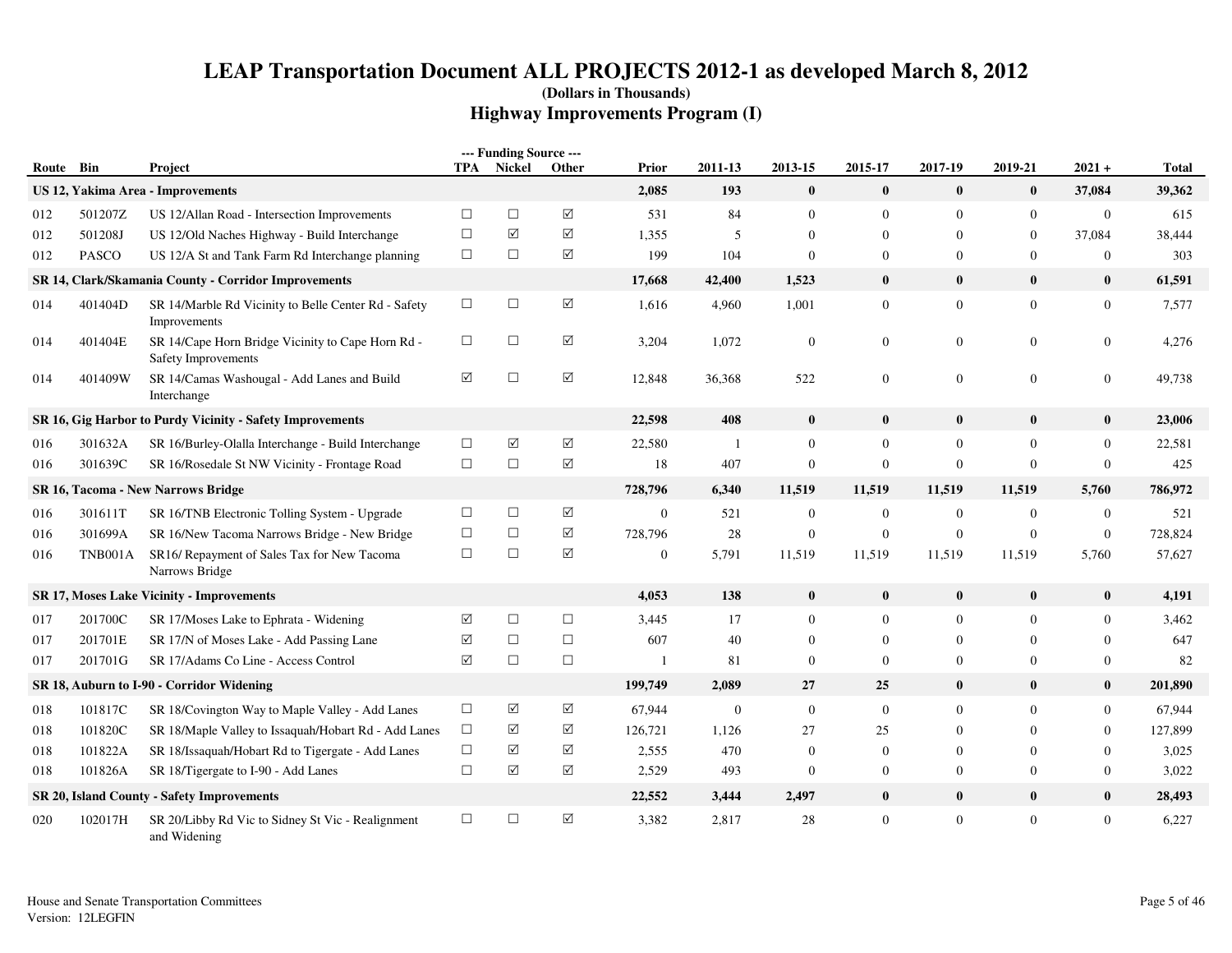|       |                        |                                                                      |          | --- Funding Source --- |             |              |                |                  |                |                |                  |                  |         |
|-------|------------------------|----------------------------------------------------------------------|----------|------------------------|-------------|--------------|----------------|------------------|----------------|----------------|------------------|------------------|---------|
| Route | Bin                    | Project                                                              | TPA      | Nickel                 | Other       | Prior        | 2011-13        | 2013-15          | 2015-17        | 2017-19        | 2019-21          | $2021 +$         | Total   |
| 020   | 102022G                | SR 20/Monkey Hill Rd to Troxell Rd - Realign and<br>Widen Roadway    | $\Box$   | $\Box$                 | ☑           | 4,010        | $\Omega$       | $\mathbf{0}$     | $\overline{0}$ | $\Omega$       | $\overline{0}$   | $\overline{0}$   | 4,010   |
| 020   | 102023B                | SR 20/Troxell Rd to Deception Pass Vic - Widen<br>Roadway            | $\Box$   | $\Box$                 | ☑           | 6,753        | $\mathbf{0}$   | $\boldsymbol{0}$ | $\mathbf{0}$   | $\mathbf{0}$   | $\boldsymbol{0}$ | $\mathbf{0}$     | 6,753   |
| 020   | 1020231                | SR 20/Ducken Rd to Rosario Rd - Add Turn Lanes                       | □        | ☑                      | ☑           | 8,407        | $\overline{0}$ | $\mathbf{0}$     | $\mathbf{0}$   | $\mathbf{0}$   | $\mathbf{0}$     | $\mathbf{0}$     | 8,407   |
| 020   | L2200042               | SR 20 Race Road to Jacob's Road                                      | $\Box$   | $\Box$                 | ☑           | $\mathbf{0}$ | 627            | 2,469            | $\mathbf{0}$   | $\mathbf{0}$   | $\boldsymbol{0}$ | $\mathbf{0}$     | 3,096   |
|       |                        | <b>SR 20, West Skagit County - Improvements</b>                      |          |                        |             | 132,662      | 599            | 31               | $\bf{0}$       | $\bf{0}$       | $\bf{0}$         | 21,874           | 155,166 |
| 020   | 102027C                | SR 20/Quiet Cove Rd Vicinity to SR 20 Spur -<br>Widening             | $\Box$   | $\boxtimes$            | $\boxtimes$ | 28,950       | 281            | $\boldsymbol{0}$ | $\overline{0}$ | $\overline{0}$ | $\mathbf{0}$     | $\boldsymbol{0}$ | 29,231  |
| 020   | 102029S                | SR 20/Sharpes Corner Vicinity - New Interchange                      | ☑        | $\Box$                 | $\Box$      | 1,344        | $\theta$       | $\mathbf{0}$     | $\mathbf{0}$   | $\Omega$       | $\mathbf{0}$     | 21,874           | 23,218  |
| 020   | 102039A                | SR 20/Fredonia to I-5 - Add Lanes                                    | $\Box$   | ☑                      | ☑           | 102,368      | 318            | 31               | $\mathbf{0}$   | $\overline{0}$ | $\mathbf{0}$     | $\boldsymbol{0}$ | 102,717 |
|       |                        | <b>SR 24, Yakima to Hanford - Improvements</b>                       |          |                        |             | 54,654       | 21             | $\bf{0}$         | $\bf{0}$       | $\bf{0}$       | $\bf{0}$         | $\bf{0}$         | 54,675  |
| 024   | 502402E                | SR 24/I-82 to Keys Rd - Add Lanes                                    | $\Box$   | $\boxtimes$            | $\boxtimes$ | 50,501       | 21             | $\boldsymbol{0}$ | $\overline{0}$ | $\overline{0}$ | $\boldsymbol{0}$ | $\overline{0}$   | 50,522  |
| 024   | 5024031                | SR 24/SR 241 to Cold Creek Rd - Add Passing Lanes                    | $\Delta$ | $\Box$                 | $\Box$      | 4,153        | $\mathbf{0}$   | $\mathbf{0}$     | $\mathbf{0}$   | $\mathbf{0}$   | $\mathbf{0}$     | $\overline{0}$   | 4,153   |
|       |                        | SR 28/285, Wenatchee Area - Improvements                             |          |                        |             | 53,634       | 64,434         | 5,688            | 2,997          | $\bf{0}$       | $\bf{0}$         | $\bf{0}$         | 126,753 |
| 028   | 202800D                | SR 28/Jct US 2 and US 97 to 9th St, Stage 1 - New<br>Alignment       | ☑        | $\Box$                 | $\Delta$    | 22,380       | 32,284         | $\boldsymbol{0}$ | $\mathbf{0}$   | $\overline{0}$ | $\mathbf{0}$     | $\overline{0}$   | 54,664  |
| 028   | 202801J                | SR 28/E Wenatchee - Access Control                                   | ☑        | $\Box$                 | $\Box$      | $\mathbf{0}$ | 10             | 36               | 2,997          | $\mathbf{0}$   | $\mathbf{0}$     | $\mathbf{0}$     | 3,043   |
| 028   | 202802J                | SR 28/Wenatchee to I-90 - Study                                      | $\Box$   | $\Box$                 | ☑           | 5            | 96             | $\theta$         | $\mathbf{0}$   | $\Omega$       | $\Omega$         | $\overline{0}$   | 101     |
| 028   | 202802V                | SR 28/E End of the George Sellar Bridge - Construct<br><b>Bypass</b> | $\Box$   | $\Box$                 | $\Delta$    | 9,792        | 19,185         | $\mathbf{0}$     | $\overline{0}$ | $\overline{0}$ | $\Omega$         | $\overline{0}$   | 28,977  |
| 285   | 228500A                | SR 285/George Sellar Bridge - Additional EB Lane                     | ☑        | $\Box$                 | ☑           | 17,201       | 369            | $\boldsymbol{0}$ | $\mathbf{0}$   | $\overline{0}$ | $\boldsymbol{0}$ | $\boldsymbol{0}$ | 17,570  |
| 285   | 228501X                | SR 285/W End of George Sellar Bridge - Intersection<br>Improvements  | ☑        | $\Box$                 | ☑           | 4,256        | 12,490         | 5,652            | $\mathbf{0}$   | $\mathbf{0}$   | $\mathbf{0}$     | $\overline{0}$   | 22,398  |
|       |                        | I-82, Yakima Area - Improvements                                     |          |                        |             | 29,882       | 9,167          | $\boldsymbol{0}$ | $\bf{0}$       | $\bf{0}$       | $\bf{0}$         | $\bf{0}$         | 39,049  |
| 082   | 508201O                | I-82/Valley Mall Blvd - Rebuild Interchange                          | ☑        | $\Box$                 | ☑           | 27,591       | 6,993          | $\mathbf{0}$     | $\mathbf{0}$   | $\mathbf{0}$   | $\mathbf{0}$     | $\overline{0}$   | 34,584  |
| 082   | 508201S                | I-82/South Union Gap I/C - Improvements                              | $\Box$   | $\Box$                 | $\Delta$    | 1,038        | 2,122          | $\mathbf{0}$     | $\mathbf{0}$   | $\mathbf{0}$   | $\mathbf{0}$     | $\overline{0}$   | 3,160   |
| 082   | 5082021                | I-82/Terrace Heights Off-Ramp - Improvements                         | $\Box$   | $\Box$                 | ☑           | 1,253        | 52             | $\Omega$         | $\mathbf{0}$   | $\overline{0}$ | $\Omega$         | $\overline{0}$   | 1,305   |
|       | I-82, Yakima To Oregon |                                                                      |          |                        |             | 122          | 1,265          | 281              | $\bf{0}$       | $\bf{0}$       | $\bf{0}$         | $\bf{0}$         | 1,668   |
| 082   | 508208M                | I-82/Red Mountain Vicinity - Pre-Design Analysis                     | $\Box$   | $\Box$                 | ☑           | 122          | 1,265          | 281              | $\overline{0}$ | $\mathbf{0}$   | $\mathbf{0}$     | $\overline{0}$   | 1,668   |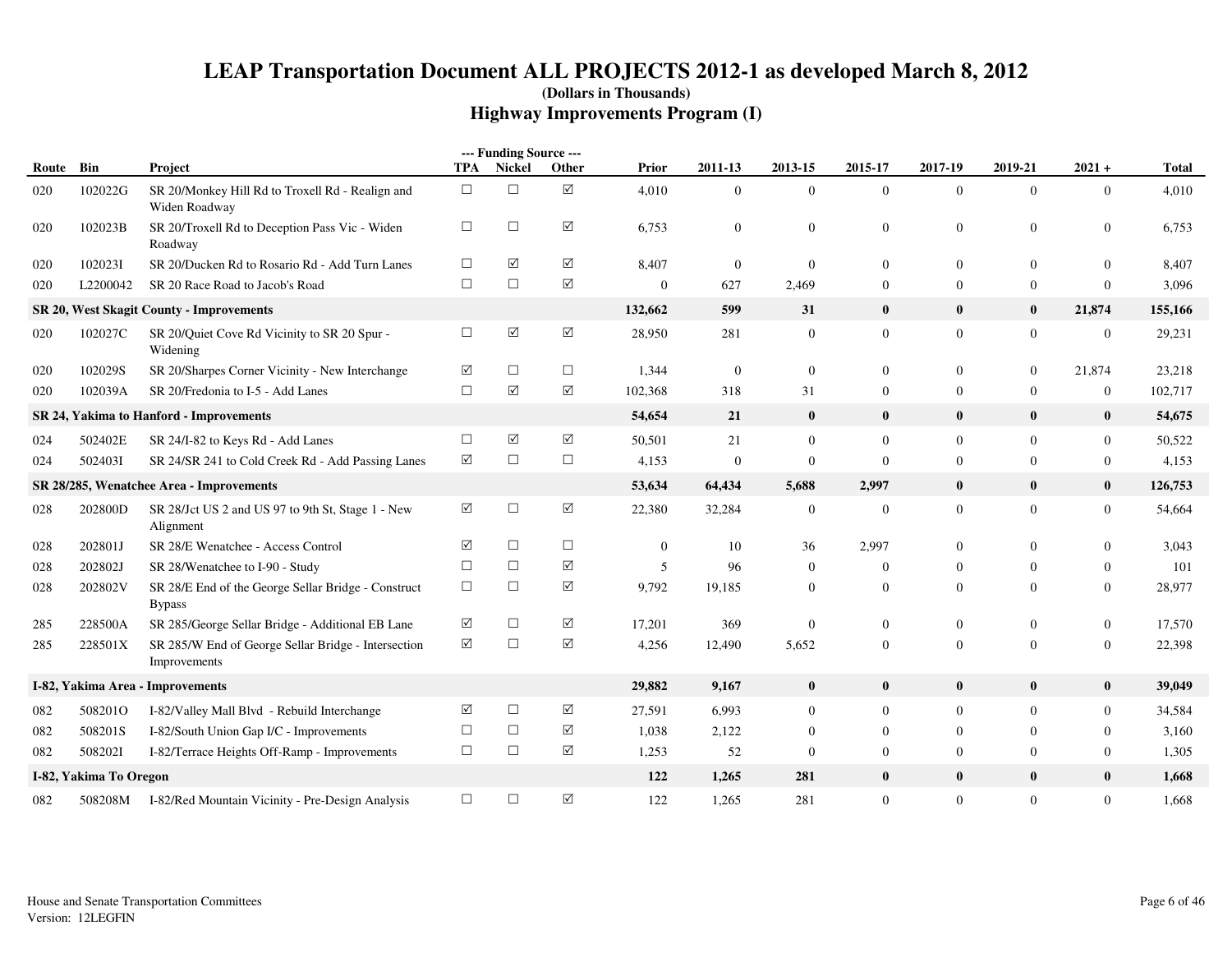| Route Bin |          | Project                                                                     |                 | --- Funding Source ---<br>TPA Nickel |                      | Prior            | 2011-13          | 2013-15          | 2015-17          | 2017-19          | 2019-21        | $2021 +$         | <b>Total</b> |
|-----------|----------|-----------------------------------------------------------------------------|-----------------|--------------------------------------|----------------------|------------------|------------------|------------------|------------------|------------------|----------------|------------------|--------------|
|           |          | I-90, Snoqualmie Pass - Corridor Improvements                               |                 |                                      | <b>Other</b>         | 128,617          | 151,953          | 125,520          | 102,841          | 2,602            | 1,021          | 44,714           | 557,268      |
| 090       | 509007W  | I-90/Hyak to Easton - Improvements                                          | $\Box$          | $\Box$                               | $\triangledown$      | 5,857            | -1               | $\mathbf{0}$     | $\mathbf{0}$     | $\mathbf{0}$     | $\overline{0}$ | $\boldsymbol{0}$ | 5,858        |
| 090       | 509009B  | I-90/Snoqualmie Pass East - Hyak to Keechelus Dam -<br>Corridor Improvement | ☑               | $\Box$                               | $\Box$               | 122,760          | 151,952          | 125,520          | 102,841          | 2,602            | 1,021          | 44,714           | 551,410      |
|           |          | I-90, Spokane Area - Corridor Improvements                                  |                 |                                      |                      | 10,879           | 19,615           | $\bf{0}$         | $\bf{0}$         | $\bf{0}$         | $\bf{0}$       | $\bf{0}$         | 30,494       |
| 090       | 609031O  | I-90/Urban Ramp Project - Safety Improvements                               | $\Box$          | $\Box$                               | $\boxtimes$          | 851              | $\boldsymbol{0}$ | $\mathbf{0}$     | $\Omega$         | $\overline{0}$   | $\Omega$       | $\mathbf{0}$     | 851          |
| 090       | 609049B  | I-90/Spokane to Idaho State Line - Corridor Design                          | $\Box$          | $\Box$                               | ☑                    | 3,464            | 7,054            | $\theta$         | $\theta$         | $\overline{0}$   | 0              | $\mathbf{0}$     | 10,518       |
| 090       | 609049N  | I-90/Sullivan Rd to Barker Rd - Additional Lanes                            | $\Box$          | $\Box$                               | ☑                    | 6,564            | 12,561           | $\mathbf{0}$     | $\boldsymbol{0}$ | $\mathbf{0}$     | 0              | $\boldsymbol{0}$ | 19,125       |
|           |          | I-90, Western Washington - Improvements                                     |                 |                                      |                      | 130,977          | 8,432            | $\mathbf{0}$     | $\bf{0}$         | $\mathbf{0}$     | $\bf{0}$       | $\bf{0}$         | 139,409      |
| 090       | 100067T  | I-90 Comprehensive Tolling Study and Environmental<br>Review                | $\Box$          | $\Box$                               | ☑                    | $\boldsymbol{0}$ | 1,560            | $\boldsymbol{0}$ | $\mathbf{0}$     | $\mathbf{0}$     | $\overline{0}$ | $\mathbf{0}$     | 1,560        |
| 090       | 109040O  | I-90/Two Way Transit - Transit and HOV<br>Improvements - Stage 2 & 3        | ☑               | ☑                                    | ☑                    | 34,486           | 6,675            | $\Omega$         | $\mathbf{0}$     | $\overline{0}$   | 0              | $\mathbf{0}$     | 41,161       |
| 090       | 109061D  | I-90/Sunset I/C Modifications - Modify Facility to Full<br>Access I/C       | $\Box$          | $\Box$                               | $\triangledown$      | 96,491           | 197              | $\mathbf{0}$     | $\boldsymbol{0}$ | $\mathbf{0}$     | $\overline{0}$ | $\mathbf{0}$     | 96,688       |
|           |          | US 97, Chelan Falls to Toppenish - Safety Improvements                      |                 |                                      |                      | 2,970            | 3,206            | $\mathbf{0}$     | $\bf{0}$         | $\bf{0}$         | $\mathbf{0}$   | $\bf{0}$         | 6,176        |
| 097       | 209703E  | US 97/Blewett Pass - Add Passing Lane                                       | ☑               | $\Box$                               | $\Box$               | 1,645            | 38               | $\mathbf{0}$     | $\overline{0}$   | $\overline{0}$   | $\Omega$       | $\mathbf{0}$     | 1,683        |
| 097       | 209703F  | US 97/S of Chelan Falls - Add Passing Lane                                  | ☑               | $\Box$                               | ☑                    | 862              | 32               | $\mathbf{0}$     | $\overline{0}$   | $\overline{0}$   | $\theta$       | $\theta$         | 894          |
| 097       | 209790V  | US 97A/North of Wenatchee - Ohme Gardens<br>Roundabout                      | $\Box$          | $\Box$                               | ☑                    | $\mathbf{0}$     | 460              | $\mathbf{0}$     | $\overline{0}$   | $\overline{0}$   | 0              | $\theta$         | 460          |
| 097       | 5097020  | US 97/Satus Creek Vicinity - Safety Work                                    | $\Box$          | $\Box$                               | $\boxtimes$          | 463              | 2,676            | $\mathbf{0}$     | $\boldsymbol{0}$ | $\boldsymbol{0}$ | $\overline{0}$ | $\boldsymbol{0}$ | 3,139        |
|           |          | SR 99, Federal Way - HOV & Corridor Improvements                            |                 |                                      |                      | 14,633           | 20               | $\bf{0}$         | $\bf{0}$         | $\bf{0}$         | $\bf{0}$       | $\bf{0}$         | 14,653       |
| 099       | 109908R  | SR 99/S 284th to S 272nd St - Add HOV Lanes                                 | $\Box$          | $\boxed{\checkmark}$                 | $\boxed{\checkmark}$ | 14,633           | 20               | $\boldsymbol{0}$ | $\mathbf{0}$     | $\mathbf{0}$     | $\overline{0}$ | $\boldsymbol{0}$ | 14,653       |
|           |          | SR 99, Seattle - Alaskan Way Viaduct                                        |                 |                                      |                      | 822,010          | 987,585          | 825,914          | 513,467          | $\bf{0}$         | $\bf{0}$       | $\bf{0}$         | 3,148,976    |
| 099       | 809936Z  | SR 99/Alaskan Way Viaduct - Replacement                                     | ☑               | ☑                                    | $\triangledown$      | 818,713          | 986,338          | 825,914          | 513,467          | $\overline{0}$   | $\Omega$       | $\boldsymbol{0}$ | 3,144,432    |
| 099       | L1000034 | Alaskan Way Viaduct - Automatic Shutdown                                    | $\Box$          | $\Box$                               | ☑                    | 3,297            | 1,247            | $\boldsymbol{0}$ | $\boldsymbol{0}$ | $\boldsymbol{0}$ | $\overline{0}$ | $\boldsymbol{0}$ | 4,544        |
|           |          | SR 99, Shoreline - HOV & Corridor Improvements                              |                 |                                      |                      | 20,026           | $\bf{0}$         | $\bf{0}$         | $\bf{0}$         | $\bf{0}$         | $\bf{0}$       | $\bf{0}$         | 20,026       |
| 099       | 109956C  | SR 99/Aurora Ave N Corridor - Add HOV Lanes                                 | $\triangledown$ | $\blacktriangledown$                 | $\Box$               | 20,026           | $\mathbf{0}$     | $\mathbf{0}$     | $\overline{0}$   | $\mathbf{0}$     | $\overline{0}$ | $\mathbf{0}$     | 20,026       |
|           |          | US 101/104/112, Olympic Peninsula/SW WA - Improvements                      |                 |                                      |                      | 19,679           | 23,250           | 42,331           | $\bf{0}$         | $\bf{0}$         | $\bf{0}$       | 4,481            | 89,741       |
| 101       | 310101F  | US 101/Dawley Rd Vic to Blyn Highway - Add<br>Climbing Lane                 | $\Box$          | $\triangledown$                      | $\boxtimes$          | 943              | $\mathbf{0}$     | $\mathbf{0}$     | $\mathbf{0}$     | $\mathbf{0}$     | $\overline{0}$ | 2,279            | 3,222        |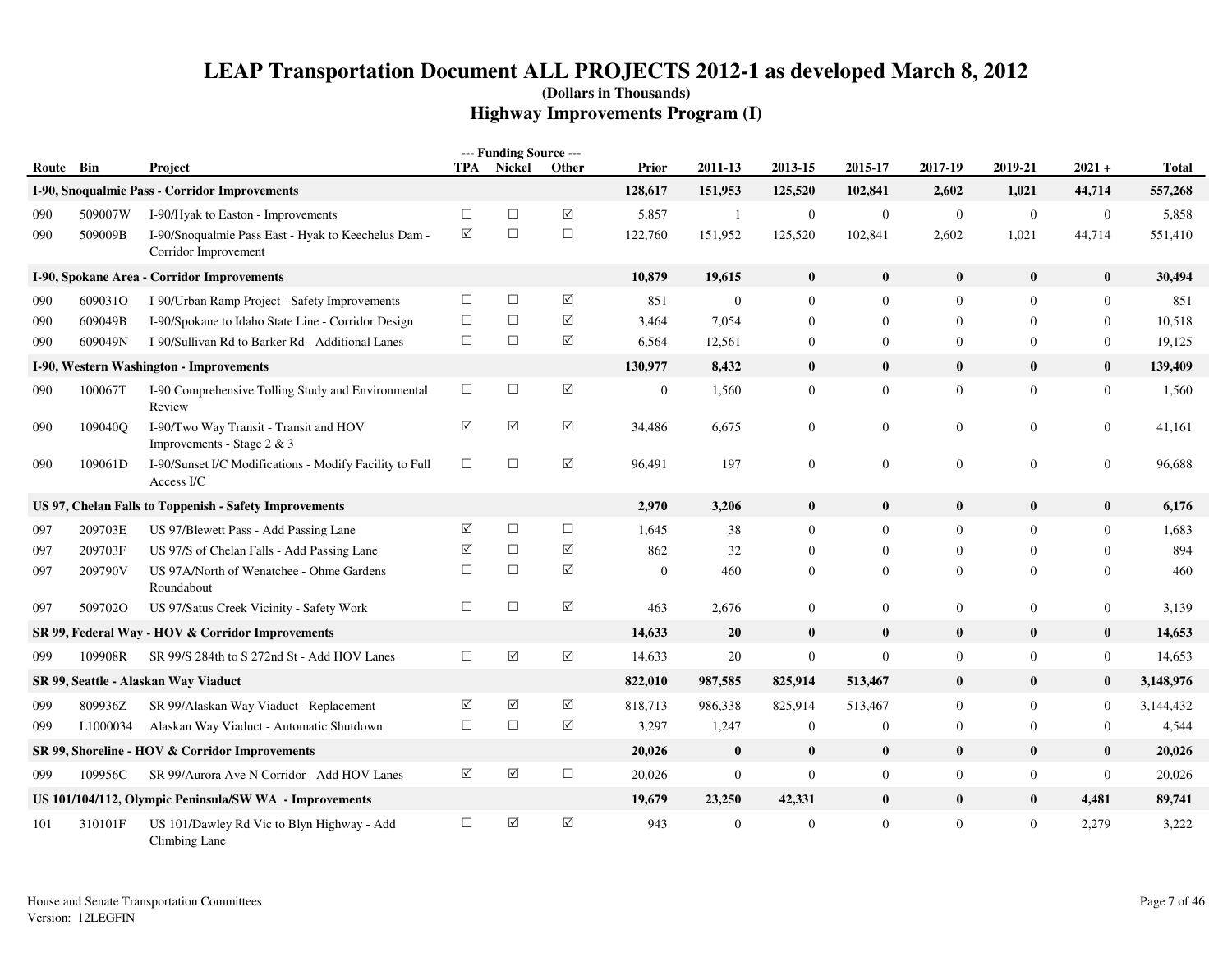|       |         |                                                                             |                      | --- Funding Source --- |             |              |                |                  |                  |                  |                  |                  |              |
|-------|---------|-----------------------------------------------------------------------------|----------------------|------------------------|-------------|--------------|----------------|------------------|------------------|------------------|------------------|------------------|--------------|
| Route | Bin     | Project                                                                     | <b>TPA</b>           | Nickel                 | Other       | Prior        | 2011-13        | 2013-15          | 2015-17          | 2017-19          | 2019-21          | $2021 +$         | <b>Total</b> |
| 101   | 310102F | US 101/Gardiner Vicinity - Add Climbing Lane                                | $\Box$               | $\Delta$               | $\boxtimes$ | 387          | $\overline{0}$ | $\mathbf{0}$     | $\overline{0}$   | $\mathbf{0}$     | $\mathbf{0}$     | 2,202            | 2,589        |
| 101   | 310107B | US 101/Shore Rd to Kitchen Rd - Widening                                    | $\Box$               | $\Box$                 | ☑           | 9,960        | 22,846         | 42,331           | $\mathbf{0}$     | $\Omega$         | $\mathbf{0}$     | $\overline{0}$   | 75,137       |
| 101   | 310116D | US 101/Lynch Road - Safety Improvements                                     | ☑                    | $\Box$                 | $\Box$      | 693          | 310            | $\overline{0}$   | $\mathbf{0}$     | $\Omega$         | $\mathbf{0}$     | $\mathbf{0}$     | 1,003        |
| 101   | 310124C | US 101/SR 3 On Ramp to US 101 NB - Add New Ramp                             | ☑                    | $\Box$                 | $\Box$      | 3,869        | $\overline{0}$ | $\overline{0}$   | $\mathbf{0}$     | $\Omega$         | $\mathbf{0}$     | $\mathbf{0}$     | 3,869        |
| 101   | 310166B | US 101/Blyn Vicinity - Add Passing Lanes                                    | $\Box$               | ☑                      | ☑           | 3,510        | $\overline{0}$ | $\overline{0}$   | $\overline{0}$   | $\Omega$         | $\Omega$         | $\mathbf{0}$     | 3,510        |
| 101   | 410100A | US 101/Fort Columbia Vicinity - Left Turn Lane                              | $\Box$               | $\Box$                 | ☑           | 317          | 94             | $\overline{0}$   | $\overline{0}$   | $\Omega$         | $\mathbf{0}$     | $\mathbf{0}$     | 411          |
|       |         | SR 161, Pierce County - Corridor Improvements                               |                      |                        |             | 53,456       | 20,272         | $\bf{0}$         | $\bf{0}$         | $\bf{0}$         | $\bf{0}$         | 31,386           | 105,114      |
| 161   | 116100C | SR 161/Jovita Blvd to S 360th St, Stage 2 - Widen to<br>Five Lanes          | $\Box$               | ☑                      | ☑           | 25,996       | 52             | $\boldsymbol{0}$ | $\boldsymbol{0}$ | $\mathbf{0}$     | $\boldsymbol{0}$ | $\boldsymbol{0}$ | 26,048       |
| 161   | 316109A | SR 161/SR 167 EB Ramp - Realign Ramps                                       | $\Box$               | ☑                      | ☑           | 2,800        | $\mathbf{0}$   | $\boldsymbol{0}$ | $\overline{0}$   | $\mathbf{0}$     | $\mathbf{0}$     | $\mathbf{0}$     | 2,800        |
| 161   | 316118A | SR 161/24th St E to Jovita - Add Lanes                                      | $\Box$               | ☑                      | ☑           | 24,452       | 15,541         | $\overline{0}$   | $\mathbf{0}$     | $\overline{0}$   | $\mathbf{0}$     | $\mathbf{0}$     | 39,993       |
| 161   | 316118C | SR 161/36th to Vicinity 24th St E - Widen to 5 lanes                        | $\Box$               | $\triangledown$        | $\boxtimes$ | $\mathbf{0}$ | $\overline{0}$ | $\overline{0}$   | $\overline{0}$   | $\Omega$         | $\mathbf{0}$     | 31,386           | 31,386       |
| 161   | 316130A | SR 161/Clear Lake N Rd to Tanwax Creek - Spot<br>Safety Improvements        | $\triangledown$      | $\Box$                 | $\Box$      | 208          | 4,679          | $\overline{0}$   | $\overline{0}$   | $\Omega$         | $\mathbf{0}$     | $\mathbf{0}$     | 4,887        |
|       |         | SR 167, Renton to Puyallup-HOV Improvements & HOT Lane Pilot                |                      |                        |             | 68,304       | 3,271          | 11,126           | 61,371           | 433              | $\bf{0}$         | $\bf{0}$         | 144,505      |
| 167   | 116703E | SR 167/15th St SW to 15th St NW - Add HOV Lanes                             | $\Box$               | $\triangledown$        | $\Box$      | 43,672       | 9              | $\mathbf{0}$     | $\boldsymbol{0}$ | $\mathbf{0}$     | $\boldsymbol{0}$ | $\boldsymbol{0}$ | 43,681       |
| 167   | 816701B | SR 167 HOT Lanes Pilot Project - Managed Lanes                              | ☑                    | $\Box$                 | ☑           | 18,464       | 350            | $\mathbf{0}$     | $\mathbf{0}$     | $\mathbf{0}$     | $\mathbf{0}$     | $\overline{0}$   | 18,814       |
| 167   | 816701C | SR 167/8th St E Vic to S 277th St Vic - Southbound<br><b>Managed Lane</b>   | ☑                    | $\Box$                 | $\Box$      | 6,168        | 2,912          | 11,126           | 61,371           | 433              | $\mathbf{0}$     | $\overline{0}$   | 82,010       |
|       |         | SR 167, Tacoma to Puyallup - New Freeway                                    |                      |                        |             | 128,947      | 3,311          | $\pmb{0}$        | $\bf{0}$         | $\mathbf{0}$     | $\bf{0}$         | $\bf{0}$         | 132,258      |
| 167   | 316712A | SR 167/SR 509 to SR 161 - EIS                                               | $\Box$               | $\triangledown$        | ☑           | 19,896       | $\mathbf{0}$   | $\mathbf{0}$     | $\overline{0}$   | $\mathbf{0}$     | $\mathbf{0}$     | $\overline{0}$   | 19,896       |
| 167   | 316718A | SR 167/SR 509 to I-5 Stage One - New Freeway                                | ☑                    | $\triangledown$        | $\Box$      | 109,051      | 2,311          | $\overline{0}$   | $\overline{0}$   | $\mathbf{0}$     | $\mathbf{0}$     | $\overline{0}$   | 111,362      |
| 167   | 316718S | SR 167/Tolling Feasibility Study                                            | $\Box$               | $\Box$                 | $\boxtimes$ | $\mathbf{0}$ | 1,000          | $\boldsymbol{0}$ | $\mathbf{0}$     | $\boldsymbol{0}$ | $\boldsymbol{0}$ | $\overline{0}$   | 1,000        |
|       |         | SR 169, Renton to Enumclaw - Safety Improvements                            |                      |                        |             | 5,253        | 14             | $\bf{0}$         | $\mathbf{0}$     | $\mathbf{0}$     | $\bf{0}$         | $\bf{0}$         | 5,267        |
| 169   | 116911T | SR 169/SE 291st St Vicinity (Formerly SE 288th)<br>Street) - Add Turn Lanes | ☑                    | $\Box$                 | ☑           | 2,433        | 14             | $\overline{0}$   | $\overline{0}$   | $\overline{0}$   | $\mathbf{0}$     | $\overline{0}$   | 2,447        |
| 169   | 116927B | SR 169/140th Way SE to SR 900 - Add Lanes                                   | $\blacktriangledown$ | $\Box$                 | ☑           | 2,820        | $\mathbf{0}$   | $\boldsymbol{0}$ | $\mathbf{0}$     | $\mathbf{0}$     | $\boldsymbol{0}$ | $\mathbf{0}$     | 2,820        |
|       |         | I-182, Tri-Cities - Improvements                                            |                      |                        |             | 2,735        | 164            | 32               | $\bf{0}$         | $\bf{0}$         | $\bf{0}$         | $\bf{0}$         | 2,931        |
| 182   | 518202H | I-182/Road 100 Interchange Vicinity - Improvements                          | $\Box$               | $\Box$                 | ☑           | 2,735        | 159            | $\mathbf{0}$     | $\mathbf{0}$     | $\mathbf{0}$     | $\mathbf{0}$     | $\overline{0}$   | 2,894        |
| 182   | 518202T | I-182/Road 68 Interchange - Interstate Safety                               | $\Box$               | $\Box$                 | ☑           | $\mathbf{0}$ | 5              | 32               | $\mathbf{0}$     | $\Omega$         | $\Omega$         | $\mathbf{0}$     | 37           |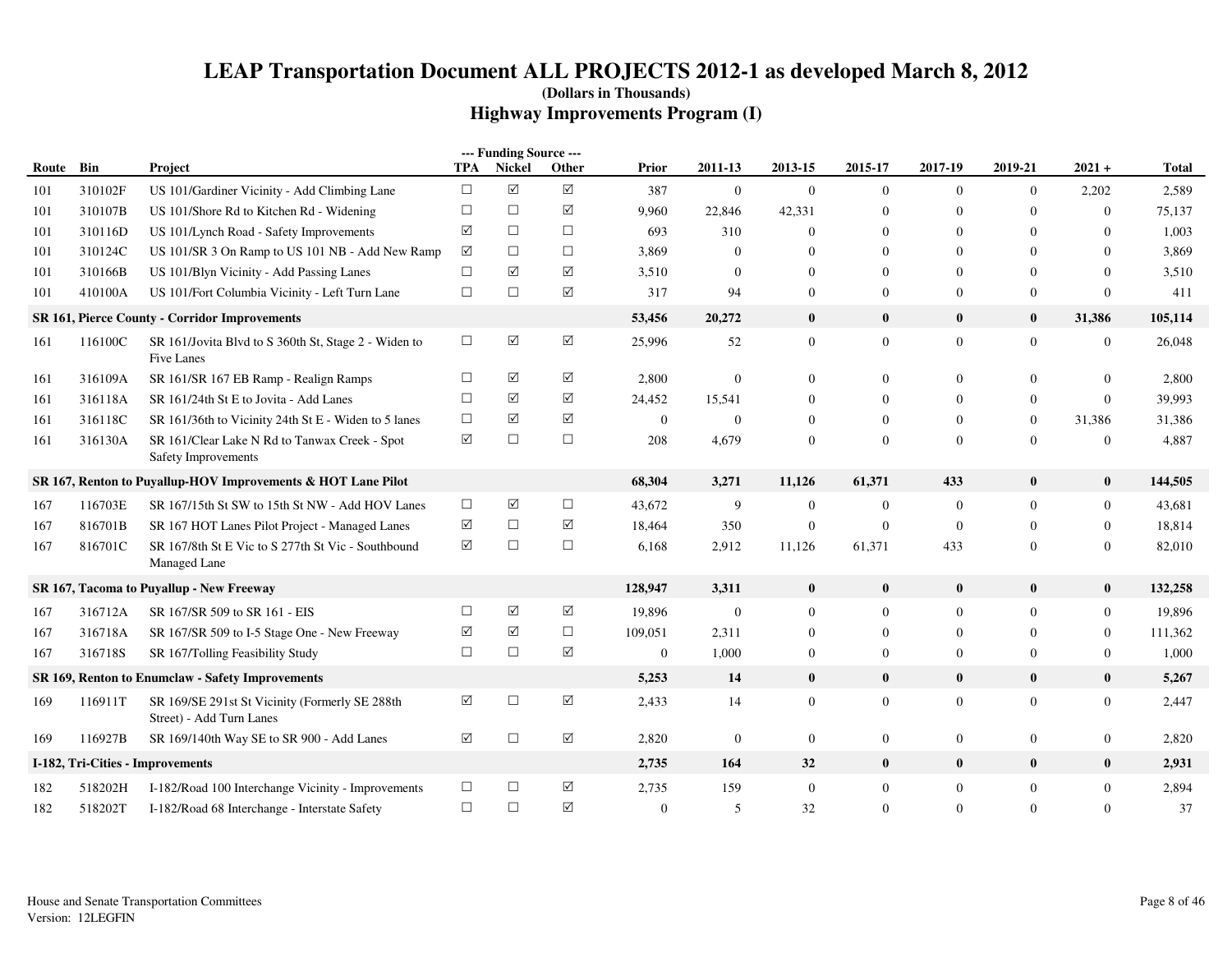|           |          |                                                                             |           | --- Funding Source --- |             |                  |                  |                  |                |                  |                  |                  |              |
|-----------|----------|-----------------------------------------------------------------------------|-----------|------------------------|-------------|------------------|------------------|------------------|----------------|------------------|------------------|------------------|--------------|
| Route Bin |          | Project                                                                     |           | TPA Nickel             | Other       | Prior            | 2011-13          | 2013-15          | 2015-17        | 2017-19          | 2019-21          | $2021 +$         | <b>Total</b> |
|           |          | SR 202, Redmond to Fall City - Corridor Improvements                        |           |                        |             | 84,740           | 32               | $\mathbf{0}$     | $\bf{0}$       | $\bf{0}$         | $\bf{0}$         | $\bf{0}$         | 84,772       |
| 202       | 120211M  | SR 202/SR 520 to Sahalee Way - Widening                                     | $\Box$    | $\Box$                 | $\sqrt{}$   | 80,361           | 32               | $\mathbf{0}$     | $\mathbf{0}$   | $\boldsymbol{0}$ | $\theta$         | $\boldsymbol{0}$ | 80,393       |
| 202       | 120214T  | SR 202/244th Ave NE Intersection - Add Signal and<br>Turn Lane              | $\Box$    | $\sqrt{}$              | $\Delta$    | 1,210            | $\mathbf{0}$     | $\overline{0}$   | $\mathbf{0}$   | $\overline{0}$   | $\Omega$         | $\overline{0}$   | 1,210        |
| 202       | 120219L  | SR 202/Jct SR 203 - Construct Roundabout                                    | $\Box$    | ☑                      | $\Delta$    | 3,169            | $\boldsymbol{0}$ | $\overline{0}$   | $\mathbf{0}$   | $\theta$         | $\mathbf{0}$     | $\boldsymbol{0}$ | 3,169        |
| $I-205,$  |          | <b>Vancouver Area - Corridor Improvements</b>                               |           |                        |             | 22,081           | 3,862            | 33,244           | 54,065         | $\bf{0}$         | $\bf{0}$         | $\bf{0}$         | 113,252      |
| 205       | 420505A  | I-205/Mill Plain Exit (112th Connector) - Build Ramp                        | $\Box$    | $\triangledown$        | $\sqrt{}$   | 10,631           | $\mathbf{0}$     | $\overline{0}$   | $\overline{0}$ | $\mathbf{0}$     | $\Omega$         | $\mathbf{0}$     | 10,631       |
| 205       | 420508A  | I-205/Mill Plain Interchange to NE 18th St - Stage 1                        | ☑         | $\Box$                 | $\Box$      | 8,446            | $\overline{0}$   | $\overline{0}$   | $\overline{0}$ | $\Omega$         | $\Omega$         | $\overline{0}$   | 8,446        |
| 205       | 420511A  | I-205/Mill Plain Interchange to NE 18th St - Build<br>Interchange - Stage 2 | $\sqrt{}$ | $\Box$                 | $\Box$      | 3,004            | 3,862            | 33,244           | 54,065         | $\boldsymbol{0}$ | $\mathbf{0}$     | $\boldsymbol{0}$ | 94,175       |
|           |          | <b>SR 240, Richland Vicinity - Corridor Improvements</b>                    |           |                        |             | 72,701           | 293              | 96               | $\bf{0}$       | $\bf{0}$         | $\mathbf{0}$     | $\bf{0}$         | 73,090       |
| 240       | 524002E  | SR 240/Beloit Rd to Kingsgate Way - Safety<br>Improvements                  | ☑         | $\Box$                 | $\Box$      | 9,490            | $\mathbf{0}$     | $\overline{0}$   | $\overline{0}$ | $\mathbf{0}$     | $\Omega$         | $\mathbf{0}$     | 9,490        |
| 240       | 524002F  | SR 240/I-182 to Richland Y - Add Lanes                                      | $\Box$    | ☑                      | $\Delta$    | 22,463           | $\overline{4}$   | $\Omega$         | $\overline{0}$ | $\theta$         | $\Omega$         | $\overline{0}$   | 22,467       |
| 240       | 524002G  | SR 240/Richland Y to Columbia Center I/C - Add Lanes                        | $\Box$    | ☑                      | $\Delta$    | 40,748           | 289              | 96               | $\overline{0}$ | $\mathbf{0}$     | $\Omega$         | $\overline{0}$   | 41,133       |
|           |          | SR 270, Pullman to Idaho State Line - Corridor Improvements                 |           |                        |             | 31,187           | $\bf{0}$         | $\bf{0}$         | $\bf{0}$       | $\bf{0}$         | $\bf{0}$         | $\bf{0}$         | 31,187       |
| 270       | 627000E  | SR 270/Pullman to Idaho State Line - Add Lanes                              | $\Box$    | $\boxed{\searrow}$     | $\boxtimes$ | 31,187           | $\mathbf{0}$     | $\mathbf{0}$     | $\mathbf{0}$   | $\mathbf{0}$     | $\overline{0}$   | $\boldsymbol{0}$ | 31,187       |
|           |          | SR 302, Purdy Vicinity - Corridor Improvements                              |           |                        |             | 3,034            | 2,007            | 3,246            | 741            | $\bf{0}$         | $\bf{0}$         | $\bf{0}$         | 9,028        |
| 302       | 330215A  | SR 302/Key Peninsula Highway to Purdy Vic-Safety &<br>Congestion            | ☑         | $\Box$                 | $\Box$      | 710              | 1,830            | 3,246            | 741            | $\mathbf{0}$     | $\overline{0}$   | $\mathbf{0}$     | 6,527        |
| 302       | 330216A  | SR 302/Elgin Clifton Rd to SR 16 - Corridor Study                           | ☑         | $\Box$                 | $\Box$      | 2,324            | 177              | $\overline{0}$   | $\mathbf{0}$   | $\theta$         | $\mathbf{0}$     | $\boldsymbol{0}$ | 2,501        |
|           |          | SR 305/SR 304, Bremerton Vicinity - HOV & Corridor Improvements             |           |                        |             | 49,012           | 876              | $\bf{0}$         | $\bf{0}$       | $\bf{0}$         | $\bf{0}$         | $\bf{0}$         | 49,888       |
| 304       | 330405A  | SR 304/Bremerton Transportation Center Access<br><b>Improvement Tunnel</b>  | $\Box$    | $\Box$                 | $\boxtimes$ | 49,012           | 126              | $\mathbf{0}$     | $\overline{0}$ | $\overline{0}$   | $\overline{0}$   | $\mathbf{0}$     | 49,138       |
| 305       | L2200093 | SR 305/ Suquamish Way Intersection Improvements                             | $\Box$    | $\Box$                 | ☑           | $\boldsymbol{0}$ | 750              | $\boldsymbol{0}$ | $\mathbf{0}$   | $\boldsymbol{0}$ | $\boldsymbol{0}$ | $\boldsymbol{0}$ | 750          |
|           |          | SR 395, Ritzville to Pasco - Corridor Improvements                          |           |                        |             | $\bf{0}$         | 700              | $\bf{0}$         | $\bf{0}$       | $\bf{0}$         | $\bf{0}$         | $\bf{0}$         | 700          |
| 395       | L2200086 | US 395/Lind Road Intersection                                               | $\Box$    | $\Box$                 | $\boxtimes$ | $\mathbf{0}$     | 700              | $\mathbf{0}$     | $\mathbf{0}$   | $\boldsymbol{0}$ | $\overline{0}$   | $\boldsymbol{0}$ | 700          |
|           |          | US 395, Spokane - North Spokane Corridor                                    |           |                        |             | 401,912          | 110,775          | 49,647           | 26,048         | 4,447            | 47               | $\bf{0}$         | 592,876      |
| 395       | 600000A  | NSC-North Spokane Corridor - Design Corridor and<br>Purchase Right of Way   | $\Box$    | $\Box$                 | $\Delta$    | 49,721           | 357              | $\overline{0}$   | $\overline{0}$ | $\theta$         | $\mathbf{0}$     | $\overline{0}$   | 50,078       |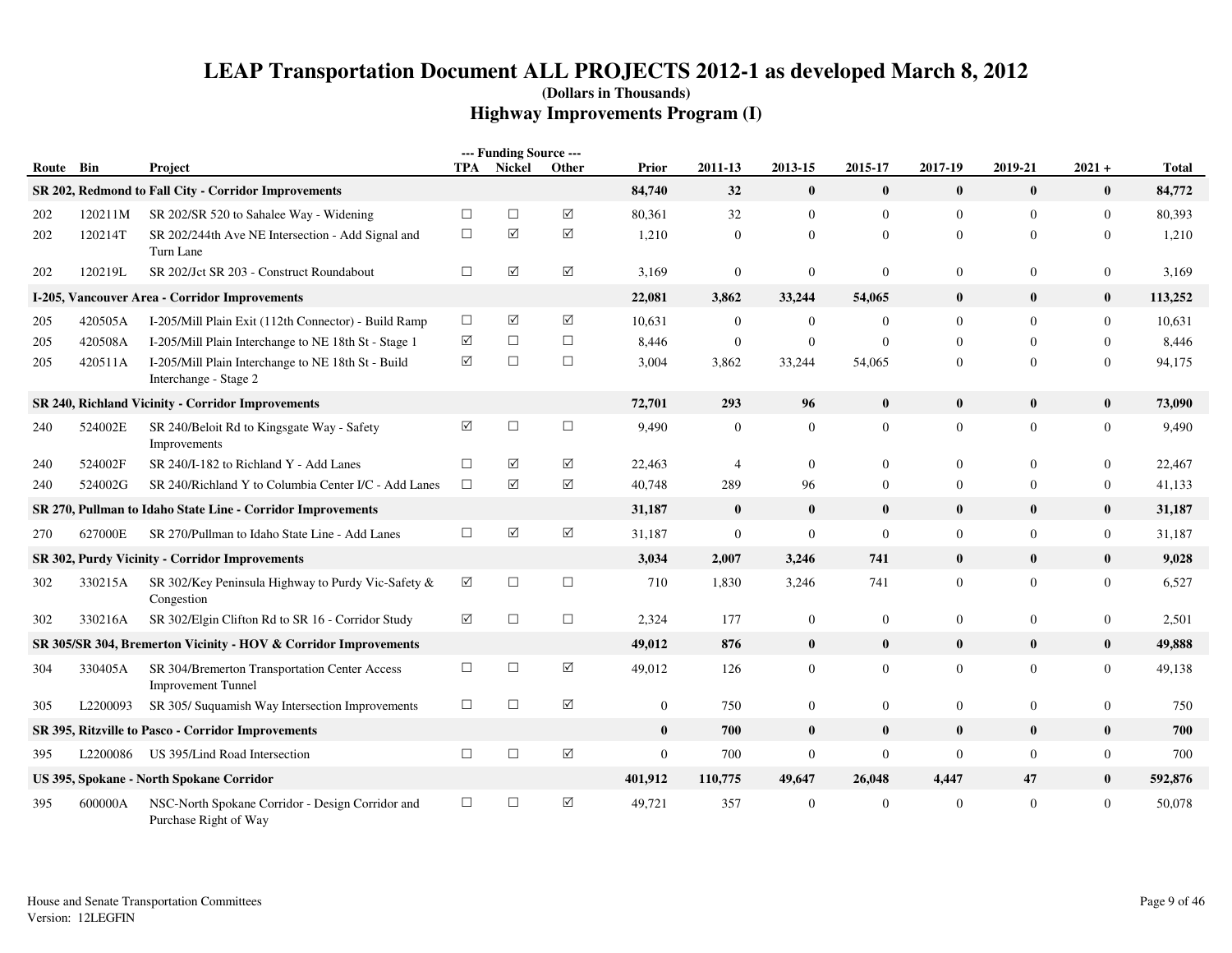|       |         |                                                                            |                      | --- Funding Source --- |                      |              |                  |                |                  |                  |                  |                |              |
|-------|---------|----------------------------------------------------------------------------|----------------------|------------------------|----------------------|--------------|------------------|----------------|------------------|------------------|------------------|----------------|--------------|
| Route | Bin     | Project                                                                    | <b>TPA</b>           | Nickel                 | Other                | Prior        | 2011-13          | 2013-15        | 2015-17          | 2017-19          | 2019-21          | $2021 +$       | <b>Total</b> |
| 395   | 600001A | US 395/NSC-Francis Ave to Farwell Rd - New<br>Alignment                    | $\Box$               | ☑                      | $\boxed{\mathsf{v}}$ | 179,087      | 30,802           | $\mathbf{0}$   | $\overline{0}$   | $\Omega$         | $\theta$         | $\overline{0}$ | 209,889      |
| 395   | 600003A | US 395/NSC-US 2 to Wandermere and US 2 Lowering -<br>New Alignment         | $\Box$               | ☑                      | ☑                    | 99,683       | 28,146           | 46             | 47               | 47               | 47               | $\overline{0}$ | 128,016      |
| 395   | 600010A | US 395/North Spokane Corridor                                              | ☑                    | $\Box$                 | ☑                    | 73,421       | 51,470           | 49,601         | 26,001           | 4,400            | $\overline{0}$   | $\overline{0}$ | 204,893      |
|       |         | I-405, Lynnwood to Tukwila - Corridor Improvements                         |                      |                        |                      | 921,485      | 269,734          | 168,295        | 1,266            | 296              | 58               | 208,833        | 1,569,967    |
| 167   | 816719A | SR 167/S 180th St to I-405 - SB Widening                                   | ☑                    | $\Box$                 | ☑                    | 18,842       | $\mathbf{1}$     | $\overline{0}$ | $\overline{0}$   | $\Omega$         | $\Omega$         | $\overline{0}$ | 18,843       |
| 405   | 140567D | I-405 Totem Lake/NE 128th St HOV Direct<br>Access/Freeway Station - Safety | $\Box$               | $\Box$                 | ☑                    | 6,634        | 89               | $\mathbf{0}$   | $\mathbf{0}$     | $\boldsymbol{0}$ | $\mathbf{0}$     | $\mathbf{0}$   | 6,723        |
| 405   | 840501C | I-405/Tukwila to Lynnwood - Analysis                                       | $\Box$               | $\Box$                 | ☑                    | 6,833        | 502              | $\overline{0}$ | $\mathbf{0}$     | $\overline{0}$   | $\overline{0}$   | $\overline{0}$ | 7,335        |
| 405   | 840502B | I-405/SR 181 to SR 167 - Widening                                          | ☑                    | ☑                      | ☑                    | 138,963      | 2,478            | 428            | 344              | 256              | 58               | $\overline{0}$ | 142,527      |
| 405   | 840503A | I-405/I-5 to SR $181$ - Widening                                           | ☑                    | $\Box$                 | $\Box$               | 21,942       | 49               | $\Omega$       | $\overline{0}$   | $\Omega$         | $\overline{0}$   | $\overline{0}$ | 21,991       |
| 405   | 840508A | I-405/NE 44th St to 112th Ave SE - Widening                                | ☑                    | $\Box$                 | ☑                    | 5,497        | $\mathbf{0}$     | $\theta$       | $\overline{0}$   | $\Omega$         | $\theta$         | 144,509        | 150,006      |
| 405   | 840509A | I-405/112th Ave SE to I-90 - NB Widening                                   | $\blacktriangledown$ | $\Box$                 | $\Box$               | 19,957       | $\boldsymbol{0}$ | $\overline{0}$ | $\overline{0}$   | $\overline{0}$   | $\Omega$         | $\overline{0}$ | 19,957       |
| 405   | 840541F | I-405/I-90 to SE 8th St - Widening                                         | $\Box$               | ☑                      | ☑                    | 173,690      | 999              | 5,088          | 62               | 30               | $\Omega$         | $\overline{0}$ | 179,869      |
| 405   | 840551A | I-405/NE 8th St to SR 520 Braided Ramps -<br>Interchange Improvements      | $\blacktriangledown$ | $\Box$                 | ☑                    | 155,184      | 69,203           | 35             | 41               | 10               | $\Omega$         | $\overline{0}$ | 224,473      |
| 405   | 840552A | I-405/NE 10th St - Bridge Crossing                                         | ☑                    | $\Box$                 | ☑                    | 62,872       | 433              | $\overline{0}$ | $\mathbf{0}$     | $\overline{0}$   | $\overline{0}$   | $\overline{0}$ | 63,305       |
| 405   | 840561A | I-405/SR 520 to SR 522 - Widening                                          | $\Box$               | ☑                      | $\Box$               | 81,169       | 27               | $\overline{0}$ | $\overline{0}$   | $\Omega$         | $\mathbf{0}$     | $\overline{0}$ | 81,196       |
| 405   | 840567B | I-405/NE 132nd St - New Interchange                                        | ☑                    | $\Box$                 | $\Box$               | $\mathbf{0}$ | $\mathbf{0}$     | $\Omega$       | $\overline{0}$   | $\overline{0}$   | $\overline{0}$   | 48,500         | 48,500       |
| 405   | 8BI1001 | I-405/South Renton Vicinity Stage 2 - Widening<br>(Nickel/TPA)             | $\blacktriangledown$ | ☑                      | ☑                    | 158,557      | 7,892            | 81             | 19               | $\Omega$         | $\Omega$         | $\overline{0}$ | 166,549      |
| 405   | 8BI1002 | I-405/Kirkland Vicinity Stage 2 - Widening<br>(Nickel/TPA)                 | $\blacktriangledown$ | $\sqrt{ }$             | ☑                    | 71,345       | 188,061          | 162,663        | 800              | $\mathbf{0}$     | $\boldsymbol{0}$ | $\mathbf{0}$   | 422,869      |
| 405   | 8BI1006 | I-405/Tukwila to Bellevue Widening and Express Toll<br>Lanes               | ☑                    | $\Box$                 | $\Box$               | $\mathbf{0}$ | $\mathbf{0}$     | $\mathbf{0}$   | $\mathbf{0}$     | $\mathbf{0}$     | $\mathbf{0}$     | 15,824         | 15,824       |
|       |         | SR 410, Bonney Lake Vicinity - Corridor Widening                           |                      |                        |                      | 16,778       | 2,321            | $\bf{0}$       | $\mathbf{0}$     | $\bf{0}$         | $\mathbf{0}$     | $\bf{0}$       | 19,099       |
| 410   | 341015A | SR 410/214th Ave E to 234th - Add Lanes                                    | $\triangledown$      | $\triangledown$        | ☑                    | 16,778       | 2,321            | $\mathbf{0}$   | $\overline{0}$   | $\mathbf{0}$     | $\boldsymbol{0}$ | $\mathbf{0}$   | 19,099       |
|       |         | SR 500, Vancouver to Orchards - Corridor Improvements                      |                      |                        |                      | 12,698       | 35,097           | 275            | $\bf{0}$         | $\bf{0}$         | $\bf{0}$         | $\mathbf{0}$   | 48,070       |
| 500   | 450000A | SR 500/St Johns Blvd - Build Interchange                                   | ☑                    | $\Box$                 | $\boxtimes$          | 12,698       | 35,097           | 275            | $\boldsymbol{0}$ | $\mathbf{0}$     | $\mathbf{0}$     | $\mathbf{0}$   | 48,070       |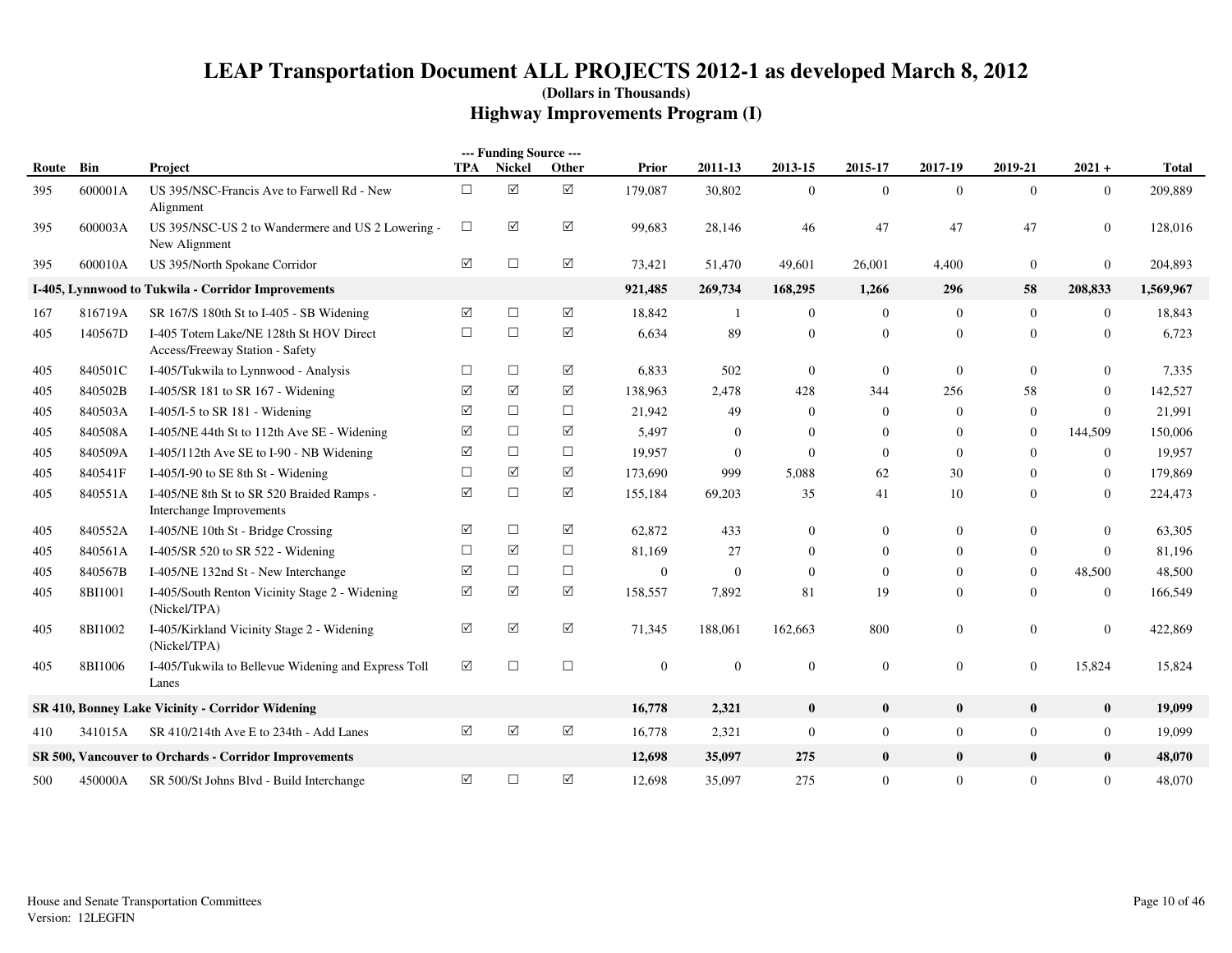| Route | Bin                        | Project                                                              | TPA             | --- Funding Source ---<br>Nickel | Other              | Prior          | 2011-13        | 2013-15        | 2015-17        | 2017-19          | 2019-21        | $2021 +$         | <b>Total</b> |
|-------|----------------------------|----------------------------------------------------------------------|-----------------|----------------------------------|--------------------|----------------|----------------|----------------|----------------|------------------|----------------|------------------|--------------|
|       |                            | SR 502, I-5 to Battle Ground - Corridor Improvements                 |                 |                                  |                    | 65,222         | 38,852         | 36,000         | 233            | $\bf{0}$         | $\bf{0}$       | $\mathbf{0}$     | 140,307      |
| 005   | 400599R                    | I-5/SR 502 Interchange - Build Interchange                           | $\Box$          | $\sqrt{}$                        | $\sqrt{}$          | 52,230         | 291            | $\mathbf{0}$   | $\mathbf{0}$   | $\overline{0}$   | $\overline{0}$ | $\mathbf{0}$     | 52,521       |
| 502   | 450208W                    | SR 502/I-5 to Battle Ground - Add Lanes                              | ☑               | ☑                                | $\sqrt{}$          | 12,992         | 38,561         | 36,000         | 233            | $\overline{0}$   | $\theta$       | $\mathbf{0}$     | 87,786       |
|       |                            | SR 503, Battle Ground to Vancouver - Improvements                    |                 |                                  |                    | 6,501          | 475            | $\bf{0}$       | $\bf{0}$       | $\bf{0}$         | $\bf{0}$       | $\bf{0}$         | 6,976        |
| 503   | 450305B                    | SR 503/4th Plain/SR 500 Intersection - Add Turn Lane                 | ☑               | $\Box$                           | $\sqrt{}$          | 280            | 473            | $\Omega$       | $\overline{0}$ | $\overline{0}$   | $\Omega$       | $\Omega$         | 753          |
| 503   | 450393A                    | SR 503/Lewisville Park Vicinity - Add Climbing Lane                  | $\triangledown$ | $\Box$                           | $\boxed{\text{V}}$ | 6,221          | $\overline{2}$ | $\overline{0}$ | $\overline{0}$ | $\mathbf{0}$     | $\overline{0}$ | $\boldsymbol{0}$ | 6,223        |
|       |                            | SR 509, SeaTac to I-5 - Corridor Completion                          |                 |                                  |                    | 60,303         | 1,235          | $\bf{0}$       | $\bf{0}$       | $\bf{0}$         | $\bf{0}$       | $\bf{0}$         | 61,538       |
| 509   | 850901F                    | SR 509/I-5 to Sea-Tac Freight & Congestion Relief                    | ☑               | $\Box$                           | $\Box$             | 25,308         | 1,234          | $\overline{0}$ | $\overline{0}$ | $\mathbf{0}$     | $\Omega$       | $\overline{0}$   | 26,542       |
| 509   | 850902A                    | SR 509/I-5/SeaTac to I-5 - Design and Critical R/W                   | $\Box$          | $\Delta$                         | $\Box$             | 34,995         | -1             | $\overline{0}$ | $\mathbf{0}$   | $\overline{0}$   | $\overline{0}$ | $\mathbf{0}$     | 34,996       |
|       | SR 510, Yelm - New Freeway |                                                                      |                 |                                  |                    | 28,827         | 2,257          | $\bf{0}$       | $\bf{0}$       | $\bf{0}$         | $\bf{0}$       | 4,860            | 35,944       |
| 510   | 351025A                    | SR 510/Yelm Loop - New Alignment                                     | ☑               | $\Box$                           | $\boxtimes$        | 28,827         | 2,257          | $\overline{0}$ | $\overline{0}$ | $\overline{0}$   | $\overline{0}$ | 4,860            | 35,944       |
|       |                            | SR 518, Burien to Tukwila - Corridor Improvements                    |                 |                                  |                    | 39,533         | 2,845          | $\bf{0}$       | $\bf{0}$       | $\bf{0}$         | $\bf{0}$       | $\bf{0}$         | 42,378       |
| 509   | 850919F                    | SR 509/SR 518 Interchange - Signalization and<br>Channelization      | $\triangledown$ | $\Box$                           | $\boxtimes$        | 5,605          | 226            | $\mathbf{0}$   | $\mathbf{0}$   | $\overline{0}$   | $\overline{0}$ | $\boldsymbol{0}$ | 5,831        |
| 509   | 850919G                    | SR 509/SR 518 Interchange - Interchange Improvements                 | $\Box$          | $\Box$                           | ☑                  | 465            | $\Omega$       | $\Omega$       | $\Omega$       | $\theta$         | $\Omega$       | $\Omega$         | 465          |
| 518   | 851808A                    | SR 518/SeaTac Airport to I-5 - Eastbound Widening                    | $\triangledown$ | $\Box$                           | $\sqrt{}$          | 33,463         | 2,369          | $\Omega$       | 0              | $\overline{0}$   | $\Omega$       | $\Omega$         | 35,832       |
| 518   | L1100045                   | SR 518/Des Moines Memorial Drive                                     | $\Box$          | $\Box$                           | $\sqrt{}$          | $\mathbf{0}$   | 250            | $\overline{0}$ | $\mathbf{0}$   | $\mathbf{0}$     | $\overline{0}$ | $\mathbf{0}$     | 250          |
|       |                            | SR 519, Seattle - Intermodal Improvements                            |                 |                                  |                    | 82,593         | 178            | $\mathbf{0}$   | $\bf{0}$       | $\bf{0}$         | $\mathbf{0}$   | $\mathbf{0}$     | 82,771       |
| 519   | 851902A                    | SR 519/I-90 to SR 99 Intermodal Access Project - I/C<br>Improvements | $\Box$          | ☑                                | $\triangledown$    | 82,593         | 178            | $\overline{0}$ | $\mathbf{0}$   | $\overline{0}$   | $\overline{0}$ | $\mathbf{0}$     | 82,771       |
|       |                            | SR 520, Seattle to Redmond - Corridor Improvements                   |                 |                                  |                    | 642,389        | 1,153,678      | 864,281        | 86,121         | 656              | $\bf{0}$       | 143,202          | 2,890,327    |
| 520   | 152040A                    | SR 520/W Lake Sammamish Parkway to SR 202, Stage<br>3 - Widening     | $\Box$          | ☑                                | ☑                  | 77,466         | 1,368          | 135            | $\mathbf{0}$   | $\boldsymbol{0}$ | $\mathbf{0}$   | $\overline{0}$   | 78,969       |
| 520   | 8BI1003                    | SR 520/ Bridge Replacement and HOV (Nickel/TPA)                      | ☑               | $\triangledown$                  | $\sqrt{}$          | 496,733        | 1,132,690      | 864,146        | 86.121         | 656              | $\overline{0}$ |                  | 2,580,347    |
| 520   | 8BI1009                    | SR 520/Repayment of Sales Tax for Bridge<br>Replacement              | $\Box$          | $\Box$                           | ☑                  | $\overline{0}$ | $\Omega$       | $\overline{0}$ | $\overline{0}$ | $\overline{0}$   | $\overline{0}$ | 143,201          | 143,201      |
| 520   | L1000033                   | Lake Washington Congestion Management                                | ☑               | $\Box$                           | ☑                  | 68,190         | 19,120         | $\mathbf{0}$   | $\Omega$       | $\theta$         | $\overline{0}$ | $\Omega$         | 87,310       |
| 520   | L1000054                   | SR 520 Avondale Rd and 405                                           | $\Box$          | $\Box$                           | ☑                  | $\overline{0}$ | 500            | $\Omega$       | $\overline{0}$ | $\Omega$         | $\Omega$       | $\Omega$         | 500          |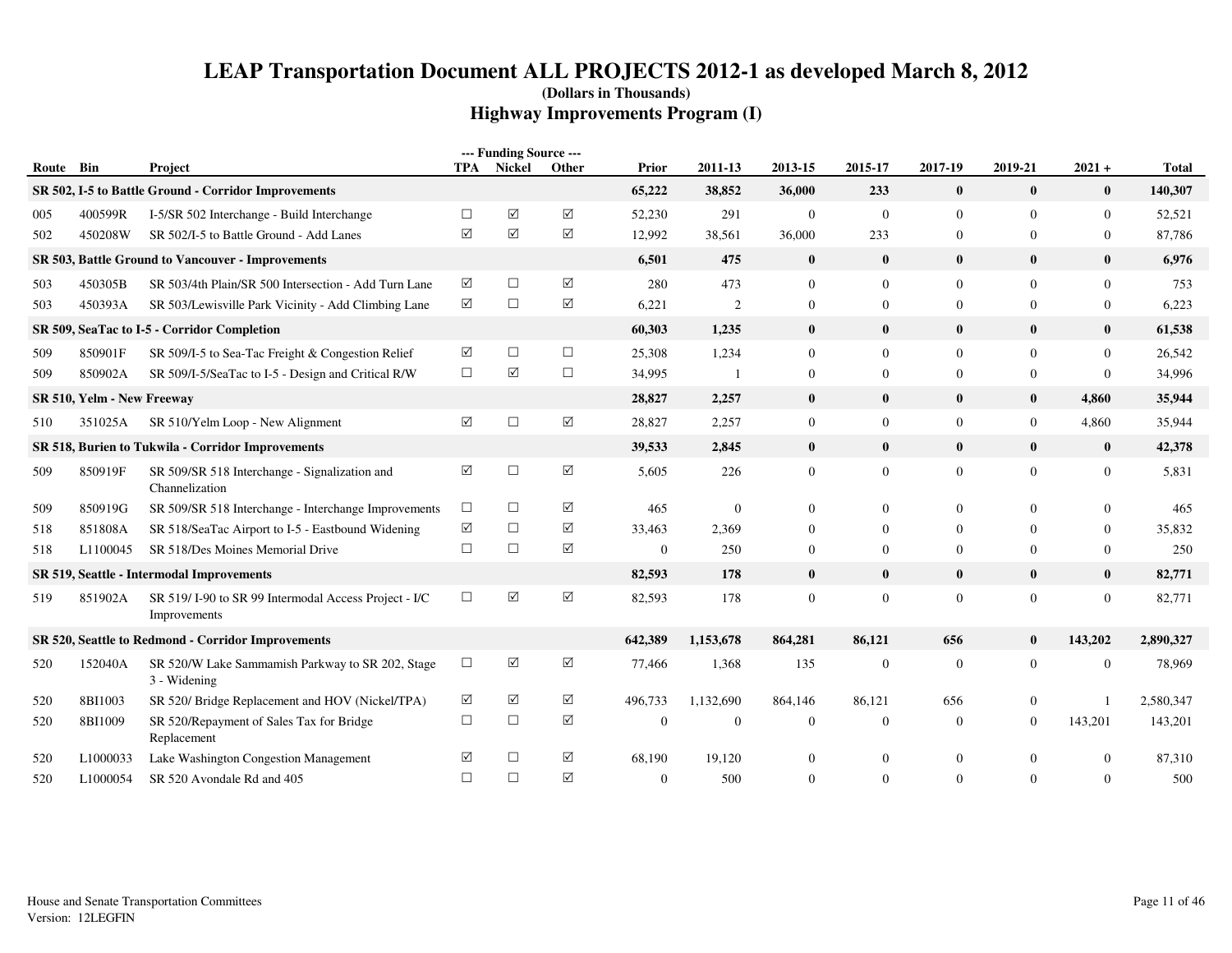| Route Bin |         | Project                                                                  | TPA             | --- Funding Source ---<br>Nickel | Other       | <b>Prior</b> | 2011-13                 | 2013-15          | 2015-17          | 2017-19        | 2019-21        | $2021 +$         | <b>Total</b> |
|-----------|---------|--------------------------------------------------------------------------|-----------------|----------------------------------|-------------|--------------|-------------------------|------------------|------------------|----------------|----------------|------------------|--------------|
|           |         | SR 522, Seattle to Monroe - Corridor Improvements                        |                 |                                  |             | 106,504      | 90,454                  | 22,169           | 1,686            | 798            | $\bf{0}$       | $\bf{0}$         | 221,611      |
| 522       | 152201C | SR 522/I-5 to I-405 - Multimodal Improvements                            | ☑               | $\blacktriangledown$             | $\boxtimes$ | 22,508       | 54                      | $\mathbf{0}$     | $\boldsymbol{0}$ | $\mathbf{0}$   | $\mathbf{0}$   | $\boldsymbol{0}$ | 22,562       |
| 522       | 152219A | SR 522/University of Washington Bothell - Build<br>Interchange           | ☑               | $\blacktriangledown$             | $\sqrt{}$   | 46,592       | 298                     | 27               | $\overline{0}$   | $\overline{0}$ | $\overline{0}$ | $\mathbf{0}$     | 46,917       |
| 522       | 152234E | SR 522/Snohomish River Bridge to US 2 - Add Lanes                        | $\Box$          | $\triangledown$                  | $\sqrt{}$   | 37,404       | 90,102                  | 22,142           | 1,686            | 798            | $\overline{0}$ | $\boldsymbol{0}$ | 152,132      |
|           |         | SR 527, Everett to Bothell - Corridor Improvements                       |                 |                                  |             | 20,072       | $\bf{0}$                | $\bf{0}$         | $\bf{0}$         | $\bf{0}$       | $\bf{0}$       | $\bf{0}$         | 20,072       |
| 527       | 152720A | SR 527/132nd St SE to 112th St SE - Add Lanes                            | $\Box$          | $\triangledown$                  | $\sqrt{}$   | 20,072       | $\overline{0}$          | $\mathbf{0}$     | $\overline{0}$   | $\mathbf{0}$   | $\overline{0}$ | $\boldsymbol{0}$ | 20,072       |
|           |         | <b>SR 531, Smokey Point Vicinity - Improvements</b>                      |                 |                                  |             | 618          | 802                     | $\bf{0}$         | $\bf{0}$         | $\bf{0}$       | $\bf{0}$       | $\bf{0}$         | 1,420        |
| 531       | 153160A | SR 531/43rd Ave NE to 67th Ave. NE - Widening                            | $\Box$          | $\Box$                           | $\boxtimes$ | 618          | 802                     | $\mathbf{0}$     | $\overline{0}$   | $\mathbf{0}$   | $\overline{0}$ | $\boldsymbol{0}$ | 1,420        |
|           |         | SR 532, Camano Island to I-5 - Corridor Improvements                     |                 |                                  |             | 55,719       | 6,480                   | 3,836            | 164              | 429            | 12             | $\bf{0}$         | 66,640       |
| 532       | 053255C | SR 532/Camano Island to I-5 Corridor Improvements<br>(TPA)               | $\triangledown$ | $\Box$                           | $\boxtimes$ | 55,719       | 6,480                   | 3,836            | 164              | 429            | 12             | $\mathbf{0}$     | 66,640       |
|           |         | SR 539, Bellingham North - Corridor Improvements                         |                 |                                  |             | 167,744      | 5,236                   | 1,921            | 38               | 24             | 8              | $\bf{0}$         | 174,971      |
| 539       | 153900M | SR 539/I-5 to Horton Road - Access Management                            | $\Box$          | $\Box$                           | ☑           | 21           | 1,873                   | 1,360            | $\overline{0}$   | $\mathbf{0}$   | $\overline{0}$ | $\boldsymbol{0}$ | 3,254        |
| 539       | 153902B | SR 539/Horton Road to Tenmile Road - Widen to Five<br>Lanes              | $\Box$          | $\Box$                           | $\sqrt{}$   | 67,509       | 212                     | 322              | $\bf{0}$         | $\mathbf{0}$   | $\overline{0}$ | $\mathbf{0}$     | 68,043       |
| 539       | 153910A | SR 539/Tenmile Road to SR 546 - Widening                                 | $\Box$          | ☑                                | $\sqrt{}$   | 100,214      | 3,151                   | 239              | 38               | 24             | 8              | $\boldsymbol{0}$ | 103,674      |
|           |         | SR 542, Bellingham Vicinity - Corridor Improvements                      |                 |                                  |             | 3,485        | 2,455                   | 37               | $\bf{0}$         | $\bf{0}$       | $\bf{0}$       | $\bf{0}$         | 5,977        |
| 542       | 154205G | SR 542/Everson Goshen Rd Vic to SR 9 Vic -<br>Intersections Improvements | ☑               | $\Box$                           | ☑           | 3,485        | 2,455                   | 37               | $\overline{0}$   | $\mathbf{0}$   | $\mathbf{0}$   | $\boldsymbol{0}$ | 5,977        |
|           |         | SR 543, Blaine Vicinity - Corridor Improvements                          |                 |                                  |             | 50,523       | $\overline{\mathbf{4}}$ | $\mathbf{0}$     | $\bf{0}$         | $\mathbf{0}$   | $\mathbf{0}$   | $\bf{0}$         | 50,527       |
| 543       | 154302E | SR 543/I-5 to Canadian Border - Add Lanes                                | $\Box$          | $\blacktriangledown$             | ☑           | 50,523       | $\overline{4}$          | $\mathbf{0}$     | $\overline{0}$   | $\mathbf{0}$   | $\overline{0}$ | $\boldsymbol{0}$ | 50,527       |
|           |         | SR 704, Lakewood Vicinity - New Freeway                                  |                 |                                  |             | 22,615       | 342                     | $\bf{0}$         | $\bf{0}$         | $\mathbf{0}$   | $\bf{0}$       | 17,946           | 40,903       |
| 704       | 370401A | SR 704/Cross Base Highway - New Alignment                                | ☑               | $\blacktriangledown$             | ☑           | 22,615       | 342                     | $\overline{0}$   | $\overline{0}$   | $\overline{0}$ | $\overline{0}$ | 17,946           | 40,903       |
|           |         | SR 823, Selah Vicinity - Corridor Improvements                           |                 |                                  |             | 6,887        | 2,424                   | $\bf{0}$         | $\bf{0}$         | $\bf{0}$       | $\bf{0}$       | $\bf{0}$         | 9,311        |
| 823       | 582301S | SR 823/Selah Vicinity - Re-route Highway                                 | ☑               | $\Box$                           | ☑           | 6,887        | 2,424                   | $\boldsymbol{0}$ | $\overline{0}$   | $\mathbf{0}$   | $\mathbf{0}$   | $\boldsymbol{0}$ | 9,311        |
|           |         | SR 900, Issaquah Vicinity - Corridor Widening                            |                 |                                  |             | 43,300       | 396                     | $\bf{0}$         | $\bf{0}$         | $\bf{0}$       | $\bf{0}$       | $\bf{0}$         | 43,696       |
| 900       | 190098U | SR 900/SE 78th St Vic to I-90 Vic - Widening and HOV                     | $\Box$          | ☑                                | $\sqrt{}$   | 43,300       | 396                     | $\overline{0}$   | $\overline{0}$   | $\overline{0}$ | $\overline{0}$ | $\mathbf{0}$     | 43,696       |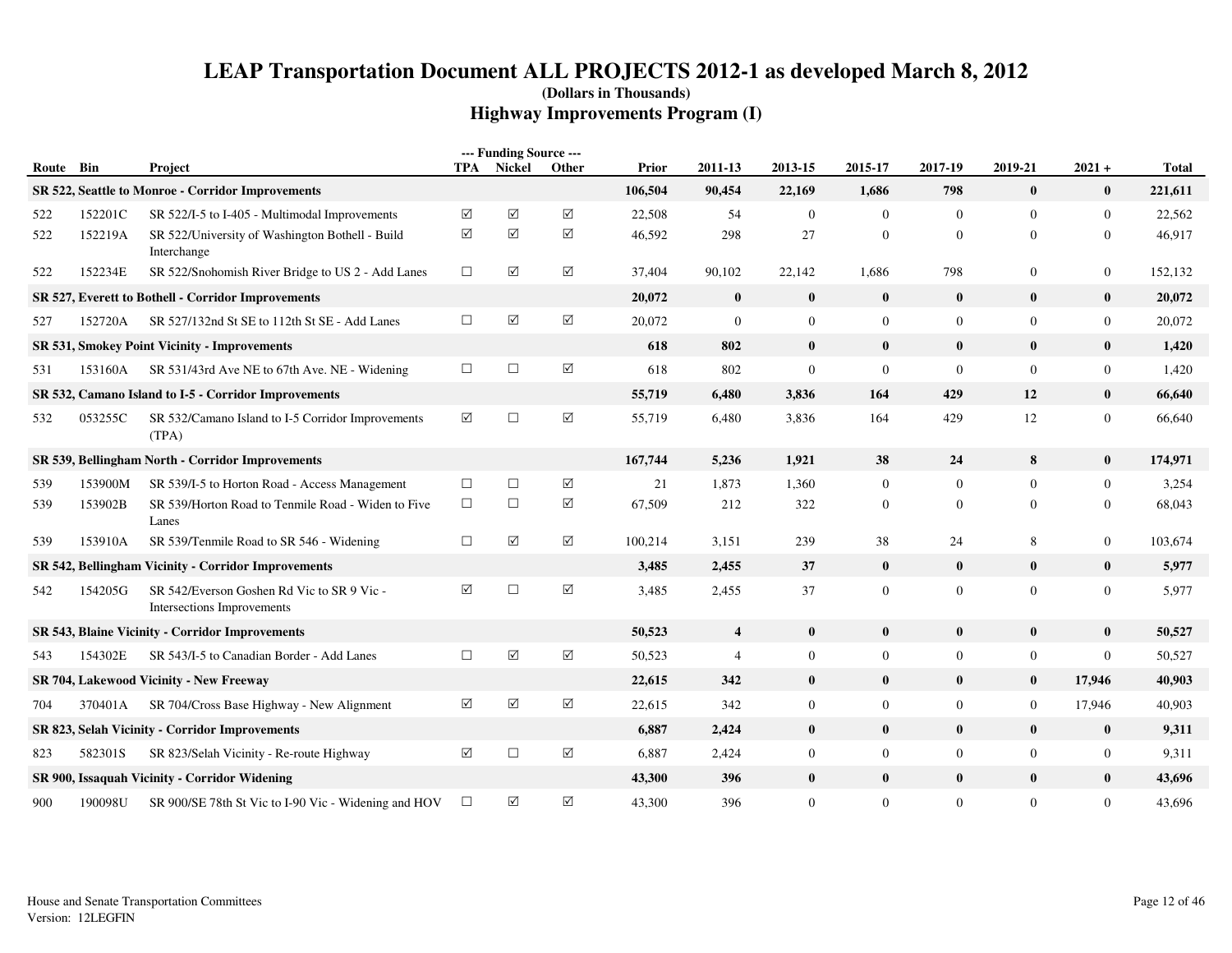|           |                               |                                                                                   |            | --- Funding Source --- |             |                  |                |                |                  |                  |                |                |              |
|-----------|-------------------------------|-----------------------------------------------------------------------------------|------------|------------------------|-------------|------------------|----------------|----------------|------------------|------------------|----------------|----------------|--------------|
| Route Bin |                               | Project                                                                           | <b>TPA</b> | <b>Nickel</b>          | Other       | <b>Prior</b>     | 2011-13        | 2013-15        | 2015-17          | 2017-19          | 2019-21        | $2021 +$       | <b>Total</b> |
|           | <b>Facility Improvements</b>  |                                                                                   |            |                        |             | $\bf{0}$         | 250            | $\bf{0}$       | $\bf{0}$         | $\bf{0}$         | $\bf{0}$       | $\mathbf{0}$   | 250          |
| 000       | 100098S                       | SR 539/International Boundary - Lynden-Aldergrove<br>Port of Entry Improvem       | $\Box$     | $\Box$                 | $\boxtimes$ | $\mathbf{0}$     | 250            | $\mathbf{0}$   | $\boldsymbol{0}$ | $\boldsymbol{0}$ | $\mathbf{0}$   | $\mathbf{0}$   | 250          |
|           |                               | <b>Future Unprogrammed Project Reserves</b>                                       |            |                        |             | $\bf{0}$         | 30,629         | 31,500         | 31,000           | 165,350          | 165,770        | 646,364        | 1,070,613    |
| 998       | 099902F                       | Environmental Retrofit Project Reserve - Fish Barrier<br>Passage                  | $\Box$     | $\Box$                 | $\boxtimes$ | $\overline{0}$   | $\mathbf{0}$   | $\overline{0}$ | $\mathbf{0}$     | 4,514            | 7,863          | 29,221         | 41,598       |
| 998       | 099902I                       | Safety Project Reserve - Collision Reduction                                      | $\Box$     | $\Box$                 | ☑           | $\Omega$         | $\mathbf{0}$   | $\Omega$       | $\overline{0}$   | 56,346           | 54,735         | 175,474        | 286,555      |
| 998       | 099902J                       | Safety Project Reserve - Collision Prevention                                     | $\Box$     | $\Box$                 | $\Delta$    | $\Omega$         | $\mathbf{0}$   | $\overline{0}$ | $\mathbf{0}$     | 69,154           | 67,677         | 332,980        | 469,811      |
| 998       | 099902K                       | Environmental Retrofit Project Reserve - Stormwater<br>Runoff                     | $\Box$     | $\Box$                 | $\Delta$    | $\overline{0}$   | $\mathbf{0}$   | $\mathbf{0}$   | $\boldsymbol{0}$ | 2,429            | 2,530          | 9,383          | 14,342       |
| 998       | 099902N                       | Project Reserve - Noise Reduction                                                 | $\Box$     | $\Box$                 | ☑           | $\overline{0}$   | 629            | 1,500          | 1,000            | 1,000            | 1,000          | 2,000          | 7,129        |
| 998       | 099902Q                       | Environmental Retrofit Project Reserve - Chronic<br><b>Environment Deficiency</b> | $\Box$     | $\Box$                 | $\boxtimes$ | $\boldsymbol{0}$ | $\mathbf{0}$   | $\mathbf{0}$   | $\boldsymbol{0}$ | 1,907            | 1,965          | 7,306          | 11,178       |
| 998       | 099904Q                       | Future Federal Earmarks for Improvement Program                                   | $\Box$     | $\Box$                 | ☑           | $\boldsymbol{0}$ | 20,000         | 20,000         | 20,000           | 20,000           | 20,000         | 60,000         | 160,000      |
| 998       | 099905Q                       | Future Local Funds for Improvement Program                                        | $\Box$     | $\Box$                 | $\Delta$    | $\boldsymbol{0}$ | 10,000         | 10,000         | 10,000           | 10,000           | 10,000         | 30,000         | 80,000       |
| Other     |                               |                                                                                   |            |                        |             | 481,069          | 869            | $\bf{0}$       | $\bf{0}$         | $\bf{0}$         | $\bf{0}$       | $\bf{0}$       | 481,938      |
| 000       | 0BI100A                       | Mobility Reappropriation for Projects Assumed to be<br>Complete                   | $\Box$     | $\Box$                 | $\boxtimes$ | 346,312          | 640            | $\overline{0}$ | $\mathbf{0}$     | $\mathbf{0}$     | $\overline{0}$ | $\overline{0}$ | 346,952      |
| 000       | 0BI200A                       | Safety Reappropriations for Projects Assumed to be<br>Complete                    | $\Box$     | $\Box$                 | ☑           | 37,744           | 229            | $\overline{0}$ | $\boldsymbol{0}$ | $\mathbf{0}$     | $\Omega$       | $\mathbf{0}$   | 37,973       |
| 000       | 0BI300A                       | Economic Initiatives Reappropriation for Projects<br>Assumed to be Complete       | $\Box$     | $\Box$                 | $\boxtimes$ | 97,013           | $\mathbf{0}$   | $\mathbf{0}$   | $\theta$         | $\mathbf{0}$     | $\overline{0}$ | $\overline{0}$ | 97,013       |
|           | <b>Sound Transit Projects</b> |                                                                                   |            |                        |             | 188,840          | 23,675         | 90,486         | 6,546            | 3,329            | 7,693          | 49,030         | 369,599      |
| 000       | 100005B                       | Sound Transit Management Services                                                 | $\Box$     | $\Box$                 | ☑           | 4,409            | 436            | 64             | $\overline{0}$   | $\boldsymbol{0}$ | $\overline{0}$ | $\mathbf{0}$   | 4,909        |
| 000       | 800005D                       | Sound Transit East Link Management Services                                       | $\Box$     | $\Box$                 | ☑           | 821              | 309            | $\mathbf{0}$   | $\overline{0}$   | $\mathbf{0}$     | $\overline{0}$ | $\mathbf{0}$   | 1,130        |
| 005       | 100529D                       | I-5/Mountlake Terrace Freeway Station                                             | $\Box$     | $\Box$                 | ☑           | 23,748           | 2,447          | 22             | $\overline{0}$   | $\Omega$         | $\Omega$       | $\mathbf{0}$   | 26,217       |
| 005       | 100545D                       | I-5/South Everett Freeway Station/112th St SE - Transit<br>Direct Access          | $\Box$     | $\Box$                 | ☑           | 24,883           | 130            | $\overline{0}$ | $\overline{0}$   | $\Omega$         | $\Omega$       | $\overline{0}$ | 25,013       |
| 090       | 109040R                       | I-90/Two Way Transit - Transit and HOV Improvements                               | $\Box$     | $\Box$                 | $\Delta$    | 37,797           | 20,334         | 90,400         | 6,546            | 50               | 0              | $\mathbf{0}$   | 155,127      |
| 090       | 109053D                       | I-90/Eastgate Transit Access/142nd Place SE                                       | $\Box$     | $\Box$                 | ☑           | 26,164           | $\overline{0}$ | $\overline{0}$ | $\boldsymbol{0}$ | $\overline{0}$   | $\overline{0}$ | $\mathbf{0}$   | 26,164       |
| 405       | 140521D                       | I-405/Renton HOV Improvements Project - HOV<br>Direct Access                      | $\Box$     | $\Box$                 | $\Delta$    | 733              | $\mathbf{0}$   | $\overline{0}$ | $\boldsymbol{0}$ | 3,279            | 7,693          | 49,030         | 60,735       |
| 405       | 140566D                       | I-405 Totem Lake/NE 128th St HOV - Direct<br>Access/Freeway Station               | $\Box$     | $\Box$                 | ☑           | 62,192           | 10             | $\Omega$       | $\theta$         | $\Omega$         | $\Omega$       | $\Omega$       | 62,202       |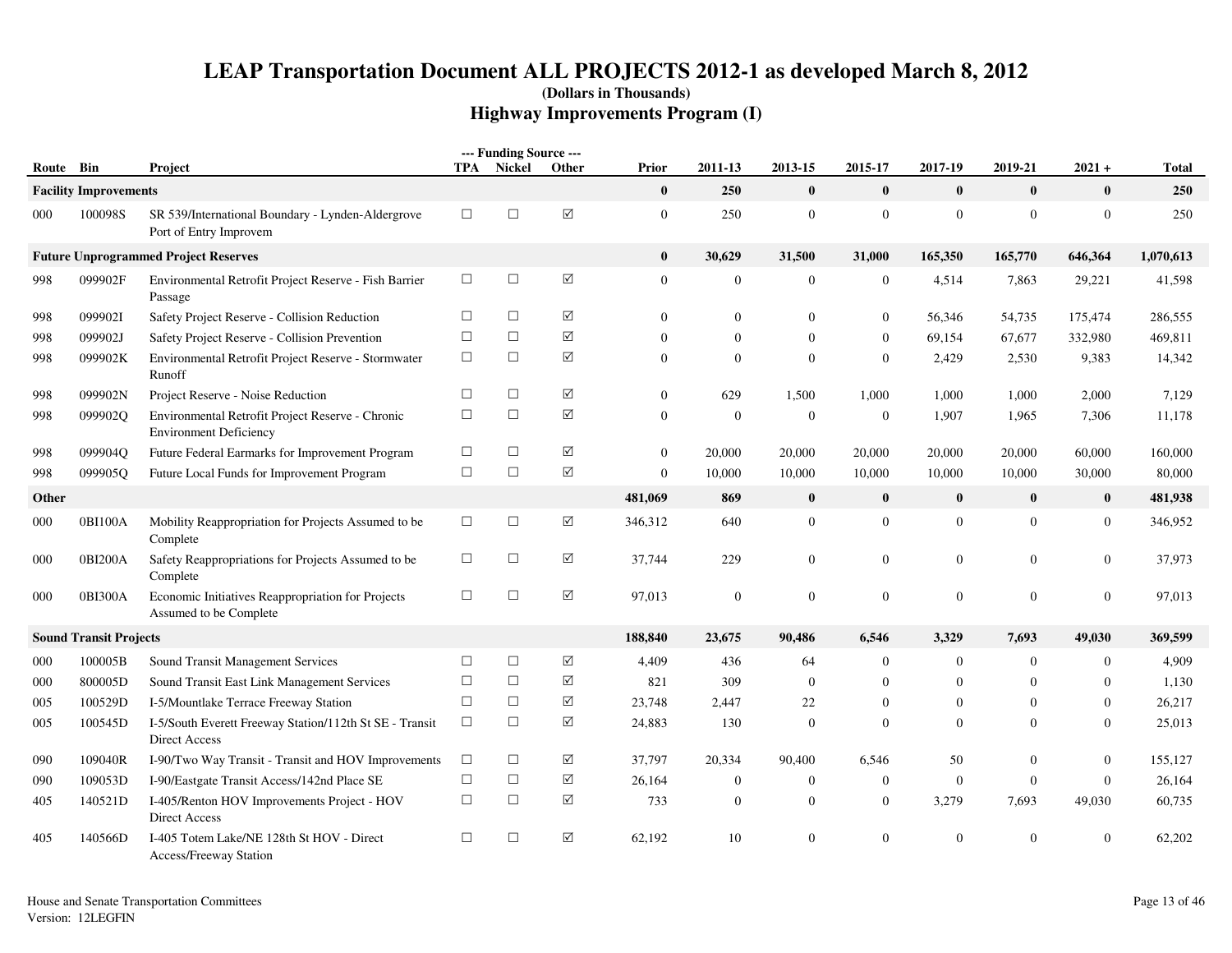| Route | Bin                                  | Project                                                                        | TPA       | --- Funding Source ---<br>Nickel | Other                | Prior            | 2011-13        | 2013-15          | 2015-17          | 2017-19          | 2019-21          | $2021 +$         | Total   |
|-------|--------------------------------------|--------------------------------------------------------------------------------|-----------|----------------------------------|----------------------|------------------|----------------|------------------|------------------|------------------|------------------|------------------|---------|
| 405   | 140586D                              | I-405 Canyon Park Freeway Station - Direct Access and<br><b>Flyer Stop</b>     | $\Box$    | $\Box$                           | ☑                    | 8,093            | 9              | $\mathbf{0}$     | $\overline{0}$   | $\theta$         | $\overline{0}$   | $\mathbf{0}$     | 8,102   |
|       | <b>Studies &amp; System Analysis</b> |                                                                                |           |                                  |                      | 17,813           | 3,842          | $\bf{0}$         | $\bf{0}$         | $\bf{0}$         | $\pmb{0}$        | $\bf{0}$         | 21,655  |
| 000   | 099999G                              | Bremerton Economic Development Study                                           | $\Box$    | $\Box$                           | ☑                    | 660              | 15             | $\boldsymbol{0}$ | $\mathbf{0}$     | $\mathbf{0}$     | $\boldsymbol{0}$ | $\overline{0}$   | 675     |
| 000   | 099999H                              | Spokane Economic Development Study                                             | $\Box$    | $\Box$                           | ☑                    | 517              | 19             | $\mathbf{0}$     | $\mathbf{0}$     | $\mathbf{0}$     | $\mathbf{0}$     | $\overline{0}$   | 536     |
| 000   | 100098U                              | WA-BC Joint Transportation Action Plan - Int'l<br>Mobility & Trade Corridor    | $\Box$    | $\Box$                           | ☑                    | $\boldsymbol{0}$ | 250            | $\boldsymbol{0}$ | $\mathbf{0}$     | $\mathbf{0}$     | $\mathbf{0}$     | $\mathbf{0}$     | 250     |
| 000   | 100098V                              | WA-BC Joint Transportation Action Plan-Border<br>Policy Research Institute     | $\Box$    | $\Box$                           | ☑                    | $\overline{0}$   | 100            | $\boldsymbol{0}$ | $\mathbf{0}$     | $\mathbf{0}$     | $\mathbf{0}$     | $\mathbf{0}$     | 100     |
| 000   | 800020A                              | Express Lanes System Concept Study                                             | □         | $\Box$                           | ☑                    | 905              | 428            | $\boldsymbol{0}$ | $\Omega$         | $\overline{0}$   | $\boldsymbol{0}$ | $\mathbf{0}$     | 1,333   |
| 000   | L2000054                             | ITS/Canadian Border Planning                                                   | $\Box$    | $\Box$                           | ☑                    | 353              | 972            | $\mathbf{0}$     | $\Omega$         | $\overline{0}$   | $\mathbf{0}$     | $\mathbf{0}$     | 1,325   |
| 002   | L2000016                             | US 2/Route Developement Plan                                                   | $\Box$    | $\Box$                           | $\Delta$             | 168              | 335            | $\mathbf{0}$     | $\Omega$         | $\Omega$         | $\Omega$         | $\theta$         | 503     |
| 005   | 100597B                              | I-5/SR 534 to Cook Rd - Corridor Access Study                                  | ☑         | $\Box$                           | $\Box$               | 799              | $\mathbf{0}$   | $\mathbf{0}$     | $\mathbf{0}$     | $\overline{0}$   | $\Omega$         | $\overline{0}$   | 799     |
| 005   | 400507W                              | I-5/Woodland Industrial Area - Analysis of Freight<br>Movement                 | ☑         | $\Box$                           | $\Box$               | 235              | $\theta$       | $\mathbf{0}$     | $\mathbf{0}$     | $\overline{0}$   | $\mathbf{0}$     | $\mathbf{0}$     | 235     |
| 005   | L2200028                             | I-5/ Dupont to Lakewood - Corridor Planning                                    | $\Box$    | $\Box$                           | ☑                    | $\mathbf{0}$     | 1,001          | $\boldsymbol{0}$ | $\Omega$         | $\overline{0}$   | $\mathbf{0}$     | $\mathbf{0}$     | 1,001   |
| 090   | 109061S                              | I-90/Issaquah to North Bend - Route Development Study                          | $\sqrt{}$ | $\Box$                           | $\Box$               | 1,795            | 107            | $\boldsymbol{0}$ | $\theta$         | $\overline{0}$   | $\mathbf{0}$     | $\boldsymbol{0}$ | 1,902   |
| 090   | 509004U                              | I-90/Ellensburg Interchange - Feasibility Study                                | $\Box$    | $\Box$                           | $\Delta$             | 308              | 302            | $\mathbf{0}$     | $\theta$         | $\Omega$         | $\mathbf{0}$     | $\Omega$         | 610     |
| 101   | 310139C                              | US 101/West Olympia - Access Study                                             | ☑         | $\Box$                           | ☑                    | 736              | $\overline{0}$ | $\mathbf{0}$     | $\theta$         | $\overline{0}$   | $\mathbf{0}$     | $\mathbf{0}$     | 736     |
| 167   | 816700U                              | SR 167 Improvement Projects - Corridor Mobility<br><b>Improvement Analysis</b> | $\Box$    | ☑                                | $\Box$               | 8,928            | $\mathbf{0}$   | $\mathbf{0}$     | $\mathbf{0}$     | $\overline{0}$   | $\mathbf{0}$     | $\overline{0}$   | 8,928   |
| 307   | 330705A                              | SR 307/SR 104 Safety Corridor Study - Spot<br>Improvements                     | ☑         | $\Box$                           | $\Box$               | 2,409            | $\mathbf{0}$   | $\boldsymbol{0}$ | $\mathbf{0}$     | $\mathbf{0}$     | $\boldsymbol{0}$ | $\boldsymbol{0}$ | 2,409   |
| 523   | L1000059                             | SR 523 Corridor Study                                                          | $\Box$    | $\Box$                           | ☑                    | $\boldsymbol{0}$ | 313            | $\boldsymbol{0}$ | $\mathbf{0}$     | $\overline{0}$   | $\boldsymbol{0}$ | $\boldsymbol{0}$ | 313     |
|       |                                      | <b>Improvement - Program Support Activities</b>                                |           |                                  |                      | 15,591           | 31,752         | 27,024           | 26,007           | 15,400           | 661              | 19,800           | 136,235 |
| 000   | 095901X                              | Set Aside for Improvement Program Support Activities -<br>Improvements         | $\Box$    | $\Box$                           | $\boxtimes$          | 15,559           | 31,652         | 27,024           | 26,007           | 15,400           | 661              | 19,800           | 136,103 |
| 000   | 100098T                              | Direct Staff Support for Joint Transportation Executive<br>Council (JTEC)      | $\Box$    | $\Box$                           | ☑                    | $\boldsymbol{0}$ | 100            | $\boldsymbol{0}$ | $\mathbf{0}$     | $\boldsymbol{0}$ | $\boldsymbol{0}$ | $\boldsymbol{0}$ | 100     |
| 999   | 395953A                              | Olympic Region Park and Ride Lots                                              | $\Box$    | $\Box$                           | ☑                    | 32               | $\mathbf{0}$   | $\boldsymbol{0}$ | $\mathbf{0}$     | $\boldsymbol{0}$ | $\boldsymbol{0}$ | $\overline{0}$   | 32      |
|       |                                      | Safety - Guard Rail/Bridge Rail Retrofit                                       |           |                                  |                      | 30,571           | 1,681          | 3,075            | 3,331            | $\bf{0}$         | $\bf{0}$         | $\bf{0}$         | 38,658  |
| 999   | 099903M                              | Guardrail Retrofit Program (Nickel)                                            | $\Box$    | ☑                                | $\boxed{\mathbf{v}}$ | 16,816           | 6              | $\boldsymbol{0}$ | $\boldsymbol{0}$ | $\boldsymbol{0}$ | $\boldsymbol{0}$ | $\overline{0}$   | 16,822  |
| 999   | 099903N                              | Bridge Rail Retrofit Program                                                   | $\Box$    | ☑                                | ☑                    | 12,253           | 217            | 3,075            | 1,330            | $\Omega$         | $\Omega$         | $\theta$         | 16,875  |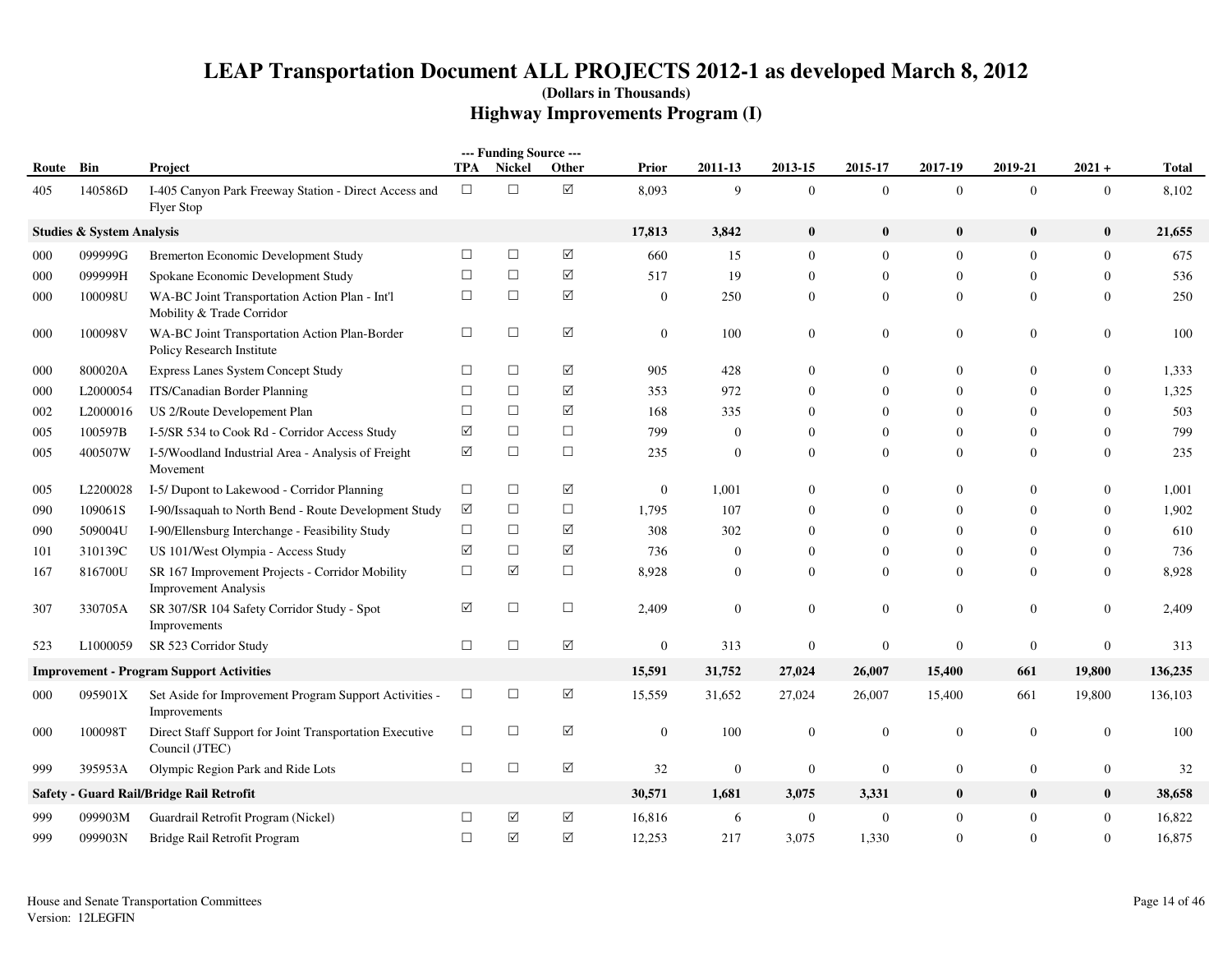|       |              |                                                                          |                      | --- Funding Source --- |                 |              |                  |                  |                  |                  |                  |                  |              |
|-------|--------------|--------------------------------------------------------------------------|----------------------|------------------------|-----------------|--------------|------------------|------------------|------------------|------------------|------------------|------------------|--------------|
| Route | Bin          | Project                                                                  | TPA                  | <b>Nickel</b>          | Other           | <b>Prior</b> | 2011-13          | 2013-15          | 2015-17          | 2017-19          | 2019-21          | $2021 +$         | <b>Total</b> |
| 999   | 0BI2003      | Guardrail Retrofit Improvements                                          | $\Box$               | $\Box$                 | $\Delta$        | 1,502        | 1,458            | $\mathbf{0}$     | 2,001            | $\boldsymbol{0}$ | $\boldsymbol{0}$ | $\boldsymbol{0}$ | 4,961        |
|       |              | Safety - Interchange Improvements (New & Rebuilt)                        |                      |                        |                 | 72,906       | 739              | 43               | $\bf{0}$         | $\bf{0}$         | $\bf{0}$         | $\bf{0}$         | 73,688       |
| 000   | 0BI2001      | Interchange Improvements                                                 | $\Box$               | $\Box$                 | $\triangledown$ | 27,377       | 8                | $\mathbf{0}$     | $\mathbf{0}$     | $\mathbf{0}$     | $\mathbf{0}$     | $\boldsymbol{0}$ | 27,385       |
| 002   | 200201E      | US 2/US 97 Peshastin E - New Interchange                                 | $\Box$               | ☑                      | ☑               | 20,683       | 14               | $\overline{0}$   | $\mathbf{0}$     | $\mathbf{0}$     | $\Omega$         | $\mathbf{0}$     | 20,697       |
| 011   | 101100F      | SR 11/I-5 Interchange-Josh Wilson Rd - Rebuild<br>Interchange            | ☑                    | $\Box$                 | ☑               | 9,859        | 210              | 43               | $\boldsymbol{0}$ | $\mathbf{0}$     | $\overline{0}$   | $\boldsymbol{0}$ | 10,112       |
| 105   | L2200092     | SR 150/No-See-Um Road Intersection-Realignment                           | $\Box$               | $\Box$                 | ☑               | $\mathbf{0}$ | 400              | $\mathbf{0}$     | $\overline{0}$   | $\boldsymbol{0}$ | $\mathbf{0}$     | $\mathbf{0}$     | 400          |
| 395   | 539502L      | US 395/Columbia Dr to SR 240 - Rebuild Interchange                       | $\boxed{\mathsf{v}}$ | $\Box$                 | $\Delta$        | 14,987       | 107              | $\boldsymbol{0}$ | $\mathbf{0}$     | $\mathbf{0}$     | $\overline{0}$   | $\boldsymbol{0}$ | 15,094       |
|       |              | Safety - Intersection & Spot Improvements                                |                      |                        |                 | 79,824       | 77,818           | 39,675           | 70,249           | 203              | $\bf{0}$         | $\bf{0}$         | 267,769      |
| 000   | 0BI2002      | Intersection & Spot Improvements                                         | $\Box$               | $\Box$                 | $\Delta$        | 2,294        | 37,635           | 35,913           | 70,249           | 203              | $\mathbf{0}$     | $\boldsymbol{0}$ | 146,294      |
| 002   | 100210E      | US 2/Bickford Avenue - Intersection Safety<br>Improvements               | $\Box$               | $\Box$                 | ☑               | 1,298        | 17,176           | 1,300            | $\mathbf{0}$     | $\mathbf{0}$     | $\overline{0}$   | $\mathbf{0}$     | 19,774       |
| 002   | 100224I      | US 2 High Priority Safety Project                                        | $\Box$               | $\Box$                 | ☑               | 5,519        | 4,503            | $\mathbf{0}$     | $\boldsymbol{0}$ | $\boldsymbol{0}$ | $\mathbf{0}$     | $\boldsymbol{0}$ | 10,022       |
| 002   | 200201H      | US 2/S of Orondo - Add Passing Lane                                      | $\blacktriangledown$ | $\Box$                 | $\Box$          | 2,411        | 12               | $\mathbf{0}$     | $\overline{0}$   | $\mathbf{0}$     | $\Omega$         | $\mathbf{0}$     | 2,423        |
| 002   | 200201J      | US 2/East Wenatchee N - Access Control                                   | ☑                    | $\Box$                 | $\Box$          | 10           | 355              | $\Omega$         | $\Omega$         | $\theta$         | $\Omega$         | $\mathbf{0}$     | 365          |
| 002   | 200204M      | US 2/Stevens Pass - Variable Message Signs                               | $\Box$               | $\Box$                 | $\triangledown$ | 113          | 938              | $\Omega$         | $\Omega$         | $\theta$         | $\Omega$         | $\mathbf{0}$     | 1,051        |
| 002   | 600230C      | US 2/N Glen-Elk Chattaroy Rd Intersection -<br>Intersection Improvements | ☑                    | $\Box$                 | $\Box$          | 692          | $\boldsymbol{0}$ | $\Omega$         | $\mathbf{0}$     | $\mathbf{0}$     | $\Omega$         | $\boldsymbol{0}$ | 692          |
| 005   | 100525A      | I-5/Reverse Express Lane to/from SR 522 - Safety                         | $\Box$               | $\Box$                 | $\triangledown$ | 655          | 20               | $\mathbf{0}$     | $\mathbf{0}$     | $\mathbf{0}$     | $\overline{0}$   | $\boldsymbol{0}$ | 675          |
| 005   | 100552S      | I-5/SR 532 NB Interchange Ramps - Add Turn Lanes                         | $\Box$               | $\triangledown$        | ☑               | 6,683        | $\mathbf{0}$     | $\mathbf{0}$     | $\mathbf{0}$     | $\mathbf{0}$     | $\mathbf{0}$     | $\boldsymbol{0}$ | 6,683        |
| 005   | 100584A      | I-5/SB Ramps at SR 11/Old Fairhaven Parkway - Add<br>Ramp Lane           | $\Box$               | $\triangledown$        | ☑               | 2,240        | 9                | $\mathbf{0}$     | $\mathbf{0}$     | $\mathbf{0}$     | $\mathbf{0}$     | $\mathbf{0}$     | 2,249        |
| 005   | 100591Y      | I-5/Bakerview Rd to Nooksack River Br-Slater Rd I/C -<br>Safety Improv   | $\Box$               | $\Delta$               | ☑               | 46           | $\boldsymbol{0}$ | $\boldsymbol{0}$ | $\mathbf{0}$     | $\mathbf{0}$     | $\mathbf{0}$     | $\mathbf{0}$     | 46           |
| 005   | 300585A      | I-5/Tumwater Blvd NB On Ramp Intersection - Safety                       | $\Box$               | $\Box$                 | ☑               | 783          | $\mathbf{0}$     | $\mathbf{0}$     | $\mathbf{0}$     | $\mathbf{0}$     | $\overline{0}$   | $\boldsymbol{0}$ | 783          |
| 005   | 300585P      | I-5/Mounts Rd Vicinity to Thorn Ln - Median Barrier<br>Replacement       | $\Box$               | $\Box$                 | $\triangledown$ | $\mathbf{0}$ | 2,705            | $\mathbf{0}$     | $\mathbf{0}$     | $\overline{0}$   | $\overline{0}$   | $\mathbf{0}$     | 2,705        |
| 005   | 300585O      | I-5/Thorn Ln to 47th Ave SW - Median Barrier<br>Replacement              | $\Box$               | $\Box$                 | ☑               | 1,310        | $\mathbf{1}$     | $\overline{0}$   | $\mathbf{0}$     | $\mathbf{0}$     | $\overline{0}$   | $\boldsymbol{0}$ | 1,311        |
| 007   | 300706B      | SR 7/SR 507 to SR 512 - Safety Improvements                              | $\Box$               | ☑                      | ☑               | 20,912       | $\mathbf{0}$     | $\Omega$         | $\mathbf{0}$     | $\mathbf{0}$     | $\overline{0}$   | $\mathbf{0}$     | 20,912       |
| 007   | 300738A      | SR 7/SR 702 - Install Signal                                             | $\Box$               | $\Box$                 | ☑               | 158          | 420              | $\mathbf{0}$     | $\mathbf{0}$     | $\mathbf{0}$     | $\overline{0}$   | $\boldsymbol{0}$ | 578          |
| 007   | LIGHTXX<br>X | SR7 / Mountain Highway & 304th - Signal                                  | $\Box$               | $\Box$                 | $\triangledown$ | 676          | $\mathbf{0}$     | $\Omega$         | $\Omega$         | $\overline{0}$   | $\Omega$         | $\Omega$         | 676          |
| 012   | 401212R      | US 12/SR 122/Mossyrock - Intersection Improvements                       | $\Box$               | $\Box$                 | ☑               | 206          | 6                | $\Omega$         | $\overline{0}$   | $\mathbf{0}$     | $\overline{0}$   | $\theta$         | 212          |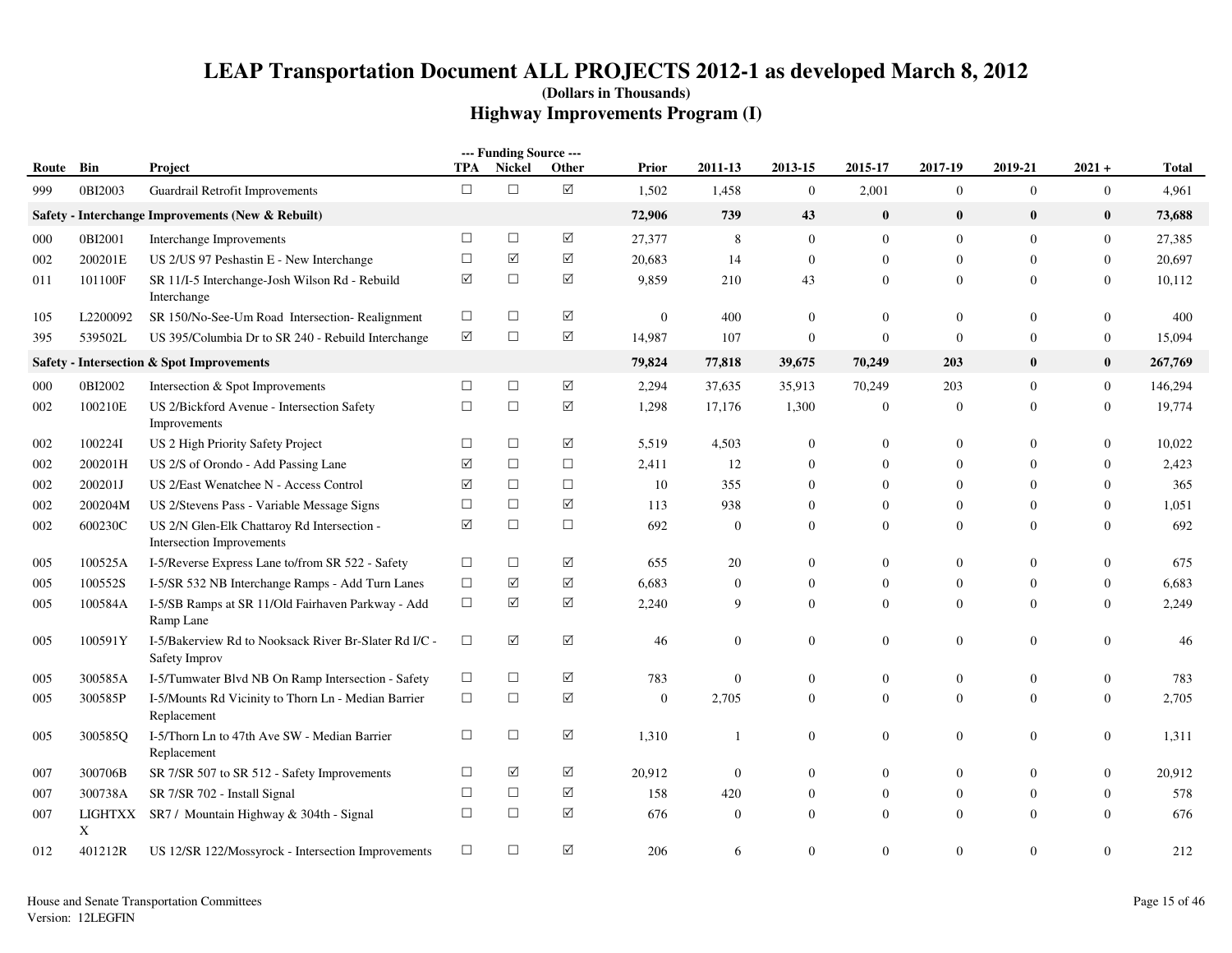|       |          |                                                                      |                       | --- Funding Source --- |                      |                  |                |                  |                  |                  |                  |                  |              |
|-------|----------|----------------------------------------------------------------------|-----------------------|------------------------|----------------------|------------------|----------------|------------------|------------------|------------------|------------------|------------------|--------------|
| Route | Bin      | Project                                                              | TPA                   | Nickel                 | Other                | <b>Prior</b>     | 2011-13        | 2013-15          | 2015-17          | 2017-19          | 2019-21          | $2021 +$         | <b>Total</b> |
| 017   | 201701D  | SR 17/Othello Vic to Soap Lake Vic - Install Lighting                | $\boxed{\mathcal{S}}$ | $\Box$                 | $\Box$               | 186              | 2              | $\mathbf{0}$     | $\mathbf{0}$     | $\mathbf{0}$     | $\mathbf{0}$     | $\mathbf{0}$     | 188          |
| 022   | 502201U  | SR 22/I-82 to Toppenish - Safety Improvements                        | $\Box$                | $\triangledown$        | ☑                    | 1,833            | 2,714          | $\theta$         | $\overline{0}$   | $\overline{0}$   | $\Omega$         | $\mathbf{0}$     | 4,547        |
| 026   | 202601E  | SR 26/Othello Vicinity - Install Lighting                            | ☑                     | □                      | ☑                    | 147              | $\overline{0}$ | $\Omega$         | $\overline{0}$   | $\overline{0}$   | $\overline{0}$   | $\mathbf{0}$     | 147          |
| 026   | 202601I  | SR 26/W of Othello - Add Passing Lane                                | ☑                     | $\Box$                 | $\Box$               | 957              | 66             | $\Omega$         | $\mathbf{0}$     | $\overline{0}$   | $\Omega$         | $\mathbf{0}$     | 1,023        |
| 090   | 109079A  | I-90/EB Ramps to SR 202 - Construct Roundabout                       | $\Box$                | $\triangledown$        | ☑                    | 1,769            | 78             | $\theta$         | $\overline{0}$   | $\overline{0}$   | $\overline{0}$   | $\boldsymbol{0}$ | 1,847        |
| 097   | 209700B  | US 97/ Border Vicinity Improvements - Safety<br>Improvements         | $\Box$                | $\Box$                 | $\Delta$             | 569              | $\overline{0}$ | $\theta$         | $\Omega$         | $\overline{0}$   | $\Omega$         | $\mathbf{0}$     | 569          |
| 097   | 209700C  | US 97/ Intersection - Safety Improvements                            | $\Box$                | $\Box$                 | ☑                    | 717              | 15             | $\theta$         | $\overline{0}$   | $\overline{0}$   | $\overline{0}$   | $\mathbf{0}$     | 732          |
| 097   | 209700H  | US 97/N of Daroga State Park - Turn Lanes                            | $\Box$                | $\Box$                 | ☑                    | $\mathbf{0}$     | 272            | 272              | $\mathbf{0}$     | $\boldsymbol{0}$ | $\mathbf{0}$     | $\mathbf{0}$     | 544          |
| 097   | 209700W  | US 97/Cameron Lake Road - Intersection Improvements                  | $\Box$                | $\Box$                 | ☑                    | 26               | 374            | 603              | $\Omega$         | $\overline{0}$   | $\overline{0}$   | $\mathbf{0}$     | 1,003        |
| 097   | 209700Y  | US 97/N of Riverside - NB passing Lane                               | $\Box$                | $\Box$                 | ☑                    | 27               | 2,556          | $\boldsymbol{0}$ | $\Omega$         | $\overline{0}$   | $\overline{0}$   | $\mathbf{0}$     | 2,583        |
| 097   | 209703H  | US 97/North of Brewster - Passing Lane                               | $\Box$                | $\Box$                 | ☑                    | $\boldsymbol{0}$ | 413            | 1,570            | $\Omega$         | $\boldsymbol{0}$ | $\overline{0}$   | $\boldsymbol{0}$ | 1,983        |
| 097   | 209790B  | US 97A/North of Wenatchee - Wildlife Fence                           | $\Box$                | $\Box$                 | ☑                    | 1,623            | 779            | $\theta$         | $\overline{0}$   | $\overline{0}$   | $\overline{0}$   | $\boldsymbol{0}$ | 2,402        |
| 150   | 215004B  | SR 150/W of Chelan - Install Lighting                                | ☑                     | $\Box$                 | $\Box$               | 172              | $\overline{2}$ | $\Omega$         | $\Omega$         | $\overline{0}$   | $\Omega$         | $\Omega$         | 174          |
| 160   | 316006B  | SR 160/SR 16 to Longlake Rd Vicinity - Widening                      | $\Box$                | ☑                      | ☑                    | 9,773            | -1             | $\mathbf{0}$     | $\Omega$         | $\overline{0}$   | $\overline{0}$   | $\mathbf{0}$     | 9,774        |
| 195   | 619509I  | US 195/Cheney-Spokane Rd to Lindeke St - New City<br>Arterial        | $\Box$                | $\Box$                 | ☑                    | 1,151            | 1,986          | $\theta$         | $\overline{0}$   | $\overline{0}$   | $\overline{0}$   | $\mathbf{0}$     | 3,137        |
| 195   | L1000001 | US 195/Cheney-Spokane Road Right Turn Lane                           | $\Box$                | $\Box$                 | ☑                    | 250              | $\overline{0}$ | $\mathbf{0}$     | $\Omega$         | $\overline{0}$   | $\Omega$         | $\mathbf{0}$     | 250          |
| 203   | 120305G  | SR 203/Corridor Safety Improvements - King County                    | ☑                     | $\Box$                 | $\Box$               | 2,999            | 546            | $\theta$         | $\overline{0}$   | $\overline{0}$   | $\overline{0}$   | $\boldsymbol{0}$ | 3,545        |
| 203   | 120311C  | SR 203/NE 124th/Novelty Rd Vicinity - Construct<br>Roundabout        | $\Box$                | $\triangledown$        | $\boxtimes$          | 3,599            | $\overline{0}$ | $\theta$         | $\overline{0}$   | $\overline{0}$   | $\overline{0}$   | $\mathbf{0}$     | 3,599        |
| 203   | 120311G  | SR 203/Corridor Safety Improvements - Snohomish<br>County            | ☑                     | $\Box$                 | $\Box$               | 1,707            | 156            | 17               | $\Omega$         | $\overline{0}$   | $\overline{0}$   | $\mathbf{0}$     | 1,880        |
| 243   | 224304B  | SR 243/S of Mattawa - Install Lighting                               | ☑                     | $\Box$                 | $\Box$               | 125              | 85             | $\theta$         | $\mathbf{0}$     | $\boldsymbol{0}$ | $\overline{0}$   | $\mathbf{0}$     | 210          |
| 282   | 228201D  | SR 282/Ephrata - Safety                                              | $\Box$                | $\Box$                 | $\boxed{\mathsf{v}}$ | $\boldsymbol{0}$ | 124            | $\theta$         | $\Omega$         | $\Omega$         | $\Omega$         | $\Omega$         | 124          |
| 303   | 330324A  | SR 303/Ridgetop Blvd - Install Signal                                | $\Box$                | $\Box$                 | ☑                    | $\overline{0}$   | 175            | $\theta$         | $\Omega$         | $\overline{0}$   | $\overline{0}$   | $\Omega$         | 175          |
| 503   | 450306A  | SR 503/Gabriel Rd Intersection                                       | ☑                     | $\Box$                 | ☑                    | 460              | $\overline{0}$ | $\Omega$         | $\Omega$         | $\overline{0}$   | $\overline{0}$   | $\mathbf{0}$     | 460          |
| 507   | 350728A  | SR 507/Vicinity East Gate Rd to 208th St E - Safety                  | $\Box$                | $\Box$                 | ☑                    | 500              | 3,693          | $\mathbf{0}$     | $\overline{0}$   | $\overline{0}$   | $\overline{0}$   | $\boldsymbol{0}$ | 4,193        |
| 516   | 151632D  | SR 516/208th and 209th Ave SE - Add Turn Lanes                       | $\Box$                | $\triangledown$        | ☑                    | 2,290            | $\mathbf{0}$   | $\theta$         | $\boldsymbol{0}$ | $\boldsymbol{0}$ | $\mathbf{0}$     | $\boldsymbol{0}$ | 2,290        |
| 530   | 153023H  | SR 530/Arlington Heights Rd/Jordan Rd - Signal and<br>Channelization | $\Box$                | $\Box$                 | $\Delta$             | 2,300            | $\overline{0}$ | $\mathbf{0}$     | $\Omega$         | $\Omega$         | $\overline{0}$   | $\mathbf{0}$     | 2,300        |
| 902   | 690201C  | SR 902/Medical Lake Interchange - Intersection<br>Improvements       | ☑                     | $\Box$                 | ☑                    | 558              | $\overline{0}$ | $\mathbf{0}$     | $\mathbf{0}$     | $\boldsymbol{0}$ | $\boldsymbol{0}$ | $\mathbf{0}$     | 558          |
| 971   | 297103B  | SR 971/S Lakeshore Rd - Install Lighting                             | ☑                     | $\Box$                 | $\Box$               | 80               |                | $\mathbf{0}$     | $\Omega$         | $\overline{0}$   | $\overline{0}$   | $\mathbf{0}$     | 81           |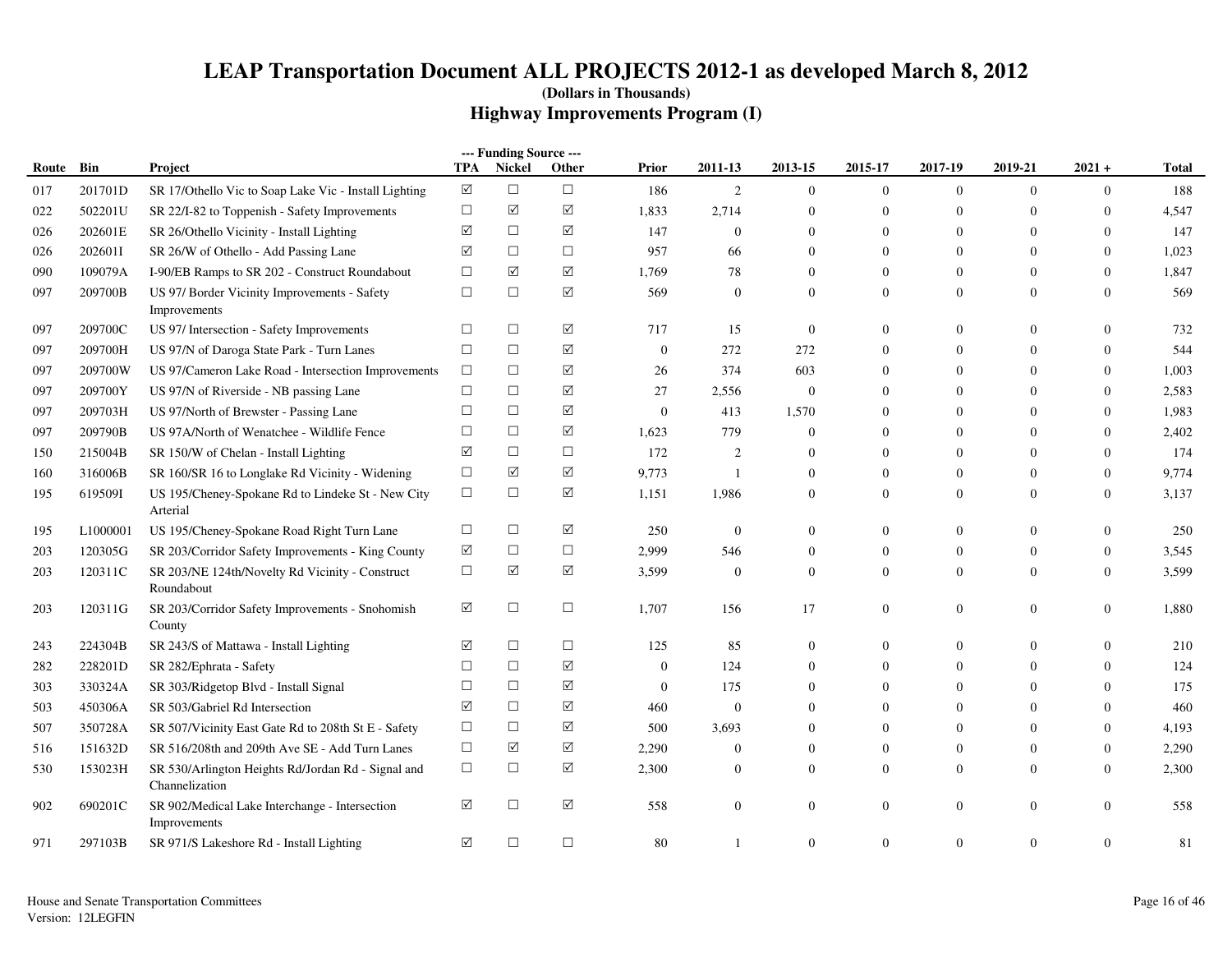| Route Bin |         | Project                                                                      |        | --- Funding Source ---<br>TPA Nickel | Other                | Prior  | 2011-13          | 2013-15          | 2015-17          | 2017-19          | 2019-21          | $2021 +$         | <b>Total</b> |
|-----------|---------|------------------------------------------------------------------------------|--------|--------------------------------------|----------------------|--------|------------------|------------------|------------------|------------------|------------------|------------------|--------------|
|           |         | <b>Safety - Median Cross Over Protection</b>                                 |        |                                      |                      | 27,943 | 2,716            | 15               | 14,001           | $\bf{0}$         | $\boldsymbol{0}$ | $\pmb{0}$        | 44,675       |
| 000       | 0BI2005 | Median Cross-Over Protection Improvements                                    | $\Box$ | $\Box$                               | $\triangledown$      | 9,620  | 1,486            | $\overline{0}$   | 14,001           | $\mathbf{0}$     | $\overline{0}$   | $\mathbf{0}$     | 25,107       |
| 005       | 100535H | I-5/52nd Ave W to SR 526 - Roadside Safety and Ramp<br>Improvements          | $\Box$ | $\blacktriangledown$                 | $\boxtimes$          | 2,703  | $\boldsymbol{0}$ | $\mathbf{0}$     | $\boldsymbol{0}$ | $\mathbf{0}$     | $\mathbf{0}$     | $\boldsymbol{0}$ | 2,703        |
| 005       | 100552C | I-5/Marysville to Stillaguamish River Vicinity - Median<br>Barrier           | $\Box$ | $\Box$                               | ☑                    | 12,968 | 1,154            | 15               | $\boldsymbol{0}$ | $\boldsymbol{0}$ | 0                | $\boldsymbol{0}$ | 14,137       |
| 005       | 400507M | I-5/Kelso Vicinity Median Crossover Prevention- Install<br>Cable Barrier     | $\Box$ | $\Box$                               | ☑                    | 648    | 17               | $\mathbf{0}$     | $\mathbf{0}$     | $\overline{0}$   | $\overline{0}$   | $\mathbf{0}$     | 665          |
| 090       | 109053B | I-90/I-405 Vic to 150th Ave NE Vic - Median<br>Crossover Cable               | $\Box$ | $\Box$                               | ☑                    | 122    | $\mathbf{0}$     | $\mathbf{0}$     | $\mathbf{0}$     | $\overline{0}$   | 0                | $\mathbf{0}$     | 122          |
| 090       | 109066B | I-90/E. Fork Issaquah Crk Br Vic to Raging River Br<br>Vic - Safety          | $\Box$ | $\Box$                               | ☑                    | 401    | $\mathbf{0}$     | $\mathbf{0}$     | $\mathbf{0}$     | $\overline{0}$   | 0                | $\mathbf{0}$     | 401          |
| 195       | 619508M | US 195/Vicinity Cornwall and Mullen Hill Rd to Jct I-<br>90 - Median Barrier | $\Box$ | $\Box$                               | $\boxtimes$          | 429    | 59               | $\mathbf{0}$     | $\boldsymbol{0}$ | $\boldsymbol{0}$ | 0                | $\mathbf{0}$     | 488          |
| 395       | 639516V | US 395/Wandermere to Vicinity Half Moon Rd -<br>Median Barrier               | $\Box$ | $\Box$                               | $\boxtimes$          | 703    | $\mathbf{0}$     | $\mathbf{0}$     | $\boldsymbol{0}$ | $\boldsymbol{0}$ | 0                | $\mathbf{0}$     | 703          |
| 599       | 159900D | SR 599/S 133rd St Vic to SR 99 Vic - Median Cross-<br>Over Protection        | $\Box$ | $\Box$                               | $\boxtimes$          | 349    | $\mathbf{0}$     | $\mathbf{0}$     | $\boldsymbol{0}$ | $\boldsymbol{0}$ | $\overline{0}$   | $\boldsymbol{0}$ | 349          |
|           |         | Safety - Pedestrian & Bicycle Improvements                                   |        |                                      |                      | 22,765 | 3,679            | 366              | $\bf{0}$         | $\bf{0}$         | $\bf{0}$         | $\bf{0}$         | 26,810       |
| 000       | 0BI1002 | Pedestrian & Bicycle Improvements                                            | $\Box$ | $\Box$                               | ☑                    | 2,245  | 2,388            | 366              | $\mathbf{0}$     | $\mathbf{0}$     | $\overline{0}$   | $\mathbf{0}$     | 4,999        |
| 002       | 200200T | US 2/Stevens Pass Summit - Pedestrian Safety                                 | $\Box$ | $\Box$                               | $\boxed{\mathbf{V}}$ | 3,070  | 156              | $\mathbf{0}$     | $\overline{0}$   | $\overline{0}$   | $\Omega$         | $\mathbf{0}$     | 3,226        |
| 002       | 200200W | US 2/E. End Odabashian Bridge - Loop Trail<br>Connection                     | $\Box$ | $\Box$                               | ☑                    | 616    | $\boldsymbol{0}$ | $\overline{0}$   | $\overline{0}$   | $\mathbf{0}$     | $\theta$         | $\theta$         | 616          |
| 002       | 200200Z | US 2/Wenatchee - Build Trail Connection                                      | ☑      | $\Box$                               | $\Box$               | 1,802  | 1                | $\mathbf{0}$     | $\mathbf{0}$     | $\overline{0}$   | $\Omega$         | $\theta$         | 1,803        |
| 002       | 600222B | US 2/Wilbur Pedestrian Improvements - Safety                                 | $\Box$ | $\Box$                               | $\triangledown$      | 525    | $\theta$         | $\mathbf{0}$     | $\overline{0}$   | $\mathbf{0}$     | $\mathbf{0}$     | $\theta$         | 525          |
| 005       | 100542F | I-5/124th St SW - Bicycle/Pedestrian Overcrossing -<br>Safety                | $\Box$ | $\Box$                               | $\boxtimes$          | 4,282  | $\theta$         | $\mathbf{0}$     | $\overline{0}$   | $\overline{0}$   | $\overline{0}$   | $\theta$         | 4,282        |
| 005       | 300539A | I-5/Martin Way - Bike Lanes                                                  | $\Box$ | $\Box$                               | $\boxed{\checkmark}$ | 2,556  | 19               | $\mathbf{0}$     | $\mathbf{0}$     | $\boldsymbol{0}$ | $\overline{0}$   | $\mathbf{0}$     | 2,575        |
| 020       | 102023D | SR 20/Troxell Road to Cornet Bay Road                                        | $\Box$ | $\Box$                               | ☑                    | 274    | $\boldsymbol{0}$ | $\theta$         | $\overline{0}$   | $\mathbf{0}$     | $\theta$         | $\theta$         | 274          |
| 020       | 102032A | SR 20 Spur/Anacortes Pedestrian Improvements -<br>Safety Improvements        | $\Box$ | $\Box$                               | $\boxtimes$          | 5      | 158              | $\boldsymbol{0}$ | $\mathbf{0}$     | $\mathbf{0}$     | 0                | $\mathbf{0}$     | 163          |
| 020       | 602030A | SR 20/Republic Pedestrian Improvements - Safety                              | $\Box$ | $\Box$                               | ☑                    | 338    | $\boldsymbol{0}$ | $\Omega$         | $\Omega$         | $\overline{0}$   | $\Omega$         | $\Omega$         | 338          |
| 020       | 602030E | SR 20/Golden Tiger Pathway - Safety                                          | $\Box$ | $\Box$                               | ☑                    | 230    | $\mathbf{0}$     | $\boldsymbol{0}$ | $\boldsymbol{0}$ | $\boldsymbol{0}$ | $\theta$         | $\theta$         | 230          |
| 090       | 109064A | I-90/Highpoint to Preston - New Trail                                        | $\Box$ | $\Box$                               | $\boxed{\checkmark}$ | 1,084  | $\Omega$         | $\Omega$         | $\Omega$         | $\Omega$         | $\Omega$         | $\Omega$         | 1,084        |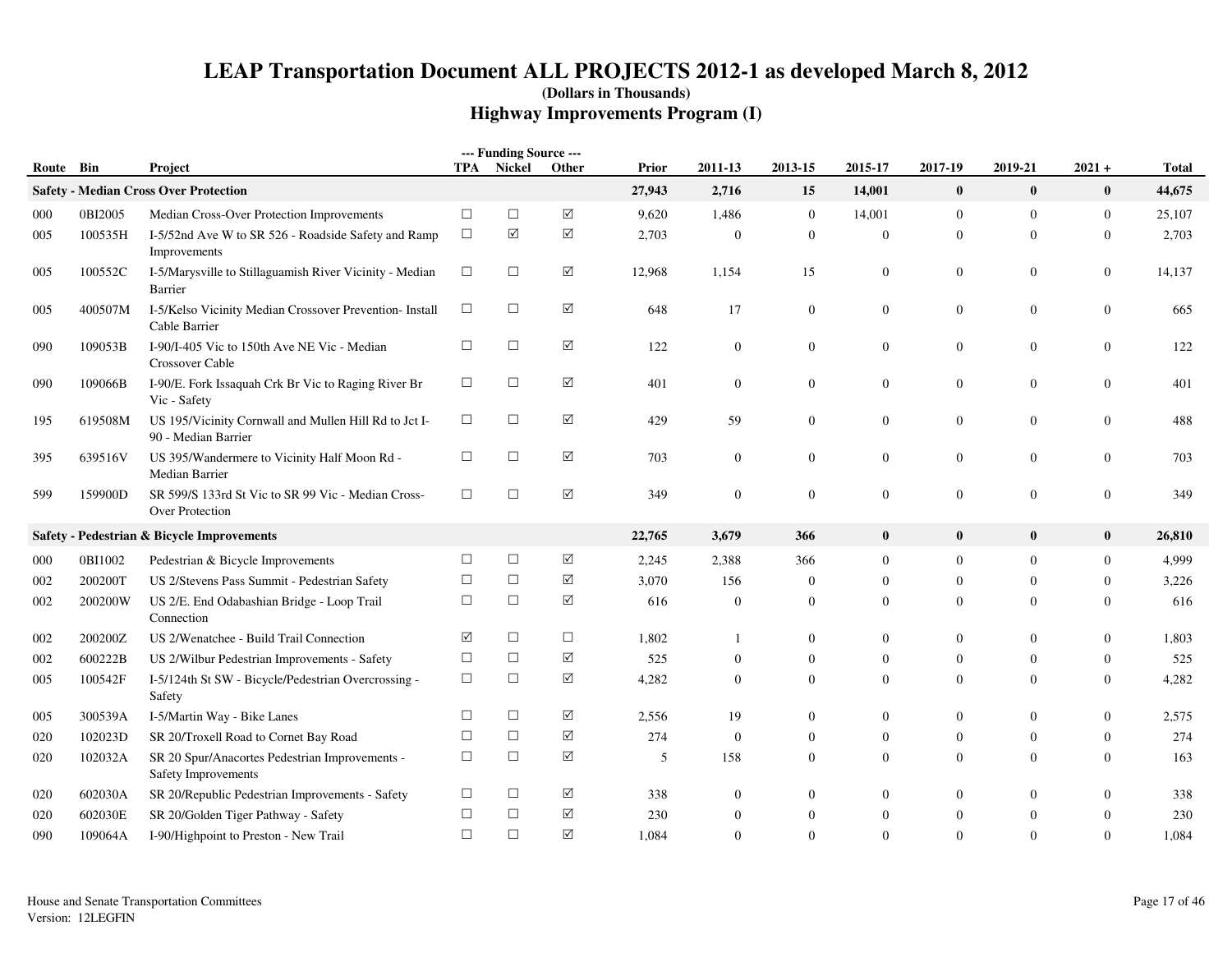|       |                               |                                                                          |             | --- Funding Source --- |                      |              |                |                         |                |                |                  |                  |              |
|-------|-------------------------------|--------------------------------------------------------------------------|-------------|------------------------|----------------------|--------------|----------------|-------------------------|----------------|----------------|------------------|------------------|--------------|
| Route | Bin                           | <b>Project</b>                                                           | <b>TPA</b>  | <b>Nickel</b>          | Other                | Prior        | 2011-13        | 2013-15                 | 2015-17        | 2017-19        | 2019-21          | $2021 +$         | <b>Total</b> |
| 097   | 209700E                       | US 97/Oroville Area - Pedestrian Improvement                             | $\Box$      | $\Box$                 | $\boxtimes$          | 139          | 6              | $\mathbf{0}$            | $\mathbf{0}$   | $\overline{0}$ | $\mathbf{0}$     | $\mathbf{0}$     | 145          |
| 097   | 209703B                       | US 97/Brewster Vicinity - Install Lighting                               | $\boxtimes$ | $\Box$                 | $\Box$               | 156          | 17             | $\theta$                | $\overline{0}$ | $\overline{0}$ | $\theta$         | $\mathbf{0}$     | 173          |
| 099   | 109946F                       | SR 99/Aurora Ave Bridge Fence - Suicide Prevention                       | $\Box$      | $\Box$                 | $\Delta$             | 4,800        | 241            | $\theta$                | $\Omega$       | $\Omega$       | $\Omega$         | $\mathbf{0}$     | 5.041        |
| 112   | 311239A                       | SR 112/Murphy Rd to Charlie Creek-Weel Rd -<br>Pedestrian Safety         | $\Box$      | $\Box$                 | $\Delta$             | 214          | $\overline{0}$ | $\theta$                | $\overline{0}$ | $\overline{0}$ | $\theta$         | $\overline{0}$   | 214          |
| 162   | 316218A                       | SR 162/Orting Area - Construct Pedestrian Tunnel                         | ☑           | $\Box$                 | $\Box$               | 159          | 693            | $\boldsymbol{0}$        | $\overline{0}$ | $\overline{0}$ | $\theta$         | $\mathbf{0}$     | 852          |
| 509   | 150921A                       | SR 509/Vic. 112th SE Pedestrian Improvements -<br>Safety Improvements    | $\Box$      | $\Box$                 | ☑                    | 270          | $\mathbf{0}$   | $\mathbf{0}$            | $\overline{0}$ | $\theta$       | $\mathbf{0}$     | $\overline{0}$   | 270          |
|       | <b>Safety - Rest Areas</b>    |                                                                          |             |                        |                      | 2,440        | 881            | $\overline{\mathbf{4}}$ | $\bf{0}$       | $\bf{0}$       | $\bf{0}$         | $\bf{0}$         | 3,325        |
| 000   | 099915D                       | Safety Rest Areas with Sanitary Disposal -<br><b>Improvement Program</b> | $\Box$      | $\Box$                 | $\boxed{\mathbf{v}}$ | 103          | -1             | $\boldsymbol{0}$        | $\mathbf{0}$   | $\overline{0}$ | $\theta$         | $\boldsymbol{0}$ | 104          |
| 007   | 300720A                       | SR 7/Elbe Safety Rest Area - New Facility                                | $\Box$      | $\Box$                 | ☑                    | 2,337        | 880            | $\overline{4}$          | $\mathbf{0}$   | $\mathbf{0}$   | $\overline{0}$   | $\overline{0}$   | 3,221        |
|       |                               | <b>Safety - Roadside Improvements</b>                                    |             |                        |                      | 35,934       | 119            | $\overline{2}$          | $\bf{0}$       | $\bf{0}$       | $\bf{0}$         | $\bf{0}$         | 36,055       |
| 000   | 099999A                       | Statewide Roadside Safety Improvements Program<br>(TPA)                  | ☑           | $\Box$                 | $\boxtimes$          | 29,344       | 119            | $\overline{2}$          | $\overline{0}$ | $\overline{0}$ | $\overline{0}$   | $\mathbf{0}$     | 29,465       |
| 112   | 311236A                       | SR 112/Neah Bay to Seiku - Roadside Safety<br>Improvements               | ☑           | $\Box$                 | $\Delta$             | 6,590        | $\mathbf{0}$   | $\mathbf{0}$            | $\overline{0}$ | $\overline{0}$ | $\mathbf{0}$     | $\overline{0}$   | 6,590        |
|       | <b>Safety - Rumble Strips</b> |                                                                          |             |                        |                      | 3,702        | 1,307          | $\bf{0}$                | 2,001          | $\mathbf{0}$   | $\bf{0}$         | $\bf{0}$         | 7,010        |
| 000   | 0BI2008                       | Rumble Strip Improvements                                                | $\Box$      | $\Box$                 | ☑                    | 2,757        | 1,030          | $\mathbf{0}$            | 2,001          | $\overline{0}$ | $\theta$         | $\overline{0}$   | 5,788        |
| 000   | 300090B                       | Olympic Region Centerline Rumble Strips 2009 - Safety                    | $\Box$      | $\Box$                 | ☑                    | 506          | $\mathbf{0}$   | $\overline{0}$          | $\mathbf{0}$   | $\Omega$       | $\Omega$         | $\overline{0}$   | 506          |
| 000   | 300090C                       | Olympic Region Centerline Rumble Strips 2011 - Safety                    | $\Box$      | $\Box$                 | ☑                    | 125          | 277            | $\mathbf{0}$            | $\overline{0}$ | $\mathbf{0}$   | $\theta$         | $\mathbf{0}$     | 402          |
| 195   | 619506D                       | US 195/Jct SR 271 to Cornwall Rd - Rumble Strips -<br>Centerline         | $\Box$      | $\Box$                 | $\Delta$             | 121          | $\overline{0}$ | $\theta$                | $\overline{0}$ | $\theta$       | $\Omega$         | $\mathbf{0}$     | 121          |
| 395   | 639519G                       | US 395/Jct SR 292 to Colville - Rumble Strips -<br>Centerline            | $\Box$      | $\Box$                 | $\Delta$             | 193          | $\mathbf{0}$   | $\boldsymbol{0}$        | $\mathbf{0}$   | $\mathbf{0}$   | $\boldsymbol{0}$ | $\mathbf{0}$     | 193          |
|       |                               | <b>Safety - Shield Redirectional Landforms</b>                           |             |                        |                      | 667          | 2,666          | 1,007                   | $\bf{0}$       | $\bf{0}$       | $\bf{0}$         | $\bf{0}$         | 4,340        |
| 000   | 0BI2009                       | Redirectional Landform Improvements                                      | $\Box$      | $\Box$                 | ☑                    | 667          | 2,460          | 1,007                   | $\mathbf{0}$   | $\mathbf{0}$   | $\boldsymbol{0}$ | $\mathbf{0}$     | 4,134        |
| 016   | 301650A                       | SR 16/SR 302 Spur Vicinity - Mitigate Redirectional<br>Landform          | $\Box$      | $\Box$                 | $\boxtimes$          | $\mathbf{0}$ | 206            | $\boldsymbol{0}$        | $\overline{0}$ | $\Omega$       | $\Omega$         | $\mathbf{0}$     | 206          |
|       |                               | Environmental - Fish Barrier Removal & Chronic Deficiencies              |             |                        |                      | 42,483       | 32,358         | 67,644                  | 24,913         | 6,151          | 5,195            | 5,491            | 184,235      |
| 005   | 100537C                       | I-5/Swamp Creek Vicinity - Fish Barrier                                  | $\Box$      | $\Box$                 | ☑                    | 460          | 2              | $\mathbf{0}$            | $\mathbf{0}$   | $\overline{0}$ | $\theta$         | $\boldsymbol{0}$ | 462          |
| 092   | 109292S                       | SR 92/Catherine Creek Vic - Fish Barrier                                 | $\Box$      | $\Box$                 | ☑                    | 371          | $\overline{4}$ | $\boldsymbol{0}$        | $\mathbf{0}$   | $\mathbf{0}$   | $\mathbf{0}$     | $\boldsymbol{0}$ | 375          |
| 101   | 310141H                       | US 101/Hoh River (Site #2) - Stabilize Slopes                            | ☑           | $\Box$                 | ☑                    | 1,247        | 496            | 7,875                   | $\overline{0}$ | $\Omega$       | $\Omega$         | $\mathbf{0}$     | 9,618        |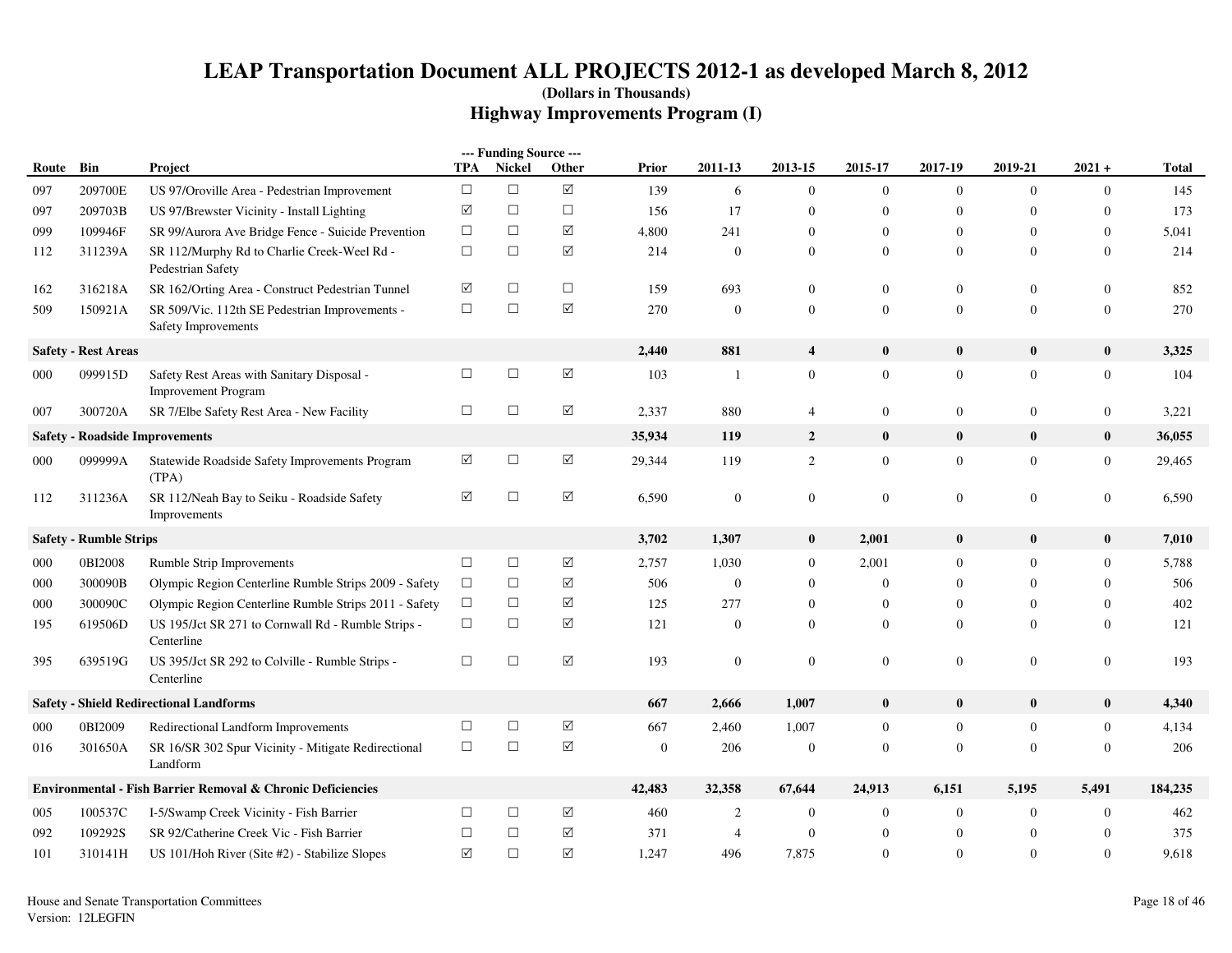|       |              |                                                                    |        | --- Funding Source --- |                      |                  |                  |                  |                  |                  |                  |                  |              |
|-------|--------------|--------------------------------------------------------------------|--------|------------------------|----------------------|------------------|------------------|------------------|------------------|------------------|------------------|------------------|--------------|
| Route | Bin          | Project                                                            | TPA    | Nickel                 | Other                | <b>Prior</b>     | 2011-13          | 2013-15          | 2015-17          | 2017-19          | 2019-21          | $2021 +$         | <b>Total</b> |
| 101   | 310161D      | US 101/Chicken Coop Creek - Fish Barrier                           | $\Box$ | $\Box$                 | $\boxed{\mathbf{v}}$ | 261              | 33               | 548              | 1,468            | $\overline{0}$   | $\overline{0}$   | $\mathbf{0}$     | 2,310        |
| 104   | 310433A      | SR 104/1.2 Miles W of Hood Canal Bridge - Fish<br>Barrier          | $\Box$ | $\Box$                 | ☑                    | 1,499            | 100              | $\overline{0}$   | $\boldsymbol{0}$ | $\mathbf{0}$     | $\overline{0}$   | $\mathbf{0}$     | 1,599        |
| 106   | 310609A      | SR 106/X Trib Skokomish - Fish Barrier                             | $\Box$ | $\Box$                 | ☑                    | 1,304            | 3                | $\overline{0}$   | $\theta$         | $\mathbf{0}$     | $\overline{0}$   | $\mathbf{0}$     | 1,307        |
| 109   | 310918A      | SR 109/Moclips River Bridge - Replace Bridge                       | ☑      | $\Box$                 | $\Box$               | 760              | $\overline{0}$   | $\overline{0}$   | $\overline{0}$   | $\overline{0}$   | $\overline{0}$   | 5,370            | 6,130        |
| 305   | 330514A      | SR 305/Bjorgen Creek - Fish Barrier                                | $\Box$ | $\Box$                 | ☑                    | 2,866            | 98               | $\Omega$         | $\Omega$         | $\Omega$         | $\theta$         | $\mathbf{0}$     | 2,964        |
| 405   | 140586A      | I-405/Swamp Creek Vic - Fish Barrier                               | $\Box$ | $\Box$                 | ☑                    | 431              | 5                | $\overline{0}$   | $\overline{0}$   | $\overline{0}$   | $\theta$         | $\mathbf{0}$     | 436          |
| 530   | 153035G      | SR 530/Sauk River (Site #2) - Stabilize River Bank                 | ☑      | $\Box$                 | $\Box$               | 3,234            | 16               | $\overline{0}$   | $\mathbf{0}$     | $\mathbf{0}$     | $\Omega$         | $\boldsymbol{0}$ | 3,250        |
| 530   | 153037K      | SR 530/Sauk River Bank Erosion - Realign Roadway                   | ☑      | $\Box$                 | $\Box$               | 2,793            | 2,207            | 223              | 10               | $\mathbf{0}$     | $\Omega$         | $\mathbf{0}$     | 5,233        |
| 542   | 154229E      | SR 542/Baptist Camp Creek - Fish Barrier                           | $\Box$ | $\Box$                 | ☑                    | 466              | $\overline{0}$   | $\boldsymbol{0}$ | $\overline{0}$   | $\overline{0}$   | $\theta$         | $\mathbf{0}$     | 466          |
| 542   | 154229G      | SR 542/Nooksack River - Redirect River and Realign<br>Roadway      | ☑      | $\Box$                 | ☑                    | 11,664           | 1,300            | 1,438            | 2,247            | $\mathbf{0}$     | $\Omega$         | $\overline{0}$   | 16,649       |
| 998   | 099955F      | Fish Passage Barriers (TPA)                                        | ☑      | $\Box$                 | ☑                    | 7,240            | 13,297           | 18,470           | 5,351            | 269              | $\mathbf{0}$     | $\boldsymbol{0}$ | 44,627       |
| 998   | 0BI4001      | Fish Passage Barrier and Chronic Deficiency<br>Improvements        | $\Box$ | $\Box$                 | $\boxtimes$          | 7,887            | 14,797           | 39,090           | 15,837           | 5,882            | 5,195            | 121              | 88,809       |
|       |              | Environmental - Noise Walls & Noise Mitigation                     |        |                        |                      | 25,496           | 4,692            | 535              | $\mathbf{1}$     | $\bf{0}$         | $\bf{0}$         | $\bf{0}$         | 30,724       |
| 000   | 310408B      | SR 104/Hood Canal Bridge - Noise Study                             | $\Box$ | $\Box$                 | ☑                    | $\boldsymbol{0}$ | 150              | $\overline{0}$   | $\boldsymbol{0}$ | $\mathbf{0}$     | $\overline{0}$   | $\overline{0}$   | 150          |
| 005   | 100525P      | I-5/5th Ave NE to NE 92nd St - Noise Wall                          | ☑      | $\Box$                 | $\Box$               | 8,791            | 238              | 34               | 1                | $\boldsymbol{0}$ | $\boldsymbol{0}$ | $\boldsymbol{0}$ | 9,064        |
| 005   | 300518C      | I-5/Queets Dr E Tanglewilde - Add Noise Wall                       | ☑      | $\Box$                 | ☑                    | 348              | 1,620            | $\overline{0}$   | $\overline{0}$   | $\mathbf{0}$     | $\overline{0}$   | $\mathbf{0}$     | 1,968        |
| 005   | 300518D      | I-5/14th Ave Thompson Pl - Add Noise Wall                          | ☑      | $\Box$                 | $\Box$               | 926              | 1,801            | $\overline{0}$   | $\Omega$         | $\mathbf{0}$     | $\theta$         | $\mathbf{0}$     | 2,727        |
| 005   | 800524H      | I-5/Boston St to E Shelby St - SB I-5, Westside - Noise<br>Wall    | ☑      | $\Box$                 | $\Box$               | 8,213            | 190              | $\overline{0}$   | $\overline{0}$   | $\Omega$         | $\theta$         | $\mathbf{0}$     | 8,403        |
| 005   | 800524Z      | I-5/Ship Canal Bridge - Noise Mitigation Study                     | ☑      | $\Box$                 | $\Box$               | 4,876            | 493              | 501              | $\Omega$         | $\overline{0}$   | $\overline{0}$   | $\mathbf{0}$     | 5,870        |
| 005   | <b>WESTV</b> | I-5/Westview School Noise Wall                                     | $\Box$ | $\Box$                 | ☑                    | 980              | 12               | $\boldsymbol{0}$ | $\boldsymbol{0}$ | $\mathbf{0}$     | $\overline{0}$   | $\boldsymbol{0}$ | 992          |
| 161   | 3161XXX      | SR 161/ Noise Wall                                                 | $\Box$ | $\Box$                 | ☑                    | 1,362            | 188              | $\boldsymbol{0}$ | $\boldsymbol{0}$ | $\mathbf{0}$     | $\overline{0}$   | $\boldsymbol{0}$ | 1,550        |
|       |              | <b>Environmental - Stormwater &amp; Mitigation Sites</b>           |        |                        |                      | 19,164           | 15,631           | 8,466            | 9,319            | 5,575            | 4,244            | 6,965            | 69,364       |
| 000   | 0BI4003      | Stormwater & Mitigation Site Improvements                          | $\Box$ | $\Box$                 | ☑                    | 8,653            | 8,825            | 4,988            | 6,521            | 3,649            | 3,136            | 6,060            | 41,832       |
| 000   | 0BI4ENV      | Environmental Mitigation Reserve - Nickel/TPA                      | ✓      | ✓                      | $\Box$               | $\mathbf{0}$     | 1,737            | 3,078            | 2,798            | 1,926            | 1,108            | 905              | 11,552       |
| 005   | 100559S      | I-5/Fischer Creek Vicinity - Stormwater Drainage<br>Improvements   | ☑      | $\Box$                 | $\Box$               | 240              | $\boldsymbol{0}$ | $\overline{0}$   | $\boldsymbol{0}$ | $\mathbf{0}$     | $\overline{0}$   | $\mathbf{0}$     | 240          |
| 005   | 100583S      | I-5/Chuckanut Creek Vicinity - Stormwater Drainage<br>Improvements | ☑      | $\Box$                 | $\Box$               | 455              | $\overline{0}$   | $\overline{0}$   | $\overline{0}$   | $\overline{0}$   | $\overline{0}$   | $\mathbf{0}$     | 455          |
| 005   | 100583W      | I-5/Padden Creek Vicinity - Stormwater Drainage<br>Improvements    | ☑      | $\Box$                 | $\Box$               | 178              | 17               | $\overline{0}$   | $\theta$         | $\overline{0}$   | $\overline{0}$   | $\Omega$         | 195          |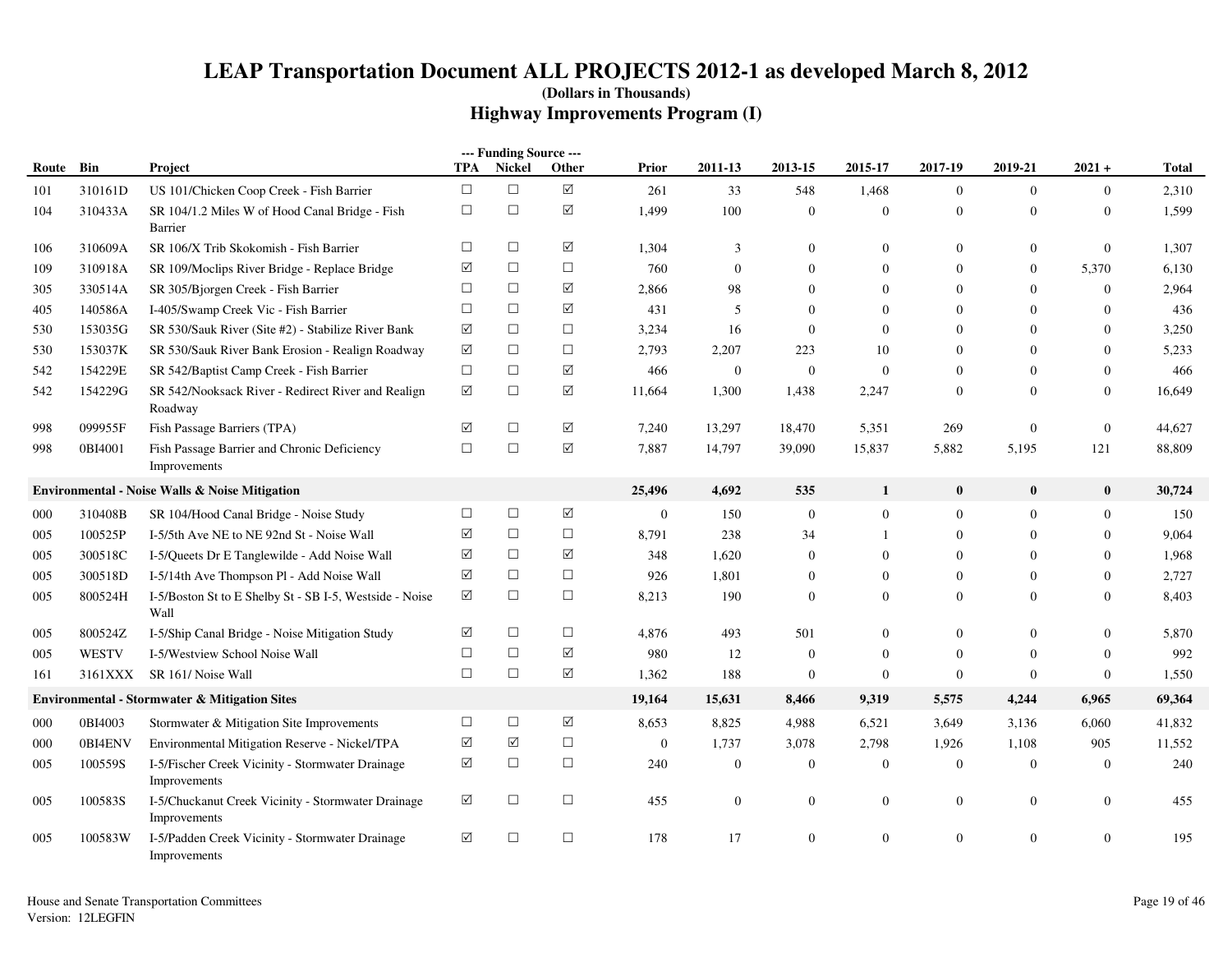|       |         |                                                                    |        | --- Funding Source --- |        |          |                |                |                |          |              |                |              |
|-------|---------|--------------------------------------------------------------------|--------|------------------------|--------|----------|----------------|----------------|----------------|----------|--------------|----------------|--------------|
| Route | Bin     | Project                                                            | TPA    | <b>Nickel</b>          | Other  | Prior    | 2011-13        | 2013-15        | 2015-17        | 2017-19  | 2019-21      | $2021 +$       | <b>Total</b> |
| 005   | 100591G | I-5/Squalicum Creek Vicinity - Stormwater Drainage<br>Improvements | ☑      |                        |        | 150      | $\overline{0}$ | $\overline{0}$ | $\overline{0}$ |          | $\Omega$     | U              | 150          |
| 005   | 400506M | I-5/Chehalis River Flood Control                                   |        | ☑                      | $\Box$ | 2,848    | 1,424          | 400            | $\overline{0}$ |          | $\Omega$     | $\overline{0}$ | 4,672        |
| 012   | 501213E | US 12/Naches River N of Yakima - Stabilize Slopes                  | ☑      |                        | ☑      | 2,935    | 61             | $\overline{0}$ | $\overline{0}$ |          | $\Omega$     | $\theta$       | 2,996        |
| 020   | 102054A | SR 20/Red Cabin Creek - Chronic Environment                        |        |                        | ☑      | 1,764    | 2,285          | $\overline{0}$ | $\overline{0}$ |          | $\Omega$     | $\bf{0}$       | 4,049        |
| 105   | 410503A | SR 105/Norris Slough - Culvert Replacement                         |        |                        | ☑      | 1,689    | 1,282          | $\Omega$       | $\Omega$       |          | $\Omega$     | $\bf{0}$       | 2,971        |
| 410   | 541002L | SR 410/Rattlesnake Creek - Stabilize Slopes                        | ☑      |                        | $\Box$ | 252      | $\Omega$       | $\Omega$       | $\Omega$       | 0        | $\Omega$     | $\Omega$       | 252          |
|       |         | <b>Traffic Ops - ITS &amp; Operation Enhancements</b>              |        |                        |        | 3,520    | 716            | 2,633          | $\bf{0}$       |          | $\mathbf{0}$ | $\bf{0}$       | 6,869        |
| 000   | 100011P | SR 539/SR 9 Advanced Traveler Information System<br>(ATIS)         | $\Box$ |                        | ☑      | $\theta$ | 439            | 2,633          | $\overline{0}$ | $\Omega$ | $\Omega$     | $\overline{0}$ | 3,072        |
| 005   | 100552W | I-5, Marysville to Stillaguamish River - ITS                       |        |                        | ☑      | 3,520    | 277            | $\Omega$       | $\Omega$       |          | $\Omega$     |                | 3,797        |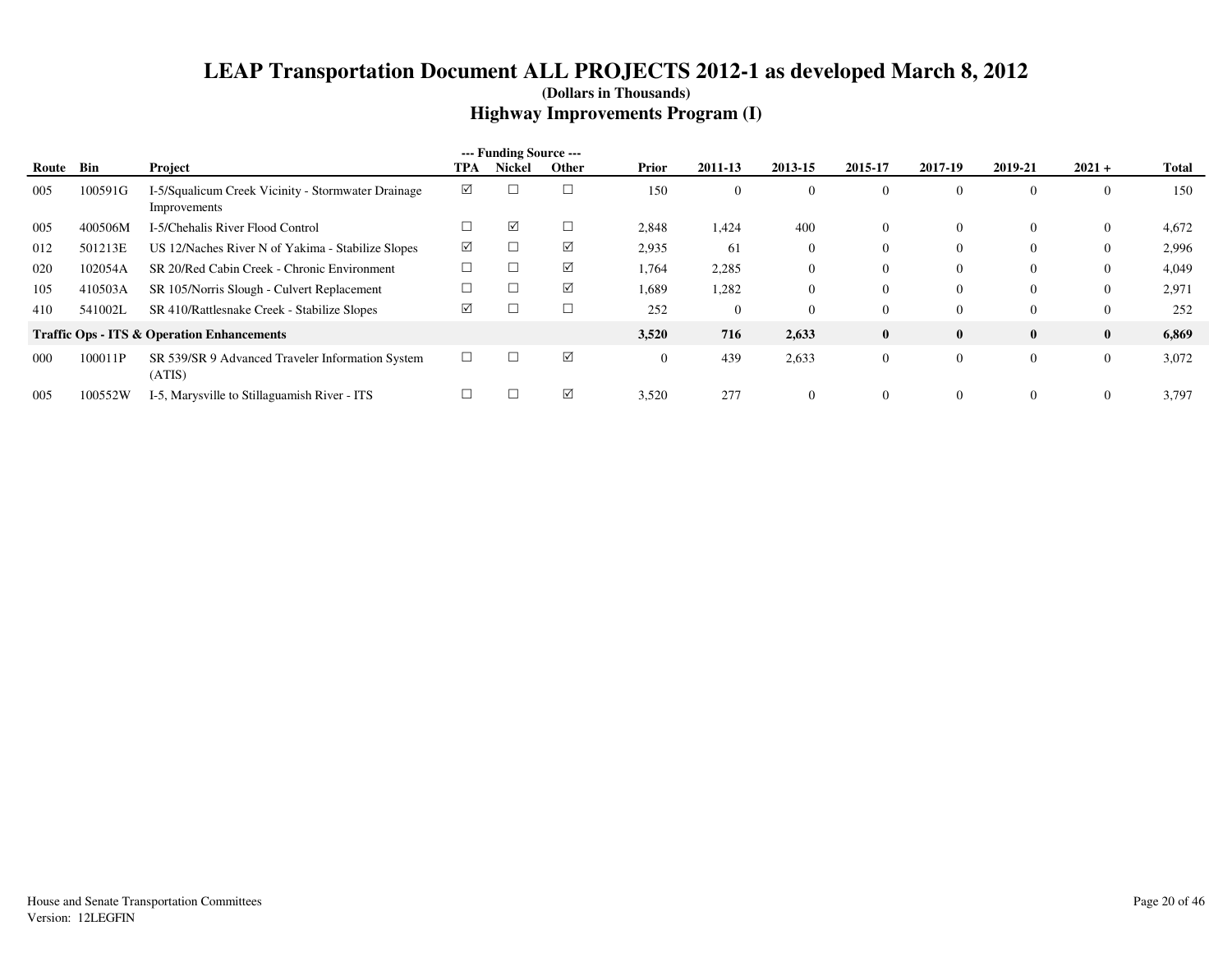| Route Bin |                                      | Project                                                                 | <b>TPA</b> | --- Funding Source ---<br>Nickel | Other                | Prior            | 2011-13          | 2013-15          | 2015-17          | 2017-19          | 2019-21          | $2021 +$         | <b>Total</b> |
|-----------|--------------------------------------|-------------------------------------------------------------------------|------------|----------------------------------|----------------------|------------------|------------------|------------------|------------------|------------------|------------------|------------------|--------------|
|           |                                      | <b>Highway Preservation Program (P)</b>                                 |            |                                  |                      | 1,573,720        | 691,877          | 567,545          | 542,494          | 589,689          | 514,699          | 1,561,677        | 6,041,700    |
|           | SR 104, Hood Canal Bridge            |                                                                         |            |                                  |                      | 525,552          | 1,910            | 193              | 84               | $\bf{0}$         | $\bf{0}$         | $\bf{0}$         | 527,739      |
| 003       | 300370A                              | SR 3/Hood Canal Bridge Vicinity - Improvements                          | $\Box$     | $\Box$                           | ☑                    | 1,127            | 16               | $\mathbf{0}$     | $\overline{0}$   | $\overline{0}$   | $\mathbf{0}$     | $\boldsymbol{0}$ | 1,143        |
| 104       | 310407B                              | SR 104/Hood Canal Bridge - Replace E Half                               | ☑          | $\Box$                           | ☑                    | 518,709          | 1,768            | 26               | $\boldsymbol{0}$ | $\mathbf{0}$     | $\overline{0}$   | $\boldsymbol{0}$ | 520,503      |
| 104       | 310407D                              | SR104/Port Angeles Graving Dock Settlement and<br>Remediation           | $\Delta$   | $\Box$                           | ☑                    | 5,716            | 126              | 167              | 84               | $\overline{0}$   | $\Omega$         | $\mathbf{0}$     | 6,093        |
| Other     |                                      |                                                                         |            |                                  |                      | 141,173          | 272              | $\bf{0}$         | $\bf{0}$         | $\bf{0}$         | $\bf{0}$         | $\bf{0}$         | 141,445      |
| 000       | 0BP100A                              | Roadway Reappropriation for Projects Assumed to be<br>Complete          | $\Box$     | $\Box$                           | ☑                    | 66,637           | 119              | $\boldsymbol{0}$ | $\boldsymbol{0}$ | $\mathbf{0}$     | $\overline{0}$   | $\boldsymbol{0}$ | 66,756       |
| 000       | 0BP200A                              | Structures Reappropriation for Projects Assumed to be<br>Complete       | $\Box$     | $\Box$                           | ☑                    | 38,209           | $\tau$           | $\overline{0}$   | $\mathbf{0}$     | $\mathbf{0}$     | $\overline{0}$   | $\mathbf{0}$     | 38,216       |
| 000       | 0BP300A                              | Other Facilities Reappropriation for Projects Assumed<br>to be Complete | $\Box$     | $\Box$                           | ☑                    | 36,327           | 146              | $\mathbf{0}$     | $\boldsymbol{0}$ | $\overline{0}$   | $\overline{0}$   | $\mathbf{0}$     | 36,473       |
|           | <b>Preservation - ER Projects</b>    |                                                                         |            |                                  |                      | 52,826           | 41,242           | 158              | 114              | 70               | 47               | 211              | 94,668       |
| 000       | 0BP3001                              | <b>Emergency Relief Preservation</b>                                    | $\Box$     | $\Box$                           | $\boxed{\mathbb{Z}}$ | 27,431           | 9,829            | $\boldsymbol{0}$ | $\mathbf{0}$     | $\boldsymbol{0}$ | $\overline{0}$   | $\boldsymbol{0}$ | 37,260       |
| 112       | 311240A                              | SR 112/Deep Creek to West Twin River - Unstable<br>Slope Corridor Study | $\Box$     | $\Box$                           | ☑                    | 300              | 35               | $\mathbf{0}$     | $\mathbf{0}$     | $\overline{0}$   | $\overline{0}$   | $\mathbf{0}$     | 335          |
| 410       | 541002R                              | SR 410/Nile Valley Landslide - Establish Interim Detour                 | $\Box$     | $\Box$                           | ☑                    | 13,762           | 443              | 61               | 31               | 21               | $\mathbf{0}$     | $\boldsymbol{0}$ | 14,318       |
| 410       | 541002T                              | SR 410/Nile Valley Landslide - Reconstruct Route                        | $\Box$     | $\Box$                           | ☑                    | 1,079            | 8,311            | 61               | 60               | 31               | 31               | 172              | 9,745        |
| 530       | 153034C                              | SR 530/Skaglund Hill Slide                                              | $\Box$     | $\Box$                           | ☑                    | 10,254           | 2,663            | 36               | 23               | 18               | 16               | 39               | 13,049       |
| 998       | 099960K                              | Emergency Slide & Flood Reserve                                         | $\Box$     | $\Box$                           | ☑                    | $\boldsymbol{0}$ | 19,961           | $\boldsymbol{0}$ | $\mathbf{0}$     | $\mathbf{0}$     | $\boldsymbol{0}$ | $\boldsymbol{0}$ | 19,961       |
|           | <b>Preservation - Major Drainage</b> |                                                                         |            |                                  |                      | 7,973            | 23,967           | 21,285           | 23,507           | 38,411           | 41,601           | 142,226          | 298,970      |
| 000       | 0BP3004                              | Major Drainage Preservation                                             | $\Box$     | $\Box$                           | ☑                    | 2,923            | 9,749            | 6,992            | 9,507            | $\overline{0}$   | $\overline{0}$   | $\mathbf{0}$     | 29,171       |
| 005       | 100528L                              | I-5/NE 155th St Crawford Litigation Settlement                          | $\Box$     | $\Box$                           | ☑                    | 448              | $\boldsymbol{0}$ | $\boldsymbol{0}$ | $\boldsymbol{0}$ | $\mathbf{0}$     | $\overline{0}$   | $\boldsymbol{0}$ | 448          |
| 142       | 414210A                              | SR 142/Glenwood Road Vicinity - Replace Failing Box<br>Culvert          | $\Box$     | $\Box$                           | ☑                    | $\boldsymbol{0}$ | 163              | 293              | $\mathbf{0}$     | $\overline{0}$   | $\mathbf{0}$     | $\mathbf{0}$     | 456          |
| 410       | 141024A                              | SR 410/Clay Creek - Outfall Washout Repair                              | $\Box$     | $\Box$                           | ☑                    | 1,686            | 46               | $\boldsymbol{0}$ | $\overline{0}$   | $\mathbf{0}$     | $\mathbf{0}$     | $\boldsymbol{0}$ | 1,732        |
| 542       | 154230C                              | SR 542/Bruce Creek - Culvert Replacement and<br>Realignment             | $\Box$     | $\Box$                           | ☑                    | 645              | $\mathbf{0}$     | $\overline{0}$   | $\mathbf{0}$     | $\overline{0}$   | $\mathbf{0}$     | $\mathbf{0}$     | 645          |
| 548       | 154835S                              | SR 548/Terrell Creek - Major Drainage                                   | $\Box$     | $\Box$                           | ☑                    | 2,271            | 9                | $\mathbf{0}$     | $\boldsymbol{0}$ | $\mathbf{0}$     | $\mathbf{0}$     | $\mathbf{0}$     | 2,280        |
| 998       | 099902D                              | Other Facilities Project Reserve - Major<br>Drainage/Electrical Systems | $\Box$     | $\Box$                           | ☑                    | $\mathbf{0}$     | $\mathbf{0}$     | $\theta$         | $\overline{0}$   | 24,411           | 27,601           | 100,226          | 152,238      |
| 998       | 099906Q                              | Set Aside for Local funds - Preservation                                | $\Box$     | $\Box$                           | ☑                    | $\mathbf{0}$     | 4,000            | 4,000            | 4,000            | 4,000            | 4,000            | 12,000           | 32,000       |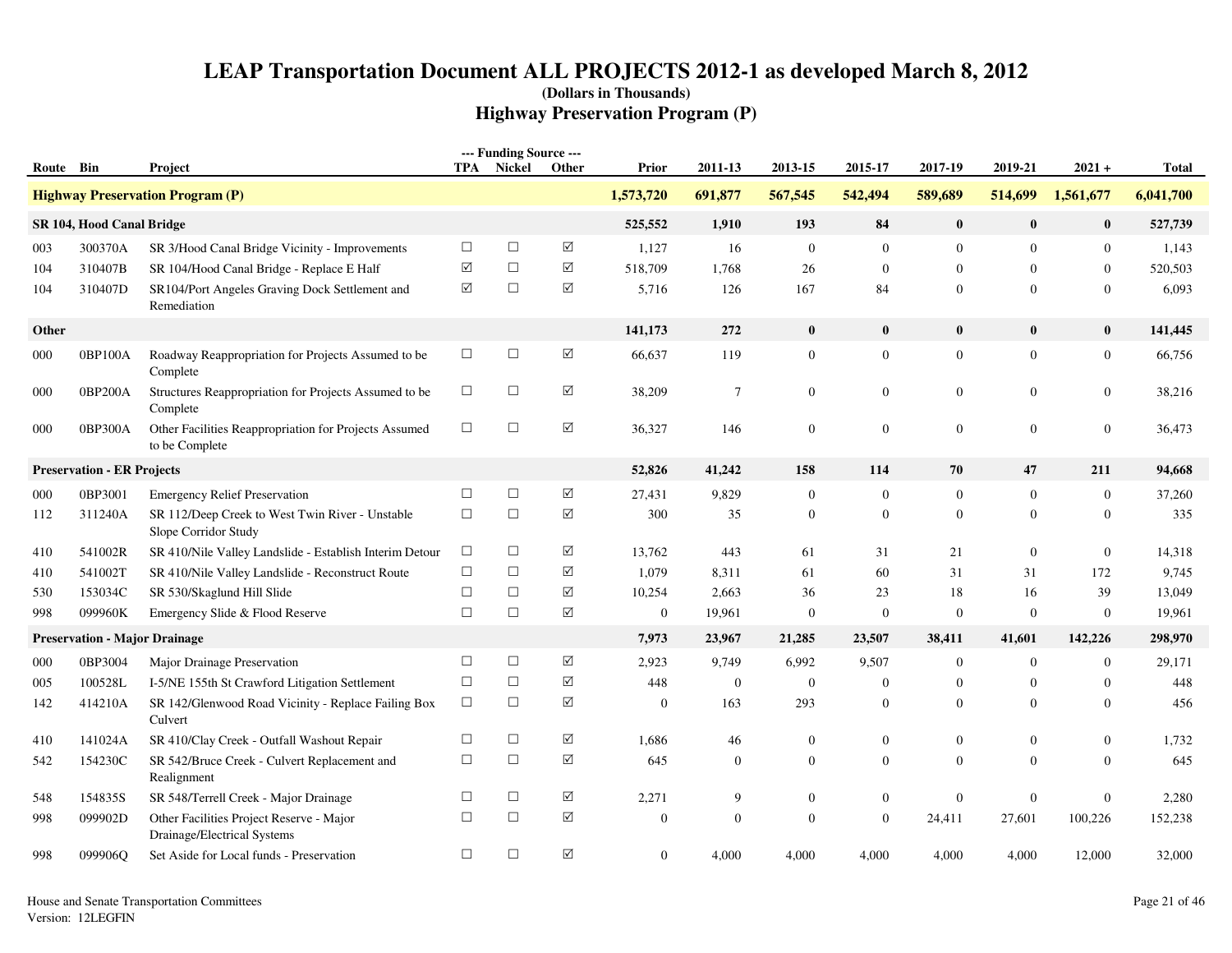| Route | Bin                                    | Project                                                                      | TPA    | --- Funding Source ---<br><b>Nickel</b> | Other                | Prior            | 2011-13          | 2013-15        | 2015-17          | 2017-19        | 2019-21        | $2021 +$         | <b>Total</b> |
|-------|----------------------------------------|------------------------------------------------------------------------------|--------|-----------------------------------------|----------------------|------------------|------------------|----------------|------------------|----------------|----------------|------------------|--------------|
| 998   | 099907Q                                | Set Aside for Federal Discretionary Funds - Preservation                     | $\Box$ | $\Box$                                  | $\Delta$             | $\mathbf{0}$     | 10,000           | 10,000         | 10,000           | 10,000         | 10,000         | 30,000           | 80,000       |
|       | <b>Preservation - Major Electrical</b> |                                                                              |        |                                         |                      | 18,956           | 17,023           | 17,488         | 20,933           | $\bf{0}$       | $\bf{0}$       | $\bf{0}$         | 74,400       |
| 000   | 0BP3003                                | Major Electrical Preservation                                                | $\Box$ | $\Box$                                  | ☑                    | 5,270            | 16,052           | 17,488         | 20,933           | $\overline{0}$ | $\overline{0}$ | $\theta$         | 59,743       |
| 016   | 301622E                                | SR 16/Tacoma Narrows Bridge Phase 1 - Electrical                             | $\Box$ | $\Box$                                  | ☑                    | 3,306            | 343              | $\overline{0}$ | $\boldsymbol{0}$ | $\mathbf{0}$   | $\mathbf{0}$   | $\mathbf{0}$     | 3,649        |
| 090   | 109010W                                | I-90/Seattle to Mercer Island - Traffic Monitoring                           | $\Box$ | $\Box$                                  | ☑                    | 3,709            | $\boldsymbol{0}$ | $\theta$       | $\mathbf{0}$     | $\overline{0}$ | $\mathbf{0}$   | $\theta$         | 3,709        |
| 090   | 109067S                                | I-90/Mt Baker Tunnel & Mercer Island Lid - PLC<br>Replacement                | $\Box$ | $\Box$                                  | ☑                    | 1,275            | 628              | $\mathbf{0}$   | $\mathbf{0}$     | $\overline{0}$ | $\Omega$       | $\theta$         | 1,903        |
| 099   | 109923A                                | SR 99/14th St Interchange - Illumination Rebuild                             | $\Box$ | $\Box$                                  | ☑                    | 1,681            | $\boldsymbol{0}$ | $\mathbf{0}$   | $\boldsymbol{0}$ | $\mathbf{0}$   | $\overline{0}$ | $\mathbf{0}$     | 1,681        |
| 526   | 152602A                                | SR 526/Paine Field Blvd - Signal Rebuild                                     | $\Box$ | $\Box$                                  | $\boxtimes$          | 803              | $\mathbf{0}$     | $\mathbf{0}$   | $\mathbf{0}$     | $\overline{0}$ | $\mathbf{0}$   | $\mathbf{0}$     | 803          |
| 526   | 152603S                                | SR 526/Airport Rd to Seaway Blvd - Signal and<br><b>Illumination Rebuild</b> | $\Box$ | $\Box$                                  | ☑                    | 2,912            | $\boldsymbol{0}$ | $\Omega$       | $\boldsymbol{0}$ | $\theta$       | $\theta$       | $\Omega$         | 2,912        |
|       |                                        | <b>Preservation - Program Support Activities</b>                             |        |                                         |                      | 57,504           | 45,615           | 48,508         | 48,508           | 48,615         | 48,615         | 99,015           | 396,380      |
| 999   | 095901W                                | Set Aside for Preservation Program Support Activities                        | $\Box$ | $\Box$                                  | $\boxtimes$          | 57,504           | 45,615           | 48,508         | 48,508           | 48,615         | 48,615         | 99,015           | 396,380      |
|       | <b>Preservation - Rest Areas</b>       |                                                                              |        |                                         |                      | 3,648            | 5,509            | 1,986          | 2,154            | 1,478          | 1,528          | 7,797            | 24,100       |
| 000   | 0BP3005                                | <b>Rest Areas Preservation</b>                                               | $\Box$ | $\Box$                                  | $\boxtimes$          | 482              | 2,325            | 1,064          | 864              | 221            | 307            | 4,370            | 9,633        |
| 005   | 100555B                                | I-5/Smokey Point NB/SB Safety Rest Area - RV<br>Sewage System Rehab          | $\Box$ | $\Box$                                  | ☑                    | 2                | 137              | $\theta$       | $\mathbf{0}$     | $\overline{0}$ | $\mathbf{0}$   | $\theta$         | 139          |
| 024   | 002400A                                | SR 24/Vernita Safety Rest Area - Replace Building                            | $\Box$ | $\Box$                                  | ☑                    | 1,127            | 156              | $\overline{0}$ | $\boldsymbol{0}$ | $\mathbf{0}$   | $\mathbf{0}$   | $\mathbf{0}$     | 1,283        |
| 082   | 008200A                                | I-82/Selah Creek North (EB) Safety Rest Area -<br>Replace Building           | $\Box$ | $\Box$                                  | $\sqrt{}$            | 528              | 973              | $\Omega$       | $\boldsymbol{0}$ | $\overline{0}$ | $\Omega$       | $\theta$         | 1,501        |
| 906   | 090600A                                | SR 906/Travelers Rest - Building Renovation                                  | $\Box$ | $\Box$                                  | ☑                    | $\boldsymbol{0}$ | 520              | $\overline{0}$ | $\boldsymbol{0}$ | $\mathbf{0}$   | $\overline{0}$ | $\boldsymbol{0}$ | 520          |
| 998   | 099960P                                | Statewide Safety Rest Area Minor Projects and<br><b>Emergent Needs</b>       | $\Box$ | $\Box$                                  | $\boxtimes$          | 1,161            | 319              | 350            | 350              | 350            | 350            | 1,050            | 3,930        |
| 999   | 099915E                                | Safety Rest Areas with Sanitary Disposal - Preservation<br>Program           | $\Box$ | $\Box$                                  | $\boxtimes$          | 348              | 1,079            | 572            | 940              | 907            | 871            | 2,377            | 7,094        |
|       | <b>Preservation - Unstable Slopes</b>  |                                                                              |        |                                         |                      | 33,051           | 22,855           | 8,275          | 24,902           | 19,454         | 21,074         | 82,111           | 211,722      |
| 000   | 0BP3002                                | <b>Unstable Slopes Preservation</b>                                          | $\Box$ | $\Box$                                  | $\boxed{\checkmark}$ | 16,631           | 6,955            | 6,462          | 23,150           | $\mathbf{0}$   | $\mathbf{0}$   | $\boldsymbol{0}$ | 53,198       |
| 002   | 100254C                                | US 2/Sunset Fall Slide - Slope Stabilization                                 | $\Box$ | $\Box$                                  | ☑                    | 1,868            | 21               | $\mathbf{0}$   | $\boldsymbol{0}$ | $\overline{0}$ | $\overline{0}$ | $\mathbf{0}$     | 1,889        |
| 002   | 200200V                                | US 2/Stevens Pass West - Unstable Slopes                                     | $\Box$ | $\Box$                                  | ☑                    | 354              | 4,366            | 1,813          | 0                | $\overline{0}$ | $\Omega$       | $\theta$         | 6,533        |
| 002   | 200201N                                | US 2/W of Leavenworth - Unstable Slopes                                      | $\Box$ | $\Box$                                  | ☑                    | 295              | 1,818            | $\Omega$       | 0                | $\overline{0}$ | $\mathbf{0}$   | $\theta$         | 2,113        |
| 002   | 200201O                                | US 2/E of Orondo - Unstable Slopes                                           | $\Box$ | $\Box$                                  | ☑                    | 1,447            | $\theta$         | $\Omega$       | $\mathbf{0}$     | $\overline{0}$ | $\Omega$       | $\mathbf{0}$     | 1,447        |
| 012   | 401206B                                | US 12/Rimrock Tunnel Vicinity - Stabilize Slope                              | $\Box$ | $\Box$                                  | $\sqrt{}$            | 15               | 2,039            | $\Omega$       | $\mathbf{0}$     | $\overline{0}$ | $\Omega$       | $\Omega$         | 2,054        |
| 012   | 401206E                                | US 12/Rimrock Lake Vicinity - Stabilize Slope                                | $\Box$ | $\Box$                                  | $\boxtimes$          | 33               | 141              | $\Omega$       | 1,752            | $\Omega$       | $\Omega$       | $\mathbf{0}$     | 1,926        |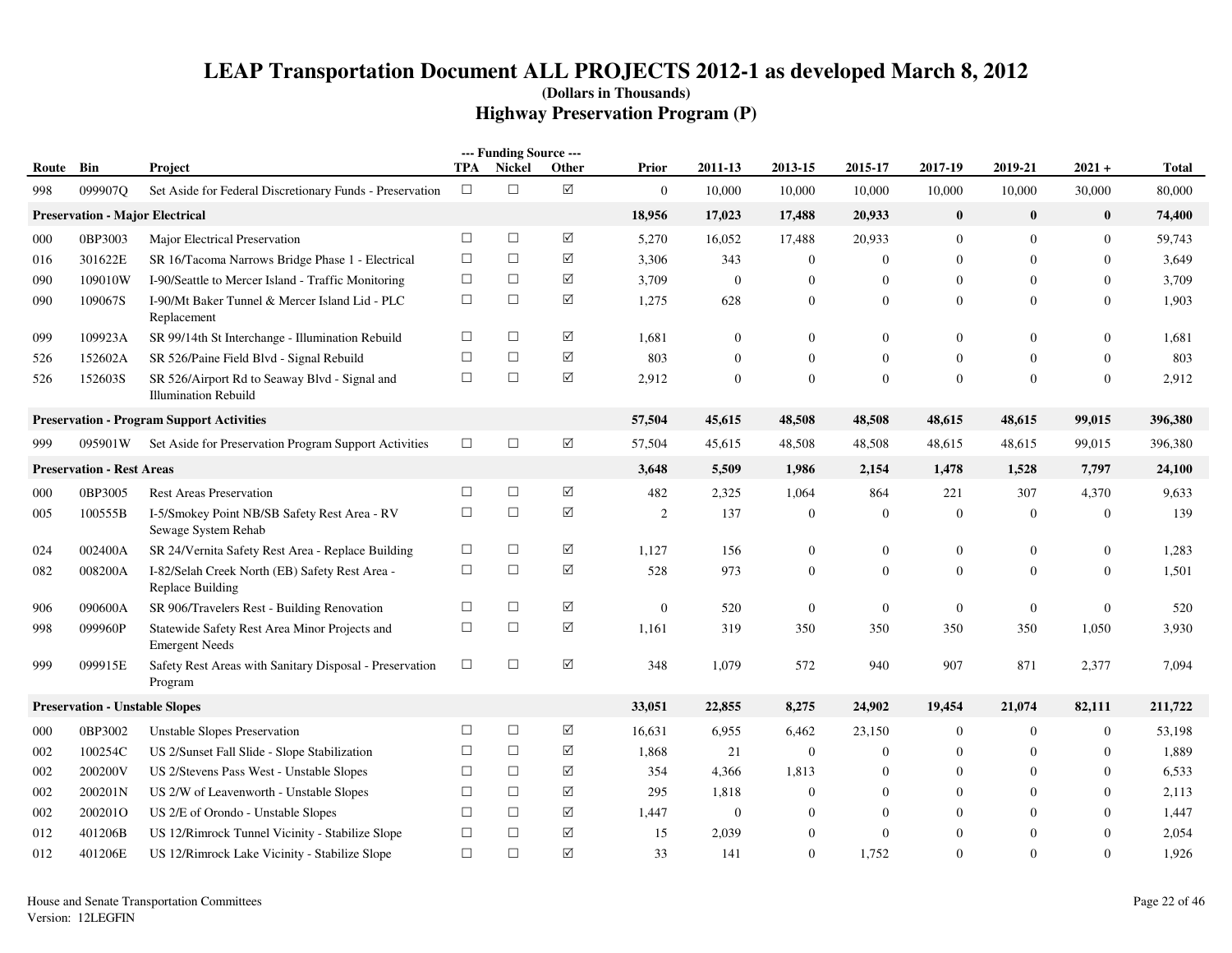|       |                                      |                                                              |            | --- Funding Source --- |             |                  |                  |                  |                  |                  |                |                |              |
|-------|--------------------------------------|--------------------------------------------------------------|------------|------------------------|-------------|------------------|------------------|------------------|------------------|------------------|----------------|----------------|--------------|
| Route | Bin                                  | Project                                                      | <b>TPA</b> | <b>Nickel</b>          | Other       | Prior            | 2011-13          | 2013-15          | 2015-17          | 2017-19          | 2019-21        | $2021 +$       | <b>Total</b> |
| 012   | 401207A                              | US 12/West Side White Pass - Stabilize Slope                 | $\Box$     | $\Box$                 | ☑           | 368              | $\overline{0}$   | $\mathbf{0}$     | $\overline{0}$   | $\overline{0}$   | $\Omega$       | $\overline{0}$ | 368          |
| 012   | 401207D                              | US 12/3 Miles East of SR 123 - Stabilize Slope               | $\Box$     | $\Box$                 | ☑           | 1,246            | $\overline{0}$   | $\theta$         | $\overline{0}$   | $\mathbf{0}$     | $\Omega$       | $\overline{0}$ | 1,246        |
| 012   | 401207F                              | US 12/4.4 Miles East of SR 123 - Stabilize Slope             | $\Box$     | $\Box$                 | ☑           | 181              | 2,170            | $\mathbf{0}$     | $\boldsymbol{0}$ | $\boldsymbol{0}$ | $\overline{0}$ | $\mathbf{0}$   | 2,351        |
| 012   | 401207G                              | US 12/4.5 Miles East of SR 123 - Stabilize Slope             | $\Box$     | $\Box$                 | $\boxtimes$ | 116              | 966              | $\mathbf{0}$     | $\overline{0}$   | $\mathbf{0}$     | $\Omega$       | $\mathbf{0}$   | 1,082        |
| 014   | 401401C                              | SR 14/1.5 Miles East of Bergen Road - Rockfall<br>Mitigation | $\Box$     | $\Box$                 | ☑           | 2,912            | 26               | $\mathbf{0}$     | $\boldsymbol{0}$ | $\theta$         | $\overline{0}$ | $\overline{0}$ | 2,938        |
| 014   | 401401E                              | SR 14/West of White Salmon - Rockfall Stabilization          | $\Box$     | $\Box$                 | ☑           | 1,109            | $\boldsymbol{0}$ | $\theta$         | $\Omega$         | $\Omega$         | $\Omega$       | $\overline{0}$ | 1,109        |
| 020   | 602030M                              | SR 20/Republic West City Limits - Slope Erosion              | $\Box$     | $\Box$                 | ☑           | 221              | $\overline{0}$   | $\Omega$         | $\overline{0}$   | $\mathbf{0}$     | $\Omega$       | $\Omega$       | 221          |
| 097   | 209700K                              | US 97/8 Miles S of US 2 Intersection - Unstable Slope        | $\Box$     | $\Box$                 | $\boxtimes$ | 176              | $\Omega$         | $\theta$         | $\overline{0}$   | $\Omega$         | $\Omega$       | $\theta$       | 176          |
| 097   | 209701Z                              | US 97/North of Blewett Pass - Unstable Slopes                | $\Box$     | $\Box$                 | $\Delta$    | 605              | $\mathbf{0}$     | $\theta$         | $\overline{0}$   | $\mathbf{0}$     | $\Omega$       | $\overline{0}$ | 605          |
| 097   | 209790C                              | US 97A/N of Wenatchee - Unstable Slope                       | $\Box$     | $\Box$                 | ☑           | 4,714            | 82               | $\theta$         | $\Omega$         | $\Omega$         | $\Omega$       | $\overline{0}$ | 4.796        |
| 097   | 209790E                              | US 97A/0.5 Mile So of Rocky Reach Dam - Unstable<br>Slope    | $\Box$     | $\Box$                 | ☑           | 213              | 4,270            | $\mathbf{0}$     | $\overline{0}$   | $\Omega$         | $\Omega$       | $\overline{0}$ | 4,483        |
| 101   | 310126C                              | US 101/Hoodsport Vicinity - Stabilize Slope                  | ☑          | $\Box$                 | ☑           | 547              | $\mathbf{1}$     | $\theta$         | $\overline{0}$   | $\mathbf{0}$     | $\Omega$       | $\mathbf{0}$   | 548          |
| 998   | 099902U                              | Other Facilities Project Reserve - Unstable Slopes           | $\Box$     | $\Box$                 | ☑           | $\boldsymbol{0}$ | $\overline{0}$   | $\boldsymbol{0}$ | $\boldsymbol{0}$ | 19,454           | 21,074         | 82,111         | 122,639      |
|       | <b>Preservation - Weigh Stations</b> |                                                              |            |                        |             | 9,836            | 3,176            | 1,104            | 5,800            | 4,655            | 5,032          | 19,578         | 49,181       |
| 000   | 0BP3006                              | Weigh Stations Preservation                                  | $\Box$     | $\Box$                 | ☑           | 53               | 1,101            | 1,104            | 5,800            | $\mathbf{0}$     | $\overline{0}$ | $\mathbf{0}$   | 8,058        |
| 090   | 609030B                              | I-90/Spokane Port of Entry - Weigh Station Relocation        | $\Box$     | $\Box$                 | ☑           | 9,783            | 2,075            | $\theta$         | $\overline{0}$   | $\overline{0}$   | $\overline{0}$ | $\overline{0}$ | 11,858       |
| 998   | 099902W                              | Other Facilities Project Reserve - Weigh Stations            | $\Box$     | $\Box$                 | ☑           | $\mathbf{0}$     | $\mathbf{0}$     | $\mathbf{0}$     | $\boldsymbol{0}$ | 4,655            | 5,032          | 19,578         | 29,265       |
|       | <b>Road Preservation - Asphalt</b>   |                                                              |            |                        |             | 236,764          | 147,246          | 118,226          | 128,929          | 176,944          | 165,597        | 644,626        | 1,618,332    |
| 000   | 0BP1002                              | Asphalt Roadways Preservation                                | $\Box$     | $\Box$                 | ☑           | 92,939           | 99,116           | 105,434          | 121,507          | $\mathbf{0}$     | $\overline{0}$ | $\mathbf{0}$   | 418,996      |
| 002   | 200201I                              | US 2/West of Wenatchee - Paving                              | $\Box$     | $\Box$                 | ☑           | 55               | 1,397            | $\theta$         | $\boldsymbol{0}$ | $\mathbf{0}$     | $\overline{0}$ | $\overline{0}$ | 1,452        |
| 002   | 200208A                              | US 2/West of Leavenworth - Paving                            | $\Box$     | $\Box$                 | ☑           | 1,855            | $\overline{0}$   | $\theta$         |                  | $\mathbf{0}$     | $\Omega$       | $\overline{0}$ | 1,855        |
| 002   | 200231D                              | US 2/97 Lincoln Rock State Park to Orondo - Paving           | $\Box$     | $\Box$                 | ☑           | 2,704            | 12               | $\theta$         | $\Omega$         | $\mathbf{0}$     | $\overline{0}$ | $\overline{0}$ | 2,716        |
| 002   | 600228M                              | US 2/Euclid Ave to Francis Ave - Paving                      | $\Box$     | $\Box$                 | ☑           | 3,323            | 317              | $\Omega$         | $\Omega$         | $\Omega$         | $\Omega$       | $\Omega$       | 3,640        |
| 004   | 400406A                              | SR 4/Skamokawa to Coal Creek Rd - Paving                     | $\Box$     | $\Box$                 | ☑           | 6,233            | $\mathbf{0}$     | $\theta$         | $\overline{0}$   | $\mathbf{0}$     | $\Omega$       | $\overline{0}$ | 6,233        |
| 005   | 100505P                              | I-5/S 272nd St to Southcenter Parkway - Ramp Paving          | $\Box$     | $\Box$                 | ☑           | 3,048            | 2                | $\theta$         | $\Omega$         | $\Omega$         | $\Omega$       | $\overline{0}$ | 3,050        |
| 005   | 100535N                              | I-5/52nd Ave W to SR 526 - NB Paving                         | $\Box$     | $\Box$                 | $\boxtimes$ | 6,684            | $\overline{0}$   | $\theta$         | $\overline{0}$   | $\mathbf{0}$     | $\overline{0}$ | $\overline{0}$ | 6,684        |
| 005   | 100540A                              | I-5 Northbound/Snohomish River to Ebey Slough -<br>Paving    | $\Box$     | $\Box$                 | ☑           | 2,369            | 9                | $\theta$         | $\overline{0}$   | $\mathbf{0}$     | $\Omega$       | $\Omega$       | 2,378        |
| 005   | 100540Z                              | I-5 Southbound/Snohomish River to Ebey Slough<br>Paving      | $\Box$     | $\Box$                 | ☑           | 638              | 1,804            | $\theta$         | $\Omega$         | $\Omega$         | $\Omega$       | $\Omega$       | 2,442        |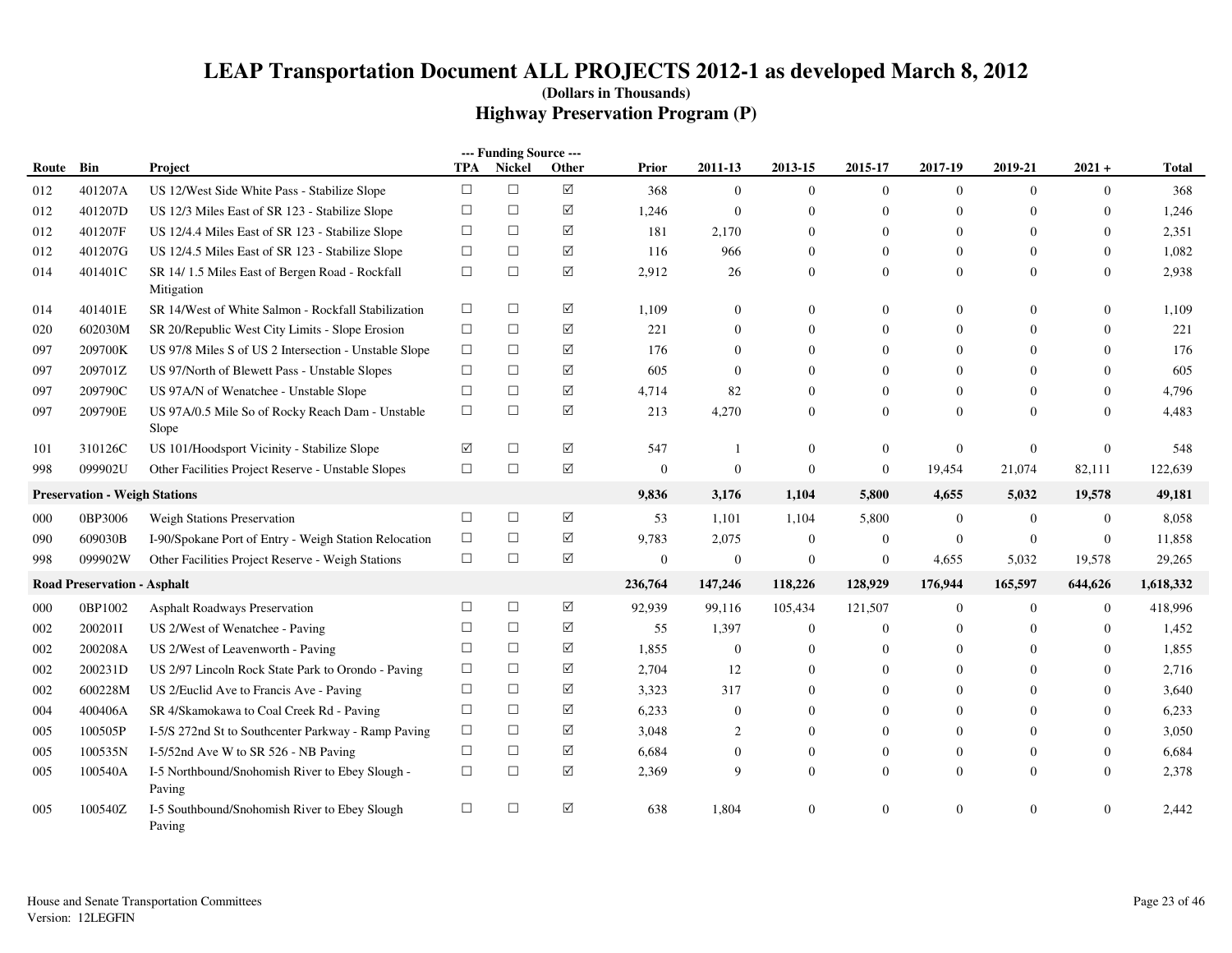|       |         |                                                                  |            | --- Funding Source --- |             |                  |                  |                  |                  |                  |                  |                  |              |
|-------|---------|------------------------------------------------------------------|------------|------------------------|-------------|------------------|------------------|------------------|------------------|------------------|------------------|------------------|--------------|
| Route | Bin     | Project                                                          | <b>TPA</b> | <b>Nickel</b>          | Other       | Prior            | 2011-13          | 2013-15          | 2015-17          | 2017-19          | 2019-21          | $2021 +$         | <b>Total</b> |
| 005   | 100553U | I-5/Arlington City Limit Vic to Stillaguamish River -<br>Paving  | $\Box$     | $\Box$                 | $\boxtimes$ | 3,210            | 1                | $\mathbf{0}$     | $\mathbf{0}$     | $\overline{0}$   | $\mathbf{0}$     | $\overline{0}$   | 3,211        |
| 005   | 300520B | I-5/SR 121 to N of Tumwater Blvd - Paving                        | $\Box$     | $\Box$                 | ☑           | 401              | 2,346            | $\boldsymbol{0}$ | $\theta$         | $\Omega$         | $\overline{0}$   | $\mathbf{0}$     | 2,747        |
| 005   | 300577D | I-5/Puyallup River Bridge to King County Line - Paving           | $\Box$     | $\Box$                 | ☑           | 4,339            | 1,698            | $\overline{0}$   | $\mathbf{0}$     | $\Omega$         | 0                | $\boldsymbol{0}$ | 6,037        |
| 005   | 400506C | I-5/Castle Rock Vicinity to SR 505 Vicinity - Paving             | $\Box$     | $\Box$                 | $\Delta$    | 8,556            | $\mathbf{0}$     | $\overline{0}$   | $\boldsymbol{0}$ | $\overline{0}$   | $\overline{0}$   | $\mathbf{0}$     | 8,556        |
| 005   | 400507B | I-5/E Fork Lewis River Bridge to Todd Road Vicinity -<br>Paving  | $\Box$     | $\Box$                 | $\boxtimes$ | 239              | 4,705            | $\mathbf{0}$     | $\mathbf{0}$     | $\mathbf{0}$     | $\mathbf{0}$     | $\mathbf{0}$     | 4,944        |
| 005   | 400507C | I-5/Todd Rd to Kelso Weigh Station Vicinity- Paving              | $\Box$     | $\Box$                 | ☑           | 4,798            | $\mathbf{0}$     | $\overline{0}$   | $\theta$         | $\overline{0}$   | $\overline{0}$   | $\overline{0}$   | 4,798        |
| 005   | 400508A | I-5/Koontz Rd to Chamber Way Vicinity - Paving                   | $\Box$     | $\Box$                 | ☑           | 3,730            | $\overline{0}$   | $\overline{0}$   | $\boldsymbol{0}$ | $\overline{0}$   | $\overline{0}$   | $\boldsymbol{0}$ | 3,730        |
| 007   | 400709A | SR 7/Morton to Nisqually River Bridge - Chip Seal<br>with Paving | $\Box$     | $\Box$                 | $\Delta$    | 120              | 1,635            | $\mathbf{0}$     | $\mathbf{0}$     | $\mathbf{0}$     | $\overline{0}$   | $\mathbf{0}$     | 1,755        |
| 009   | 100949P | SR 9/SR 542 to Smith Creek Bridge Vicinity - Paving              | $\Box$     | $\Box$                 | ☑           | 391              | $\mathbf{0}$     | $\overline{0}$   | $\theta$         | $\overline{0}$   | $\overline{0}$   | $\overline{0}$   | 391          |
| 012   | 501212M | US 12/Naches Vicinity - Paving                                   | $\Box$     | $\Box$                 | ☑           | 1,944            | $\mathbf{0}$     | $\overline{0}$   | $\theta$         | $\overline{0}$   | 0                | $\overline{0}$   | 1,944        |
| 012   | 501213F | US 12/Naches to PP&L Spillway - Paving                           | $\Box$     | $\Box$                 | ☑           | 1,730            | $\theta$         | $\overline{0}$   | $\theta$         | $\Omega$         | $\overline{0}$   | $\theta$         | 1,730        |
| 012   | 501213G | US 12/Tank Farm Rd to SR 124 - Paving                            | $\Box$     | $\Box$                 | $\Delta$    | 964              | $\theta$         | $\overline{0}$   | $\mathbf{0}$     | $\Omega$         | $\overline{0}$   | $\mathbf{0}$     | 964          |
| 012   | 5012131 | US 12/Nine Mile Creek Vicinity to Lowden - Paving                | $\Box$     | $\Box$                 | ☑           | $\boldsymbol{0}$ | 521              | 755              | $\mathbf{0}$     | $\mathbf{0}$     | $\overline{0}$   | $\mathbf{0}$     | 1,276        |
| 018   | 101800D | SR 18/SR 99 Vic to Auburn Black Diamond Rd I/C -<br>Paving       | $\Box$     | $\Box$                 | ☑           | 374              | 2,665            | 1,554            | $\overline{0}$   | $\overline{0}$   | $\overline{0}$   | $\overline{0}$   | 4,593        |
| 020   | 102020P | SR 20/Harbor Vista Dr Vicinity to NE Narrows Ave -<br>Paving     | $\Box$     | $\Box$                 | ☑           | 1,297            | 2,845            | $\boldsymbol{0}$ | $\boldsymbol{0}$ | $\boldsymbol{0}$ | $\boldsymbol{0}$ | $\boldsymbol{0}$ | 4,142        |
| 020   | 102068B | SR 20/Rocky Creek to Marblemount Vicinity - Paving               | $\Box$     | $\Box$                 | ☑           | 156              | 389              | $\overline{0}$   | $\mathbf{0}$     | $\overline{0}$   | $\overline{0}$   | $\mathbf{0}$     | 545          |
| 020   | 202002B | SR 20/North Cascades Highway - Chip Seal                         | $\Box$     | $\Box$                 | $\Delta$    | 582              | 3,008            | $\overline{0}$   | $\theta$         | $\Omega$         | $\overline{0}$   | $\overline{0}$   | 3,590        |
| 020   | 602029H | SR 20/Ferry Co Line to Republic - Crack Seal Repair              | $\Box$     | $\Box$                 | ☑           | 323              | $\theta$         | $\boldsymbol{0}$ | $\theta$         | $\Omega$         | 0                | $\theta$         | 323          |
| 021   | 602117A | SR 21/Vic. Malo to Kettle River - Paving                         | $\Box$     | $\Box$                 | ☑           | 150              | 2,019            | $\overline{0}$   | $\theta$         | $\overline{0}$   | $\overline{0}$   | $\boldsymbol{0}$ | 2,169        |
| 021   | 602118D | SR 21/1.1 Miles N of Rin Con Creek Rd to Canada -<br>Paving      | $\Box$     | $\Box$                 | $\boxtimes$ | $\mathbf{0}$     | 650              | 2,484            | $\overline{0}$   | $\mathbf{0}$     | $\overline{0}$   | $\mathbf{0}$     | 3,134        |
| 022   | 502203H | SR 22/Toppenish to SR 223 - Chip Seal                            | $\Box$     | $\Box$                 | ☑           | 413              | 47               | $\overline{0}$   | $\overline{0}$   | $\overline{0}$   | $\overline{0}$   | $\overline{0}$   | 460          |
| 024   | 502403J | SR 24/Riverside Rd to Faucher Rd - Paving                        | $\Box$     | $\Box$                 | ☑           | 205              | 2,176            | $\overline{0}$   | $\theta$         | $\overline{0}$   | 0                | $\overline{0}$   | 2,381        |
| 028   | 202800A | SR 28/East Wenatchee Area - Paving                               | $\Box$     | $\Box$                 | $\Delta$    | 1,289            | 884              | $\overline{0}$   | $\theta$         | $\overline{0}$   | 0                | $\theta$         | 2,173        |
| 028   | 202801H | SR 28/E Wenatchee to Rock Island - Pave                          | $\Box$     | $\Box$                 | ☑           | 2,808            | 674              | $\overline{0}$   | $\mathbf{0}$     | $\Omega$         | $\overline{0}$   | $\boldsymbol{0}$ | 3,482        |
| 028   | 202803D | SR 28/Quincy Area - Paving                                       | $\Box$     | $\Box$                 | ☑           | 2,721            | $\boldsymbol{0}$ | $\mathbf{0}$     | $\mathbf{0}$     | $\Omega$         | $\overline{0}$   | $\mathbf{0}$     | 2,721        |
| 082   | 508207F | I-82/Badger Road Interchange - Paving                            | $\Box$     | $\Box$                 | ☑           | 50               | $\overline{0}$   | 1,090            | $\Omega$         | $\Omega$         | $\Omega$         | $\overline{0}$   | 1,140        |
| 082   | 508207G | I-82/Locust Grove Road Interchange - Paving                      | $\Box$     | $\Box$                 | ☑           | 35               | $\mathbf{0}$     | 701              | $\theta$         | $\Omega$         | 0                | $\theta$         | 736          |
| 082   | 508207T | I-82/US 12 to Valley Mall Blvd Vic - Paving                      | $\Box$     | $\Box$                 | ☑           | 51               | 815              | 4,334            | $\theta$         | $\Omega$         | $\Omega$         | $\mathbf{0}$     | 5,200        |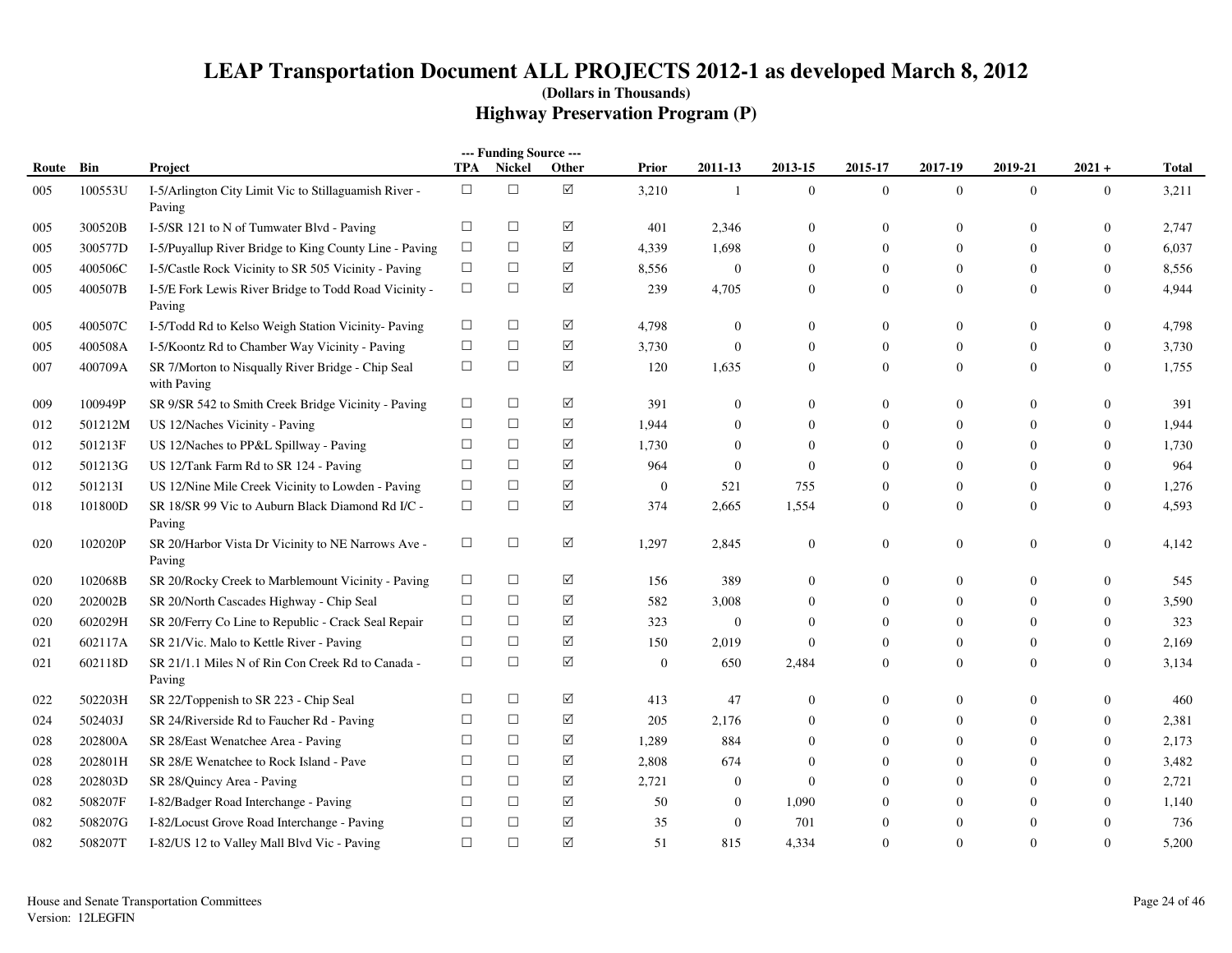|       |         |                                                                         |            | --- Funding Source --- |           |                |                |                  |                  |                  |                  |                  |       |
|-------|---------|-------------------------------------------------------------------------|------------|------------------------|-----------|----------------|----------------|------------------|------------------|------------------|------------------|------------------|-------|
| Route | Bin     | Project                                                                 | <b>TPA</b> | <b>Nickel</b>          | Other     | Prior          | 2011-13        | 2013-15          | 2015-17          | 2017-19          | 2019-21          | $2021 +$         | Total |
| 090   | 109047P | I-90/Bellevue Way Interchange Ramps - Paving                            | $\Box$     | $\Box$                 | $\sqrt{}$ | 1,624          | 34             | $\overline{0}$   | $\mathbf{0}$     | $\overline{0}$   | $\overline{0}$   | $\overline{0}$   | 1,658 |
| 090   | 609027O | I-90/Urban Ramp Project - Paving                                        | $\Box$     | $\Box$                 | ☑         | 6,196          | $\overline{0}$ | $\overline{0}$   | $\theta$         | $\overline{0}$   | $\Omega$         | $\theta$         | 6,196 |
| 090   | 609041G | I-90/Ritzville to Tokio - Paving of Outside Lanes Only                  | $\Box$     | $\Box$                 | ☑         | 3,313          | 214            | $\boldsymbol{0}$ | $\overline{0}$   | $\mathbf{0}$     | $\Omega$         | $\boldsymbol{0}$ | 3,527 |
| 097   | 209701Y | US 97/Orondo Northward - Paving                                         | $\Box$     | $\Box$                 | ☑         | $\overline{0}$ | $\overline{0}$ | 218              | 4,473            | $\mathbf{0}$     | $\mathbf{0}$     | $\overline{0}$   | 4,691 |
| 097   | 209709A | US 97A/Wenatchee to South of Rocky Reach Dam -<br>Paving                | $\Box$     | $\Box$                 | $\Delta$  | 21             | 1,639          | $\mathbf{0}$     | $\overline{0}$   | $\boldsymbol{0}$ | $\theta$         | $\boldsymbol{0}$ | 1,660 |
| 097   | 509702N | US 97/Satus Creek Vicinity - Paving                                     | $\Box$     | $\Box$                 | ☑         | 395            | 1,512          | $\boldsymbol{0}$ | $\theta$         | $\mathbf{0}$     | $\overline{0}$   | $\overline{0}$   | 1,907 |
| 099   | 309908A | SR 99/I-5 to Hylebos Creek - Paving                                     | $\Box$     | $\Box$                 | $\sqrt{}$ | 114            | 581            | $\boldsymbol{0}$ | $\boldsymbol{0}$ | $\mathbf{0}$     | $\overline{0}$   | $\overline{0}$   | 695   |
| 100   | 410007A | SR 100/SR 100 Including Spur - Chip Seal                                | $\Box$     | $\Box$                 | $\sqrt{}$ | 59             | 957            | $\mathbf{0}$     | $\mathbf{0}$     | $\mathbf{0}$     | $\Omega$         | $\overline{0}$   | 1,016 |
| 101   | 310143C | US 101/Triton Cove to Jorsted Creek - Paving                            | $\Box$     | $\Box$                 | $\sqrt{}$ | 2,416          | $\overline{0}$ | $\mathbf{0}$     | $\overline{0}$   | $\mathbf{0}$     | $\overline{0}$   | $\boldsymbol{0}$ | 2,416 |
| 101   | 310143D | US 101/Vicinity Dosewallips River Bridge to N of<br>Webster Ln - Paving | $\Box$     | $\Box$                 | ☑         | 2,570          | $\overline{0}$ | $\mathbf{0}$     | $\overline{0}$   | $\mathbf{0}$     | $\theta$         | $\overline{0}$   | 2,570 |
| 101   | 310143E | US 101/Vicinity W Uncas Rd to Vicinity Fuller Rd -<br>Paving            | $\Box$     | $\Box$                 | $\Delta$  | 786            | $\overline{0}$ | $\boldsymbol{0}$ | $\boldsymbol{0}$ | $\boldsymbol{0}$ | $\boldsymbol{0}$ | $\boldsymbol{0}$ | 786   |
| 101   | 310155F | US 101/Indian Creek to Nicholas Rd - Paving                             | $\Box$     | $\Box$                 | $\Delta$  | 189            | 3,113          | $\mathbf{0}$     | $\mathbf{0}$     | $\boldsymbol{0}$ | $\theta$         | $\boldsymbol{0}$ | 3,302 |
| 101   | 310167D | US 101/W of Oak St to Little Hoquiam River Bridge -<br>Paving           | $\Box$     | $\Box$                 | ☑         | 2,709          | $\overline{0}$ | $\overline{0}$   | $\overline{0}$   | $\Omega$         | $\overline{0}$   | $\overline{0}$   | 2,709 |
| 101   | 410105A | US 101/SR 6 to Grays Harbor County Line - Paving                        | $\Box$     | $\Box$                 | ☑         | 3,924          | $\overline{0}$ | $\boldsymbol{0}$ | $\boldsymbol{0}$ | $\boldsymbol{0}$ | $\mathbf{0}$     | $\boldsymbol{0}$ | 3,924 |
| 103   | 410303A | SR 103/Jct US 101 to Stackpole Road - Paving                            | $\Box$     | $\Box$                 | ☑         | 2,805          | $\theta$       | $\mathbf{0}$     | $\mathbf{0}$     | $\theta$         | $\Omega$         | $\overline{0}$   | 2,805 |
| 109   | 310912A | SR 109/Jct US 101 to SR 109 Spur - Paving                               | $\Box$     | $\Box$                 | $\Delta$  | 1,328          | $\overline{0}$ | $\overline{0}$   | $\overline{0}$   | $\mathbf{0}$     | $\overline{0}$   | $\boldsymbol{0}$ | 1,328 |
| 109   | 310920A | SR 109/N of Harborview Court to S of Grass Creek<br>Bridge - Paving     | $\Box$     | $\Box$                 | ☑         | 1,201          | $\overline{0}$ | $\mathbf{0}$     | $\overline{0}$   | $\mathbf{0}$     | $\mathbf{0}$     | $\overline{0}$   | 1,201 |
| 142   | 414205A | SR 142/Little Klickitat River to US 97 - Paving                         | $\Box$     | $\Box$                 | ☑         | 172            | 1,022          | $\boldsymbol{0}$ | $\boldsymbol{0}$ | $\boldsymbol{0}$ | $\mathbf{0}$     | $\boldsymbol{0}$ | 1,194 |
| 167   | 116718P | SR 167/I-405 I/C Vic to SW 7th St Vic - Paving                          | $\Box$     | $\Box$                 | ☑         | 496            | 565            | $\mathbf{0}$     | $\mathbf{0}$     | $\mathbf{0}$     | $\theta$         | $\overline{0}$   | 1,061 |
| 169   | 116913P | SR 169/SE 264th St to Vic Witte Road - Paving and<br>PCCP Rehab         | $\Box$     | $\Box$                 | ☑         | 1,601          | $\overline{7}$ | $\mathbf{0}$     | $\overline{0}$   | $\mathbf{0}$     | $\overline{0}$   | $\overline{0}$   | 1,608 |
| 171   | 217101F | SR 171/Moses Lake - Paving                                              | $\Box$     | $\Box$                 | $\sqrt{}$ | 1,520          | 709            | $\mathbf{0}$     | $\theta$         | $\mathbf{0}$     | $\overline{0}$   | $\boldsymbol{0}$ | 2,229 |
| 202   | 120201F | SR 202/SR 522 to NE 124th St - Paving                                   | $\Box$     | $\Box$                 | $\sqrt{}$ | 2,851          | 130            | $\boldsymbol{0}$ | $\theta$         | $\mathbf{0}$     | $\overline{0}$   | $\boldsymbol{0}$ | 2,981 |
| 202   | 120290A | SR 202/Snoqualmie River Br to S Fork Snoqualmie<br>River Br - Paving    | $\Box$     | $\Box$                 | ☑         | $\theta$       | $\overline{0}$ | 421              | 2,949            | $\Omega$         | $\Omega$         | $\overline{0}$   | 3,370 |
| 224   | 522402B | SR 224/Grosscup Blvd to SR 240 - Paving                                 | $\Box$     | $\Box$                 | ☑         | 159            | 1,218          | $\boldsymbol{0}$ | $\theta$         | $\mathbf{0}$     | $\mathbf{0}$     | $\boldsymbol{0}$ | 1,377 |
| 281   | 228101G | SR 281/Quincy Area - Paving                                             | $\Box$     | $\Box$                 | $\Delta$  | 356            | $\overline{0}$ | $\boldsymbol{0}$ | $\overline{0}$   | $\mathbf{0}$     | $\overline{0}$   | $\theta$         | 356   |
| 290   | 629000I | SR 290/Division St to Riverpoint Blvd - Paving                          | $\Box$     | $\Box$                 | ☑         | 259            | $\overline{0}$ | $\mathbf{0}$     | $\overline{0}$   | $\mathbf{0}$     | $\theta$         | $\overline{0}$   | 259   |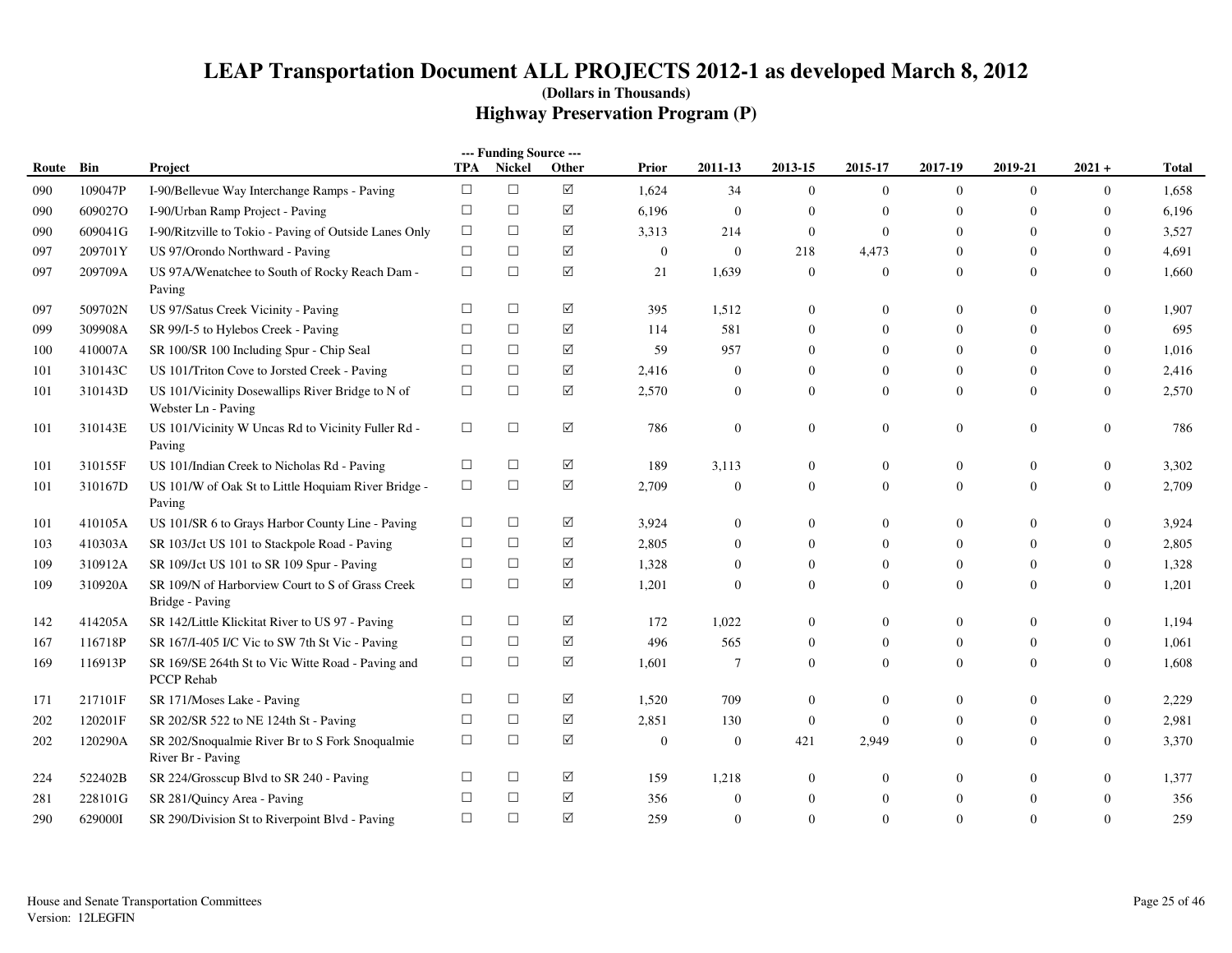|       |                                      |                                                                          |        | --- Funding Source --- |             |                |                |                  |                  |                  |                |                  |              |
|-------|--------------------------------------|--------------------------------------------------------------------------|--------|------------------------|-------------|----------------|----------------|------------------|------------------|------------------|----------------|------------------|--------------|
| Route | Bin                                  | Project                                                                  |        | <b>TPA</b> Nickel      | Other       | <b>Prior</b>   | 2011-13        | 2013-15          | 2015-17          | 2017-19          | 2019-21        | $2021 +$         | <b>Total</b> |
| 395   | 639516E                              | US 395/Spokane City Limits to Stevens Co Line - HMA<br>Paving and Safety | $\Box$ | $\Box$                 | $\boxtimes$ | 5,557          | 2              | $\boldsymbol{0}$ | $\mathbf{0}$     | $\overline{0}$   | $\overline{0}$ | $\mathbf{0}$     | 5,559        |
| 410   | 141024P                              | SR 410/Twin Creek to Mather Memorial Park Pull-Out -<br>Paving           | $\Box$ | $\Box$                 | ☑           | 290            | 2,214          | $\mathbf{0}$     | $\overline{0}$   | $\boldsymbol{0}$ | $\overline{0}$ | $\mathbf{0}$     | 2,504        |
| 509   | 150905C                              | SR 509/S 192nd St. Vic. to SW 185th St. Vic. Paving                      | $\Box$ | $\Box$                 | ☑           | 181            | 106            | $\Omega$         | $\Omega$         | $\boldsymbol{0}$ | $\mathbf{0}$   | $\Omega$         | 287          |
| 509   | 150916A                              | SR 509/S Normandy Rd Vic to S Normandy Rd Wye<br>Connection - Paving     | $\Box$ | $\Box$                 | ☑           | 706            | 489            | 735              | $\overline{0}$   | $\boldsymbol{0}$ | $\overline{0}$ | $\boldsymbol{0}$ | 1,930        |
| 515   | 151532A                              | SR 515/SR 516 to SE 232nd St Vic - Paving                                | $\Box$ | $\Box$                 | ☑           | 1,118          | 1,253          | $\theta$         | $\theta$         | $\boldsymbol{0}$ | $\overline{0}$ | $\mathbf{0}$     | 2,371        |
| 516   | 151626P                              | SR 516/160th Avenue SE to Covington City Limits -<br>Paving              | $\Box$ | $\Box$                 | ☑           | 1,661          | 9              | $\theta$         | $\overline{0}$   | $\overline{0}$   | $\overline{0}$ | $\mathbf{0}$     | 1,670        |
| 520   | 152028P                              | SR 520/I-405 to W Lake Sammamish Parkway<br>Interchange - Paving         | $\Box$ | $\Box$                 | ☑           | 8,331          | 68             | $\mathbf{0}$     | $\overline{0}$   | $\boldsymbol{0}$ | $\mathbf{0}$   | $\mathbf{0}$     | 8,399        |
| 522   | 152210B                              | SR 522/NE 147th St to Swamp Cr Br - Paving                               | $\Box$ | $\Box$                 | ☑           | 3,181          | $\overline{0}$ | $\theta$         | $\Omega$         | $\overline{0}$   | $\overline{0}$ | $\mathbf{0}$     | 3,181        |
| 522   | 152217B                              | SR 522/City Street to Hall Road - Paving                                 | $\Box$ | $\Box$                 | ☑           | 87             | 421            | $\theta$         | $\Omega$         | $\overline{0}$   | $\Omega$       | $\mathbf{0}$     | 508          |
| 522   | 152218D                              | SR 522/Hall Rd Vicinity to Kaysner Way - Paving                          | $\Box$ | $\Box$                 | ☑           | 526            | 106            | 500              | $\Omega$         | $\overline{0}$   | $\Omega$       | $\Omega$         | 1,132        |
| 525   | 152505A                              | SR 525/I-5 to Ash Way Br - Paving                                        | $\Box$ | $\Box$                 | ☑           | 493            | $\overline{2}$ | $\mathbf{0}$     | $\Omega$         | $\mathbf{0}$     | $\theta$       | $\mathbf{0}$     | 495          |
| 526   | 152601P                              | SR 526/40th Ave W Vicinity to Casino Road - Paving                       | $\Box$ | $\Box$                 | ☑           | 7,133          | $\overline{0}$ | $\theta$         | $\Omega$         | $\mathbf{0}$     | $\Omega$       | $\mathbf{0}$     | 7,133        |
| 529   | 152902P                              | SR 529/BN Railroad Br to North Access Road - Paving                      | $\Box$ | $\Box$                 | ☑           | 937            | 290            | $\theta$         | $\Omega$         | $\overline{0}$   | $\Omega$       | $\mathbf{0}$     | 1,227        |
| 536   | 153684S                              | SR 536/SR 20 to Skagit River - Paving                                    | □      | $\Box$                 | ☑           | 2,071          | $\mathbf{0}$   | $\theta$         | $\Omega$         | $\boldsymbol{0}$ | $\Omega$       | $\boldsymbol{0}$ | 2,071        |
| 538   | 153800P                              | SR 538/I-5 to Laventure Road - Paving                                    | $\Box$ | $\Box$                 | ☑           | 1,845          | $\overline{0}$ | $\theta$         | $\overline{0}$   | $\overline{0}$   | $\Omega$       | $\mathbf{0}$     | 1,845        |
| 542   | 154204A                              | SR 542/Britton Rd to Cedarville Rd - Paving                              | $\Box$ | $\Box$                 | ☑           | 1,912          |                | $\Omega$         | $\Omega$         | $\overline{0}$   | $\Omega$       | $\mathbf{0}$     | 1,913        |
| 542   | 154213B                              | SR 542/Cedarville Rd to Coal Cr Br Vic - Paving                          | $\Box$ | $\Box$                 | ☑           | 2,704          | -1             | $\Omega$         | $\Omega$         | $\Omega$         | $\Omega$       | $\Omega$         | 2,705        |
| 900   | 190018P                              | SR 900/Bronson Way N to Sunset Blvd N - Paving                           | $\Box$ | $\Box$                 | ☑           | 243            | 848            | $\theta$         | $\boldsymbol{0}$ | $\boldsymbol{0}$ | $\overline{0}$ | $\boldsymbol{0}$ | 1,091        |
| 998   | 099902B                              | Project Reserve - Preservation of Black Pavement                         | $\Box$ | $\Box$                 | ☑           | $\overline{0}$ | $\overline{0}$ | $\boldsymbol{0}$ | $\boldsymbol{0}$ | 176,944          | 165,597        | 644,626          | 987,167      |
|       | <b>Road Preservation - Chip Seal</b> |                                                                          |        |                        |             | 59,844         | 80,329         | 42,701           | 48,303           | $\bf{0}$         | $\mathbf{0}$   | $\bf{0}$         | 231,177      |
| 000   | 0BP1001                              | Chip Seal Roadways Preservation                                          | $\Box$ | $\Box$                 | ☑           | 30,313         | 77,405         | 41,299           | 48,303           | $\mathbf{0}$     | $\overline{0}$ | $\mathbf{0}$     | 197,320      |
| 000   | 600023H                              | Eastern Region Chip Seal 2010 - Design Only                              | $\Box$ | $\Box$                 | $\boxtimes$ | 198            | $\overline{0}$ | $\theta$         | $\Omega$         | $\overline{0}$   | $\Omega$       | $\mathbf{0}$     | 198          |
| 006   | 400610P                              | SR 6/Pe Ell to I-5 - Paving with Chip Seal                               | $\Box$ | $\Box$                 | ☑           | 2,755          | $\overline{0}$ | $\theta$         | $\Omega$         | $\overline{0}$   | $\Omega$       | $\mathbf{0}$     | 2,755        |
| 019   | 301907A                              | SR 19/Oak Bay Rd to Embody Rd - Chip Seal                                | $\Box$ | $\Box$                 | ☑           | 359            | $\overline{0}$ | $\theta$         | $\mathbf{0}$     | $\boldsymbol{0}$ | $\overline{0}$ | $\boldsymbol{0}$ | 359          |
| 019   | 301908A                              | SR 19/N of Embody Rd to N of Egg and I Rd - Chip<br>Seal                 | $\Box$ | $\Box$                 | ☑           | 537            | $\overline{0}$ | $\mathbf{0}$     | $\overline{0}$   | $\overline{0}$   | $\overline{0}$ | $\overline{0}$   | 537          |
| 019   | 301908B                              | SR 19/N of Egg and I Rd to West Valley Rd - Chip Seal                    | $\Box$ | $\Box$                 | ☑           | 434            | $\overline{0}$ | $\theta$         | $\Omega$         | $\overline{0}$   | $\overline{0}$ | $\Omega$         | 434          |
| 020   | 202000C                              | SR 20/Winthrop Westward - 2009 Chip Seal                                 | $\Box$ | $\Box$                 | ☑           | 866            | $\overline{0}$ | $\mathbf{0}$     | $\Omega$         | $\boldsymbol{0}$ | $\mathbf{0}$   | $\mathbf{0}$     | 866          |
| 020   | 202000D                              | SR 20/Okanogan Southward - 2009 Chip Seal                                | $\Box$ | $\Box$                 | ☑           | 345            | $\Omega$       | $\mathbf{0}$     | $\overline{0}$   | $\Omega$         | $\Omega$       | $\mathbf{0}$     | 345          |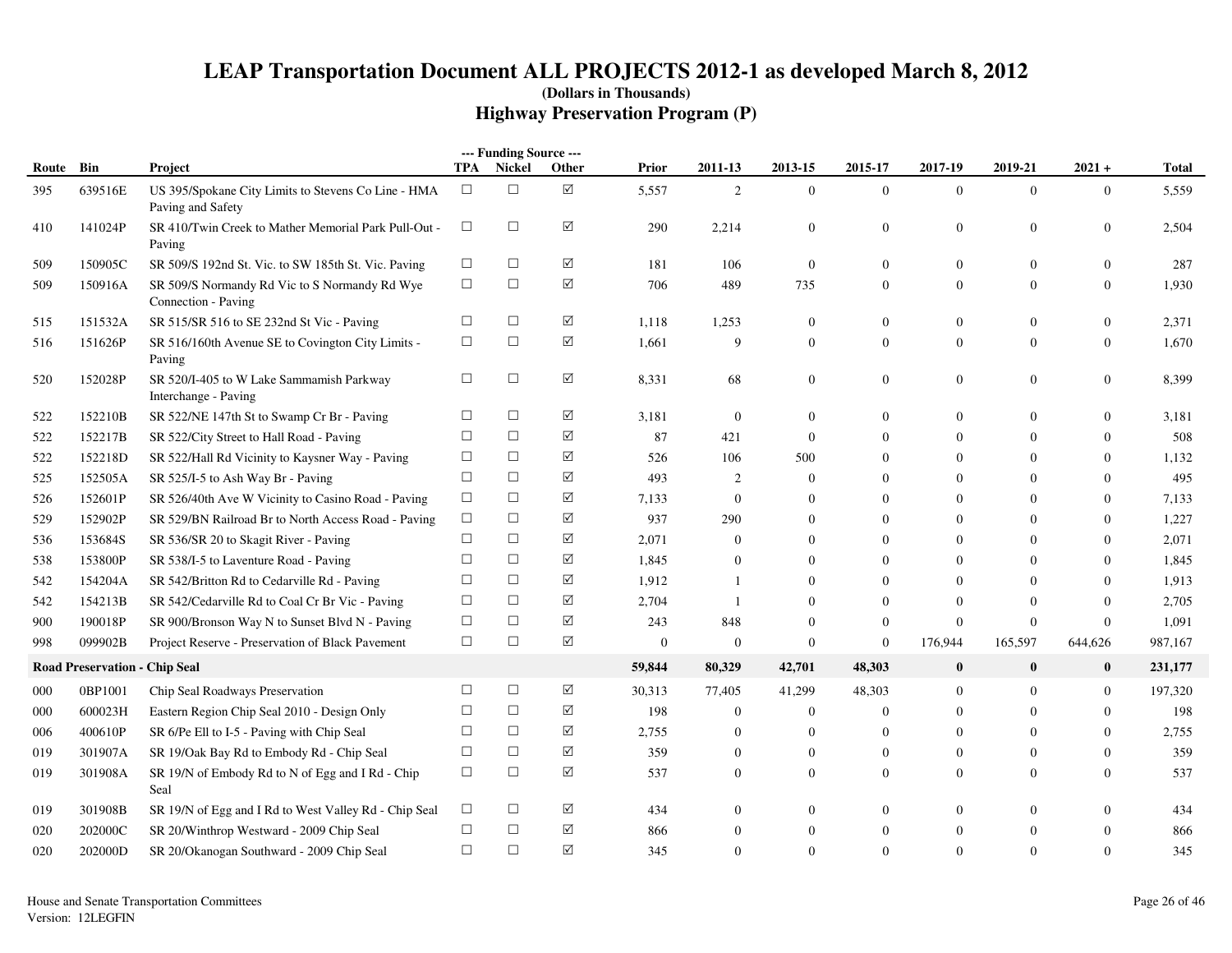|       |         |                                                                             |            | --- Funding Source --- |                 |              |                |                |                  |                |                |                  |         |
|-------|---------|-----------------------------------------------------------------------------|------------|------------------------|-----------------|--------------|----------------|----------------|------------------|----------------|----------------|------------------|---------|
| Route | Bin     | Project                                                                     | <b>TPA</b> | Nickel                 | Other           | Prior        | 2011-13        | 2013-15        | 2015-17          | 2017-19        | 2019-21        | $2021 +$         | Total   |
| 020   | 202000E | SR 20/5 Miles E of Tonasket - 2009 Chip Seal                                | $\Box$     | $\Box$                 | $\triangledown$ | 563          | $\theta$       | $\overline{0}$ | $\overline{0}$   | $\Omega$       | $\overline{0}$ | $\mathbf{0}$     | 563     |
| 020   | 602000A | 2007-09 Eastern Region Chip Seal - Safety Restoration                       | $\Box$     | $\Box$                 | ☑               | 2,023        | $\Omega$       | $\Omega$       | $\mathbf{0}$     | $\Omega$       | $\Omega$       | $\Omega$         | 2,023   |
| 021   | 602102D | SR 21/Jct US 395 to Jct I-90 - 2009 Chip Seal                               | $\Box$     | $\Box$                 | ☑               | 803          | $\mathbf{0}$   | $\Omega$       | $\mathbf{0}$     | $\overline{0}$ | $\Omega$       | $\Omega$         | 803     |
| 021   | 602109A | SR 21/Jct SR 174 to Keller Ferry - 2009 Chip Seal                           | $\Box$     | $\Box$                 | $\Delta$        | 546          | $\Omega$       | $\Omega$       | $\Omega$         | $\Omega$       | $\Omega$       | $\mathbf{0}$     | 546     |
| 021   | 602116A | SR 21/Jct SR 20 to Canada - 2009 Chip Seal                                  | $\Box$     | $\Box$                 | $\Delta$        | 1,110        | $\mathbf{0}$   | $\theta$       | $\mathbf{0}$     | $\overline{0}$ | $\theta$       | $\mathbf{0}$     | 1,110   |
| 026   | 602608B | SR 26/Washtucna to LaCrosse Airport Rd - 2009 Chip<br>Seal                  | $\Box$     | $\Box$                 | ☑               | 996          | $\Omega$       | $\mathbf{0}$   | $\mathbf{0}$     | $\Omega$       | $\mathbf{0}$   | $\mathbf{0}$     | 996     |
| 101   | 310183C | US 101/S of W Fork Hoquiam River Br to N of Boulder<br>Creek Br - Chip Seal | $\Box$     | $\Box$                 | ☑               | 6,333        | -1             | $\mathbf{0}$   | $\boldsymbol{0}$ | $\overline{0}$ | $\mathbf{0}$   | $\boldsymbol{0}$ | 6,334   |
| 101   | 310189A | US 101/Vic Olympic National Park Rd to Vic Lost<br>Creek Bridge - Chip Seal | $\Box$     | □                      | ☑               | 1,537        | $\overline{0}$ | $\mathbf{0}$   | $\boldsymbol{0}$ | $\overline{0}$ | $\mathbf{0}$   | $\boldsymbol{0}$ | 1,537   |
| 102   | 310203A | SR 102/Washington State Corrections Center to US 101<br>- Chip Seal         | $\Box$     | $\Box$                 | $\Delta$        | 588          | $\overline{0}$ | $\mathbf{0}$   | $\mathbf{0}$     | $\overline{0}$ | $\mathbf{0}$   | $\mathbf{0}$     | 588     |
| 106   | 310610A | SR 106/Union to Twanoh State Park - Chip Seal                               | $\Box$     | □                      | ☑               | 913          | $\Omega$       | $\overline{0}$ | $\mathbf{0}$     | $\Omega$       | $\theta$       | $\mathbf{0}$     | 913     |
| 109   | 310929A | SR 109/Conner Creek Bridge to North of Chabot Road -<br>Chip Seal           | $\Box$     | $\Box$                 | $\triangledown$ | 38           | $\overline{0}$ | 342            | $\Omega$         | $\Omega$       | $\overline{0}$ | $\mathbf{0}$     | 380     |
| 109   | 310930A | SR 109/S of Moclips - Olympic Hwy to Quinault River<br>Bridge - Chip Seal   | $\Box$     | $\Box$                 | $\triangledown$ | 65           | $\overline{0}$ | 1,060          | $\Omega$         | $\overline{0}$ | $\overline{0}$ | $\mathbf{0}$     | 1,125   |
| 112   | 311238A | SR 112/Falls Creek Bridge to SR 113 and Burnt<br>Mountain Rd - Chip Seal    | $\Box$     | $\Box$                 | ☑               | 766          | $\Omega$       | $\overline{0}$ | $\mathbf{0}$     | $\Omega$       | $\overline{0}$ | $\mathbf{0}$     | 766     |
| 116   | 311603A | SR 116/Naval Undersea Engineering Station to Flagler<br>Rd - Chip Seal      | $\Box$     | $\Box$                 | $\triangledown$ | 685          | $\overline{0}$ | $\mathbf{0}$   | $\mathbf{0}$     | $\overline{0}$ | $\mathbf{0}$   | $\mathbf{0}$     | 685     |
| 122   | 412209A | SR 122/US 12 to Mossyrock - Chip Seal                                       | $\Box$     | □                      | $\Delta$        | 152          | 602            | $\overline{0}$ | $\mathbf{0}$     | $\overline{0}$ | $\overline{0}$ | $\boldsymbol{0}$ | 754     |
| 129   | 512902F | SR 129/Oregon State Line to 1.2 Miles S of Cemetery<br>Rd - Chip Seal       | $\Box$     | $\Box$                 | $\Delta$        | $\mathbf{0}$ | 2,321          | $\mathbf{0}$   | $\mathbf{0}$     | $\overline{0}$ | $\overline{0}$ | $\mathbf{0}$     | 2,321   |
| 153   | 215300A | SR 153/Methow Northward - 2009 Chip Seal                                    | $\Box$     | $\Box$                 | ☑               | 1,180        | $\mathbf{0}$   | $\overline{0}$ | $\mathbf{0}$     | $\overline{0}$ | $\mathbf{0}$   | $\mathbf{0}$     | 1,180   |
| 155   | 215500D | SR 155/Coulee Dam Westward - 2009 Chip Seal                                 | □          | $\Box$                 | ☑               | 2,434        | $\Omega$       | $\Omega$       | $\mathbf{0}$     | $\Omega$       | $\Omega$       | $\Omega$         | 2,434   |
| 174   | 617402C | SR 174/Grant Co Line to Jct SR 21 - 2009 Chip Seal                          | $\Box$     | $\Box$                 | $\Delta$        | 669          | $\Omega$       | $\Omega$       | $\mathbf{0}$     | $\Omega$       | $\Omega$       | $\Omega$         | 669     |
| 260   | 626002B | SR 260/Kahlotus to Washtucna - 2009 Chip Seal                               | $\Box$     | $\Box$                 | ☑               | 634          | $\Omega$       | $\theta$       | $\mathbf{0}$     | $\Omega$       | $\Omega$       | $\mathbf{0}$     | 634     |
| 263   | 626300C | SR 263/Snake River to Kahlotus - 2009 Chip Seal                             | $\Box$     | $\Box$                 | $\Delta$        | 310          | $\Omega$       | $\overline{0}$ | $\theta$         | $\Omega$       | $\Omega$       | $\theta$         | 310     |
| 395   | 639524H | US 395/Boyds to Canada - 2009 Chip Seal                                     | $\Box$     | $\Box$                 | $\Delta$        | 1,692        | $\mathbf{0}$   | $\theta$       | $\theta$         | $\overline{0}$ | $\theta$       | $\boldsymbol{0}$ | 1,692   |
|       |         | Road Preservation - Concrete/Dowel Bar Retrofit                             |            |                        |                 | 121,414      | 51,727         | 39,684         | 110,928          | 96,779         | 84,606         | 121,939          | 627,077 |
| 000   | 0BP1003 | Concrete Roadways Preservation                                              | $\Box$     | $\Box$                 | ☑               | 81,570       | 49,793         | 29,774         | 69,356           | 41,357         | $\mathbf{0}$   | $\boldsymbol{0}$ | 271,850 |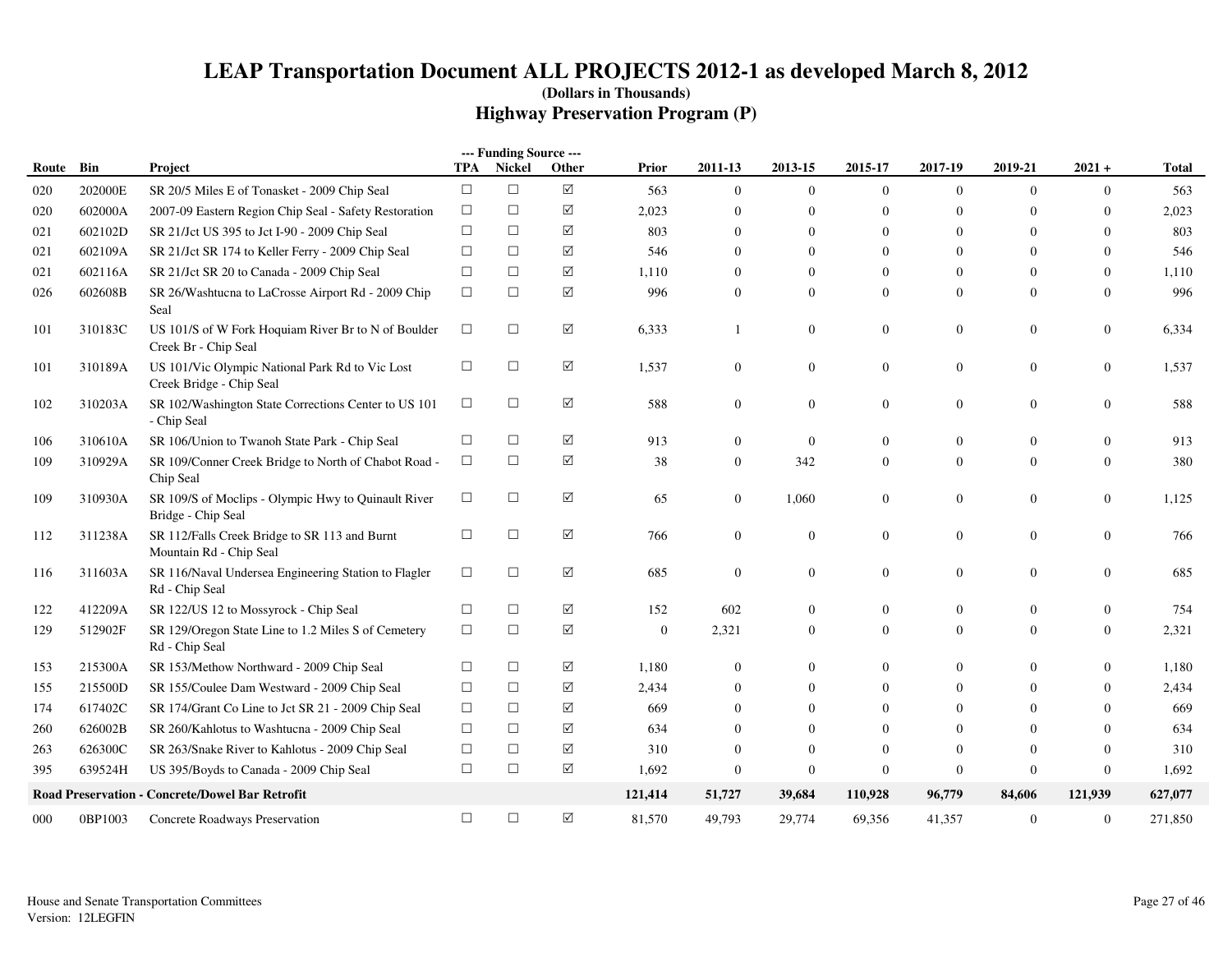|       |                                     |                                                                          |            | --- Funding Source --- |                 |                |                  |                |                  |                |                |                  |         |
|-------|-------------------------------------|--------------------------------------------------------------------------|------------|------------------------|-----------------|----------------|------------------|----------------|------------------|----------------|----------------|------------------|---------|
| Route | Bin                                 | Project                                                                  | <b>TPA</b> | Nickel                 | Other           | Prior          | 2011-13          | 2013-15        | 2015-17          | 2017-19        | 2019-21        | $2021 +$         | Total   |
| 005   | 100558A                             | I-5/SR 532 to Hill Ditch Bridge - Concrete Pavement<br>Rehabilitation    | $\Box$     | $\Box$                 | ☑               | 6,752          | $\tau$           | $\overline{0}$ | $\overline{0}$   | $\Omega$       | $\mathbf{0}$   | $\overline{0}$   | 6,759   |
| 005   | 100591Z                             | I-5/Bakerview Rd to Nooksack Rd Br - Concrete<br>Pavement Rehab          | $\Box$     | $\Box$                 | ☑               | 3,329          | 515              | $\mathbf{0}$   | $\boldsymbol{0}$ | $\overline{0}$ | $\mathbf{0}$   | $\overline{0}$   | 3,844   |
| 005   | 400508P                             | I-5/North Kelso to Castle Rock - Concrete Pavement<br>Rehabilitation     | $\Box$     | $\Box$                 | ☑               | 4,554          | $\mathbf{1}$     | $\overline{0}$ | $\mathbf{0}$     | $\mathbf{0}$   | $\overline{0}$ | $\mathbf{0}$     | 4,555   |
| 005   | 800515C                             | Concrete Rehabilitation Program (Nickel)                                 | $\Box$     | ☑                      | ☑               | 19,610         | 23               | 5,670          | 2,002            | 21,300         | 65,200         | 25,802           | 139,607 |
| 090   | 5BP1001                             | I-90/Concrete Rehabilitation (Nickel)                                    | $\Box$     | ☑                      | $\Delta$        | $\mathbf{0}$   | 1,199            | 2,319          | 39,570           | 9,177          | $\overline{0}$ | $\overline{0}$   | 52,265  |
| 090   | 609048M                             | I-90/Spokane Viaduct to Sprague Ave I/C - PCCP<br>Rehab                  | $\Box$     | $\Box$                 | $\triangledown$ | 5,599          | $\overline{0}$   | $\overline{0}$ | $\overline{0}$   | $\mathbf{0}$   | $\overline{0}$ | $\overline{0}$   | 5,599   |
| 099   | 109936G                             | SR 99/Spokane St Br to Alaskan Way Viaduct -<br>Concrete Pavm't Rehab    | $\Box$     | $\Box$                 | ☑               | $\mathbf{0}$   | 189              | 1,921          | $\overline{0}$   | $\mathbf{0}$   | $\Omega$       | $\mathbf{0}$     | 2,110   |
| 998   | 099902C                             | Project Reserve - Concrete Pavement Preservation                         | $\Box$     | $\Box$                 | $\triangledown$ | $\mathbf{0}$   | $\overline{0}$   | $\overline{0}$ | $\overline{0}$   | 24,945         | 19,406         | 96,137           | 140,488 |
|       |                                     | <b>Road Preservation - Safety Features</b>                               |            |                        |                 | 4,271          | 6,362            | $\overline{2}$ | 5,052            | $\bf{0}$       | $\bf{0}$       | $\bf{0}$         | 15,687  |
| 000   | 0BP1004                             | <b>Safety Features Preservation</b>                                      | $\Box$     | $\Box$                 | ☑               | 2,861          | 5,667            | 2              | 5,052            | $\mathbf{0}$   | $\overline{0}$ | $\mathbf{0}$     | 13,582  |
| 000   | 200000C                             | NC Region Sign Update 2007 - 2009                                        | $\Box$     | $\Box$                 | $\Delta$        | 588            | $\boldsymbol{0}$ | $\overline{0}$ | $\boldsymbol{0}$ | $\mathbf{0}$   | $\Omega$       | $\mathbf{0}$     | 588     |
| 000   | 200003C                             | NC Region Guardrail Update - Year 2010                                   | $\Box$     | $\Box$                 | ☑               | 633            | 5                | $\overline{0}$ | $\theta$         | $\Omega$       | $\overline{0}$ | $\theta$         | 638     |
| 005   | 100576B                             | I-5/SR 530 to Samish Hwy - MMA Striping                                  | $\Box$     | $\Box$                 | ☑               | 189            | 690              | $\overline{0}$ | $\mathbf{0}$     | $\overline{0}$ | $\Omega$       | $\mathbf{0}$     | 879     |
|       | <b>Bridge Preservation - Repair</b> |                                                                          |            |                        |                 | 87,901         | 84,609           | 125,984        | 79,058           | 76,856         | 42,923         | 185,939          | 683,270 |
| 000   | 0BP2002                             | <b>Bridge Repair Preservation</b>                                        | □          | $\Box$                 | ☑               | 24,274         | 62,023           | 85,462         | 33,116           | 248            | $\overline{0}$ | $\boldsymbol{0}$ | 205,123 |
| 002   | 100205E                             | US 2/43rd Ave SE Vic to 50th Ave SE Vic - Bridge<br>Rehabilitation       | $\Box$     | $\Box$                 | $\triangledown$ | 2,549          | 2,461            | $\mathbf{0}$   | $\boldsymbol{0}$ | $\mathbf{0}$   | $\overline{0}$ | $\overline{0}$   | 5,010   |
| 005   | 100540S                             | I-5/I-405 Overcrossing, Vic South Center - Br Deck<br>Overlay            | $\Box$     | $\Box$                 | ☑               | $\mathbf{0}$   | $\mathbf{0}$     | $\overline{0}$ | 469              | 1,616          | $\mathbf{0}$   | $\overline{0}$   | 2,085   |
| 005   | 100562S                             | I-5/Spokane Street Interchange Vicinity - Special<br>Bridge Repair       | $\Box$     | $\Box$                 | $\triangledown$ | 49             | 4,696            | 459            | $\mathbf{0}$     | $\mathbf{0}$   | $\mathbf{0}$   | $\mathbf{0}$     | 5,204   |
| 005   | 100586S                             | I-5/Vic Lakeway Drive - Replace Sign Br                                  | $\Box$     | $\Box$                 | $\Delta$        | 127            | 147              | $\overline{0}$ | $\theta$         | $\overline{0}$ | $\overline{0}$ | $\mathbf{0}$     | 274     |
| 005   | 100595E                             | I-5/Nooksack River Bridges - Painting                                    | $\Box$     | $\Box$                 | $\Delta$        | 14             | 168              | 4,186          | $\theta$         | $\theta$       | $\overline{0}$ | $\mathbf{0}$     | 4,368   |
| 005   | 300522B                             | I-5/Nisqually River Bridge - Special Repair                              | □          | $\Box$                 | $\Delta$        | 1,007          | $\mathbf{0}$     | $\overline{0}$ | $\theta$         | $\Omega$       | $\overline{0}$ | $\theta$         | 1,007   |
| 005   | 300534B                             | I-5/Clover Creek Bridge - Bridge Deck                                    | $\Box$     | $\Box$                 | $\Delta$        | 892            | 205              | $\overline{0}$ | $\theta$         | $\Omega$       | $\overline{0}$ | $\mathbf{0}$     | 1,097   |
| 005   | 300580B                             | I-5/Capital Blvd Bridge - Bridge Painting                                | $\Box$     | $\Box$                 | $\sqrt{}$       | 686            | $\mathbf{0}$     | $\overline{0}$ | $\mathbf{0}$     | $\Omega$       | $\overline{0}$ | $\mathbf{0}$     | 686     |
| 005   | 400507F                             | I-5/North Fork Lewis River Bridge Southbound -<br><b>Expansion Joint</b> | $\Box$     | $\Box$                 | $\Delta$        | 601            | $\Omega$         | $\overline{0}$ | $\theta$         | $\Omega$       | $\Omega$       | $\mathbf{0}$     | 601     |
| 009   | 100912C                             | SR 9/Snohomish River Bridge - Painting                                   | $\Box$     | $\Box$                 | ☑               | $\overline{0}$ | $\Omega$         | 1,949          | 521              | $\Omega$       | $\overline{0}$ | $\mathbf{0}$     | 2,470   |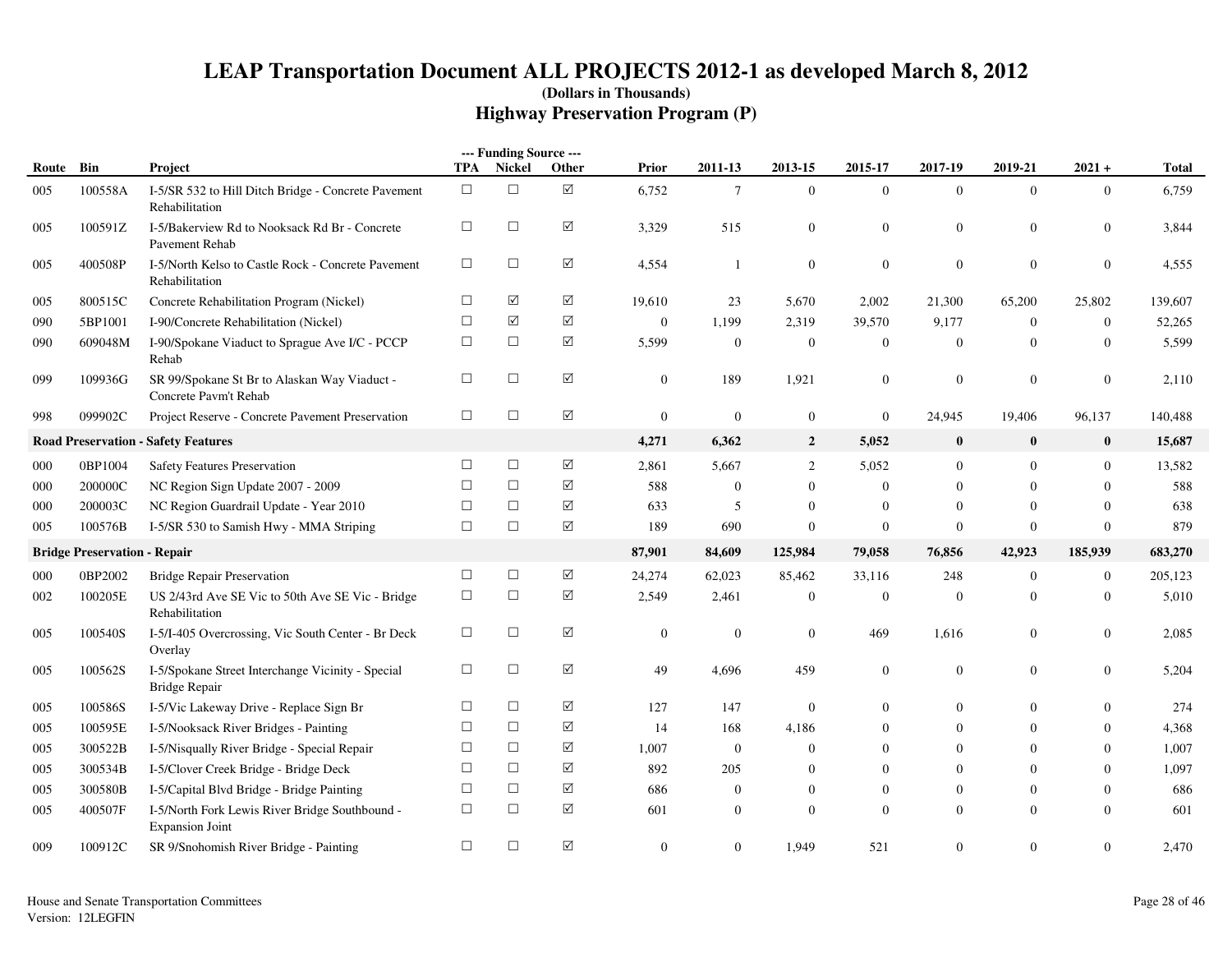|       |                |                                                             |            | --- Funding Source --- |                    |                |                |                |                  |                  |                |                  |         |
|-------|----------------|-------------------------------------------------------------|------------|------------------------|--------------------|----------------|----------------|----------------|------------------|------------------|----------------|------------------|---------|
| Route | Bin            | <b>Project</b>                                              | <b>TPA</b> | <b>Nickel</b>          | Other              | Prior          | 2011-13        | 2013-15        | 2015-17          | 2017-19          | 2019-21        | $2021 +$         | Total   |
| 012   | 301249B        | US 12/Black River Bridge - Bridge Painting                  | $\Box$     | $\Box$                 | $\boxtimes$        | 501            | $\theta$       | $\overline{0}$ | $\mathbf{0}$     | $\mathbf{0}$     | $\overline{0}$ | $\mathbf{0}$     | 501     |
| 016   | <b>TNBPRES</b> | SR 16/Tacoma Narrows Bridge R&R - Preservation              | $\Box$     | $\Box$                 | $\Delta$           | $\Omega$       | 259            | $\mathbf{0}$   | $\theta$         | $\Omega$         | $\Omega$       | $\Omega$         | 259     |
| 018   | 101812M        | SR 18/Green River (Neely) Bridge - Painting                 | $\Box$     | $\Box$                 | $\Delta$           | $\Omega$       | $\mathbf{0}$   | 1,558          | $\overline{0}$   | $\mathbf{0}$     | $\theta$       | $\overline{0}$   | 1,558   |
| 018   | 101818S        | SR 18/Holder Creek Bridge - Bridge Deck Overlay             | $\Box$     | $\Box$                 | $\Delta$           | $\theta$       | $\overline{0}$ | $\theta$       | 179              | 1,018            | $\theta$       | $\mathbf{0}$     | 1,197   |
| 026   | 602609G        | SR 26/Palouse River Br - Deck Repair                        | $\Box$     | $\Box$                 | $\Delta$           | 766            | $\theta$       | $\mathbf{0}$   | $\overline{0}$   | $\mathbf{0}$     | $\Omega$       | $\Omega$         | 766     |
| 090   | 109024H        | I-90/Homer M. Hadley Bridge - Special Bridge Repair         | $\Box$     | $\Box$                 | $\Delta$           | 8,179          | 33             | $\overline{0}$ | $\mathbf{0}$     | $\overline{0}$   | $\overline{0}$ | $\mathbf{0}$     | 8,212   |
| 090   | 109043S        | I-90/Mercer Slough Bridge - Deck Overlay                    | $\Box$     | $\Box$                 | ☑                  | $\theta$       | $\overline{0}$ | $\theta$       | 1,490            | 6,167            | $\theta$       | $\theta$         | 7,657   |
| 090   | 609026J        | I-90/Medical Lake Rd Br - Bridge Deck Repair                | $\Box$     | $\Box$                 | ☑                  | 578            | $\mathbf{0}$   | $\Omega$       | $\theta$         | $\overline{0}$   | $\Omega$       | $\Omega$         | 578     |
| 097   | 209703L        | US 97/South of Tonasket - Bridge Deck Repair                | $\Box$     | $\Box$                 | ☑                  | 823            | $\Omega$       | $\Omega$       | $\theta$         | $\mathbf{0}$     | $\Omega$       | $\theta$         | 823     |
| 097   | 409703G        | US 97/Biggs Rapids Bridge - Deck Replacement                | $\Box$     | $\Box$                 | ☑                  | 15,313         | -1             | $\Omega$       | $\theta$         | $\Omega$         | $\Omega$       | $\mathbf{0}$     | 15,314  |
| 099   | 109947B        | SR 99/George Washington Bridge - Painting                   | $\Box$     | $\Box$                 | ☑                  | 122            | 139            | 21,338         | 21,318           | 21,319           | $\Omega$       | $\Omega$         | 64,236  |
| 101   | 310117F        | US 101/Riverside Bridge - Mechanical                        | $\Box$     | $\Box$                 | ☑                  | $\Omega$       | $\mathbf{0}$   | 1,922          | 7,241            | $\Omega$         | $\Omega$       | $\Omega$         | 9,163   |
| 101   | 410108P        | US 101/ Astoria-Megler Bridge- North End Painter            | $\Box$     | $\Box$                 | ☑                  | 2,301          | 6,503          | $\mathbf{0}$   | $\overline{0}$   | $\overline{0}$   | $\Omega$       | $\mathbf{0}$     | 8,804   |
| 101   | 410110P        | Astoria-Megler Bridge - South End Painter                   | $\Box$     | $\Box$                 | ☑                  | 11             | 7,725          | 7,062          | 7,874            | $\overline{0}$   | $\Omega$       | $\mathbf{0}$     | 22,672  |
| 107   | 310710C        | SR 107/Chehalis River - Bridge Deck Repair                  | $\Box$     | $\Box$                 | $\Delta$           | $\theta$       | $\mathbf{0}$   | 1,881          | 5,741            | $\overline{0}$   | $\mathbf{0}$   | $\boldsymbol{0}$ | 7,622   |
| 153   | 215301E        | SR 153/Methow River Bridge - Deck Rehabilitation            | $\Box$     | $\Box$                 | $\boxed{\text{V}}$ | $\theta$       | $\mathbf{0}$   | 167            | 1,109            | $\overline{0}$   | $\Omega$       | $\mathbf{0}$     | 1,276   |
| 205   | 420507B        | I-205/Glenn Jackson Bridge - Expansion Joint<br>Replacement | $\Box$     | $\Box$                 | $\boxtimes$        | 2,795          | 249            | $\overline{0}$ | $\theta$         | $\overline{0}$   | $\Omega$       | $\Omega$         | 3,044   |
| 433   | 443399A        | SR 433/Lewis and Clark Bridge - Painting                    | □          | $\Box$                 | ☑                  | 16,139         | $\mathbf{0}$   | $\mathbf{0}$   | $\overline{0}$   | $\overline{0}$   | $\mathbf{0}$   | $\mathbf{0}$     | 16,139  |
| 509   | 150906S        | SR 509/F B Hoit Bridge - Bridge Painting                    | $\Box$     | $\Box$                 | ☑                  | 1,357          | $\mathbf{0}$   | $\mathbf{0}$   | $\theta$         | $\overline{0}$   | $\Omega$       | $\Omega$         | 1,357   |
| 509   | 150907D        | SR 509/Joes Creek Bridge - Bridge Painting                  | $\Box$     | $\Box$                 | $\Delta$           | 661            | $\mathbf{0}$   | $\theta$       | $\theta$         | $\overline{0}$   | $\Omega$       | $\mathbf{0}$     | 661     |
| 509   | 350904F        | SR 509/City Waterway Bridge - Turnback Agreement            | $\Box$     | $\Box$                 | ☑                  | 6,873          | $\Omega$       | $\Omega$       | $\theta$         | $\Omega$         | $\Omega$       | $\Omega$         | 6,873   |
| 526   | 152603T        | SR 526/Sign Structure Replacement                           | $\Box$     | $\Box$                 | ☑                  | 574            | $\Omega$       | $\Omega$       | $\overline{0}$   | $\Omega$         | $\Omega$       | $\Omega$         | 574     |
| 542   | 154230S        | SR 542/North Fork Nooksack River Bridge - Painting          | $\Box$     | $\Box$                 | ☑                  | 709            | $\mathbf{0}$   | $\mathbf{0}$   | $\boldsymbol{0}$ | $\overline{0}$   | $\overline{0}$ | $\overline{0}$   | 709     |
| 998   | 099902P        | Structures Project Reserve - Bridge Preservation            | $\Box$     | $\Box$                 | $\Delta$           | $\overline{0}$ | $\mathbf{0}$   | $\mathbf{0}$   | $\boldsymbol{0}$ | 46,488           | 42,923         | 185,939          | 275,350 |
|       |                | <b>Bridge Preservation - Replacement</b>                    |            |                        |                    | 158,055        | 128,786        | 90,431         | 22,942           | 98,425           | 72,209         | 110,669          | 681,516 |
| 000   | 0BP2001        | <b>Bridge Replacement Preservation</b>                      | $\Box$     | $\Box$                 | ☑                  | 387            | 2,192          | 5,481          | 11,634           | 30,362           | 9,688          | $\boldsymbol{0}$ | 59,744  |
| 002   | 2002001        | US 2/E of Stevens Pass - Misc Sign Structure                | $\Box$     | $\Box$                 | ☑                  | 180            | $\mathbf{0}$   | $\overline{0}$ | $\overline{0}$   | $\overline{0}$   | $\Omega$       | $\mathbf{0}$     | 180     |
| 002   | 200201K        | US 2/Wenatchee River Bridge - Replace Bridge                | ☑          | $\Box$                 | ☑                  | 2,009          | 4,680          | 8              | $\theta$         | $\boldsymbol{0}$ | $\Omega$       | $\boldsymbol{0}$ | 6,697   |
| 002   | 200201L        | US 2/Chiwaukum Creek - Replace Bridge                       | ☑          | $\Box$                 | ☑                  | 997            | 4,803          | 9              | $\theta$         | $\overline{0}$   | $\theta$       | $\mathbf{0}$     | 5,809   |
| 004   | 400411A        | SR 4/Abernathy Creek Br - Replace Bridge                    | ☑          | $\Box$                 | $\Box$             | $\mathbf{0}$   | $\mathbf{0}$   | $\theta$       | $\Omega$         | $\Omega$         | $\overline{0}$ | 15,000           | 15,000  |
| 005   | 000061M        | I-5/Downtown Seattle Sign Bridges                           | $\Box$     | $\Box$                 | ☑                  | 62             | 659            | 1,044          | $\Omega$         | $\overline{0}$   | $\theta$       | $\boldsymbol{0}$ | 1,765   |
| 006   | 400612A        | SR 6/Rock Creek Br E - Replace Bridge                       | ☑          | $\Box$                 | $\Box$             | 245            | 1,500          | 7,025          | $\Omega$         | $\Omega$         | $\Omega$       | $\theta$         | 8,770   |
|       |                |                                                             |            |                        |                    |                |                |                |                  |                  |                |                  |         |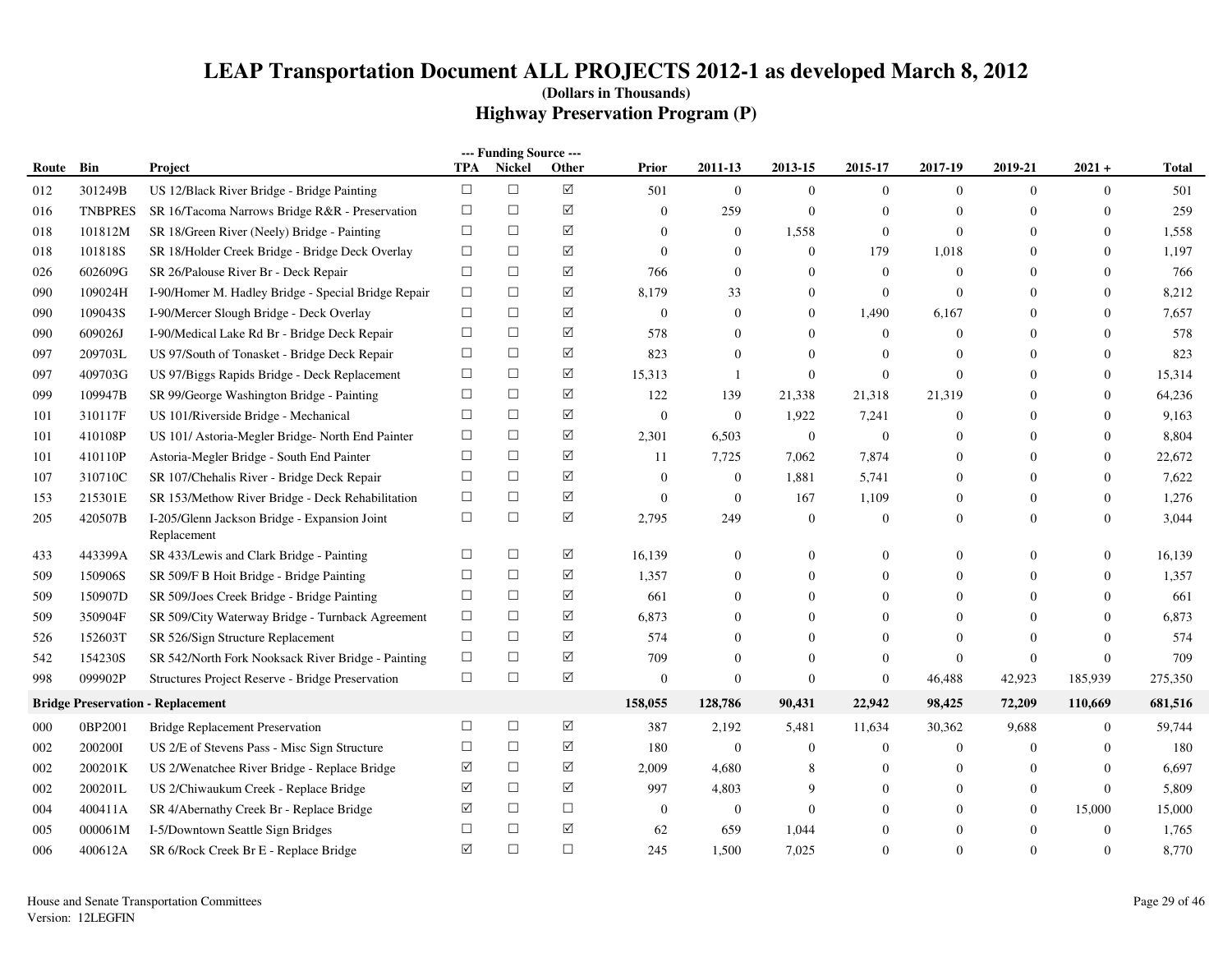|       |          |                                                                     |                 | --- Funding Source --- |                      |                  |                |                  |                  |                  |                |                  |        |
|-------|----------|---------------------------------------------------------------------|-----------------|------------------------|----------------------|------------------|----------------|------------------|------------------|------------------|----------------|------------------|--------|
| Route | Bin      | Project                                                             | <b>TPA</b>      | <b>Nickel</b>          | Other                | Prior            | 2011-13        | 2013-15          | 2015-17          | 2017-19          | 2019-21        | $2021 +$         | Total  |
| 006   | 400612B  | SR 6/Rock Creek Br W - Replace Bridge                               | $\triangledown$ | $\Box$                 | $\boxed{\mathbf{Y}}$ | 218              | 1,338          | 5,397            | $\mathbf{0}$     | $\overline{0}$   | $\mathbf{0}$   | $\overline{0}$   | 6,953  |
| 006   | 400694A  | SR 6/Willapa River Br - Replace Bridge                              | ☑               | $\Box$                 | ☑                    | 490              | 1,281          | 6,556            | 968              | $\mathbf{0}$     | $\Omega$       | $\theta$         | 9,295  |
| 006   | 400694B  | SR 6/S Fork Chehalis River Bridge - Replace Bridge                  | ☑               | $\Box$                 | ☑                    | 10,900           | $\mathbf{0}$   | $\mathbf{0}$     | $\overline{0}$   | $\mathbf{0}$     | $\theta$       | $\boldsymbol{0}$ | 10,900 |
| 009   | 100934R  | SR 9/Pilchuck Creek - Replace Bridge                                | ☑               | $\Box$                 | ☑                    | 1,368            | 17,111         | 1,125            | $\overline{0}$   | $\mathbf{0}$     | $\Omega$       | $\overline{0}$   | 19,604 |
| 009   | L2000018 | SR 9/Snohomish River Bridge - EIS                                   | $\Box$          | $\Box$                 | ☑                    | 707              | 795            | $\Omega$         | $\theta$         | $\Omega$         | $\Omega$       | $\overline{0}$   | 1,502  |
| 012   | 501211N  | US 12/Tieton River W Crossing - Replace Bridge                      | ☑               | $\Box$                 | $\Delta$             | 5,961            | 61             | $\overline{0}$   | $\overline{0}$   | $\mathbf{0}$     | $\Omega$       | $\overline{0}$   | 6,022  |
| 012   | 501211P  | US 12/Tieton River E Crossing - Replace Bridge                      | ☑               | $\Box$                 | $\Delta$             | 4,884            | 3              | $\mathbf{0}$     | $\boldsymbol{0}$ | $\overline{0}$   | $\Omega$       | $\overline{0}$   | 4,887  |
| 020   | 102061W  | SR 20/Gulch Bridge - Replace Bridge                                 | $\Box$          | $\Box$                 | ☑                    | 657              | $\overline{0}$ | $\theta$         | 77               | 9,318            | $\Omega$       | $\overline{0}$   | 10,052 |
| 021   | 602110F  | SR 21/Keller Ferry Boat - Preservation                              | $\Box$          | $\Box$                 | ☑                    | 1,414            | $\overline{0}$ | $\theta$         | $\overline{0}$   | $\boldsymbol{0}$ | $\overline{0}$ | $\boldsymbol{0}$ | 1,414  |
| 021   | 602110J  | SR 21/Keller Ferry Boat - Replace Boat                              | $\Box$          | $\Box$                 | ☑                    | $\boldsymbol{0}$ | 13,225         | 417              | $\theta$         | $\boldsymbol{0}$ | $\theta$       | $\overline{0}$   | 13,642 |
| 021   | 602117C  | SR 21/Curlew Creek - Culvert Replacement                            | $\Box$          | $\Box$                 | ☑                    | 28               | 707            | $\boldsymbol{0}$ | $\theta$         | $\boldsymbol{0}$ | $\theta$       | $\theta$         | 735    |
| 027   | 602704A  | SR 27/Pine Creek Bridge - Replace Bridge                            | ☑               | $\Box$                 | $\Box$               | 3,192            | 389            | $\overline{0}$   | $\overline{0}$   | $\mathbf{0}$     | $\theta$       | $\boldsymbol{0}$ | 3,581  |
| 097   | 509703L  | US 97/Satus Creek Bridge - Bridge Replacement                       | $\Box$          | $\Box$                 | $\Delta$             | 1,324            | 7,088          | $\overline{0}$   | $\theta$         | $\mathbf{0}$     | $\theta$       | $\overline{0}$   | 8,412  |
| 099   | 109935A  | SR 99/Spokane St Bridge - Replace Bridge Approach                   | ☑               | $\Box$                 | ☑                    | 1,093            | 4,548          | 8,830            | $\overline{0}$   | $\mathbf{0}$     | $\Omega$       | $\boldsymbol{0}$ | 14,471 |
| 101   | 310133D  | US 101/Purdy Creek Bridge - Replace Bridge                          | $\Box$          | $\Box$                 | $\Delta$             | 12,455           | 571            | $\mathbf{0}$     | $\theta$         | $\mathbf{0}$     | $\mathbf{0}$   | $\overline{0}$   | 13,026 |
| 101   | 310134A  | US 101/W Fork Hoquiam River Bridge - Replace<br><b>Bridge</b>       | ☑               | $\Box$                 | ☑                    | 3,117            | $\overline{0}$ | $\overline{0}$   | $\overline{0}$   | $\mathbf{0}$     | $\overline{0}$ | $\overline{0}$   | 3,117  |
| 101   | 310134B  | US 101/W Fork Hoquiam River Bridge - Replace<br><b>Bridge</b>       | ☑               | $\Box$                 | ☑                    | 2,425            | $\mathbf{0}$   | $\boldsymbol{0}$ | $\overline{0}$   | $\mathbf{0}$     | $\mathbf{0}$   | $\boldsymbol{0}$ | 2,425  |
| 101   | 410104A  | US 101/Middle Nemah River Br - Replace Bridge                       | ☑               | $\Box$                 | $\Delta$             | 400              | 4,916          | 299              | $\Omega$         | $\mathbf{0}$     | $\theta$       | 0                | 5,615  |
| 101   | 410194A  | US 101/Bone River Bridge - Replace Bridge                           | ☑               | $\Box$                 | ☑                    | 1,165            | 11,328         | 419              | $\theta$         | $\Omega$         | $\Omega$       | $\boldsymbol{0}$ | 12,912 |
| 105   | 410510A  | SR 105/Smith Creek Br - Replace Bridge                              | ☑               | $\Box$                 | $\Delta$             | 654              | 4,440          | 6,946            | 132              | $\mathbf{0}$     | $\Omega$       | $\overline{0}$   | 12,172 |
| 105   | 410510B  | SR 105/North River Br - Replace Bridge                              | ☑               | $\Box$                 | ☑                    | 1,186            | 7,596          | 12,792           | 1,592            | $\overline{0}$   | $\overline{0}$ | $\overline{0}$   | 23,166 |
| 107   | 310708A  | SR 107/Slough Bridges - Replace Bridge                              | П               | $\Box$                 | $\Delta$             | 2,994            | -1             | $\boldsymbol{0}$ | $\boldsymbol{0}$ | 18,954           | 390            | $\boldsymbol{0}$ | 22,339 |
| 162   | 316219A  | SR 162/Puyallup River Bridge - Replace Bridge                       | ☑               | $\Box$                 | $\Box$               | 2,100            | 3,582          | 9,326            | $\overline{0}$   | $\mathbf{0}$     | $\overline{0}$ | $\boldsymbol{0}$ | 15,008 |
| 167   | 316725A  | SR 167/Puyallup River Bridge - Bridge Replacement                   | $\Box$          | $\Box$                 | $\boxtimes$          | $\mathbf{0}$     | 5,797          | 24,214           | $\theta$         | $\overline{0}$   | $\Omega$       | $\overline{0}$   | 30,010 |
| 195   | 619503K  | US 195/Spring Flat Creek - Bridge Replacement                       | ☑               | $\Box$                 | $\Box$               | $\boldsymbol{0}$ | $\mathbf{0}$   | $\boldsymbol{0}$ | $\overline{0}$   | $\boldsymbol{0}$ | $\mathbf{0}$   | 4,000            | 4,000  |
| 241   | 524101U  | SR 241/Dry Creek Bridge - Replace Bridge                            | ☑               | $\Box$                 | $\Delta$             | 740              | $\overline{0}$ | $\overline{0}$   | $\boldsymbol{0}$ | $\overline{0}$   | $\Omega$       | $\boldsymbol{0}$ | 740    |
| 290   | 629001D  | SR 290/Spokane River E Trent Br - Replace Bridge                    | ☑               | $\Box$                 | ☑                    | $\mathbf{0}$     | $\Omega$       | $\overline{0}$   | 3,893            | 4,511            | 28,150         | 531              | 37,085 |
| 303   | 330311A  | SR 303/Manette Bridge Bremerton Vicinity - Replace<br><b>Bridge</b> | $\Box$          | $\Box$                 | ☑                    | 46,436           | 14,381         | 33               | $\overline{0}$   | $\overline{0}$   | $\overline{0}$ | $\boldsymbol{0}$ | 60,850 |
| 508   | 450807A  | SR 508/Creek Bridge West - Replacement                              | $\Box$          | $\Box$                 | $\Delta$             | 35               | $\mathbf{0}$   | 190              | 1,194            | 711              | $\Omega$       | 0                | 2,130  |
| 508   | 450807B  | SR 508/Creek Bridge East - Replacement                              | $\Box$          | $\Box$                 | ☑                    | 29               | $\overline{4}$ | 189              | 1,326            | 831              | $\theta$       | $\boldsymbol{0}$ | 2,379  |
| 529   | 152908E  | SR 529/Ebey Slough Bridge - Replace Bridge                          | ☑               | $\Box$                 | ☑                    | 23,392           | 15,639         | 101              | 51               | $\overline{0}$   | $\mathbf{0}$   | $\overline{0}$   | 39,183 |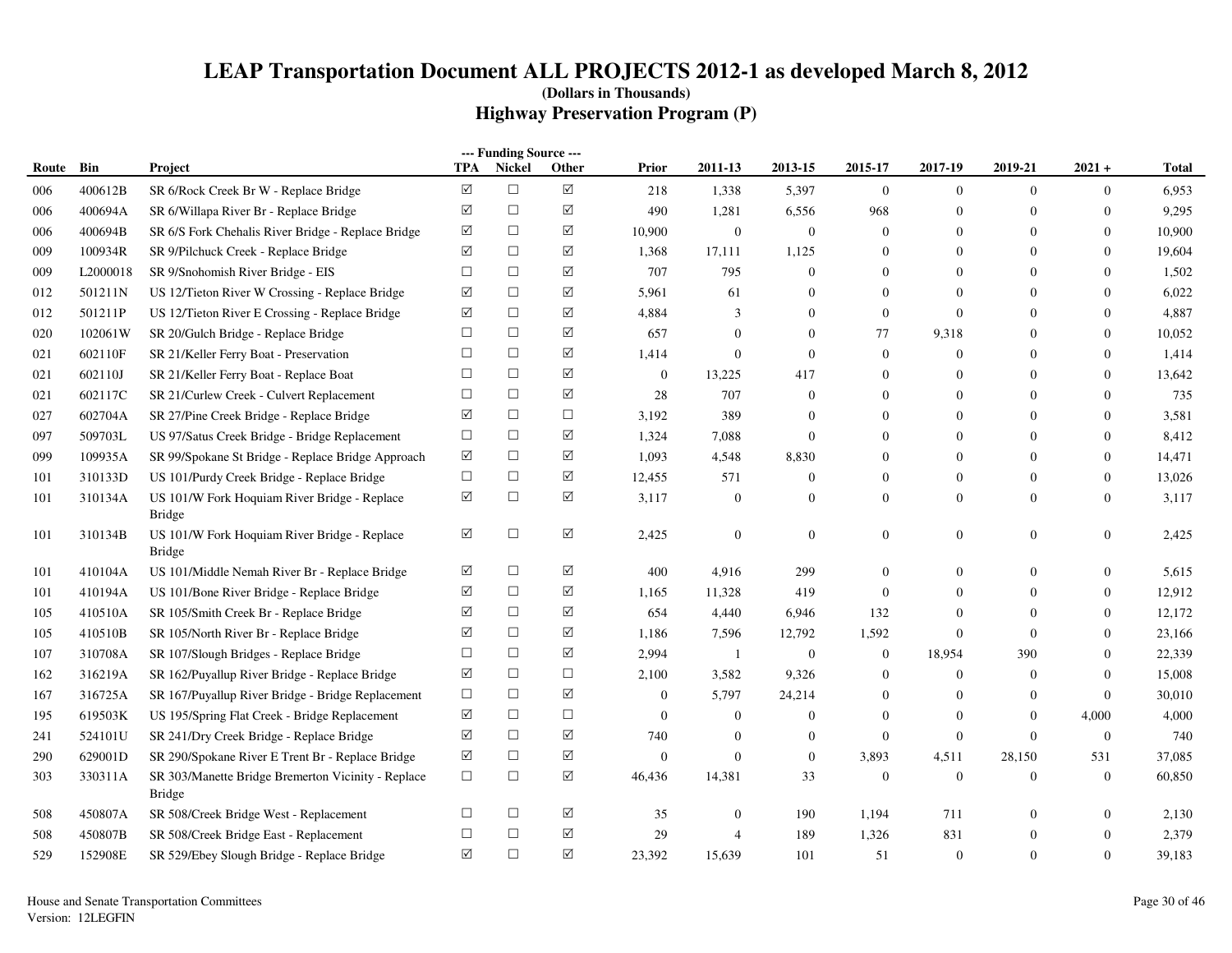|       |                                    |                                                                    |                      | --- Funding Source --- |                 |                  |                  |                |                  |                |                |                  |              |
|-------|------------------------------------|--------------------------------------------------------------------|----------------------|------------------------|-----------------|------------------|------------------|----------------|------------------|----------------|----------------|------------------|--------------|
| Route | Bin                                | <b>Project</b>                                                     | TPA                  | <b>Nickel</b>          | Other           | Prior            | 2011-13          | 2013-15        | 2015-17          | 2017-19        | 2019-21        | $2021 +$         | <b>Total</b> |
| 532   | 153203D                            | SR 532/General Mark W. Clark Memorial Bridge -<br>Replace Bridge   | $\blacktriangledown$ | $\Box$                 | $\Box$          | 18,674           | 121              | 30             | 15               | 41             | $\mathbf{0}$   | $\overline{0}$   | 18,881       |
| 542   | 154229A                            | SR 542/Boulder Creek Bridge - Replace Bridge                       | ☑                    | $\Box$                 | ☑               | 6,055            | 30               | $\mathbf{0}$   | $\boldsymbol{0}$ | $\mathbf{0}$   | $\overline{0}$ | $\mathbf{0}$     | 6,085        |
| 548   | 154816A                            | SR 548/Dakota Creek Br - Replace Bridge                            | $\Box$               | $\Box$                 | ☑               | 82               | $\mathbf{0}$     | $\overline{0}$ | 2,060            | 8,994          | 6,369          | $\boldsymbol{0}$ | 17,505       |
| 998   | 099902R                            | Structures Project Reserve - Bridge Replacement                    | $\Box$               | $\Box$                 | $\Delta$        | $\boldsymbol{0}$ | $\mathbf{0}$     | $\mathbf{0}$   | $\boldsymbol{0}$ | 24,703         | 27,612         | 91,138           | 143,453      |
|       | <b>Bridge Preservation - Scour</b> |                                                                    |                      |                        |                 | 7,370            | 4,618            | 2,015          | 2,367            | 1,504          | $\bf{0}$       | $\bf{0}$         | 17,874       |
| 000   | 0BP2003                            | Bridge Scour Prevention Preservation                               | □                    | $\Box$                 | ☑               | 5,124            | 4,558            | 1,588          | 759              | 1,346          | $\mathbf{0}$   | $\boldsymbol{0}$ | 13,375       |
| 000   | 500061E                            | SCR Region Wide Bridge - Scour Prevention                          | $\Box$               | $\Box$                 | $\Delta$        | 6                | 45               | $\overline{0}$ | $\boldsymbol{0}$ | $\Omega$       | $\overline{0}$ | $\theta$         | 51           |
| 008   | 300812A                            | SR 8/Middle Fork Wildcat Creek Culvert Bridge - Scour              | $\Box$               | $\Box$                 | $\Delta$        | 582              | $\Omega$         | $\mathbf{0}$   | $\mathbf{0}$     | $\Omega$       | $\Omega$       | $\Omega$         | 582          |
| 009   | 100934S                            | SR 9/Pilchuck Creek Bridge - Bridge Scour                          | $\Box$               | $\Box$                 | ☑               | 354              | $\Omega$         | $\Omega$       | $\theta$         | $\Omega$       | $\Omega$       | $\theta$         | 354          |
| 009   | 100935S                            | SR 9/Thunder Creek Bridge - Bridge Scour                           | $\Box$               | $\Box$                 | ☑               | 447              | $\overline{7}$   | $\Omega$       | $\mathbf{0}$     | $\Omega$       | $\Omega$       | $\Omega$         | 454          |
| 012   | 301256A                            | US 12/Cloquallum Creek Bridge Vicinity Elma - Bridge<br>Scour      | $\Box$               | $\Box$                 | ☑               | $\Omega$         | $\Omega$         | $\overline{0}$ | 60               | 89             | $\overline{0}$ | $\theta$         | 149          |
| 012   | 501211Q                            | US 12/Touchet River Bridge at Touchet                              | $\Box$               | $\Box$                 | ☑               | 470              | $\overline{0}$   | $\overline{0}$ | $\mathbf{0}$     | $\Omega$       | $\overline{0}$ | $\theta$         | 470          |
| 020   | 102050B                            | SR 20/Coal Creek Bridge - Scour                                    | $\Box$               | $\Box$                 | $\Delta$        | 387              | 8                | $\overline{0}$ | $\boldsymbol{0}$ | $\Omega$       | $\overline{0}$ | $\mathbf{0}$     | 395          |
| 097   | 409705R                            | US 97/Kusshi Creek Bridge - Scour Repair                           | $\Box$               | $\Box$                 | ☑               | $\overline{0}$   | $\theta$         | 219            | 19               | $\theta$       | $\Omega$       | $\mathbf{0}$     | 238          |
| 101   | 310157C                            | US 101/Waketickeh Creek - Bridge Scour                             | $\Box$               | $\Box$                 | ☑               | $\overline{0}$   | $\theta$         | 136            | 170              | $\Omega$       | $\Omega$       | $\theta$         | 306          |
| 500   | 450005S                            | SR 500/5th Plain Creek Bridge - Scour                              | $\Box$               | $\Box$                 | ☑               | $\overline{0}$   | $\Omega$         | $\overline{0}$ | 59               | $\Omega$       | $\Omega$       | $\theta$         | 59           |
| 508   | 450805S                            | SR 508/S Fork Newaukum River Bridge - Scour Repair                 | $\Box$               | $\Box$                 | ☑               | $\overline{0}$   | $\Omega$         | 72             | 489              | 69             | $\Omega$       | $\theta$         | 630          |
| 821   | 582102D                            | SR 821/Lower Wilson Creek - Scour Repair                           | $\Box$               | $\Box$                 | ☑               | $\overline{0}$   | $\overline{0}$   | $\mathbf{0}$   | 811              | $\Omega$       | $\mathbf{0}$   | $\boldsymbol{0}$ | 811          |
|       |                                    | <b>Bridge Preservation - Seismic Retrofit</b>                      |                      |                        |                 | 47,582           | 26,631           | 49,505         | 18,913           | 26,498         | 31,467         | 147,566          | 348,162      |
| 000   | 099955H                            | Seismic Bridges Program - High & Med. Risk (TPA)                   | ☑                    | $\Box$                 | ☑               | 36,888           | 16,155           | 63             | $\boldsymbol{0}$ | $\mathbf{0}$   | $\mathbf{0}$   | $\overline{0}$   | 53,106       |
| 000   | 0BP2004                            | Bridge Seismic Retrofit Preservation                               | $\Box$               | $\Box$                 | ☑               | 6,818            | 7,091            | 46,385         | 18,913           | 30             | 11             | $\boldsymbol{0}$ | 79,248       |
| 000   | 400006S                            | Clark/Wahkiakum County - Seismic Strengthening of<br>Three Bridges | $\Box$               | $\Box$                 | $\Delta$        | 1,111            | $\boldsymbol{0}$ | $\mathbf{0}$   | $\mathbf{0}$     | $\mathbf{0}$   | $\mathbf{0}$   | $\theta$         | 1,111        |
| 008   | 300813A                            | SR 8/Mud Bay Bridges - Seismic Retrofit                            | $\Box$               | $\Box$                 | $\triangledown$ | 139              | 1,515            | $\overline{0}$ | $\mathbf{0}$     | $\overline{0}$ | $\overline{0}$ | $\theta$         | 1,654        |
| 009   | 100923C                            | SR 9/Getchell Road Bridge - Seismic                                | $\Box$               | $\Box$                 | $\Delta$        | 55               | 52               | 237            | $\mathbf{0}$     | $\theta$       | $\overline{0}$ | $\theta$         | 344          |
| 012   | 301254A                            | US 12/Railroad Bridge - Seismic Retrofit                           | $\Box$               | $\Box$                 | $\Delta$        | $\overline{0}$   | 493              | $\overline{0}$ | $\theta$         | $\Omega$       | $\overline{0}$ | $\theta$         | 493          |
| 090   | 109051P                            | I-90/Eastgate Vicinity Bridges - Seismic                           | $\Box$               | $\Box$                 | ☑               | 2,396            | 7                | $\mathbf{0}$   | $\Omega$         | $\Omega$       | $\Omega$       | $\theta$         | 2,403        |
| 101   | 310122C                            | US 101/Lost Lake Bridge - Seismic Retrofit                         | $\Box$               | $\Box$                 | ☑               | 172              | 179              | $\mathbf{0}$   | $\Omega$         | $\Omega$       | $\Omega$       | $\Omega$         | 351          |
| 107   | 310710B                            | SR 107/Chehalis River Bridge - Seismic Retrofit                    | $\Box$               | $\Box$                 | ☑               | $\overline{2}$   | 924              | 244            | $\theta$         | $\Omega$       | $\theta$       | $\mathbf{0}$     | 1,170        |
| 522   | 152236A                            | SR 522/Snohomish River Bridge - Seismic                            | $\Box$               | $\Box$                 | ☑               | $\mathbf{1}$     | 215              | 2,576          | $\mathbf{0}$     | $\Omega$       | $\mathbf{0}$   | $\mathbf{0}$     | 2,792        |
| 998   | 099902S                            | Structures Project Reserve - Seismic Retrofit                      | $\Box$               | $\Box$                 | ☑               | $\Omega$         | $\mathbf{0}$     | $\Omega$       | $\mathbf{0}$     | 26,468         | 31,456         | 147,566          | 205,490      |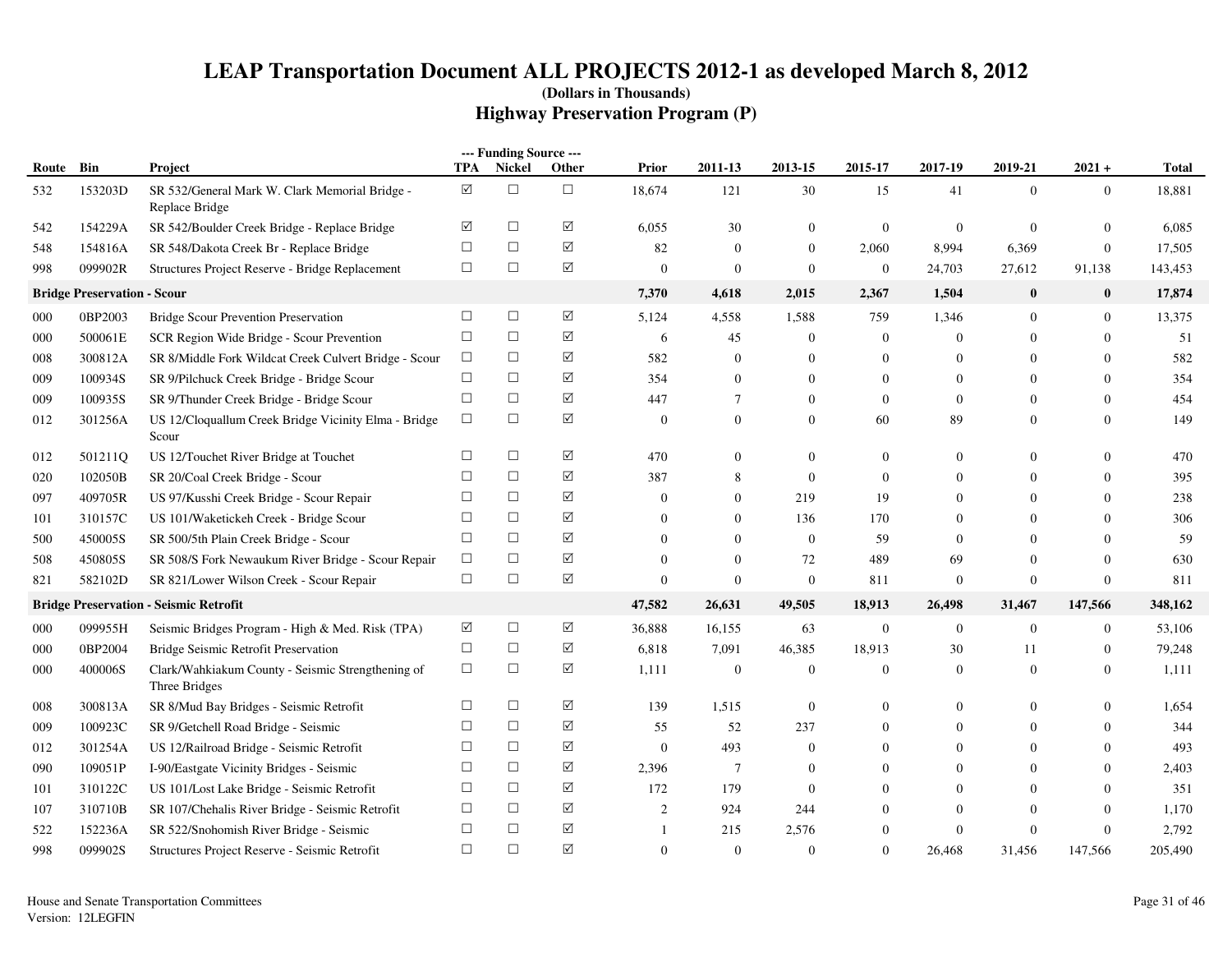| Route Bin |         | Project                                                                            | TPA    | --- Funding Source ---<br>Nickel | Other       | Prior          | 2011-13      | 2013-15          | 2015-17          | 2017-19          | 2019-21          | $2021 +$         | <b>Total</b> |
|-----------|---------|------------------------------------------------------------------------------------|--------|----------------------------------|-------------|----------------|--------------|------------------|------------------|------------------|------------------|------------------|--------------|
|           |         | <b>Traffic Operations Program (Q)</b>                                              |        |                                  |             | 13,763         | 16,062       | 10,004           | 10,000           | 10,000           | 10,000           | 20,000           | 89,829       |
|           |         | SR 503, Battle Ground to Vancouver - Improvements                                  |        |                                  |             | $\bf{0}$       | 24           | 976              | $\bf{0}$         | $\bf{0}$         | $\bf{0}$         | $\bf{0}$         | 1,000        |
| 503       | 450313Q | SR 503 Traveler Information - Incident Management<br>and Communications            | $\Box$ | $\Box$                           | ☑           | $\mathbf{0}$   | 24           | 976              | $\overline{0}$   | $\overline{0}$   | $\overline{0}$   | $\mathbf{0}$     | 1,000        |
|           |         | Traffic Ops - CVISN, WIM, & Weigh Stations                                         |        |                                  |             | 2,064          | 2,140        | $\bf{0}$         | $\bf{0}$         | $\bf{0}$         | $\bf{0}$         | $\bf{0}$         | 4,204        |
| 000       | 000510Q | CVISN-CVISN-Deployment Stations along I-5, I-90,<br>and I-82                       | $\Box$ | $\Box$                           | $\boxtimes$ | 2,064          | 1,140        | $\mathbf{0}$     | $\boldsymbol{0}$ | $\overline{0}$   | $\overline{0}$   | $\boldsymbol{0}$ | 3,204        |
| 005       | 000515O | Expanded CVISN-automated Infrared Roadside<br>Screening                            | $\Box$ | $\Box$                           | ☑           | $\mathbf{0}$   | 1,000        | $\overline{0}$   | $\overline{0}$   | $\mathbf{0}$     | $\mathbf{0}$     | $\overline{0}$   | 1.000        |
|           |         | <b>Traffic Ops - ITS &amp; Operation Enhancements</b>                              |        |                                  |             | 4,848          | 10,169       | 8,823            | 10,000           | 10,000           | 10,000           | 20,000           | 73,840       |
| 000       | 000005Q | Reserve for Federal Earmarks and State Match                                       | $\Box$ | $\Box$                           | ☑           | 46             | 1,884        | 8,823            | 10,000           | 10,000           | 10,000           | 20,000           | 60,753       |
| 000       | 100010Q | I-5, SR 18, SR 169, SR 516 & Vic - Traffic Signal<br><b>Controller</b> Integration | $\Box$ | $\Box$                           | $\Delta$    | 70             | 131          | $\overline{0}$   | $\overline{0}$   | $\mathbf{0}$     | $\mathbf{0}$     | $\boldsymbol{0}$ | 201          |
| 000       | 100014Q | Traffic Signal Controller Integration - Multiple<br>Locations                      | $\Box$ | $\Box$                           | $\boxtimes$ | 104            | 22           | $\mathbf{0}$     | $\mathbf{0}$     | $\boldsymbol{0}$ | $\boldsymbol{0}$ | $\boldsymbol{0}$ | 126          |
| 000       | 200004M | Stage 1 - NCR Basin ITS Communications Upgrade                                     | $\Box$ | $\Box$                           | $\Delta$    | 13             | 244          | $\overline{0}$   | $\overline{0}$   | $\mathbf{0}$     | $\mathbf{0}$     | $\overline{0}$   | 257          |
| 000       | 200004N | Stage 2 - NCR Basin ITS Communications and<br><b>Travelers Information</b>         | $\Box$ | $\Box$                           | $\Delta$    | $\theta$       | 85           | $\overline{0}$   | $\overline{0}$   | $\mathbf{0}$     | $\theta$         | $\overline{0}$   | 85           |
| 000       | 200022Q | <b>Advanced Snowplow Systems</b>                                                   | $\Box$ | $\Box$                           | $\boxtimes$ | 833            |              | $\overline{0}$   | $\boldsymbol{0}$ | $\boldsymbol{0}$ | $\mathbf{0}$     | $\boldsymbol{0}$ | 834          |
| 000       | 400005Q | I-5, Hwy 99/Main Street corridor-Freeway Operations<br>& Incident Mgmt.            | $\Box$ | $\Box$                           | $\Delta$    | 62             | 137          | $\mathbf{0}$     | $\mathbf{0}$     | $\overline{0}$   | $\Omega$         | $\overline{0}$   | 199          |
| 000       | 400008Q | Advanced Traveler Information Freeway Improvements                                 | $\Box$ | $\Box$                           | $\boxtimes$ | 54             | 250          | $\overline{0}$   | $\mathbf{0}$     | $\theta$         | $\Omega$         | $\overline{0}$   | 304          |
| 000       | 400010Q | Padden/Andresen traffic Signal Optimization                                        | $\Box$ | $\Box$                           | ☑           | 40             | 15           | $\overline{0}$   | $\mathbf{0}$     | $\overline{0}$   | $\theta$         | $\overline{0}$   | 55           |
| 000       | 400013Q | 192nd Avenue and Communications Interconnect                                       | $\Box$ | $\Box$                           | $\boxtimes$ | $\mathbf{0}$   | 20           | $\mathbf{0}$     | $\Omega$         | $\boldsymbol{0}$ | $\theta$         | $\overline{0}$   | $20\,$       |
| 000       | 400016Q | ITS Network Enhancement                                                            | $\Box$ | $\Box$                           | ☑           | 50             | $\mathbf{1}$ | $\overline{0}$   | $\Omega$         | $\boldsymbol{0}$ | $\Omega$         | $\overline{0}$   | 51           |
| 005       | 100503Q | I-5 SB Ramps Meters from Tukwila to Federal Way                                    | $\Box$ | $\Box$                           | $\Delta$    | $\overline{0}$ | 700          | $\theta$         | $\mathbf{0}$     | $\mathbf{0}$     | $\Omega$         | $\overline{0}$   | 700          |
| 005       | 100504Q | I-5 NB Ramps Meters at S 272nd St, SR 516 & S 188th<br>$St$ - $ITS$                | $\Box$ | $\Box$                           | ☑           | $\overline{0}$ | 735          | $\theta$         | $\Omega$         | $\mathbf{0}$     | $\Omega$         | $\Omega$         | 735          |
| 005       | 100522Q | I-5/Mercer Street NB and SB Ramp Meter Systems                                     | $\Box$ | $\Box$                           | $\boxtimes$ | 94             | 83           | $\boldsymbol{0}$ | $\mathbf{0}$     | $\boldsymbol{0}$ | $\overline{0}$   | $\mathbf{0}$     | 177          |
| 005       | 100553Q | I-5/Marine View Drive Vicinity to SR 531 Vicinity -<br><b>ITS</b>                  | $\Box$ | $\Box$                           | $\Delta$    | 121            | $\mathbf{0}$ | $\mathbf{0}$     | $\overline{0}$   | $\mathbf{0}$     | $\mathbf{0}$     | $\mathbf{0}$     | 121          |
| 005       | 100555O | I-5/North Everett to SR 528 - ITS                                                  | $\Box$ | □                                | ☑           | 487            | 1,876        | $\overline{0}$   | $\boldsymbol{0}$ | $\theta$         | $\Omega$         | $\boldsymbol{0}$ | 2,363        |
| 005       | 300505Q | I-5/DuPont to Thorne Lane - Fiber and Cameras                                      | $\Box$ | $\Box$                           | ☑           | 392            | 1,538        | $\theta$         | $\Omega$         | $\Omega$         | $\Omega$         | $\overline{0}$   | 1,930        |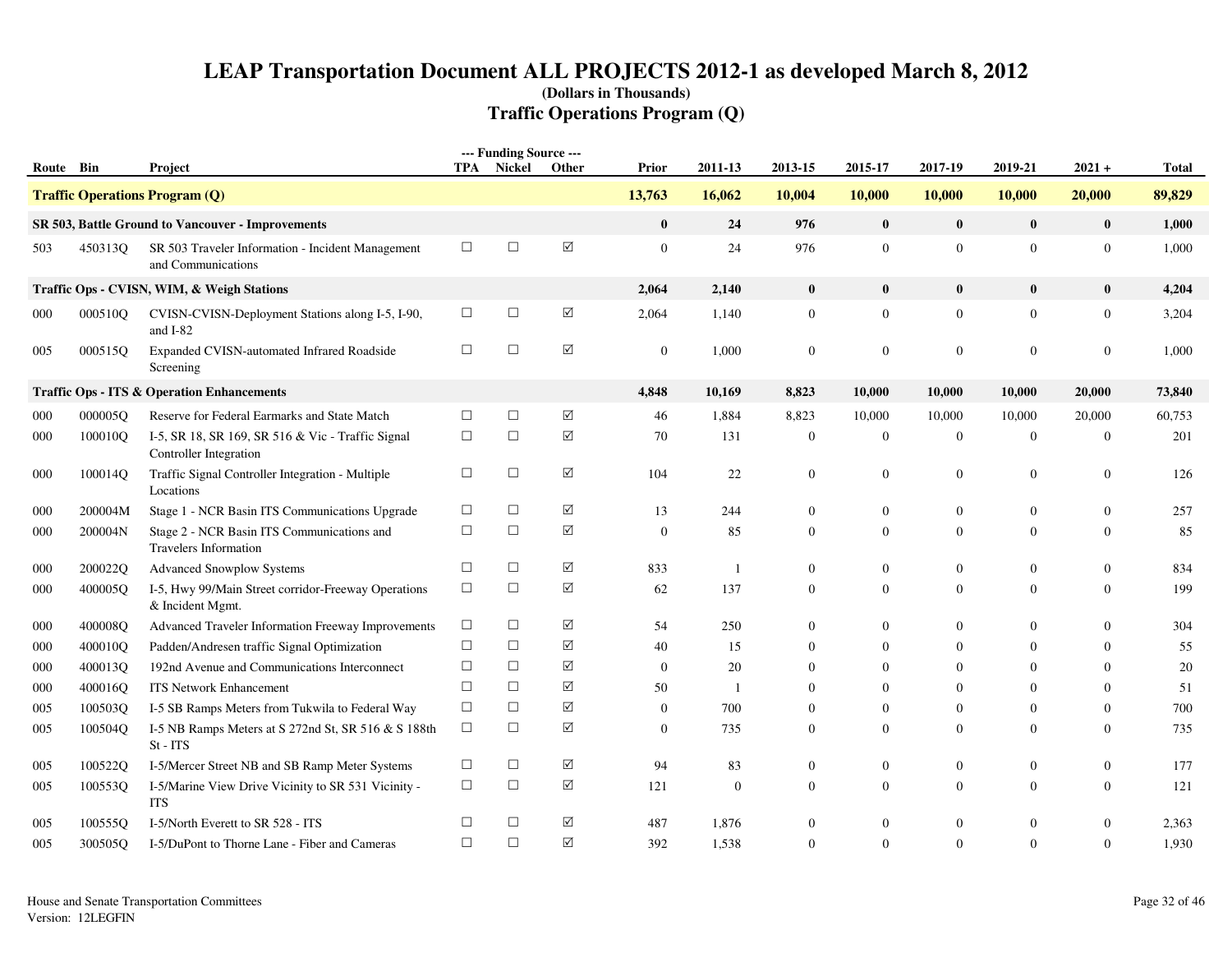|       |         |                                                                              |            | --- Funding Source --- |            |                  |                |                  |                |                |                |                  |              |
|-------|---------|------------------------------------------------------------------------------|------------|------------------------|------------|------------------|----------------|------------------|----------------|----------------|----------------|------------------|--------------|
| Route | Bin     | Project                                                                      | <b>TPA</b> | Nickel                 | Other      | Prior            | 2011-13        | 2013-15          | 2015-17        | 2017-19        | 2019-21        | $2021 +$         | <b>Total</b> |
| 005   | 400009Q | I-5 Traveler Information and Incident Management                             | $\Box$     | $\Box$                 | ☑          | 364              | 639            | $\Omega$         | $\overline{0}$ | $\Omega$       | $\theta$       | $\overline{0}$   | 1,003        |
| 090   | 509017Q | I-90/Kittitas Vicinity WB - Install Variable Message<br>Sign                 | $\Box$     | $\Box$                 | ☑          | 216              | 6              | $\mathbf{0}$     | $\overline{0}$ | $\overline{0}$ | $\overline{0}$ | $\boldsymbol{0}$ | 222          |
| 090   | 609002Q | I-90/Sullivan Rd East to Vic Idaho State Line - ITS                          | $\Box$     | □                      | ☑          | 1,431            | 740            | $\Omega$         | $\theta$       | 0              | $\Omega$       | $\Omega$         | 2,171        |
| 182   | 518241Q | I-182/Road 68 Vicinity - Install Traffic Camera                              | $\Box$     | $\Box$                 | ☑          | 52               | 2              | $\Omega$         | $\Omega$       | $\Omega$       | $\theta$       | $\mathbf{0}$     | 54           |
| 195   | 619500Q | US 195/Cheney-Spokane Rd to I-90 - Congestion $&$<br>Safety Management - ITS | $\Box$     | $\Box$                 | $\sqrt{ }$ | 121              | 1,057          | $\boldsymbol{0}$ | $\overline{0}$ | $\overline{0}$ | $\overline{0}$ | $\boldsymbol{0}$ | 1,178        |
| 503   | 450315Q | SR 503 Aerial Fiber Replacement/Enhancement                                  | $\Box$     | □                      | ☑          | 298              | 3              | $\Omega$         | $\overline{0}$ | 0              | $\overline{0}$ | $\mathbf{0}$     | 301          |
|       |         | <b>Traffic Ops - Traveler Information</b>                                    |            |                        |            | 6,851            | 3,729          | 205              | $\bf{0}$       | $\bf{0}$       | $\bf{0}$       | $\bf{0}$         | 10,785       |
| 000   | 100008B | Puget Sound Interagency Video and Data Network                               | $\Box$     | $\Box$                 | ☑          | 1,046            | 301            | $\mathbf{0}$     | $\overline{0}$ | $\overline{0}$ | $\Omega$       | $\overline{0}$   | 1,347        |
| 000   | 100012O | I-5/Integrated Corridor Management Stage 1 - Study                           | $\Box$     | $\Box$                 | ☑          | 196              | $\theta$       | $\mathbf{0}$     | $\overline{0}$ | $\overline{0}$ | $\overline{0}$ | $\overline{0}$   | 196          |
| 000   | 400004Q | Advanced Traveler Information System Phase II<br>Deployment                  | $\Box$     | $\Box$                 | ☑          | 29               | 223            | $\mathbf{0}$     | $\overline{0}$ | $\Omega$       | $\overline{0}$ | $\mathbf{0}$     | 252          |
| 014   | 401401Q | SR 14/Freeway Operations and Incident Management                             | $\Box$     | $\Box$                 | ☑          | 563              | 40             | $\theta$         | $\overline{0}$ | $\overline{0}$ | $\overline{0}$ | $\mathbf{0}$     | 603          |
| 014   | 401402Q | SR 14/West Infill Freeway Operations and Incident<br>Management              | $\Box$     | $\Box$                 | ☑          | 629              | 22             | $\mathbf{0}$     | $\overline{0}$ | $\overline{0}$ | $\overline{0}$ | $\mathbf{0}$     | 651          |
| 090   | 509018O | I-90/Snoqualmie Pass to Vantage - Install VMS and<br><b>Traffic Cameras</b>  | $\Box$     | $\Box$                 | ☑          | $\boldsymbol{0}$ | 550            | $\theta$         | $\overline{0}$ | $\overline{0}$ | $\overline{0}$ | $\boldsymbol{0}$ | 550          |
| 090   | 509021Q | I-90/Kittitas Co. Workzone Safety System                                     | $\Box$     | $\Box$                 | ☑          | 749              |                | $\theta$         | $\Omega$       | $\Omega$       | $\Omega$       | $\mathbf{0}$     | 750          |
| 090   | 509043Q | I-90/Snoqualmie Pass Variable Speed Limit                                    | $\Box$     | $\Box$                 | ☑          | 624              | $\overline{0}$ | $\Omega$         | $\Omega$       | 0              | $\Omega$       | $\mathbf{0}$     | 624          |
| 090   | 609003O | I-90/WB Altamont Variable Message Sign Replacement                           | $\Box$     | □                      | ☑          | 167              | 47             | $\mathbf{0}$     | $\Omega$       | $\Omega$       | $\Omega$       | $\Omega$         | 214          |
| 090   | 609004Q | I-90/Sprague Rest Area Traveler Information                                  | $\Box$     | $\Box$                 | ☑          | $\mathbf{0}$     | 175            | $\Omega$         | $\Omega$       | $\Omega$       | $\Omega$       | $\Omega$         | 175          |
| 090   | 609011Q | I-90 & US 2 Variable Message Signs Replacement - ITS                         | $\Box$     | $\Box$                 | ☑          | $\mathbf{0}$     | 1,100          | $\Omega$         | $\Omega$       | $\Omega$       | $\Omega$       | $\Omega$         | 1,100        |
| 182   | 501231Q | Tri-Cities Advanced Traffic Management_System                                | $\Box$     | $\Box$                 | ☑          | 837              | $\overline{0}$ | $\mathbf{0}$     | $\Omega$       | $\overline{0}$ | $\Omega$       | $\mathbf{0}$     | 837          |
| 205   | 400014Q | I-205 Traveler Information, Padden Pkwy to 134th                             | $\Box$     | □                      | ☑          | $\mathbf{0}$     | 1,100          | 203              | $\Omega$       | $\Omega$       | $\Omega$       | $\mathbf{0}$     | 1,303        |
| 522   | 100011Q | Puget Sound Traffic Map Extension Program                                    | □          | □                      | ☑          | 1,793            | 96             | $\Omega$         | 0              | 0              | $\Omega$       | $\Omega$         | 1,889        |
| 543   | 100056Q | SR 543/I-5 to International Bndry.                                           | $\Box$     | $\Box$                 | ☑          | 218              | 74             | $\mathcal{D}$    | $\Omega$       | 0              | $\Omega$       | $\Omega$         | 294          |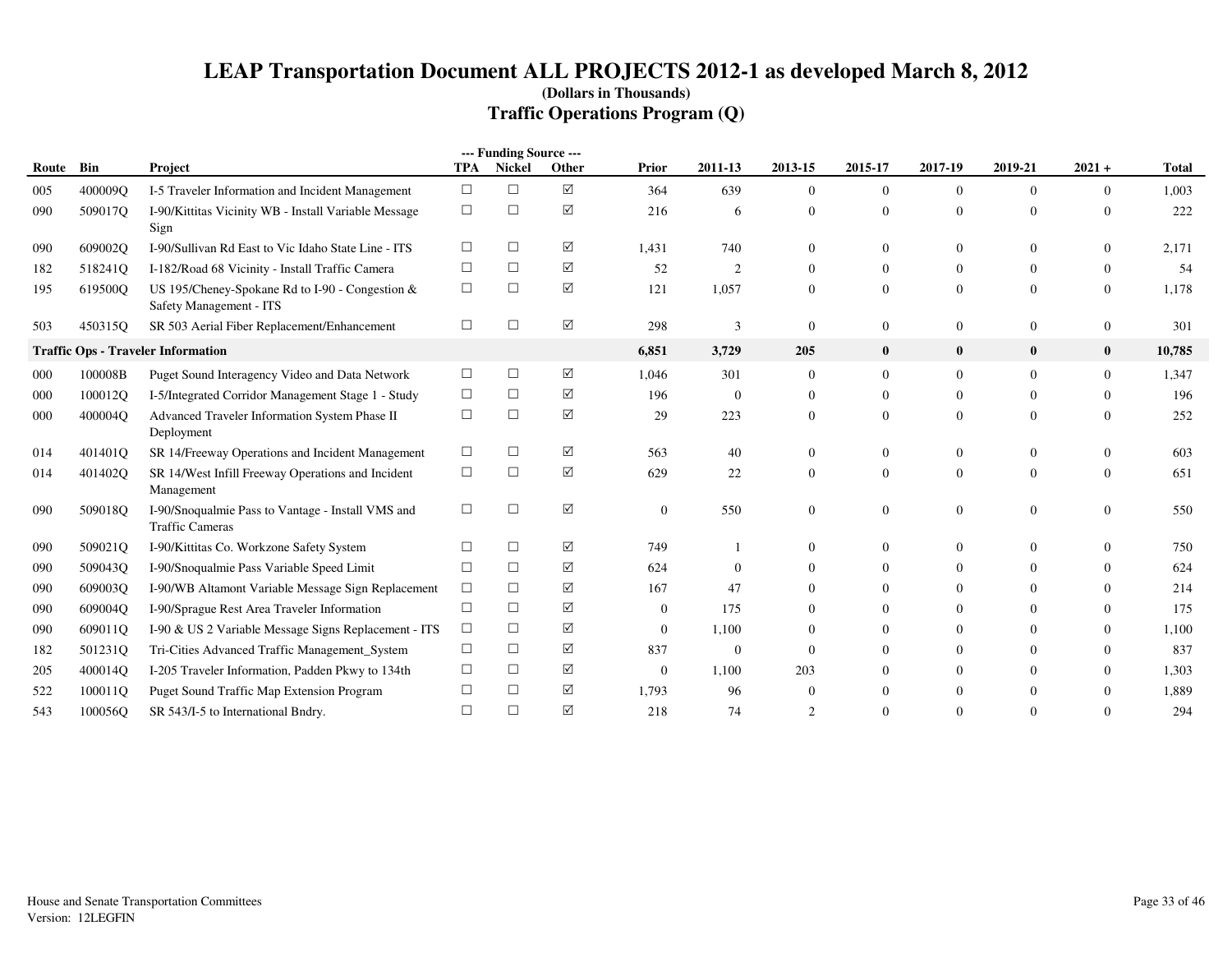# **LEAP Transportation Document ALL PROJECTS 2012-1 as developed March 8, 2012(Dollars in Thousands)Public Transportation (V)**

|     | Bin                              |                                                                                    |        | --- Funding Source ---<br>TPA Nickel | Other                | Prior            | 2011-13 | 2013-15          | 2015-17          | 2017-19          | 2019-21          | $2021 +$         | <b>Total</b> |
|-----|----------------------------------|------------------------------------------------------------------------------------|--------|--------------------------------------|----------------------|------------------|---------|------------------|------------------|------------------|------------------|------------------|--------------|
|     |                                  | Project                                                                            |        |                                      |                      |                  |         |                  |                  |                  |                  |                  |              |
|     | <b>Public Transportation (V)</b> |                                                                                    |        |                                      |                      | 15,705           | 69,681  | 11,734           | $\bf{0}$         | $\bf{0}$         | $\bf{0}$         | $\bf{0}$         | 97,120       |
|     |                                  | <b>Reappropriated Regional Mobility Grants</b>                                     |        |                                      |                      | 5,277            | 6,673   | $\bf{0}$         | $\bf{0}$         | $\bf{0}$         | $\mathbf{0}$     | $\bf{0}$         | 11,950       |
| 001 | 20070009                         | King County Metro, Pacific Highway South Transit<br>Speed and Reliability          | $\Box$ | $\Box$                               | $\boxed{\text{V}}$   | 2,150            | 150     | $\mathbf{0}$     | $\overline{0}$   | $\mathbf{0}$     | $\overline{0}$   | $\mathbf{0}$     | 2,300        |
| 002 | 20090009                         | Pierce Transit, Pacific Avenue Corridor Transit Signal<br>Priority (TSP)           | $\Box$ | $\Box$                               | ☑                    | 1,292            | 25      | $\mathbf{0}$     | $\mathbf{0}$     | $\mathbf{0}$     | $\boldsymbol{0}$ | $\boldsymbol{0}$ | 1,317        |
| 003 | 20090016                         | City of Seattle, Rainier/Jackson Transit Priority<br>Corridor Improvements         | $\Box$ | $\Box$                               | $\boxed{\checkmark}$ | 1,550            | 2,450   | $\boldsymbol{0}$ | $\mathbf{0}$     | $\mathbf{0}$     | $\mathbf{0}$     | $\boldsymbol{0}$ | 4,000        |
| 004 | 20090017                         | King County Metro, Route 120 Transit Enhancement<br>for Delridge Way/Ambaum        | $\Box$ | $\Box$                               | $\boxtimes$          | 85               | 2,148   | $\bf{0}$         | $\boldsymbol{0}$ | $\boldsymbol{0}$ | $\boldsymbol{0}$ | $\boldsymbol{0}$ | 2,233        |
| 005 | 20090018                         | City of Bothell, SR 522 West City Limits to NE 180th<br>Stage 2A (91st Ave         | $\Box$ | $\Box$                               | ☑                    | 200              | 1,900   | $\overline{0}$   | $\mathbf{0}$     | $\mathbf{0}$     | $\overline{0}$   | $\boldsymbol{0}$ | 2,100        |
|     |                                  | <b>Current Biennium Regional Mobility Grants</b>                                   |        |                                      |                      | 10,429           | 41,606  | 4,954            | $\bf{0}$         | $\bf{0}$         | $\bf{0}$         | $\bf{0}$         | 56,989       |
| 001 | 20090001                         | Community Transit, Swift Bus Rapid Transit Operations                              | $\Box$ | $\Box$                               | $\boxed{\checkmark}$ | 2,500            | 2,500   | $\boldsymbol{0}$ | $\overline{0}$   | $\mathbf{0}$     | $\overline{0}$   | $\mathbf{0}$     | 5,000        |
| 002 | 20090014                         | King County Metro, Central Eastside Transit Service<br>Improvements                | $\Box$ | $\Box$                               | ☑                    | 1,441            | 2,420   | $\boldsymbol{0}$ | $\overline{0}$   | $\mathbf{0}$     | $\mathbf{0}$     | $\boldsymbol{0}$ | 3,861        |
| 003 | 20090005                         | Clark County, Salmon Creek Interchange Park and Ride<br>and Traffic Signal         | $\Box$ | $\Box$                               | ☑                    | 2,900            | 500     | $\boldsymbol{0}$ | $\boldsymbol{0}$ | $\mathbf{0}$     | $\boldsymbol{0}$ | $\boldsymbol{0}$ | 3,400        |
| 004 | 20090006                         | Intercity Transit, Hawks Prairie P&R Lot                                           | $\Box$ | $\Box$                               | $\boxed{\checkmark}$ | 2,798            | 3,768   | $\overline{0}$   | $\Omega$         | $\boldsymbol{0}$ | $\theta$         | $\mathbf{0}$     | 6,566        |
| 005 | 20090015                         | King County Metro, Southeast King County Connectors                                | $\Box$ | $\Box$                               | $\boxed{\checkmark}$ | 789              | 4,024   | $\overline{0}$   | $\overline{0}$   | $\boldsymbol{0}$ | $\Omega$         | $\boldsymbol{0}$ | 4,813        |
| 006 | 20110006                         | Sound Transit, S 200th Intermodal Station and park and<br>ride                     | $\Box$ | $\Box$                               | $\sqrt{}$            | $\boldsymbol{0}$ | 3,600   | 1,614            | $\mathbf{0}$     | $\overline{0}$   | $\Omega$         | $\mathbf{0}$     | 5,214        |
| 007 | 20110007                         | City of Tukwila, Tukwila Urban Center - Transit Center                             | $\Box$ | $\Box$                               | $\boxed{\text{V}}$   | $\boldsymbol{0}$ | 3,900   | 835              | $\mathbf{0}$     | $\boldsymbol{0}$ | $\boldsymbol{0}$ | $\boldsymbol{0}$ | 4,735        |
| 008 | 20110008                         | City of Shoreline, N 192nd St. to N 205th St BAT Lanes                             | $\Box$ | $\Box$                               | $\sqrt{}$            | $\overline{0}$   | 5,508   | 850              | $\overline{0}$   | $\overline{0}$   | $\mathbf{0}$     | $\boldsymbol{0}$ | 6,358        |
| 009 | 20110009                         | King County Metro, South Kirkland Park and Ride<br>Expansion                       | $\Box$ | $\Box$                               | ☑                    | $\overline{0}$   | 485     | 540              | $\mathbf{0}$     | $\overline{0}$   | $\Omega$         | $\mathbf{0}$     | 1,025        |
| 010 | 20110010                         | City of Renton, Rainier Ave. S. Bus Access Transit<br>Lanes                        | $\Box$ | $\Box$                               | $\boxtimes$          | $\overline{0}$   | 1,500   | $\bf{0}$         | $\overline{0}$   | $\mathbf{0}$     | $\mathbf{0}$     | $\boldsymbol{0}$ | 1,500        |
| 011 | 20110011                         | Seattle Department of Transportation, NW Market/45th<br>St. Transit                | $\Box$ | $\Box$                               | $\sqrt{}$            | $\overline{0}$   | 4,000   | $\overline{0}$   | $\overline{0}$   | $\overline{0}$   | $\mathbf{0}$     | $\mathbf{0}$     | 4,000        |
| 012 | 20110012                         | Seattle Department of Transportation, King Street<br><b>Station Restoration Pr</b> | $\Box$ | $\Box$                               | $\sqrt{}$            | $\overline{0}$   | 1,250   | $\overline{0}$   | $\overline{0}$   | $\boldsymbol{0}$ | $\mathbf{0}$     | $\boldsymbol{0}$ | 1,250        |
| 013 | 20110013                         | Pierce Transit, 112th and Pacific/SR 7 Transit Access<br>Improvements              | $\Box$ | $\Box$                               | ☑                    | $\mathbf{0}$     | 701     | 1.116            | $\Omega$         | $\theta$         | $\Omega$         | $\mathbf{0}$     | 1.817        |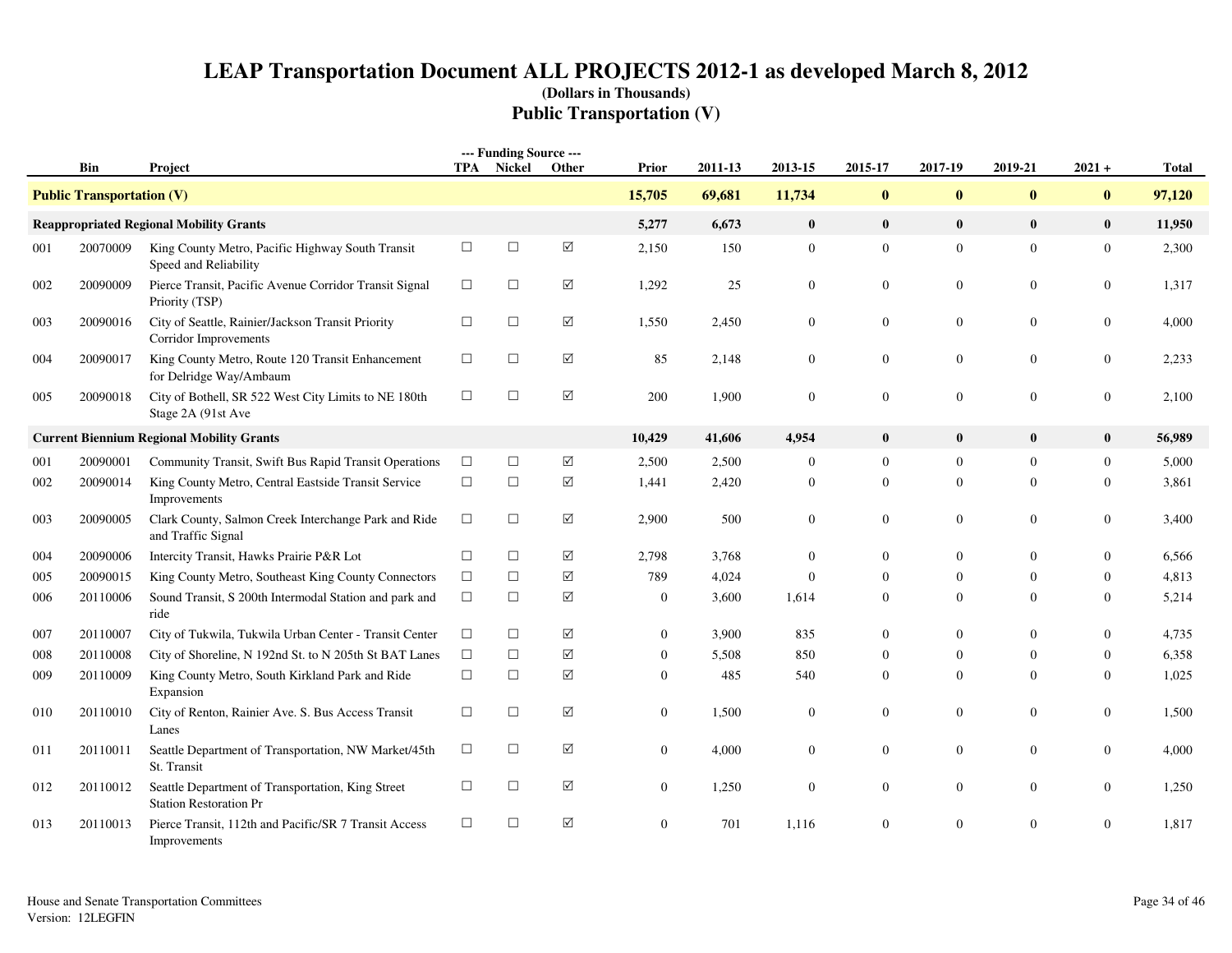# **LEAP Transportation Document ALL PROJECTS 2012-1 as developed March 8, 2012(Dollars in Thousands)Public Transportation (V)**

|     |          |                                                                                  |            | --- Funding Source --- |       |                |         |                |                |          |                |                  |              |
|-----|----------|----------------------------------------------------------------------------------|------------|------------------------|-------|----------------|---------|----------------|----------------|----------|----------------|------------------|--------------|
|     | Bin      | Project                                                                          | <b>TPA</b> | <b>Nickel</b>          | Other | Prior          | 2011-13 | 2013-15        | 2015-17        | 2017-19  | 2019-21        | $2021 +$         | <b>Total</b> |
| 014 | 20110014 | Kitsap Transit, Poulsbo SR 305/3 Park and Ride                                   | $\Box$     | $\Box$                 | ☑     | $\overline{0}$ | 1.900   | $\Omega$       | $\overline{0}$ |          | $\Omega$       | $\Omega$         | 1.900        |
| 015 | 20110015 | City of Lakewood, Lakewood Station Connection                                    |            | □                      | ☑     | $\overline{0}$ | 3,000   | $\Omega$       | $\Omega$       | 0        | $\Omega$       | $\mathbf{0}$     | 3,000        |
| 016 | 20110016 | Spokane Transit, Plaza Improvements                                              |            | □                      | ☑     | $\overline{0}$ | 1.352   | $\Omega$       | $\Omega$       | 0        | $\Omega$       | $\mathbf{0}$     | 1,352        |
| 017 | 20110017 | Skagit Transit, Alger Park and Ride                                              | $\Box$     | $\Box$                 | ☑     | $\overline{0}$ | 1,198   | $\Omega$       | $\overline{0}$ | 0        | $\overline{0}$ | $\boldsymbol{0}$ | 1,198        |
|     |          | <b>Contingency Regional Mobility Grants</b>                                      |            |                        |       | $\bf{0}$       | 21,402  | 6,779          | $\bf{0}$       | $\bf{0}$ | $\bf{0}$       | $\mathbf{0}$     | 28,181       |
| 018 | 20110018 | City of Tacoma, New Link (light rail) Platform                                   | $\Box$     | □                      | ☑     | $\overline{0}$ | 500     | $\overline{0}$ | $\overline{0}$ | $\Omega$ | $\theta$       | $\mathbf{0}$     | 500          |
| 019 | 20110019 | Island Transit, Parker Road - SR 20 Realignment and<br><b>Transit Park</b>       | $\Box$     | □                      | ☑     | $\Omega$       | 896     | $\overline{0}$ | $\overline{0}$ | 0        | $\overline{0}$ | $\Omega$         | 896          |
| 020 | 20110020 | King County Metro, RapidRide D Line                                              |            | $\Box$                 | ☑     | $\overline{0}$ | 6.000   | $\overline{0}$ | $\overline{0}$ | 0        | $\overline{0}$ | $\mathbf{0}$     | 6.000        |
| 021 | 20110021 | Sound Transit, Lakewood to Seattle Commuter Rail<br><b>Expansion - Vehicles</b>  | $\Box$     | $\Box$                 | ☑     | $\overline{0}$ | 4,500   | $\overline{0}$ | $\overline{0}$ | $\Omega$ | $\overline{0}$ | $\mathbf{0}$     | 4,500        |
| 022 | 20110022 | Port of Port Townsend, Seattle - Port Townsend Ferry                             | $\Box$     | $\Box$                 | ☑     | $\Omega$       | 860     | 140            | $\Omega$       | 0        | $\overline{0}$ | $\boldsymbol{0}$ | 1,000        |
| 023 | 20110023 | King County Metro, Southwest Seattle/Burien Service<br>Improvements              | $\Box$     | $\Box$                 | ☑     | $\mathbf{0}$   | 1,363   | 1,614          | $\Omega$       | $\Omega$ | $\overline{0}$ | $\mathbf{0}$     | 2,976        |
| 024 | 20110024 | Intercity Transit, Tumwater/DuPont/Lakewood -<br><b>Expanded Express Service</b> | $\Box$     | □                      | ☑     | $\mathbf{0}$   | 2,724   | 1,104          | $\Omega$       |          | $\theta$       | $\mathbf{0}$     | 3,828        |
| 025 | 20110025 | Community Transit, Sunday Service                                                | П          | $\Box$                 | ☑     | $\Omega$       | 1,689   | 2,623          | $\Omega$       |          | $\Omega$       | $\mathbf{0}$     | 4,312        |
| 026 | 20110026 | Intercity Transit, Seattle Express Bus Service                                   |            | □                      | ☑     | $\Omega$       | 694     | 860            | $\Omega$       | 0        | $\overline{0}$ | $\mathbf{0}$     | 1,554        |
| 027 | 20110027 | King County Metro, SR 522 Peak Period Transit<br>Service Improvements            | $\Box$     | $\Box$                 | ☑     | $\Omega$       | 227     | 198            | $\overline{0}$ | 0        | $\theta$       | $\overline{0}$   | 425          |
| 028 | 20110028 | Port of Kingston, SoundRunner Foot Ferry                                         |            | $\Box$                 | ☑     | $\Omega$       | 310     | 240            | 0              |          | $\Omega$       | $\Omega$         | 550          |
| 029 | 20110029 | Ben Franklin Transit, Hanford Site - New Service and 3<br>New Buses              | $\Box$     | □                      | ☑     | $\Omega$       | 1,640   | $\Omega$       | $\Omega$       |          | $\theta$       | $\Omega$         | 1.640        |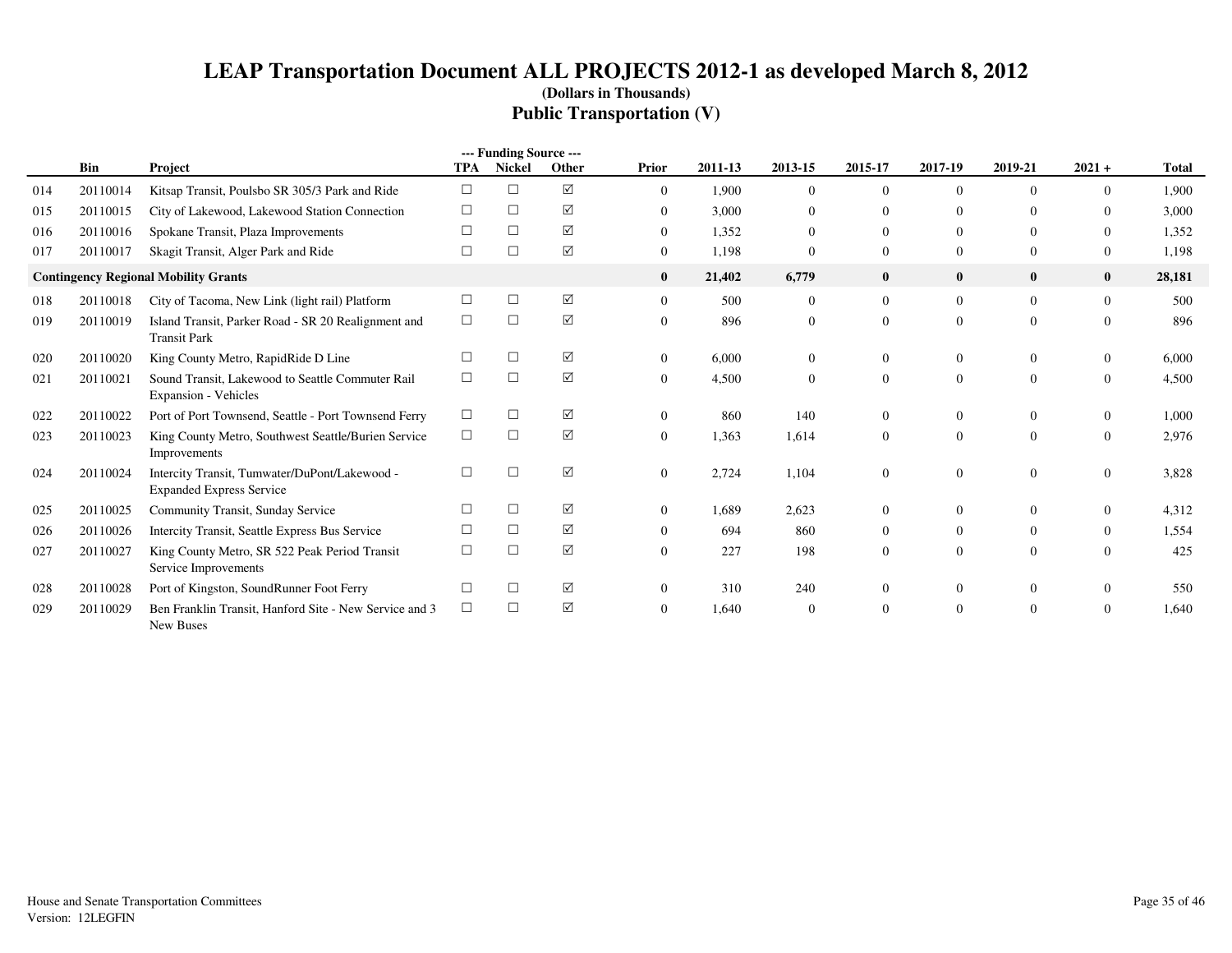|           |                                |                                                     |            | --- Funding Source --- |                      |                |              |                  |                  |                  |                  |                |              |
|-----------|--------------------------------|-----------------------------------------------------|------------|------------------------|----------------------|----------------|--------------|------------------|------------------|------------------|------------------|----------------|--------------|
| Route Bin |                                | Project                                             | <b>TPA</b> | Nickel                 | Other                | Prior          | 2011-13      | 2013-15          | 2015-17          | 2017-19          | 2019-21          | $2021 +$       | <b>Total</b> |
|           |                                | <b>Washington State Ferries Capital Program (W)</b> |            |                        |                      | 604,303        | 284,193      | 193,769          | 321,857          | 290,967          | 234,662          | 1,246,495      | 3,176,247    |
|           |                                | WSF - Administrative and Systemwide                 |            |                        |                      | 17,937         | 26,785       | 26,150           | 27,329           | 24,904           | 24,003           | 77,686         | 224,793      |
| 000       | 998901J                        | WSF/Administrative Support - Allocated to W1        | $\Box$     | $\Box$                 | ☑                    | 1,364          | 2,407        | 2,960            | 7,735            | 7,714            | 6,806            | 9,066          | 38,052       |
| 000       | 998951A                        | WSF/Administrative Support - Allocated to W2        | $\Box$     | $\Box$                 | ☑                    | 7,368          | 7,223        | 8,377            | 4,033            | 4,506            | 5,886            | 31,600         | 68,993       |
| 000       | L1100038                       | LNG Security Planning and Outreach                  | $\Box$     | $\Box$                 | ☑                    | $\overline{0}$ | 1,000        | $\bf{0}$         | $\mathbf{0}$     | $\boldsymbol{0}$ | $\mathbf{0}$     | $\overline{0}$ | 1,000        |
| 000       | L2000006                       | <b>Vessel Project Support</b>                       | $\Box$     | $\Box$                 | ☑                    | 2,294          | 3,000        | 3,826            | 3,721            | 3,847            | 3,978            | 13,310         | 33,976       |
| 000       | L2000041                       | <b>Reservation System</b>                           | $\Box$     | $\Box$                 | ☑                    | 680            | 3,106        | 1,798            | 5,041            | 1,778            | $\mathbf{0}$     | $\overline{0}$ | 12,403       |
| 000       | L2000042                       | Communications                                      | □          | $\Box$                 | ☑                    | 135            | 1,745        | 1,639            | $\mathbf{0}$     | $\theta$         | $\mathbf{0}$     | $\overline{0}$ | 3,519        |
| 000       | L2200083                       | ADA Visual Paging Project                           | $\Box$     | $\Box$                 | ☑                    | $\mathbf{0}$   | 500          | 1,000            | $\boldsymbol{0}$ | $\mathbf{0}$     | $\mathbf{0}$     | $\mathbf{0}$   | 1,500        |
| 999       | L1000016                       | Primavera Project Management System                 | $\Box$     | $\Box$                 | ☑                    | 607            | 299          | 311              | 323              | 335              | 348              | 736            | 2,959        |
| 999       | L2000007                       | <b>Terminal Project Support</b>                     | $\Box$     | $\Box$                 | $\boxtimes$          | 5,489          | 7,504        | 6,239            | 6,476            | 6,724            | 6,985            | 22,974         | 62,392       |
|           | <b>WSF</b> - Emergency Repairs |                                                     |            |                        |                      | 15,007         | 3,000        | 2,257            | 2,416            | 2,587            | 2,770            | 9,547          | 37,584       |
| 000       | 999910K                        | <b>Emergency Repair</b>                             | $\Box$     | $\Box$                 | $\boxed{\checkmark}$ | 15,007         | 3,000        | 2,257            | 2,416            | 2,587            | 2,770            | 9,547          | 37,584       |
|           | <b>WSF - New Vessels</b>       |                                                     |            |                        |                      | 263,784        | 145,298      | 23,085           | $\bf{0}$         | $\bf{0}$         | $\bf{0}$         | $\bf{0}$       | 432,167      |
| 000       | 944470A                        | 64-Car Class Ferry Construction                     | $\Box$     | $\Box$                 | ☑                    | 192,191        | 17,970       | $\mathbf{0}$     | $\mathbf{0}$     | $\boldsymbol{0}$ | $\boldsymbol{0}$ | $\overline{0}$ | 210,161      |
| 000       | L1000030                       | 144 Auto Vessel                                     | $\Box$     | $\Box$                 | $\boxtimes$          | 71,592         | 1,000        | $\mathbf{0}$     | $\mathbf{0}$     | $\mathbf{0}$     | $\mathbf{0}$     | $\overline{0}$ | 72,592       |
| 000       | L2200038                       | #1 - 144-capacity Vessel                            | $\Box$     | $\Box$                 | ☑                    | $\mathbf{0}$   | 123,828      | 23,085           | $\theta$         | $\Omega$         | $\mathbf{0}$     | $\overline{0}$ | 146,913      |
| 000       | L2200039                       | #2 - 144-capacity Vessel                            | $\Box$     | $\Box$                 | ☑                    | $\mathbf{0}$   | 2,500        | $\boldsymbol{0}$ | $\overline{0}$   | $\overline{0}$   | $\boldsymbol{0}$ | $\overline{0}$ | 2,500        |
| WSF-      | <b>Terminal Improvements</b>   |                                                     |            |                        |                      | 70,000         | 24,274       | 14,476           | 57,755           | 43,400           | $-488$           | $-976$         | 208,441      |
| 000       | L2000043                       | Reduce Budget for 3 Terminal Engineer Positions     | $\Box$     | $\Box$                 | ☑                    | $\overline{0}$ | $\mathbf{0}$ | $-488$           | $-488$           | $-488$           | $-488$           | $-976$         | $-2,928$     |
| 020       | 900012L                        | Port Townsend Tml Improvement                       | $\Box$     | $\Box$                 | ☑                    | 1,180          | 812          | $\mathbf{0}$     | $\theta$         | $\mathbf{0}$     | $\boldsymbol{0}$ | $\overline{0}$ | 1,992        |
| 020       | 900022J                        | Lopez Tml Improvement                               | $\Box$     | $\Box$                 | $\boxtimes$          | 9              | 93           | $\Omega$         | $\theta$         | $\Omega$         | $\mathbf{0}$     | $\overline{0}$ | 102          |
| 020       | 900024G                        | Shaw Tml Improvement                                | $\Box$     | $\Box$                 | ☑                    | 9              | 93           | $\Omega$         | $\theta$         | $\Omega$         | $\theta$         | $\overline{0}$ | 102          |
| 020       | 900026Q                        | Orcas Tml Improvement                               | $\Box$     | $\Box$                 | $\boxed{\text{V}}$   | 65             | 202          | $\theta$         | $\theta$         | $\theta$         | $\mathbf{0}$     | $\overline{0}$ | 268          |
| 020       | 900028V                        | Friday Harbor Tml Improvement                       | $\Box$     | $\Box$                 | $\sqrt{}$            | 20             | 869          | $\Omega$         | $\Omega$         | $\Omega$         | $\Omega$         | $\theta$       | 889          |
| 020       | 902017M                        | Coupeville (Keystone) Tml Improvement               | $\Box$     | $\Box$                 | ☑                    | 951            | 572          | $\overline{0}$   | $\Omega$         | $\overline{0}$   | $\theta$         | $\overline{0}$ | 1,523        |
| 020       | 902020D                        | Anacortes Tml Improvement                           | $\Box$     | $\Box$                 | ☑                    | 19,737         | 3,909        | $\mathbf{0}$     | $\theta$         | $\mathbf{0}$     | $\mathbf{0}$     | $\overline{0}$ | 23,646       |
| 104       | 910413R                        | Edmonds Tml Improvement                             | $\Box$     | $\Box$                 | ☑                    | 11,266         | 586          | 620              | $\theta$         | $\theta$         | $\Omega$         | $\overline{0}$ | 12,471       |
| 104       | 910414S                        | Kingston Tml Improvement                            | $\Box$     | $\Box$                 | ☑                    | 77             | 314          | $\mathbf{0}$     | $\Omega$         | $\Omega$         | $\theta$         | $\overline{0}$ | 391          |
| 160       | 900005N                        | Fauntleroy Tml Improvement                          | $\Box$     | $\Box$                 | $\boxed{\checkmark}$ | 80             | 182          | $\mathbf{0}$     | $\overline{0}$   | $\theta$         | $\overline{0}$   | $\overline{0}$ | 262          |
| 160       | 900006T                        | Vashon Tml Improvement                              | $\Box$     | $\Box$                 | ☑                    | 4,963          | 494          | $\theta$         | $\Omega$         | $\Omega$         | $\Omega$         | $\theta$       | 5,457        |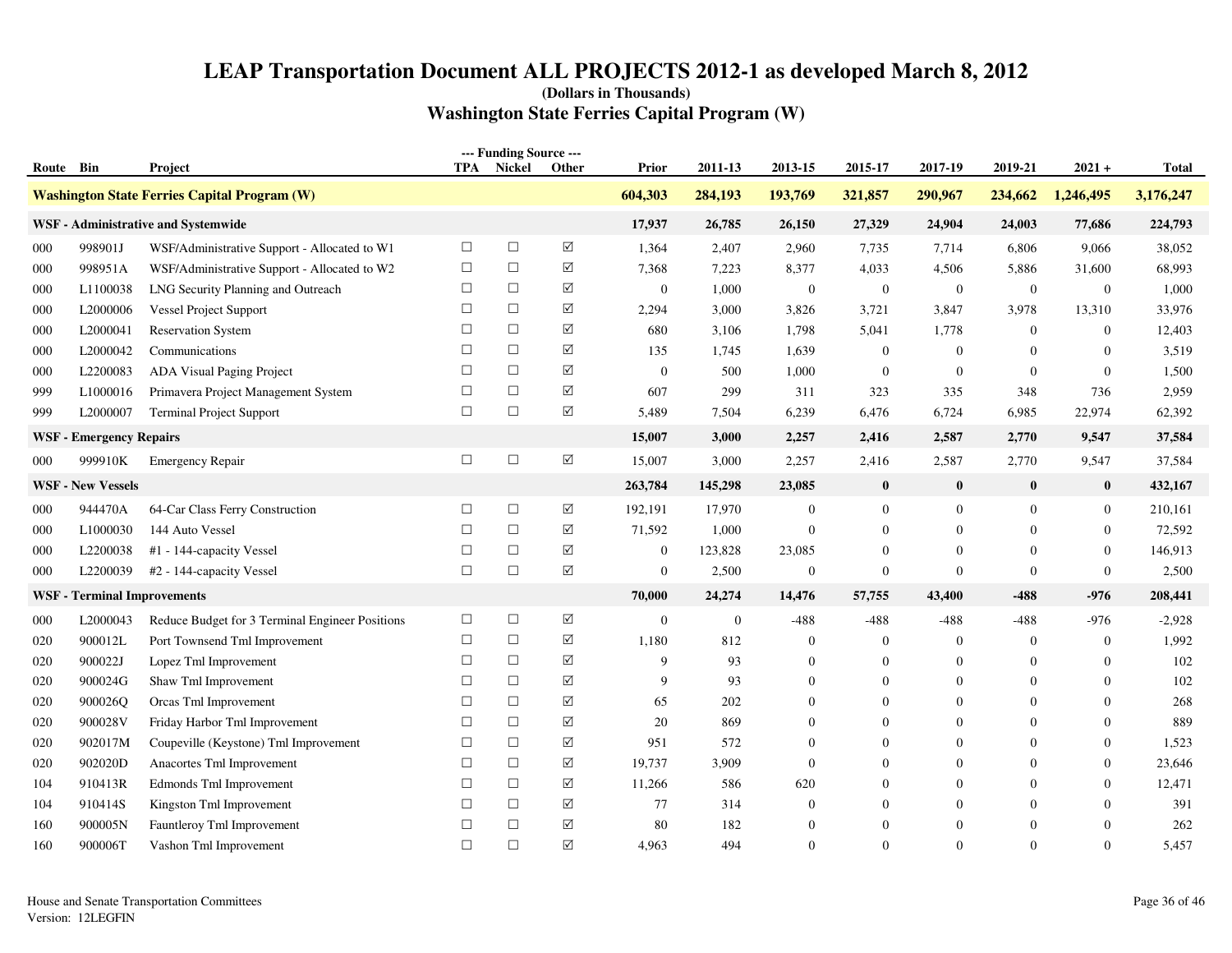| --- Funding Source --- |                                    |                                          |        |        |          |                |                |                  |                |                  |                |                  |              |
|------------------------|------------------------------------|------------------------------------------|--------|--------|----------|----------------|----------------|------------------|----------------|------------------|----------------|------------------|--------------|
| Route                  | Bin                                | Project                                  | TPA    | Nickel | Other    | <b>Prior</b>   | 2011-13        | 2013-15          | 2015-17        | 2017-19          | 2019-21        | $2021 +$         | <b>Total</b> |
| 160                    | 916008S                            | Southworth Tml Improvement               | $\Box$ | $\Box$ | $\Delta$ | 42             | 750            | 605              | $\mathbf{0}$   | $\overline{0}$   | $\overline{0}$ | $\overline{0}$   | 1,397        |
| 163                    | 900001H                            | Point Defiance Tml Improvement           | $\Box$ | $\Box$ | ☑        | 240            | 628            | $\mathbf{0}$     | $\theta$       | $\overline{0}$   | $\overline{0}$ | $\mathbf{0}$     | 868          |
| 163                    | 900002H                            | Tahlequah Tml Improvement                | $\Box$ | $\Box$ | ☑        | 47             | 351            | $\overline{0}$   | $\theta$       | $\Omega$         | $\overline{0}$ | $\mathbf{0}$     | 398          |
| 304                    | 930410U                            | <b>Bremerton Tml Improvement</b>         | □      | $\Box$ | ☑        | 245            | 255            | $\Omega$         | $\Omega$       | $\Omega$         | $\Omega$       | $\Omega$         | 501          |
| 305                    | 900040O                            | Eagle Harbor Maint Facility Improvement  | $\Box$ | $\Box$ | ☑        | 2,000          | 108            | $\overline{0}$   | $\overline{0}$ | $\overline{0}$   | $\Omega$       | $\mathbf{0}$     | 2,108        |
| 305                    | 930513H                            | Bainbridge Island Tml Improvement        | $\Box$ | $\Box$ | ☑        | 1,790          | 302            | $\mathbf{0}$     | $\theta$       | $\overline{0}$   | $\overline{0}$ | $\mathbf{0}$     | 2,091        |
| 519                    | 900010M                            | Seattle Tml Improvement                  | $\Box$ | $\Box$ | ☑        | 1,639          | 7,778          | $\mathbf{0}$     | $\mathbf{0}$   | $\Omega$         | $\Omega$       | $\mathbf{0}$     | 9,418        |
| 525                    | 952515P                            | Mukilteo Tml Improvement                 | $\Box$ | $\Box$ | ☑        | 25,492         | 5,749          | 13,739           | 36,243         | 43,888           | $\Omega$       | $\mathbf{0}$     | 125,110      |
| 525                    | 952516S                            | Clinton Tml Improvement                  | $\Box$ | $\Box$ | ☑        | 148            | 229            | $\boldsymbol{0}$ | 22,000         | $\boldsymbol{0}$ | $\overline{0}$ | $\boldsymbol{0}$ | 22,377       |
|                        | <b>WSF</b> - Terminal Preservation |                                          |        |        |          | 70,320         | 31,872         | 51,757           | 152,121        | 130,270          | 134,100        | 189,004          | 759,444      |
| 020                    | 900012K                            | Port Townsend Tml Preservation           | $\Box$ | $\Box$ | $\Delta$ | 5,852          | 10,546         | $\mathbf{0}$     | 992            | 8,282            | 5,784          | 189              | 31,644       |
| 020                    | 9000221                            | Lopez Tml Preservation                   | $\Box$ | $\Box$ | ☑        | 5,180          | 6,806          | $\boldsymbol{0}$ | 1,226          | $\boldsymbol{0}$ | 378            | 9,018            | 22,609       |
| 020                    | 900024F                            | <b>Shaw Tml Preservation</b>             | □      | $\Box$ | ☑        | 2,450          | $\overline{0}$ | $\boldsymbol{0}$ | 696            | $\overline{0}$   | $\mathbf{0}$   | 2,190            | 5,337        |
| 020                    | 900026P                            | <b>Orcas Tml Preservation</b>            | $\Box$ | $\Box$ | ☑        | 5,413          | 300            | 1,328            | 192            | 3,497            | 712            | $\mathbf{0}$     | 11,442       |
| 020                    | 900028U                            | Friday Harbor Tml Preservation           | $\Box$ | $\Box$ | ☑        | 3              | 496            | 2,909            | 4,076          | 8,026            | $\overline{0}$ | 2,326            | 17,836       |
| 020                    | 902017K                            | Coupeville (Keystone) Tml Preservation   | $\Box$ | $\Box$ | ☑        | 1,599          | 154            | 404              | 4,994          | $\overline{0}$   | 4,453          | $\mathbf{0}$     | 11,605       |
| 020                    | 902020C                            | Anacortes Tml Preservation               | $\Box$ | $\Box$ | ☑        | 4,824          | 498            | 7,140            | 6,530          | 5,518            | 18,977         | 20,840           | 64,326       |
| 104                    | 910413Q                            | <b>Edmonds Tml Preservation</b>          | $\Box$ | $\Box$ | ☑        | 538            | 1,255          | 85               | 9              | 28               | 5,598          | 7,850            | 15,363       |
| 104                    | 910414P                            | Kingston Tml Preservation                | $\Box$ | $\Box$ | ☑        | 2,531          | 451            | 849              | 4,925          | 337              | 1,516          | 21,151           | 31,760       |
| 160                    | 900005M                            | Fauntleroy Tml Preservation              | $\Box$ | $\Box$ | ☑        | $\overline{7}$ | $\overline{0}$ | 59               | 1,209          | 1,795            | 15,495         | 37,160           | 55,725       |
| 160                    | 900006S                            | Vashon Tml Preservation                  | $\Box$ | $\Box$ | ☑        | 382            | 2,074          | 11,364           | 20,731         | 12,861           | 33             | 15,716           | 63,161       |
| 160                    | 916008R                            | Southworth Tml Preservation              | $\Box$ | $\Box$ | $\Delta$ | $\mathbf{0}$   | 835            | 954              | 15,051         | 4,169            | 47             | 1,097            | 22,153       |
| 163                    | 900001G                            | Point Defiance Tml Preservation          | □      | $\Box$ | ☑        | $\mathbf{0}$   | 306            | 3,116            | 255            | 4,955            | 2,639          | 3,489            | 14,760       |
| 163                    | 900002G                            | Tahlequah Tml Preservation               | $\Box$ | $\Box$ | ☑        | 685            | $\overline{0}$ | $\overline{0}$   | 220            | 339              | 4,994          | 4,535            | 10,773       |
| 304                    | 930410T                            | <b>Bremerton Tml Preservation</b>        | $\Box$ | $\Box$ | ☑        | 145            | 278            | 7,749            | 1,276          | 3,579            | 7.600          | 1,143            | 21,770       |
| 305                    | 900040N                            | Eagle Harbor Maint Facility Preservation | $\Box$ | $\Box$ | ☑        | 32,768         | 561            | 1,139            | 18,211         | 545              | 1,057          | $\mathbf{0}$     | 54,281       |
| 305                    | 930513G                            | Bainbridge Island Tml Preservation       | $\Box$ | $\Box$ | ☑        | $\mathbf{0}$   | 435            | 4,815            | 1,247          | 42               | 8,847          | 18,537           | 33,923       |
| 519                    | 900010L                            | Seattle Tml Preservation                 | □      | $\Box$ | ☑        | 2,266          | 6,876          | 9,704            | 70,264         | 76,239           | 55,905         | 42,103           | 263,358      |
| 525                    | 952515O                            | Mukilteo Tml Preservation                | $\Box$ | $\Box$ | ☑        | 4,402          | $\mathbf{0}$   | 53               | 6              | 28               | 24             | 71               | 4,585        |
| 525                    | 952516R                            | <b>Clinton Tml Preservation</b>          | $\Box$ | $\Box$ | ☑        | 1,275          | $\Omega$       | 90               | 11             | 28               | 40             | 1,590            | 3,033        |
|                        |                                    |                                          |        |        |          |                |                |                  |                |                  |                |                  |              |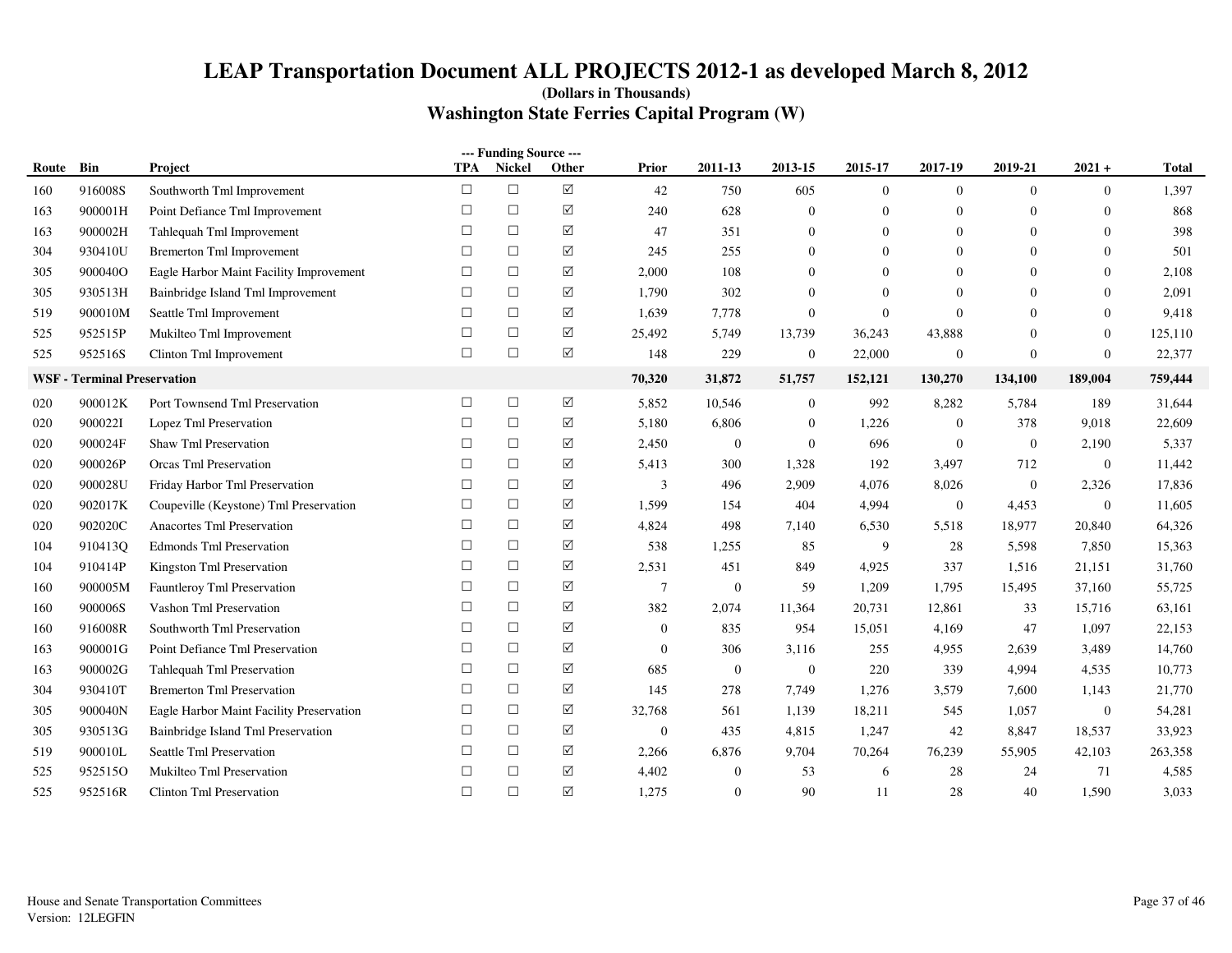| Route | Bin                              | Project                           | <b>TPA</b> | --- Funding Source ---<br>Nickel | Other                | <b>Prior</b>     | 2011-13          | 2013-15          | 2015-17          | 2017-19          | 2019-21        | $2021 +$         | <b>Total</b> |
|-------|----------------------------------|-----------------------------------|------------|----------------------------------|----------------------|------------------|------------------|------------------|------------------|------------------|----------------|------------------|--------------|
|       | <b>WSF</b> - Vessel Improvements |                                   |            |                                  |                      | 6,674            | 10,438           | 5,121            | 5,677            | 6,277            | 6,928          | 678,282          | 719,397      |
| 000   | 944401E                          | MV Issaquah Improvement           | $\Box$     | $\Box$                           | $\boxed{\text{V}}$   | 150              | 238              | 283              | 302              | 323              | 345            | 1,159            | 2,800        |
| 000   | 944402E                          | MV Kittitas Improvement           | $\Box$     | $\Box$                           | $\boxed{\checkmark}$ | 264              | 232              | 283              | 302              | 323              | 345            | 1,159            | 2,908        |
| 000   | 944403E                          | MV Kitsap Improvement             | $\Box$     | $\Box$                           | ☑                    | 269              | 389              | 283              | 302              | 323              | 345            | 1,159            | 3,070        |
| 000   | 944404E                          | MV Cathlamet Improvement          | $\Box$     | $\Box$                           | $\boxed{\text{V}}$   | 46               | 232              | 268              | 302              | 323              | 345            | 1,159            | 2,675        |
| 000   | 944405F                          | MV Chelan Improvement             | $\Box$     | $\Box$                           | ☑                    | 275              | 393              | 268              | 302              | 323              | 345            | 1,159            | 3,065        |
| 000   | 944406E                          | MV Sealth Improvement             | $\Box$     | $\Box$                           | ☑                    | 106              | 414              | 283              | 302              | 323              | 345            | 1,159            | 2,932        |
| 000   | 944410G                          | MV Evergreen St Improvement       | $\Box$     | $\Box$                           | ☑                    | 343              | 139              | $\overline{0}$   | $\boldsymbol{0}$ | $\mathbf{0}$     | $\mathbf{0}$   | $\boldsymbol{0}$ | 482          |
| 000   | 944412D                          | MV Klahowya Improvement           | $\Box$     | $\Box$                           | $\boxed{\text{V}}$   | 216              | 739              | 283              | 302              | 323              | 345            | 1,159            | 3,367        |
| 000   | 944413C                          | MV Tillikum Improvement           | $\Box$     | $\Box$                           | $\boxed{\checkmark}$ | 500              | 300              | 283              | 302              | 323              | 345            | 1,159            | 3,212        |
| 000   | 944431E                          | MV Hyak Improvement               | $\Box$     | $\Box$                           | ☑                    | 395              | 1,024            | 283              | 302              | 323              | 345            | 1,159            | 3,832        |
| 000   | 944432H                          | MV Elwha Improvement              | $\Box$     | $\Box$                           | $\boxed{\checkmark}$ | 116              | 778              | 283              | 302              | 323              | 345            | 369              | 2,515        |
| 000   | 944433E                          | MV Kaleetan Improvement           | $\Box$     | $\Box$                           | ☑                    | 121              | 1,120            | 283              | 302              | 323              | 345            | 1,159            | 3,653        |
| 000   | 944434E                          | MV Yakima Improvement             | $\Box$     | $\Box$                           | ☑                    | 285              | 538              | 283              | 302              | 323              | 345            | 1,159            | 3,235        |
| 000   | 944441C                          | MV Walla Walla Improvement        | $\Box$     | $\Box$                           | ☑                    | 1,074            | 242              | 283              | 302              | 323              | 345            | 1,159            | 3,728        |
| 000   | 944442C                          | MV Spokane Improvement            | $\Box$     | $\Box$                           | ☑                    | 1,690            | 281              | 283              | 302              | 323              | 345            | 1,159            | 4,383        |
| 000   | 944451D                          | MV Hiyu Improvement               | $\Box$     | $\Box$                           | $\boxed{\checkmark}$ | 3                | 101              | $\overline{0}$   | $\boldsymbol{0}$ | $\mathbf{0}$     | $\overline{0}$ | $\mathbf{0}$     | 104          |
| 000   | 944452C                          | MV Rhododendron Improvement       | П          | $\Box$                           | ☑                    | 61               | 89               | $\overline{0}$   | $\boldsymbol{0}$ | $\overline{0}$   | $\overline{0}$ | $\boldsymbol{0}$ | 150          |
| 000   | 944476B                          | MV Chetzemoka Improvements        | $\Box$     | $\Box$                           | $\boxed{\checkmark}$ | $\mathbf{0}$     | $\boldsymbol{0}$ | 170              | 181              | 194              | 207            | 696              | 1,448        |
| 000   | 944499F                          | MV Puyallup Improvement           | $\Box$     | $\Box$                           | $\boxed{\checkmark}$ | 95               | 536              | 283              | 302              | 323              | 345            | 1,159            | 3,043        |
| 000   | 944499G                          | MV Tacoma Improvement             | $\Box$     | $\Box$                           | ☑                    | 455              | 740              | 283              | 302              | 323              | 345            | 1,159            | 3,607        |
| 000   | 944499H                          | MV Wenatchee Improvement          | $\Box$     | $\Box$                           | ☑                    | 211              | 728              | 283              | 302              | 323              | 345            | 1,159            | 3,351        |
| 000   | 990051X                          | New Replacement Vessel            | $\Box$     | $\Box$                           | $\boxed{\text{V}}$   | $\overline{0}$   | $\mathbf{0}$     | $\overline{0}$   | $\boldsymbol{0}$ | $\boldsymbol{0}$ | $\overline{0}$ | 655,700          | 655,700      |
| 000   | 992011B                          | MV Chetzemoka Improvement (11-13) | $\Box$     | $\Box$                           | $\boxed{\checkmark}$ | $\boldsymbol{0}$ | 748              | $\mathbf{0}$     | $\boldsymbol{0}$ | $\overline{0}$   | $\overline{0}$ | $\mathbf{0}$     | 748          |
| 000   | L1000008                         | 4th New Vessel Improvement        | $\Box$     | $\Box$                           | $\boxed{\checkmark}$ | $\overline{0}$   | $\theta$         | $\mathbf{0}$     | $\mathbf{0}$     | 204              | 221            | 791              | 1,216        |
| 003   | L1000009                         | 144 Improvement                   | $\Box$     | $\Box$                           | ☑                    | $\overline{0}$   | $\mathbf{0}$     | $\mathbf{0}$     | $\boldsymbol{0}$ | $\overline{0}$   | 221            | 790              | 1,011        |
| 004   | 944477B                          | MV Salish Improvements            | $\Box$     | $\Box$                           | $\boxed{\checkmark}$ | $\overline{0}$   | 218              | 170              | 181              | 194              | 207            | 696              | 1,666        |
| 012   | 944478C                          | MV Kennewick Improvements         | $\Box$     | $\Box$                           | $\boxed{\text{V}}$   | $\overline{0}$   | 218              | $\boldsymbol{0}$ | 181              | 194              | 207            | 696              | 1,496        |
|       | <b>WSF - Vessel Preservation</b> |                                   |            |                                  |                      | 160,582          | 42,527           | 70,923           | 76,559           | 83,529           | 67,349         | 292,952          | 794,420      |
| 000   | 944401D                          | MV Issaquah Preservation          | $\Box$     | $\Box$                           | ☑                    | 6,879            | 671              | 2,423            | 1,233            | 2,471            | 3,341          | 12,211           | 29,229       |
| 000   | 944402D                          | <b>MV Kittitas Preservation</b>   | $\Box$     | $\Box$                           | $\boxed{\checkmark}$ | 8,484            | 467              | 1,577            | 2,727            | 1,495            | 13,480         | 11,906           | 40,136       |
| 000   | 944403D                          | MV Kitsap Preservation            | $\Box$     | $\Box$                           | ☑                    | 3,570            | 1,660            | 5,623            | 6,434            | 639              | 1,698          | 15,375           | 34,999       |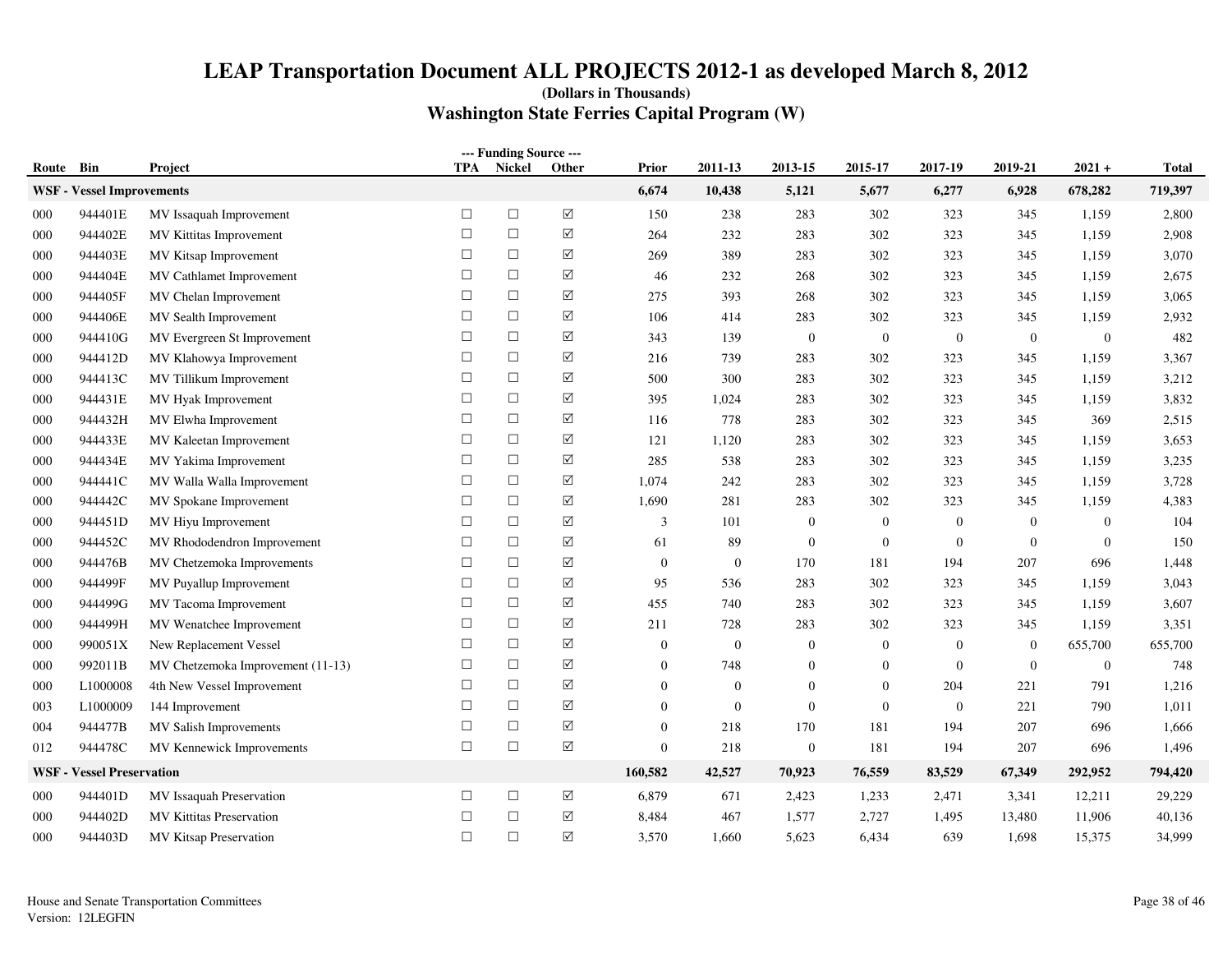| --- Funding Source --- |          |                                  |            |               |             |                  |                |                |                |                |                |                |              |
|------------------------|----------|----------------------------------|------------|---------------|-------------|------------------|----------------|----------------|----------------|----------------|----------------|----------------|--------------|
| Route                  | Bin      | Project                          | <b>TPA</b> | <b>Nickel</b> | Other       | Prior            | 2011-13        | 2013-15        | 2015-17        | 2017-19        | 2019-21        | $2021 +$       | <b>Total</b> |
| 000                    | 944404D  | <b>MV Cathlamet Preservation</b> | $\Box$     | $\Box$        | $\Delta$    | 3,629            | 1,505          | 1,424          | 1,690          | 3,702          | 2,701          | 25,182         | 39,833       |
| 000                    | 944405D  | MV Chelan Preservation           | □          | $\Box$        | ☑           | 8,864            | 737            | 1,625          | 6,364          | 317            | 2,074          | 17,604         | 37,585       |
| 000                    | 944406D  | <b>MV</b> Sealth Preservation    |            | $\Box$        | ☑           | 7,615            | 1,085          | 1,228          | 3,742          | 2,011          | 1,768          | 24,662         | 42,111       |
| 000                    | 944410F  | MV Evergreen St Preservation     | П          | $\Box$        | ☑           | 2,368            | $\overline{0}$ | $\overline{0}$ | $\overline{0}$ | $\mathbf{0}$   | $\overline{0}$ | $\overline{0}$ | 2,368        |
| 000                    | 944412C  | MV Klahowya Preservation         |            | $\Box$        | ☑           | 5,050            | 2,022          | 3,003          | 1,365          | 1,734          | 405            | 4,363          | 17,942       |
| 000                    | 944413B  | <b>MV Tillikum Preservation</b>  | □          | $\Box$        | ☑           | 2,921            | 612            | 4,652          | 1,423          | 1,598          | 132            | 4,516          | 15,854       |
| 000                    | 944431D  | <b>MV Hyak Preservation</b>      |            | $\Box$        | ☑           | 14,622           | 9,061          | 8,716          | 6,445          | 900            | 1,699          | 6,954          | 48,397       |
| 000                    | 944432G  | <b>MV Elwha Preservation</b>     | П          | $\Box$        | ☑           | 9,568            | 672            | 5,129          | 6,643          | 2,499          | 12,100         | 6,000          | 42,611       |
| 000                    | 944433D  | MV Kaleetan Preservation         |            | $\Box$        | ☑           | 12,144           | 5,229          | 2,611          | 7,661          | 3,699          | 1.849          | 12,389         | 45,582       |
| 000                    | 944434D  | MV Yakima Preservation           | □          | $\Box$        | ☑           | 12,426           | 4,560          | 2,293          | 6,055          | 5,982          | 3,784          | 7,881          | 42,981       |
| 000                    | 944441B  | MV Walla Walla Preservation      |            | $\Box$        | ☑           | 20,650           | 3,491          | 4.912          | 1,528          | 5,367          | 5,001          | 9,551          | 50,500       |
| 000                    | 944442B  | <b>MV Spokane Preservation</b>   | П          | $\Box$        | ☑           | 26,122           | 522            | 6.485          | 7,983          | 3,795          | 1.929          | 19,949         | 66,785       |
| 000                    | 944451C  | MV Hiyu Preservation             |            | $\Box$        | ☑           | 585              | $\overline{0}$ | $\Omega$       | $\overline{0}$ | $\overline{0}$ | $\overline{0}$ | $\overline{0}$ | 585          |
| 000                    | 944471A  | MV Chetzemoka Preservation       |            | $\Box$        | ☑           | $\overline{0}$   | $\overline{0}$ | $\mathbf{0}$   | 311            | 2,758          | 2,369          | 9,262          | 14,700       |
| 000                    | 944499C  | <b>MV Puyallup Preservation</b>  |            | $\Box$        | ☑           | 4,700            | 935            | 1,892          | 9,308          | 22,677         | 789            | 13,359         | 53,660       |
| 000                    | 944499D  | <b>MV</b> Tacoma Preservation    | П          | $\Box$        | ☑           | 7,127            | 1,901          | 8,436          | 4,939          | 11,353         | 821            | 25,654         | 60,231       |
| 000                    | 944499E  | <b>MV</b> Wenatchee Preservation |            | $\Box$        | ☑           | 3,257            | 7,397          | 8,894          | 576            | 7,697          | 337            | 18,642         | 46,800       |
| 000                    | L1000006 | 4th New Vessel Preservation      |            | $\Box$        | ☑           | $\boldsymbol{0}$ | $\overline{0}$ | $\mathbf{0}$   | $\mathbf{0}$   | 325            | 4,708          | 11,814         | 16,847       |
| 000                    | L1000007 | 144 Preservation                 |            | $\Box$        | ☑           | $\overline{0}$   | $\overline{0}$ | $\mathbf{0}$   | $\overline{0}$ | $\overline{0}$ | 325            | 16,560         | 16,885       |
| 002                    | 944477A  | <b>MV Salish Preservation</b>    |            | $\Box$        | ☑           | $\overline{0}$   | $\Omega$       | $\Omega$       | 132            | 2,369          | 4,341          | 6,315          | 13,157       |
| 010                    | 944478B  | <b>MV Kennewick Preservation</b> | П          | $\Box$        | $\boxtimes$ | $\overline{0}$   | $\mathbf{0}$   | $\Omega$       | $\overline{0}$ | 141            | 1,698          | 12,803         | 14,642       |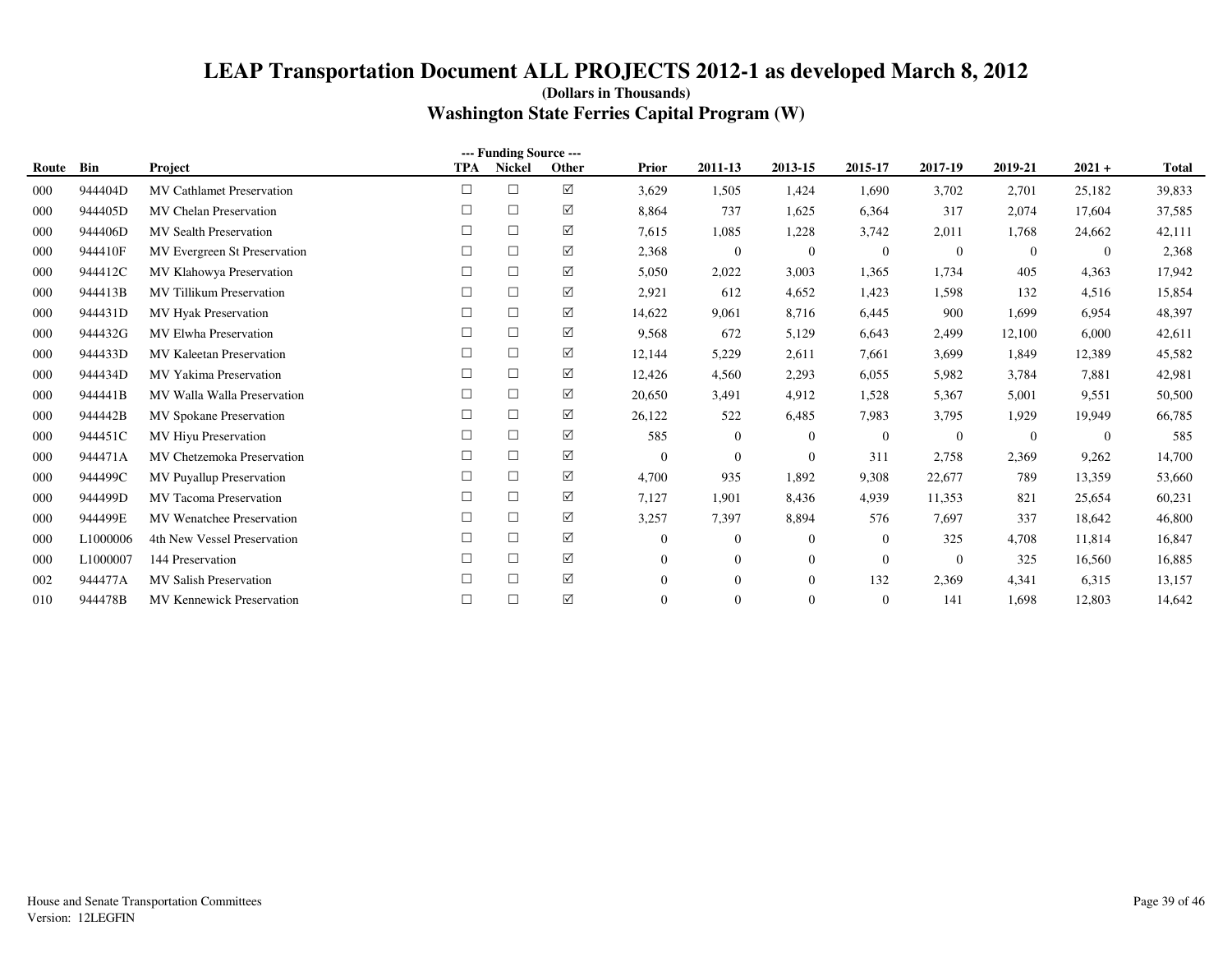| Route Bin |                                     | Project                                                                            |        | --- Funding Source ---<br><b>TPA</b> Nickel | Other                | Prior          | 2011-13      | 2013-15          | 2015-17          | 2017-19          | 2019-21        | $2021 +$         | <b>Total</b> |
|-----------|-------------------------------------|------------------------------------------------------------------------------------|--------|---------------------------------------------|----------------------|----------------|--------------|------------------|------------------|------------------|----------------|------------------|--------------|
|           |                                     |                                                                                    |        |                                             |                      | 166,902        | 303,086      | 396,301          | 240,288          | 34,985           | 14,985         | 66,793           | 1,223,339    |
|           | <b>Rail Capital Program (Y)</b>     |                                                                                    |        |                                             |                      |                |              |                  |                  |                  |                |                  |              |
|           |                                     | <b>Freight Rail - Track Improvements</b>                                           |        |                                             |                      | 7,554          | 5,068        | $\bf{0}$         | $\bf{0}$         | $\bf{0}$         | $\bf{0}$       | 13,268           | 25,890       |
| 000       | 700610A                             | CW Line/Lincoln County - Grade Crossing<br>Rehabilitation                          | $\Box$ | $\Box$                                      | $\boxed{\text{V}}$   | 348            | 5            | $\mathbf{0}$     | $\boldsymbol{0}$ | $\overline{0}$   | $\mathbf{0}$   | $\boldsymbol{0}$ | 353          |
| 000       | 710110A                             | Clark County Rail Line/Battle Ground to Vancouver -<br><b>Track Rehabilitation</b> | $\Box$ | $\Box$                                      | $\boxed{\checkmark}$ | 2,265          | 102          | $\boldsymbol{0}$ | $\mathbf{0}$     | $\boldsymbol{0}$ | 0              | $\boldsymbol{0}$ | 2,367        |
| 000       | 711010B                             | Tacoma Rail/Tacoma - Improved Locomotive Facility                                  | $\Box$ | $\Box$                                      | $\boxed{\checkmark}$ | 207            | 319          | $\mathbf{0}$     | $\mathbf{0}$     | $\boldsymbol{0}$ | $\Omega$       | $\Omega$         | 526          |
| 000       | 751010A                             | Port of Vancouver - Track Improvements                                             | $\Box$ | $\Box$                                      | $\boxed{\checkmark}$ | $\overline{0}$ | 3,872        | $\Omega$         | $\Omega$         | $\mathbf{0}$     | $\Omega$       | $\Omega$         | 3,872        |
| 000       | F01001O                             | Port of Moses Lake/Northern Columbia Basin - RR<br>Engineering and Environm        | ☑      | $\Box$                                      | $\Box$               | 1,988          | 12           | $\mathbf{0}$     | $\mathbf{0}$     | $\mathbf{0}$     | $\Omega$       | $\theta$         | 2,000        |
| 000       | F01010A                             | Port of Pasco - Intermodal Facility Improvements,<br>Phase 4                       | $\Box$ | $\Box$                                      | $\boxed{\checkmark}$ | 880            | 2            | $\mathbf{0}$     | $\boldsymbol{0}$ | $\boldsymbol{0}$ | 0              | $\overline{0}$   | 882          |
| 000       | F01113A                             | Geiger - New Transloader                                                           | $\Box$ | $\Box$                                      | $\boxed{\checkmark}$ | 50             | $\mathbf{0}$ | $\mathbf{0}$     | $\mathbf{0}$     | $\mathbf{0}$     | $\overline{0}$ | 790              | 840          |
| 000       | F01130C                             | Tacoma Rail and Puget Sound and Pacific RR/Centralia<br>- Reconfigure Rail         | ☑      | $\Box$                                      | ☑                    | 337            | $\mathbf{0}$ | $\mathbf{0}$     | $\mathbf{0}$     | $\overline{0}$   | $\overline{0}$ | 7,063            | 7,400        |
| 000       | F01130D                             | Tacoma Rail and Puget Sound and Pacific RR -<br>Reconfig Rail Phase 1B             | $\Box$ | $\Box$                                      | ☑                    | $\overline{0}$ | $\mathbf{0}$ | $\boldsymbol{0}$ | $\mathbf{0}$     | $\boldsymbol{0}$ | $\overline{0}$ | 5,415            | 5,415        |
| 000       | F01160G                             | Tacoma Rail/Fredrickson to Morton - Track Rehab                                    | $\Box$ | $\Box$                                      | ☑                    | 1,480          | 5            | $\mathbf{0}$     | $\mathbf{0}$     | $\boldsymbol{0}$ | $\overline{0}$ | $\boldsymbol{0}$ | 1,485        |
| 000       | L1000053                            | Port of Royal Slope Improvements                                                   | $\Box$ | $\Box$                                      | $\boxed{\checkmark}$ | $\overline{0}$ | 750          | $\mathbf{0}$     | $\mathbf{0}$     | $\mathbf{0}$     | $\overline{0}$ | $\overline{0}$   | 750          |
|           |                                     | <b>Freight Rail - Track Preservation</b>                                           |        |                                             |                      | 19,248         | 1,568        | $\bf{0}$         | $\bf{0}$         | $\bf{0}$         | $\mathbf{0}$   | $\bf{0}$         | 20,816       |
| 000       | 744110A                             | Puget Sound and Pacific RR Disaster Repair                                         | $\Box$ | $\Box$                                      | ☑                    | $\overline{0}$ | 101          | $\overline{0}$   | $\mathbf{0}$     | $\boldsymbol{0}$ | $\overline{0}$ | $\mathbf{0}$     | 101          |
| 000       | F01021A                             | Port of Columbia/Wallula to Dayton - Track<br>Rehabilitation                       | $\Box$ | $\triangledown$                             | $\Box$               | 316            | 207          | $\Omega$         | $\mathbf{0}$     | $\overline{0}$   | $\Omega$       | $\Omega$         | 523          |
| 000       | F01111A                             | Palouse River and Coulee City RR - Acquisition                                     | $\Box$ | ☑                                           | ☑                    | 15,288         | 47           | $\Omega$         | $\Omega$         | $\overline{0}$   | $\Omega$       | $\overline{0}$   | 15,335       |
| 000       | F01111B                             | Palouse River and Coulee City RR - Rehabilitation                                  | $\Box$ | $\triangledown$                             | $\boxed{\checkmark}$ | 3,644          | 1,013        | $\Omega$         | $\overline{0}$   | $\mathbf{0}$     | $\Omega$       | $\overline{0}$   | 4,657        |
| 000       | L2200085                            | Chelatchie Prairie Railroad (Clark County)                                         | $\Box$ | $\Box$                                      | ☑                    | $\overline{0}$ | 200          | $\theta$         | $\mathbf{0}$     | $\mathbf{0}$     | $\Omega$       | $\overline{0}$   | 200          |
|           |                                     | <b>Freight Rail - Train Investments</b>                                            |        |                                             |                      | 1,535          | 72           | 240              | 127              | $\bf{0}$         | $\bf{0}$       | $\bf{0}$         | 1,974        |
| 000       | 701301A                             | Statewide - Washington Produce Rail Car Pool                                       | $\Box$ | $\Box$                                      | $\boxed{\text{V}}$   | 1,535          | 72           | 240              | 127              | $\boldsymbol{0}$ | $\mathbf{0}$   | $\boldsymbol{0}$ | 1,974        |
|           | <b>Freight Rail - Grant Program</b> |                                                                                    |        |                                             |                      | 75             | 3,057        | 2,750            | 2,750            | 2,750            | 2,750          | 8,250            | 22,382       |
| 000       | 710110C                             | Clark County- Lewis and Clark Rail Line (2011 FRAP)                                | $\Box$ | $\Box$                                      | $\boxed{\checkmark}$ | $\overline{0}$ | 455          | $\mathbf{0}$     | $\mathbf{0}$     | $\boldsymbol{0}$ | $\overline{0}$ | $\overline{0}$   | 455          |
| 000       | 710420A                             | Spokane County - Geiger Spur (2011 FRAP)                                           | $\Box$ | $\Box$                                      | $\boxed{\text{V}}$   | $\overline{0}$ | 198          | $\mathbf{0}$     | $\boldsymbol{0}$ | $\mathbf{0}$     | $\overline{0}$ | $\Omega$         | 198          |
| 000       | 727014A                             | Port of Vancouver-Grain Spur Extension (2011 FRAP)                                 | $\Box$ | $\Box$                                      | $\boxed{\mathsf{v}}$ | $\Omega$       | 527          | $\Omega$         | $\Omega$         | $\Omega$         | $\Omega$       | $\Omega$         | 527          |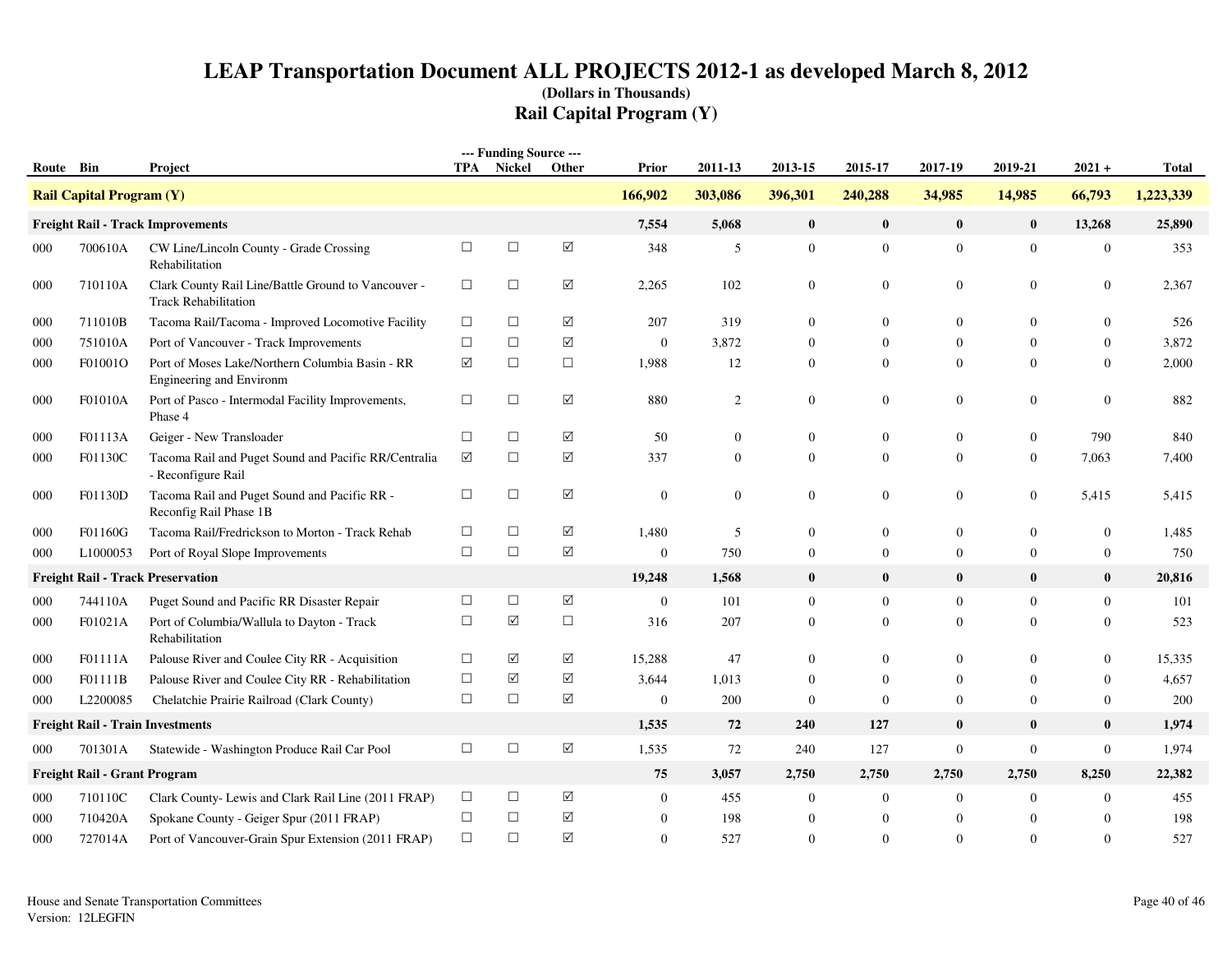|       | --- Funding Source ---<br><b>TPA</b><br>2011-13<br>2015-17<br>2019-21<br>$2021 +$<br>Bin<br>Nickel<br>Other<br><b>Prior</b><br>2013-15<br>2017-19<br><b>Total</b><br>Project |                                                                    |        |        |                      |                  |                |                  |                  |                  |                |                  |         |
|-------|------------------------------------------------------------------------------------------------------------------------------------------------------------------------------|--------------------------------------------------------------------|--------|--------|----------------------|------------------|----------------|------------------|------------------|------------------|----------------|------------------|---------|
| Route |                                                                                                                                                                              |                                                                    |        |        |                      |                  |                |                  |                  |                  |                |                  |         |
| 000   | 740510A                                                                                                                                                                      | Cascade and Columbia River Railroad (2011 FRAP)                    | $\Box$ | $\Box$ | $\boxed{\mathbf{v}}$ | $\overline{0}$   | 684            | $\boldsymbol{0}$ | $\mathbf{0}$     | $\overline{0}$   | $\mathbf{0}$   | $\overline{0}$   | 684     |
| 000   | 741410A                                                                                                                                                                      | Columbia Basin-Schrag Line (2011 FRAP)                             | $\Box$ | $\Box$ | ☑                    | $\mathbf{0}$     | 392            | $\overline{0}$   | $\boldsymbol{0}$ | $\overline{0}$   | $\overline{0}$ | $\theta$         | 392     |
| 000   | 744310A                                                                                                                                                                      | Puget Sound and Pacific Railroad (2011 FRAP)                       | $\Box$ | $\Box$ | ☑                    | $\mathbf{0}$     | 498            | $\mathbf{0}$     | $\boldsymbol{0}$ | $\mathbf{0}$     | $\overline{0}$ | $\overline{0}$   | 498     |
| 000   | F01001A                                                                                                                                                                      | Statewide - Emergent Freight Rail Assistance Projects              | $\Box$ | $\Box$ | ☑                    | $\mathbf{0}$     | $\mathbf{0}$   | 2,750            | 2,750            | 2,750            | 2,750          | 8,250            | 19,250  |
| 000   | F01001E                                                                                                                                                                      | New Creston Livestock Feed Mill Spur Track                         | $\Box$ | $\Box$ | ☑                    | 75               | 303            | $\mathbf{0}$     | $\boldsymbol{0}$ | $\mathbf{0}$     | $\mathbf{0}$   | $\mathbf{0}$     | 378     |
|       | Freight Rail - Loan Program                                                                                                                                                  |                                                                    |        |        |                      | 898              | 5,181          | 9,582            | 5,000            | 5,000            | 5,000          | 16,000           | 46,662  |
| 000   | 711010C                                                                                                                                                                      | Tacoma Rail-Locomotive Repower (2011 FRIB)                         | $\Box$ | $\Box$ | $\boxtimes$          | $\overline{0}$   | 450            | $\boldsymbol{0}$ | $\mathbf{0}$     | $\overline{0}$   | $\mathbf{0}$   | $\mathbf{0}$     | 450     |
| 000   | 711010D                                                                                                                                                                      | Tacoma Rail-Annie Tracks 1 & 2 Rail Relay (2011<br>FRIB)           | $\Box$ | $\Box$ | ☑                    | $\mathbf{0}$     | 612            | $\Omega$         | $\overline{0}$   | $\overline{0}$   | $\Omega$       | $\mathbf{0}$     | 612     |
| 000   | 711010E                                                                                                                                                                      | Tacoma Rail-Yard Track Relay (2011 FRIB)                           | $\Box$ | $\Box$ | ☑                    | $\Omega$         | 361            | $\Omega$         | $\Omega$         | $\Omega$         | $\Omega$       | $\Omega$         | 361     |
| 000   | 721410A                                                                                                                                                                      | City of Richland-Loop Track (2011 FRIB)                            | $\Box$ | $\Box$ | ☑                    | $\mathbf{0}$     | 250            | $\Omega$         | $\Omega$         | $\Omega$         | $\Omega$       | $\Omega$         | 250     |
| 000   | 722810A                                                                                                                                                                      | Port of Everett - New Rail Track (FRIB)                            | $\Box$ | $\Box$ | ☑                    | 123              | 1,077          | $\Omega$         | $\overline{0}$   | $\overline{0}$   | $\overline{0}$ | $\boldsymbol{0}$ | 1,200   |
| 000   | 727015A                                                                                                                                                                      | Port of Vancouver-Farwest Steel Rail Spur (2011 FRIB)              | $\Box$ | $\Box$ | ☑                    | $\boldsymbol{0}$ | 250            | $\theta$         | $\boldsymbol{0}$ | $\overline{0}$   | $\overline{0}$ | $\boldsymbol{0}$ | 250     |
| 000   | F01000A                                                                                                                                                                      | Statewide - Freight Rail Investment Bank                           | $\Box$ | $\Box$ | ☑                    | 776              | 425            | 9,582            | 5,000            | 5,000            | 5,000          | 16,000           | 41,783  |
| 000   | L2000053                                                                                                                                                                     | Spokane County - Geiger Spur (2011 FRIB)                           | $\Box$ | $\Box$ | ☑                    | $\mathbf{0}$     | 180            | $\overline{0}$   | $\overline{0}$   | $\overline{0}$   | $\overline{0}$ | $\boldsymbol{0}$ | 180     |
| 000   | L2200080                                                                                                                                                                     | Port of Longview Rail Loop (2012 FRIB)                             | □      | □      | ☑                    | $\mathbf{0}$     | 858            | $\overline{0}$   | $\overline{0}$   | $\overline{0}$   | $\overline{0}$ | $\mathbf{0}$     | 858     |
| 000   | L2200081                                                                                                                                                                     | Tacoma Rail East 11th Street Grade Crossing (2012)<br>FRIB)        | $\Box$ | $\Box$ | ☑                    | $\Omega$         | 355            | $\Omega$         | $\Omega$         | $\Omega$         | $\Omega$       | $\Omega$         | 355     |
| 000   | L2200082                                                                                                                                                                     | Tacoma Rail Yard Track Rail Relay (2012 FRIB)                      | $\Box$ | $\Box$ | ☑                    | $\mathbf{0}$     | 364            | $\Omega$         | $\mathbf{0}$     | $\overline{0}$   | $\overline{0}$ | $\mathbf{0}$     | 364     |
|       |                                                                                                                                                                              | <b>Passenger Rail - Track Improvements</b>                         |        |        |                      | 131,434          | 61,298         | 18,352           | 7,235            | 7,235            | 7,235          | 29,275           | 262,064 |
| 000   | 730210A                                                                                                                                                                      | Tacoma - New D St-M St. Rail Connection                            | $\Box$ | $\Box$ | ☑                    | 5,972            | 496            | $\mathbf{0}$     | $\mathbf{0}$     | $\overline{0}$   | $\overline{0}$ | $\mathbf{0}$     | 6,468   |
| 000   | 730210B                                                                                                                                                                      | Tacoma/Pacific Ave Crossing PE                                     | $\Box$ | $\Box$ | ☑                    | $\mathbf{0}$     | 460            | $\Omega$         | $\overline{0}$   | $\Omega$         | $\Omega$       | $\mathbf{0}$     | 460     |
| 000   | 744201A                                                                                                                                                                      | Hoquiam Horn Spur Railroad Track Improvement Proj.<br>(2009 RLR&I) | $\Box$ | $\Box$ | ☑                    | $\mathbf{0}$     | 356            | $\Omega$         | $\overline{0}$   | $\overline{0}$   | $\overline{0}$ | $\mathbf{0}$     | 356     |
| 000   | 798999B                                                                                                                                                                      | Railroad Crossing Safety Placeholder for Federal Funds             | $\Box$ | $\Box$ | ☑                    | $\boldsymbol{0}$ | 8,120          | 6,540            | 6,540            | 6,540            | 6,540          | 19,620           | 53,900  |
| 000   | F01030C                                                                                                                                                                      | Bellingham - Waterfront Restoration                                | ☑      | $\Box$ | ☑                    | 470              | 25             | 5,000            | $\mathbf{0}$     | $\boldsymbol{0}$ | $\overline{0}$ | $\mathbf{0}$     | 5,495   |
| 000   | P01000B                                                                                                                                                                      | PNWRC - Safety Improvements                                        | $\Box$ | $\Box$ | $\sqrt{ }$           | 3,588            | 1,445          | 695              | 695              | 695              | 695            | 2,085            | 9,898   |
| 000   | P01005A                                                                                                                                                                      | Vancouver - Rail Bypass and W 39th Street Bridge                   | $\Box$ | ☑      | ☑                    | 82,484           | 37,370         | $\Omega$         | $\mathbf{0}$     | $\overline{0}$   | $\overline{0}$ | $\mathbf{0}$     | 119,853 |
| 000   | P01008C                                                                                                                                                                      | Tacoma - Bypass of Pt. Defiance                                    | ☑      | ☑      | ☑                    | 15,499           | 1,166          | 3,117            | $\Omega$         | $\Omega$         | $\Omega$       | $\overline{0}$   | 19,781  |
| 000   | P01010A                                                                                                                                                                      | Chehalis Jct - High Speed Crossovers                               | ☑      | $\Box$ | $\Box$               | $\mathbf{0}$     | $\overline{0}$ | $\Omega$         | $\Omega$         | $\overline{0}$   | $\Omega$       | 3,900            | 3,900   |
| 000   | P01010B                                                                                                                                                                      | Newaukum River - High Speed Crossovers                             | ☑      | $\Box$ | $\Box$               | $\overline{0}$   | $\theta$       | $\Omega$         | $\Omega$         | $\overline{0}$   | $\overline{0}$ | 3,490            | 3,490   |
| 000   | P01100A                                                                                                                                                                      | Bellingham - GP Area Upgrades                                      | $\Box$ | ☑      | $\Box$               | 20               | $\overline{0}$ | $\Omega$         | $\Omega$         | $\overline{0}$   | $\overline{0}$ | 180              | 200     |
| 000   | P01101A                                                                                                                                                                      | Mt Vernon - Siding Upgrade                                         | $\Box$ | ☑      | ☑                    | 1,725            | 5,383          | $\Omega$         | $\Omega$         | $\Omega$         | $\Omega$       | $\mathbf{0}$     | 7,108   |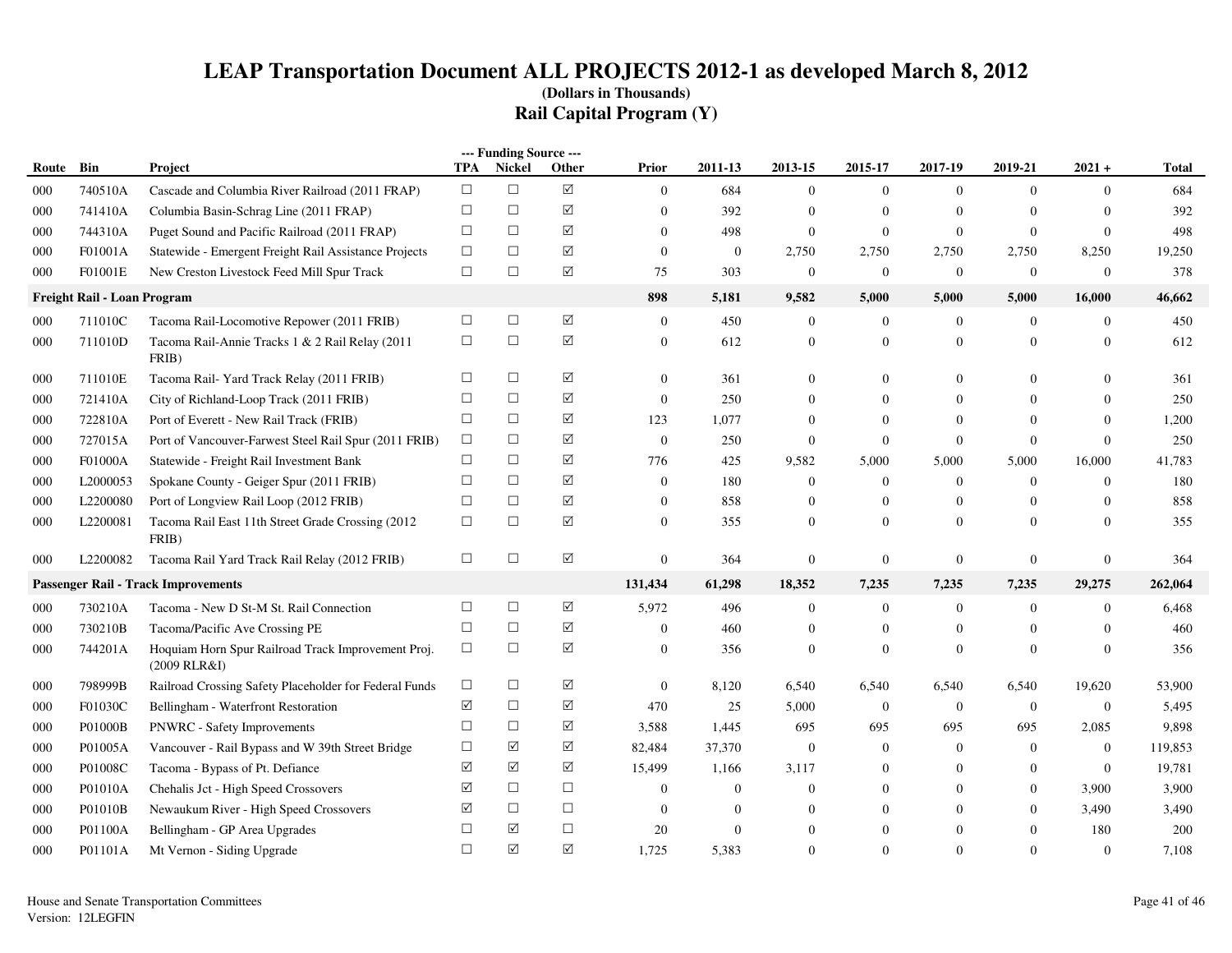|       | --- Funding Source --- |                                                     |            |                      |        |                  |          |                  |                  |                |                |                  |         |
|-------|------------------------|-----------------------------------------------------|------------|----------------------|--------|------------------|----------|------------------|------------------|----------------|----------------|------------------|---------|
| Route | Bin                    | Project                                             | <b>TPA</b> | <b>Nickel</b>        | Other  | Prior            | 2011-13  | 2013-15          | 2015-17          | 2017-19        | 2019-21        | $2021 +$         | Total   |
| 000   | P01104A                | Stanwood - Siding Upgrades                          | $\Box$     | $\blacktriangledown$ | ☑      | 10,147           | 6        | $\overline{0}$   | $\overline{0}$   | $\Omega$       | $\overline{0}$ | $\overline{0}$   | 10,153  |
| 000   | P01105A                | Blaine - Customs Facility Siding                    | ☑          | □                    | ☑      | 2,025            | 977      | 3,000            | $\mathbf{0}$     | $\Omega$       | $\Omega$       | $\Omega$         | 6,002   |
| 000   | P01201A                | King Street Station - Track Improvements            | ☑          | $\Box$               | $\Box$ | 9,506            | 5,494    | $\overline{0}$   | $\overline{0}$   | $\mathbf{0}$   | $\mathbf{0}$   | $\overline{0}$   | 15,000  |
|       |                        | <b>Passenger Rail - Train Investments</b>           |            |                      |        | 4,140            | 4,860    | $\bf{0}$         | $\bf{0}$         | $\bf{0}$       | $\bf{0}$       | $\bf{0}$         | 9,000   |
| 000   | P02001A                | Cascades Train Sets - Overhaul                      | ☑          | □                    | □      | 4,140            | 4,860    | $\mathbf{0}$     | $\boldsymbol{0}$ | $\overline{0}$ | $\mathbf{0}$   | $\overline{0}$   | 9,000   |
|       |                        | Passenger Rail - High Speed Rail Grant Investments  |            |                      |        | 2,018            | 221,981  | 365,377          | 225,175          | 20,000         | $\bf{0}$       | $\bf{0}$         | 834,551 |
| 000   | 700000C                | Amtrak Cascades New Train Set (ARRA)                | $\Box$     | $\Box$               | ☑      | $\boldsymbol{0}$ | 6,327    | 12,556           | 4,708            | $\overline{0}$ | $\mathbf{0}$   | $\boldsymbol{0}$ | 23,591  |
| 000   | 700000E                | <b>ARRA Program Management</b>                      | □          | $\Box$               | ☑      | 180              | 8,226    | 11,000           | 10,716           | $\mathbf{0}$   | $\Omega$       | $\overline{0}$   | 30,122  |
| 000   | 700000F                | Corridor Reliability Supplemental Work (ARRA)       | □          | $\Box$               | ☑      | $\Omega$         | 3,045    | 4,700            | 8,400            | $\mathbf{0}$   | $\Omega$       | $\overline{0}$   | 16,145  |
| 000   | 700001C                | New Locomotives (8) (ARRA)                          | □          | $\Box$               | ☑      | $\Omega$         | 1,599    | 28,014           | 17,111           | $\Omega$       | $\Omega$       | $\Omega$         | 46,724  |
| 000   | 727016A                | West Vancouver Freight Access Project (ARRA)        | □          | $\Box$               | ☑      | $\mathbf{0}$     | 10.150   | 5,000            | $\Omega$         | $\Omega$       | $\Omega$       | $\overline{0}$   | 15,150  |
| 000   | 751021A                | Vancouver - New Middle Lead (ARRA)                  | □          | $\Box$               | ☑      | $\mathbf{0}$     | 2,822    | 7,259            | $\Omega$         | $\mathbf{0}$   | $\Omega$       | $\overline{0}$   | 10,081  |
| 000   | 754041A                | Blaine - Swift Customs Facility Siding (ARRA)       | П          | $\Box$               | ☑      | $\mathbf{0}$     | 3,451    | 1,624            | $\Omega$         | $\Omega$       | $\Omega$       | $\overline{0}$   | 5,075   |
| 000   | 798999F                | <b>ARRA Unallocated Contingency</b>                 | П          | □                    | ☑      | $\mathbf{0}$     | 23,795   | $\overline{0}$   | $\overline{0}$   | $\Omega$       | $\Omega$       | $\overline{0}$   | 23,795  |
| 000   | L2200027               | Higher Speed Rail Reserve - State funds             | $\Box$     | $\Box$               | ☑      | $\mathbf{0}$     | $\Omega$ | 2,500            | 17,500           | 20,000         | $\Omega$       | $\Omega$         | 40,000  |
| 005   | 730220A                | Tacoma- D to M Street Connection (ARRA)             | П          | $\Box$               | ☑      | $\mathbf{0}$     | 21,600   | $\mathbf{0}$     | $\overline{0}$   | $\mathbf{0}$   | $\Omega$       | $\overline{0}$   | 21,600  |
| 005   | 730310A                | Tacoma-Point Defiance Bypass (ARRA)                 | □          | $\Box$               | ☑      | 1,837            | 4,355    | 33,501           | 49,482           | $\Omega$       | $\Omega$       | $\overline{0}$   | 89,175  |
| 005   | 750610A                | Tukwila Station (FY09 Residual)                     |            | $\Box$               | ☑      | $\mathbf{0}$     | 6,540    | 1,586            | $\Omega$         | 0              | $\Omega$       | $\overline{0}$   | 8,126   |
| 005   | 751014A                | Advanced Signal System (ARRA)                       | п          | □                    | ☑      | $\Omega$         | 16,422   | 44,563           | $\Omega$         | $\Omega$       | $\Omega$       | $\Omega$         | 60,985  |
| 005   | 751020A                | Vancouver- Yard Bypass Track (ARRA)                 | П          | $\Box$               | ☑      | $\mathbf{0}$     | 22,335   | 6,465            | $\Omega$         | $\Omega$       | $\Omega$       | $\overline{0}$   | 28,800  |
| 005   | 751030A                | Kelso Martin's Bluff-New Siding (ARRA)              | $\Box$     | $\Box$               | ☑      | $\mathbf{0}$     | 3,406    | 12,004           | 19,350           | $\Omega$       | $\Omega$       | $\boldsymbol{0}$ | 34,760  |
| 005   | 751031A                | Kelso Martin's Bluff-Toteff Siding Extension (ARRA) | $\Box$     | $\Box$               | ☑      | $\mathbf{0}$     | 2,788    | 14,937           | 18,781           | 0              | $\Omega$       | $\overline{0}$   | 36,506  |
| 005   | 751032A                | Kelso Martin's Bluff-Kelso to Longview Jct. (ARRA)  | $\Box$     | $\Box$               | ☑      | $\Omega$         | 8,406    | 35,636           | 79,127           | $\Omega$       | $\Omega$       | $\overline{0}$   | 123,169 |
| 005   | 751040A                | Corridor Reliability Upgrades-South (ARRA)          | $\Box$     | $\Box$               | ☑      | $\mathbf{0}$     | 38,928   | 53,395           | $\Omega$         | $\Omega$       | $\Omega$       | $\overline{0}$   | 92,323  |
| 005   | 754021A                | Everett-Storage Track (ARRA)                        | □          | $\Box$               | ☑      | $\mathbf{0}$     | 3,563    | $\boldsymbol{0}$ | $\Omega$         | $\Omega$       | $\Omega$       | $\overline{0}$   | 3,563   |
| 005   | 770220A                | Seattle-King Street Station Track Upgrades (ARRA)   | □          | □                    | ☑      | $\mathbf{0}$     | 6,661    | 43,845           | $\Omega$         | $\Omega$       | $\Omega$       | $\mathbf{0}$     | 50,506  |
| 005   | 770230A                | King Street Station Seismic Retrofit (FY2010)       | □          | $\Box$               | ☑      | $\Omega$         | 16,936   | $\overline{0}$   | $\Omega$         |                | $\Omega$       | $\mathbf{0}$     | 16,936  |
| 520   | 752000A                | Corridor Reliability Upgrades - North_(ARRA)        | $\Box$     | $\Box$               | ☑      | $\mathbf{0}$     | 10,626   | 46,792           | $\overline{0}$   | $\Omega$       | $\Omega$       | $\overline{0}$   | 57,418  |
|       |                        |                                                     |            |                      |        |                  |          |                  |                  |                |                |                  |         |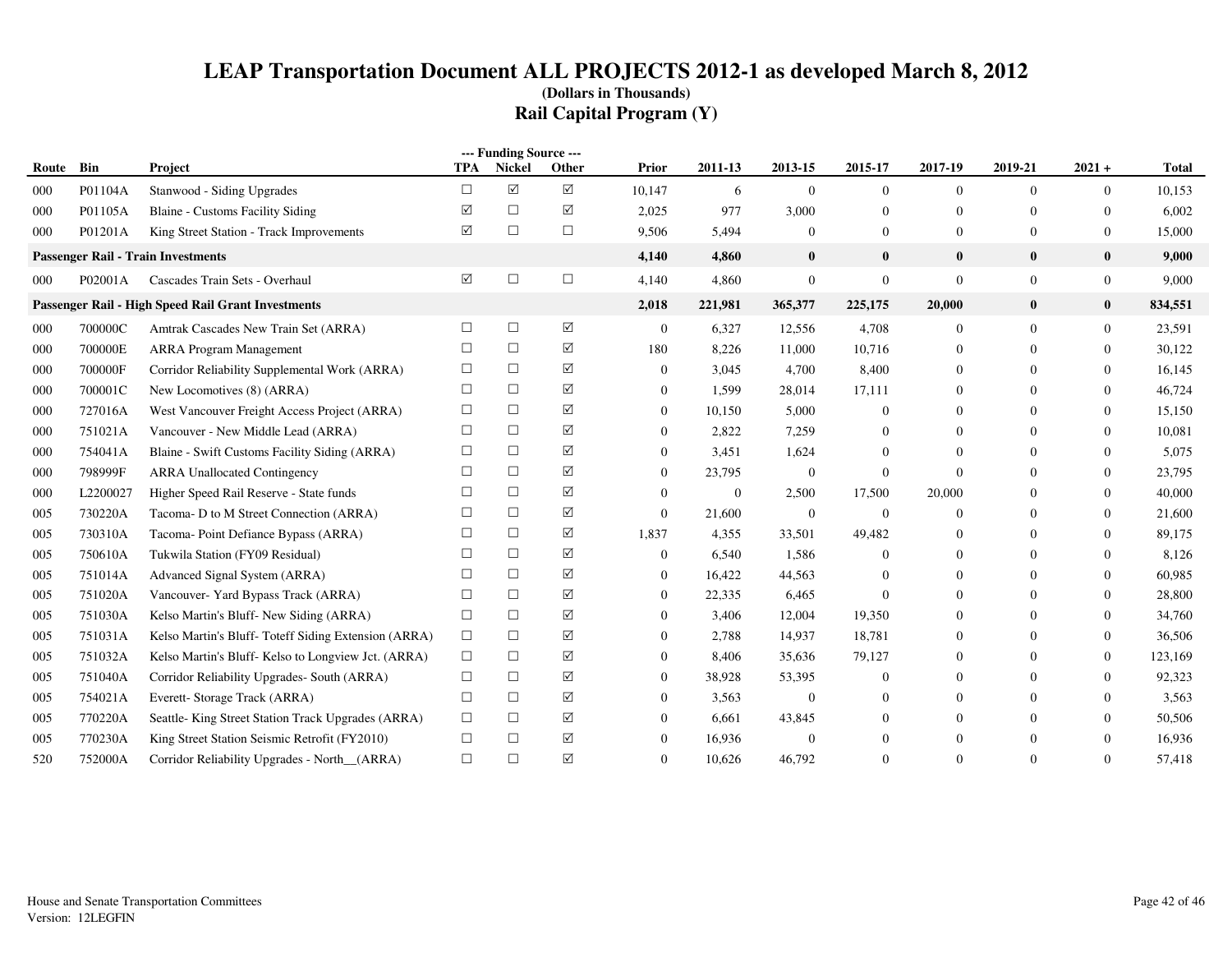| --- Funding Source --- |                                      |                                                                                 |            |        |                      |                  |                  |                  |                  |                  |                  |                  |              |
|------------------------|--------------------------------------|---------------------------------------------------------------------------------|------------|--------|----------------------|------------------|------------------|------------------|------------------|------------------|------------------|------------------|--------------|
| Route Bin              |                                      | Project                                                                         | <b>TPA</b> | Nickel | Other                | Prior            | 2011-13          | 2013-15          | 2015-17          | 2017-19          | 2019-21          | $2021 +$         | <b>Total</b> |
|                        | <b>Local Programs (Z)</b>            |                                                                                 |            |        |                      | 124,309          | 104,574          | 40,208           | 19,910           | 21,860           | 19,528           | 43,618           | 374,007      |
|                        |                                      |                                                                                 |            |        |                      | $\bf{0}$         | 1,560            | $\mathbf{0}$     | $\bf{0}$         | $\bf{0}$         | $\bf{0}$         | $\pmb{0}$        | 1,560        |
|                        | L2200088                             | City of Covington, 156th/160th Rehab                                            | $\Box$     | $\Box$ | ☑                    | $\overline{0}$   | 380              | $\boldsymbol{0}$ | $\mathbf{0}$     | $\mathbf{0}$     | $\overline{0}$   | $\boldsymbol{0}$ | 380          |
|                        | L2200089                             | City of Bellingham - Slater Road Bridge                                         | $\Box$     | $\Box$ | ☑                    | $\Omega$         | 350              | $\Omega$         | $\Omega$         | $\Omega$         | $\Omega$         | $\Omega$         | 350          |
|                        | L2200090                             | City of Naches - Penney Avenue Improvements                                     | $\Box$     | $\Box$ | ☑                    | $\overline{0}$   | 380              | $\mathbf{0}$     | $\overline{0}$   | $\mathbf{0}$     | $\theta$         | $\theta$         | 380          |
|                        | L2200091                             | City of Camas - NW Friberg Street and Goodwin Road<br><b>Street Improvments</b> | $\Box$     | $\Box$ | $\sqrt{}$            | $\overline{0}$   | 450              | $\mathbf{0}$     | $\mathbf{0}$     | $\overline{0}$   | 0                | $\mathbf{0}$     | 450          |
|                        |                                      | SR 20, Island County - Safety Improvements                                      |            |        |                      | $\bf{0}$         | 896              | $\bf{0}$         | $\bf{0}$         | $\bf{0}$         | $\bf{0}$         | $\bf{0}$         | 896          |
| 020                    | L2200040                             | Parker Road - SR 20 Realign and Transit Park                                    | $\Box$     | $\Box$ | $\boxtimes$          | $\boldsymbol{0}$ | 896              | $\boldsymbol{0}$ | $\boldsymbol{0}$ | $\boldsymbol{0}$ | $\boldsymbol{0}$ | $\boldsymbol{0}$ | 896          |
|                        |                                      | SR 522, Seattle to Monroe - Corridor Improvements                               |            |        |                      | 63               | 1,938            | $\bf{0}$         | $\bf{0}$         | $\bf{0}$         | $\bf{0}$         | $\bf{0}$         | 2,001        |
| 000                    | L1000041                             | SR 522 - McAleer and Lyon Creeks Basin Flood<br>Reduction                       | $\Box$     | $\Box$ | $\boxtimes$          | 63               | 188              | $\mathbf{0}$     | $\mathbf{0}$     | $\mathbf{0}$     | $\overline{0}$   | $\mathbf{0}$     | 251          |
| 522                    | L1000055                             | SR 522 Improvements / 61st Ave NE and NE 181st<br>Street                        | $\Box$     | $\Box$ | $\boxed{\checkmark}$ | $\overline{0}$   | 1,750            | $\mathbf{0}$     | $\boldsymbol{0}$ | $\overline{0}$   | 0                | $\mathbf{0}$     | 1,750        |
|                        | <b>Facility Improvements</b>         |                                                                                 |            |        |                      | $\bf{0}$         | 115              | $\mathbf{0}$     | $\bf{0}$         | $\bf{0}$         | $\mathbf{0}$     | $\bf{0}$         | 115          |
| 410                    | L1000058                             | SR 410 Median Street Lighting                                                   | $\Box$     | $\Box$ | $\boxtimes$          | $\boldsymbol{0}$ | 115              | $\overline{0}$   | $\overline{0}$   | $\overline{0}$   | $\overline{0}$   | $\boldsymbol{0}$ | 115          |
|                        | <b>Studies &amp; System Analysis</b> |                                                                                 |            |        |                      | $\bf{0}$         | 2,125            | $\bf{0}$         | $\bf{0}$         | $\bf{0}$         | $\bf{0}$         | $\bf{0}$         | 2,125        |
| 000                    | L1000060                             | <b>Cross-Docking Study</b>                                                      | $\Box$     | $\Box$ | $\triangledown$      | $\overline{0}$   | 60               | $\Omega$         | $\mathbf{0}$     | $\mathbf{0}$     | $\overline{0}$   | $\theta$         | 60           |
| 000                    | L1000061                             | <b>Transit Overlay Study PSRC</b>                                               | $\Box$     | $\Box$ | $\sqrt{}$            | $\overline{0}$   | 65               | $\theta$         | $\overline{0}$   | $\mathbf{0}$     | $\mathbf{0}$     | $\theta$         | 65           |
| 432                    | L1000056                             | SR 432 Rail Realignment and Highway Improvements                                | $\Box$     | $\Box$ | $\sqrt{}$            | $\mathbf{0}$     | 2,000            | $\mathbf{0}$     | $\mathbf{0}$     | $\mathbf{0}$     | $\mathbf{0}$     | $\mathbf{0}$     | 2,000        |
|                        | <b>FMSIB Projects</b>                |                                                                                 |            |        |                      | 55,035           | 35,437           | 16,739           | 10,101           | 12,051           | 9,719            | 24,000           | 163,082      |
| 000                    | 01F035A                              | S 228th Street Extension & Grade Separation                                     | $\Box$     | $\Box$ | $\boxtimes$          | 5,251            | 123              | 3,250            | $\boldsymbol{0}$ | $\boldsymbol{0}$ | $\boldsymbol{0}$ | $\mathbf{0}$     | 8,624        |
| 000                    | 01F037A                              | Duwamish Intelligent Transportation System                                      | $\Box$     | $\Box$ | $\boxed{\mathbb{Z}}$ | 2,294            | $\boldsymbol{0}$ | $\boldsymbol{0}$ | $\boldsymbol{0}$ | $\mathbf{0}$     | $\overline{0}$   | $\mathbf{0}$     | 2,294        |
| 000                    | 01F048A                              | Bigelow Gulch Rd - Urban Boundary To Argonne Rd                                 | $\Box$     | $\Box$ | ☑                    | 310              | 690              | 1,000            | $\Omega$         | $\Omega$         | 0                | $\Omega$         | 2,000        |
| 000                    | 01F058A                              | East Marginal Way Truck Access                                                  | $\Box$     | $\Box$ | ☑                    | $\mathbf{0}$     | 994              | $\Omega$         | $\Omega$         | $\Omega$         | 0                | $\Omega$         | 994          |
| 000                    | 01P003A                              | East Marginal Way Ramps                                                         | ☑          | $\Box$ | ☑                    | 6,920            | 481              | $\Omega$         | $\Omega$         | $\mathbf{0}$     | 0                | $\Omega$         | 7,401        |
| 000                    | 0LP899F                              | <b>UP Contribution Placeholder</b>                                              | $\Box$     | $\Box$ | ☑                    | 1,250            | 2,354            | $\Omega$         | $\mathbf{0}$     | $\overline{0}$   | 0                | $\theta$         | 3,604        |
| 000                    | 1LP702F                              | Green Valley BNSF & UP Industrial                                               | $\Box$     | $\Box$ | ☑                    | $\overline{0}$   | 2,500            | $\theta$         | $\Omega$         | $\overline{0}$   | $\Omega$         | $\mathbf{0}$     | 2,500        |
| 000                    | 1LP902F                              | Strander Blvd/SW 27th St Connection                                             | ☑          | $\Box$ | ☑                    | 448              | 6,175            | $\Omega$         | $\Omega$         | $\Omega$         | 0                | $\Omega$         | 6,623        |
| 000                    | 1LP903F                              | M St SE Grade Separation Project                                                | ☑          | $\Box$ | $\sqrt{}$            | 124              | 6,000            | $\Omega$         | $\mathbf{0}$     | $\overline{0}$   | $\theta$         | $\theta$         | 6,124        |
| 000                    | 1LP905F                              | Granite Falls Alternate Route                                                   | ☑          | $\Box$ | ☑                    | 4,229            | $\mathbf{0}$     | $\Omega$         | $\Omega$         | $\Omega$         | 0                | $\Omega$         | 4,229        |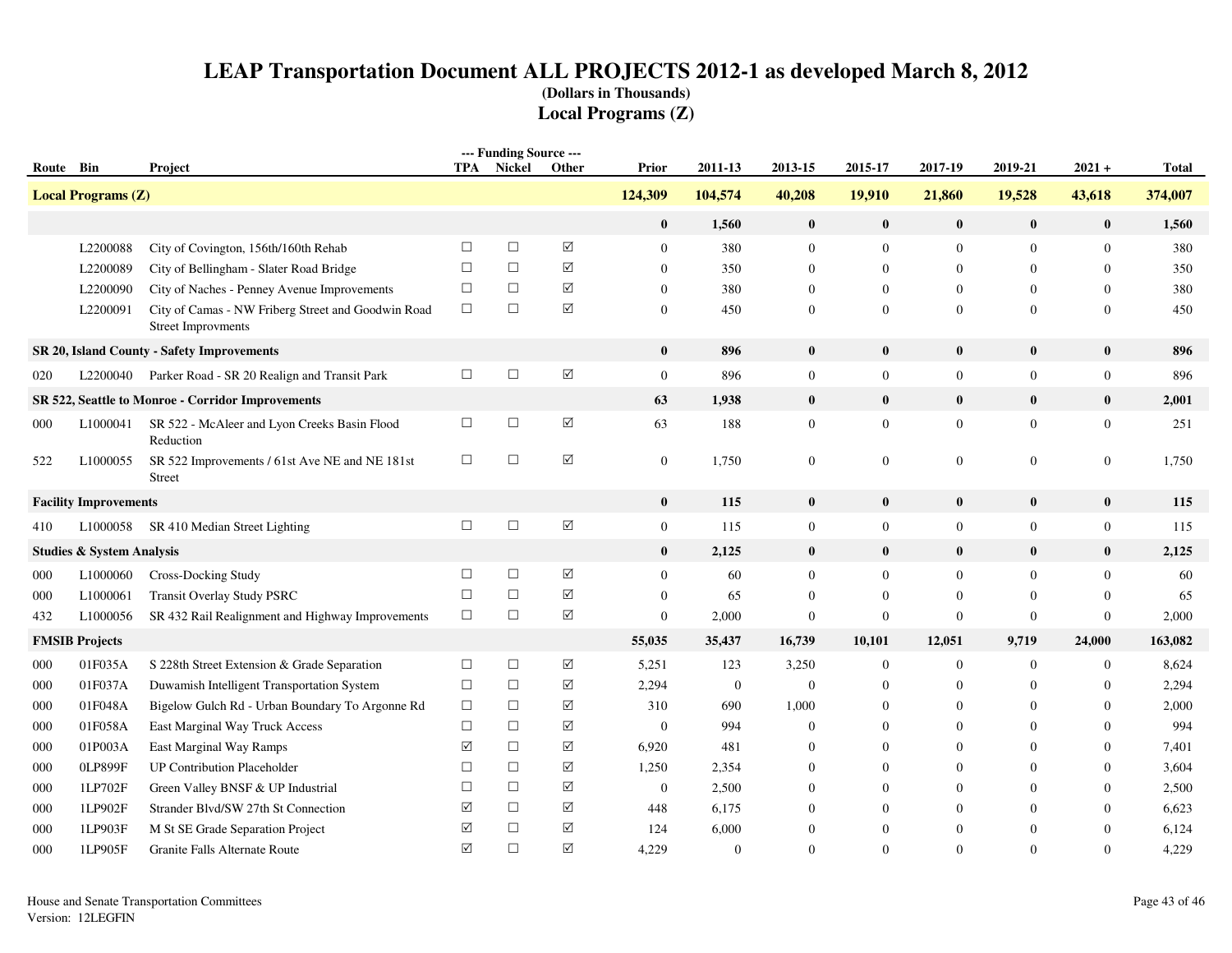|       | --- Funding Source ---                |                                                                      |            |               |                                      |                |                  |                |                  |                  |                  |                  |              |
|-------|---------------------------------------|----------------------------------------------------------------------|------------|---------------|--------------------------------------|----------------|------------------|----------------|------------------|------------------|------------------|------------------|--------------|
| Route | Bin                                   | <b>Project</b>                                                       | <b>TPA</b> | <b>Nickel</b> | Other                                | Prior          | 2011-13          | 2013-15        | 2015-17          | 2017-19          | 2019-21          | $2021 +$         | <b>Total</b> |
| 000   | 1LP907F                               | SR 202 Corridor-SR 522 to 127th Pl NE                                | ☑          | $\Box$        | $\Box$                               | 750            | $\overline{0}$   | $\mathbf{0}$   | $\mathbf{0}$     | $\mathbf{0}$     | $\overline{0}$   | $\overline{0}$   | 750          |
| 000   | 1LP908F                               | S 212th St Grade Separation                                          | ☑          | $\Box$        | $\Box$                               | $\overline{0}$ | $\theta$         | 2,439          | 3,000            | 3,852            | $\overline{0}$   | $\theta$         | 9,291        |
| 000   | 1LP909F                               | Willis St Grade Separation                                           | ☑          | $\Box$        | $\Box$                               | $\overline{0}$ | $\overline{0}$   | $\overline{0}$ | 4,000            | $\overline{0}$   | $\Omega$         | $\theta$         | 4,000        |
| 000   | 1LP912F                               | Duwamish Truck Mobility Improvement Project                          | ☑          | $\Box$        | $\Delta$                             | $\mathbf{0}$   | 83               | $\Omega$       | 2,300            | $\Omega$         | $\Omega$         | $\overline{0}$   | 2,383        |
| 000   | 3LP110F                               | Lincoln Ave Grade Separation                                         | ☑          | $\Box$        | ☑                                    | 11,229         | $\mathbf{0}$     | $\Omega$       | $\boldsymbol{0}$ | $\Omega$         | $\Omega$         | $\mathbf{0}$     | 11,229       |
| 000   | 3LP115F                               | Shaw Rd Extension                                                    | ☑          | $\Box$        | $\triangledown$                      | 6,123          | $\mathbf{0}$     | $\overline{0}$ | $\theta$         | $\Omega$         | $\overline{0}$   | $\mathbf{0}$     | 6,123        |
| 000   | 3LP913F                               | 70th and Valley Ave Widening                                         | ☑          | $\Box$        | $\Box$                               | 1,500          | 500              | $\mathbf{0}$   | $\theta$         | $\Omega$         | $\boldsymbol{0}$ | $\boldsymbol{0}$ | 2,000        |
| 000   | 4LP701F                               | West Vancouver Freight Access                                        | □          | $\Box$        | ☑                                    | 5,072          | $\mathbf{0}$     | $\overline{0}$ | $\theta$         | $\Omega$         | $\Omega$         | $\theta$         | 5,072        |
| 000   | 5LP071F                               | Myra Rd at Dalles Rd Intersection                                    | $\Box$     | $\Box$        | $\triangledown$                      | $\overline{0}$ | 501              | 0              | $\theta$         | $\Omega$         | $\overline{0}$   | $\theta$         | 501          |
| 000   | 5LP122F                               | Piert Road Extension                                                 | $\Box$     | $\Box$        | ☑                                    | $\mathbf{0}$   | 459              | $\mathbf{0}$   | $\boldsymbol{0}$ | $\Omega$         | $\overline{0}$   | $\mathbf{0}$     | 459          |
| 000   | 5LP336F                               | Yakima Grade Separated Rail Crossing                                 | ☑          | $\Box$        | $\Box$                               | 4,520          | 1,149            | 1,331          | $\boldsymbol{0}$ | $\Omega$         | $\overline{0}$   | $\mathbf{0}$     | 7,000        |
| 000   | 6LP121F                               | Sullivan Road West Bridge Replacement                                | $\Box$     | $\Box$        | ☑                                    | $\mathbf{0}$   | $\mathbf{0}$     | $\mathbf{0}$   | $\mathbf{0}$     | 2,000            | $\Omega$         | $\theta$         | 2,000        |
| 000   | 6LP901F                               | Havana St/BNSF Separation Project                                    | ☑          | $\Box$        | $\Box$                               | 2,000          | 2,000            | $\overline{0}$ | $\theta$         | $\Omega$         | $\Omega$         | $\theta$         | 4,000        |
| 000   | 9LP999A                               | Freya Street Bridge                                                  | $\Box$     | $\Box$        | ☑                                    | 2,138          | $\Omega$         | $\Omega$       | $\mathbf{0}$     | $\mathbf{0}$     | $\overline{0}$   | $\mathbf{0}$     | 2,138        |
| 000   | L2000013                              | <b>FMSIB Placeholder</b>                                             | $\Box$     | $\Box$        | ☑                                    | $\overline{0}$ | $\mathbf{0}$     | $\mathbf{0}$   | $\overline{0}$   | 1,000            | 9,719            | 24,000           | 34,719       |
| 005   | 1LP103F                               | Port of Everett to I-5 Improvements                                  | $\Box$     | $\Box$        | ☑                                    | $\overline{0}$ | $\overline{0}$   | 400            | $\boldsymbol{0}$ | $\boldsymbol{0}$ | $\mathbf{0}$     | $\boldsymbol{0}$ | 400          |
| 005   | 9LP999B                               | Port of Tacoma Rd- Interchange improvements                          | $\Box$     | $\Box$        | ☑                                    | 877            | 28               | 1,250          | $\theta$         | $\mathbf{0}$     | $\overline{0}$   | $\mathbf{0}$     | 2,155        |
| 099   | 1LP104F                               | Marginal/Diagonal approach & Argo Gate                               | $\Box$     | $\Box$        | ☑                                    | $\mathbf{0}$   | 3,300            | $\mathbf{0}$   | $\theta$         | $\overline{0}$   | 0                | $\boldsymbol{0}$ | 3,300        |
| 099   | 1LP105F                               | South Park Bridge                                                    | $\Box$     | $\Box$        | ☑                                    | $\overline{0}$ | 4,750            | 250            | $\theta$         | $\Omega$         | $\Omega$         | $\theta$         | 5,000        |
| 099   | 3LP101F                               | SR 99 Puyallup River Bridge                                          | $\Box$     | $\Box$        | $\Delta$                             | $\overline{0}$ | 100              | 4,900          | $\mathbf{0}$     | $\Omega$         | $\overline{0}$   | $\boldsymbol{0}$ | 5,000        |
| 509   | 1LP102F                               | SR 509 D St Ramps                                                    | $\Box$     | $\Box$        | $\Delta$                             | $\mathbf{0}$   | $\mathbf{0}$     | $\overline{0}$ | 801              | 5,199            | $\overline{0}$   | $\boldsymbol{0}$ | 6,000        |
| 999   | 4LP122F                               | Rail Tie-In to Mainline Schedule 2 Rail Trench #15-18<br><b>WVFA</b> | $\Box$     | $\Box$        | $\Delta$                             | $\Omega$       | 3,250            | 1,919          | $\boldsymbol{0}$ | $\Omega$         | $\overline{0}$   | $\mathbf{0}$     | 5,169        |
|       | <b>Improvement - Park &amp; Rides</b> |                                                                      |            |               |                                      | 5,531          | 440              | $\bf{0}$       | $\bf{0}$         | $\bf{0}$         | $\bf{0}$         | $\bf{0}$         | 5,971        |
| 000   | 1LP604E                               | Island Transit Park and Ride Development                             | ☑          | $\Box$        | $\Box$                               | 2,060          | 440              | $\mathbf{0}$   | $\boldsymbol{0}$ | $\boldsymbol{0}$ | $\mathbf{0}$     | $\boldsymbol{0}$ | 2,500        |
| 005   | <b>ANDERS</b><br>$\Omega$             | I-5/ Anderson Park and Ride                                          | ☑          | $\Box$        | ☑                                    | 3,471          | $\boldsymbol{0}$ | $\mathbf{0}$   | $\mathbf{0}$     | $\mathbf{0}$     | $\mathbf{0}$     | $\overline{0}$   | 3,471        |
|       |                                       | <b>Safety - Intersection &amp; Spot Improvements</b>                 |            |               |                                      | $\bf{0}$       | 500              | $\bf{0}$       | $\bf{0}$         | $\bf{0}$         | $\bf{0}$         | $\bf{0}$         | 500          |
| 000   | L1000052                              | South Wapato and McDonald Road Intersection Safety                   | $\Box$     | $\Box$        | $\hbox{\large \bf \large \boxtimes}$ | $\overline{0}$ | 500              | $\mathbf{0}$   | $\overline{0}$   | $\overline{0}$   | $\mathbf{0}$     | $\overline{0}$   | 500          |
|       | <b>Safety - Rest Areas</b>            |                                                                      |            |               |                                      | $\bf{0}$       | 3,126            | $\bf{0}$       | $\bf{0}$         | $\mathbf{0}$     | $\bf{0}$         | $\bf{0}$         | 3,126        |
| 101   | 3LP187A                               | US 101/Northeast Peninsula Safety Rest Area - New<br>Facility        | $\Box$     | $\Box$        | ☑                                    | $\overline{0}$ | 3,126            | $\overline{0}$ | $\overline{0}$   | $\Omega$         | $\mathbf{0}$     | $\overline{0}$   | 3,126        |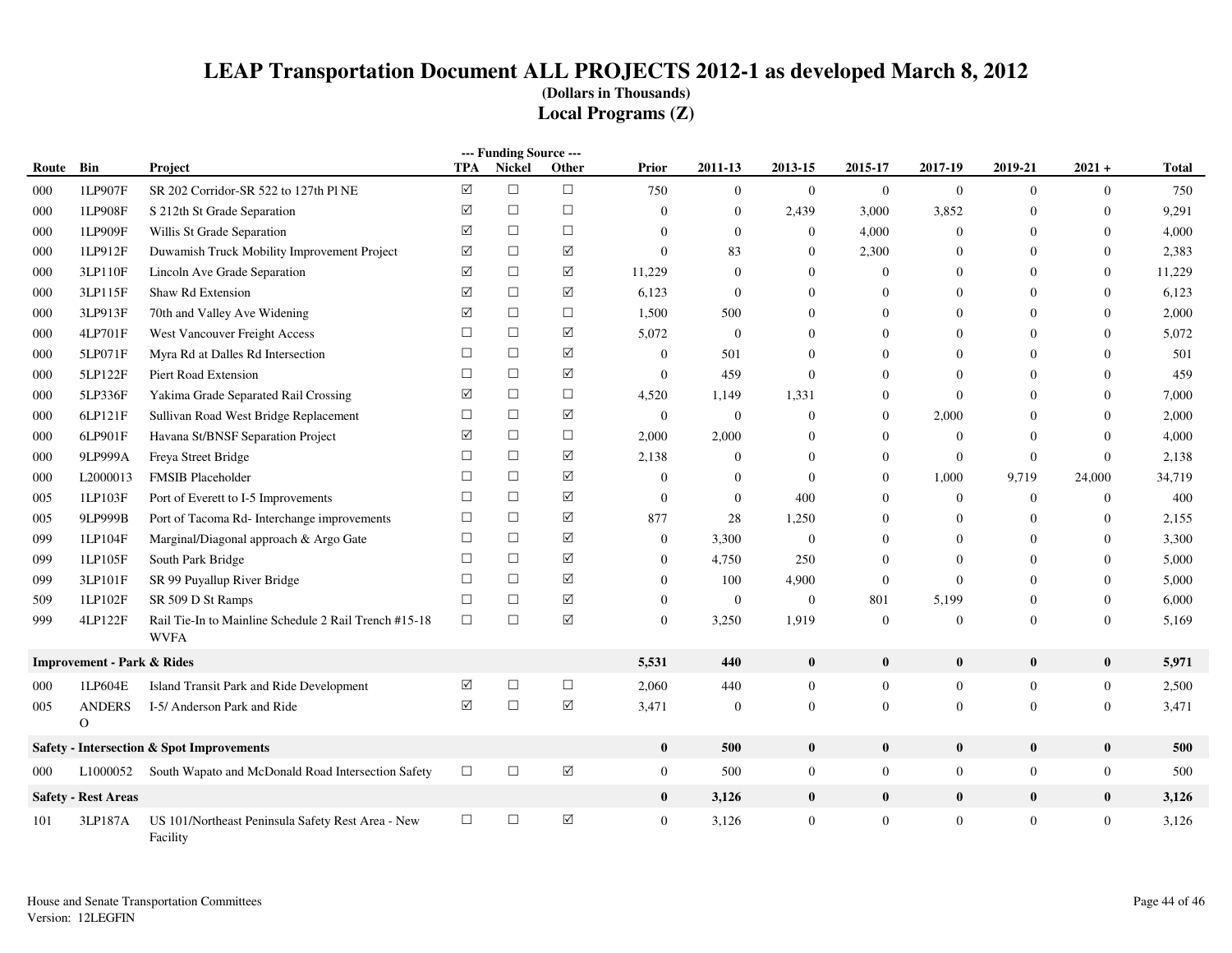| Route Bin |                                     | Project                                                          |                 | --- Funding Source ---<br>TPA Nickel | Other                       | Prior            | 2011-13          | 2013-15          | 2015-17          | 2017-19          | 2019-21          | $2021 +$         | <b>Total</b> |
|-----------|-------------------------------------|------------------------------------------------------------------|-----------------|--------------------------------------|-----------------------------|------------------|------------------|------------------|------------------|------------------|------------------|------------------|--------------|
|           |                                     | <b>Safety - Roadside Improvements</b>                            |                 |                                      |                             | 1,100            | 1,700            | $\bf{0}$         | $\bf{0}$         | $\bf{0}$         | $\bf{0}$         | $\bf{0}$         | 2,800        |
| 516       |                                     | L2000017 SR 516/Wax Rd to 185th Ave SE - Improvements            | $\Box$          | $\Box$                               | $\boxtimes$                 | 1,100            | 1,700            | $\boldsymbol{0}$ | $\mathbf{0}$     | $\mathbf{0}$     | $\boldsymbol{0}$ | $\boldsymbol{0}$ | 2,800        |
|           | <b>Road Preservation - Asphalt</b>  |                                                                  |                 |                                      |                             | $\bf{0}$         | 3,777            | $\bf{0}$         | $\bf{0}$         | $\bf{0}$         | $\bf{0}$         | $\bf{0}$         | 3,777        |
| 908       | 1LP611A                             | SR 908 - Pavement Rehabilitation                                 | $\Box$          | $\Box$                               | $\boxed{\textstyle\diagup}$ | $\overline{0}$   | 3,777            | $\mathbf{0}$     | $\mathbf{0}$     | $\overline{0}$   | $\overline{0}$   | $\boldsymbol{0}$ | 3,777        |
|           | <b>Bridge Preservation - Repair</b> |                                                                  |                 |                                      |                             | 5,905            | $\bf{0}$         | $\bf{0}$         | $\bf{0}$         | $\bf{0}$         | $\bf{0}$         | $\bf{0}$         | 5,905        |
| 509       | 3LP1001                             | SR 509/City Waterway Bridge - Turnback Agreement                 | $\Box$          | $\Box$                               | $\boxtimes$                 | 5,905            | $\mathbf{0}$     | $\mathbf{0}$     | $\boldsymbol{0}$ | $\boldsymbol{0}$ | $\boldsymbol{0}$ | $\mathbf{0}$     | 5,905        |
|           |                                     | <b>Local Programs - Improvement Projects</b>                     |                 |                                      |                             | 27,012           | 17,327           | 1,809            | 1,809            | 1,809            | 1,809            | 3,618            | 55,193       |
| 000       | 1LP601E                             | Des Moines Creek Trail                                           | $\Box$          | $\Box$                               | ☑                           | 702              | $\overline{0}$   | $\overline{0}$   | $\mathbf{0}$     | $\mathbf{0}$     | $\mathbf{0}$     | $\boldsymbol{0}$ | 702          |
| 000       | 1LP610E                             | Issaquah Traffic Signal Synchronization                          | $\Box$          | $\Box$                               | ☑                           | 1,501            | $\mathbf{0}$     | $\overline{0}$   | $\overline{0}$   | $\mathbf{0}$     | $\mathbf{0}$     | $\boldsymbol{0}$ | 1,501        |
| 000       | 1LP913F                             | SR99/Spokane St. Bridge - Replace Bridge Approach                | $\Box$          | $\Box$                               | ☑                           | $\mathbf{0}$     | 2,700            | $\overline{0}$   | $\overline{0}$   | $\mathbf{0}$     | $\Omega$         | $\theta$         | 2,700        |
| 000       | 5LP601E                             | Franklin County Slide                                            | $\Box$          | $\Box$                               | $\boxtimes$                 | 800              | $\boldsymbol{0}$ | $\overline{0}$   | $\overline{0}$   | $\boldsymbol{0}$ | $\theta$         | $\overline{0}$   | 800          |
|           | L1000025                            | Coal Creek Parkway                                               | $\Box$          | $\Box$                               | ☑                           | 3,000            | $\boldsymbol{0}$ | $\mathbf{0}$     | 0                | $\mathbf{0}$     | $\theta$         | $\boldsymbol{0}$ | 3,000        |
| 000       | L1000037                            | 150th and Murray Road Intersection Improvements                  | $\Box$          | $\Box$                               | ☑                           | 23               | 477              | $\mathbf{0}$     | $\overline{0}$   | $\overline{0}$   | $\Omega$         | $\Omega$         | 500          |
| 000       | L1000042                            | 39th Ave SE and SR 96 Intersection Improvements                  | $\Box$          | $\Box$                               | ☑                           | 200              | $\mathbf{0}$     | $\theta$         | $\Omega$         | $\mathbf{0}$     | $\Omega$         | $\Omega$         | 200          |
|           | L1100047                            | Alder Avenue Reconstruction/8th Street to 5th Street             | $\Box$          | $\Box$                               | ☑                           | $\mathbf{0}$     | 500              | $\overline{0}$   | $\overline{0}$   | $\mathbf{0}$     | $\mathbf{0}$     | $\theta$         | 500          |
|           | L1100048                            | 31st Ave SW Overpass Widening and Improvement                    | $\Box$          | $\Box$                               | ☑                           | $\theta$         | 1,100            | $\overline{0}$   | $\Omega$         | $\mathbf{0}$     | $\Omega$         | $\theta$         | 1,100        |
|           | L1100049                            | Scott Avenue Reconnection Project                                | $\Box$          | $\Box$                               | $\boxtimes$                 | $\theta$         | 2,000            | $\Omega$         | $\overline{0}$   | $\mathbf{0}$     | $\mathbf{0}$     | $\overline{0}$   | 2,000        |
| 000       | L2200043                            | City of Auburn - 8th and R street NE Intersection<br>Improvement | $\Box$          | $\Box$                               | $\boxtimes$                 | $\theta$         | 100              | $\overline{0}$   | $\overline{0}$   | $\mathbf{0}$     | $\mathbf{0}$     | $\overline{0}$   | 100          |
| 000       | <b>RVRSIDE</b>                      | Riverside Ave Extension Project.                                 | □               | $\Box$                               | ☑                           | $\mathbf{0}$     | 2,400            | $\overline{0}$   | $\boldsymbol{0}$ | $\mathbf{0}$     | $\mathbf{0}$     | $\boldsymbol{0}$ | 2,400        |
| 020       | 202005A                             | SR 20/Winthrop Area - Construct Bike Path                        | $\Box$          | $\Box$                               | ☑                           | 959              | 1,000            | $\overline{0}$   | $\overline{0}$   | $\mathbf{0}$     | $\mathbf{0}$     | $\overline{0}$   | 1,959        |
| 082       | <b>I82VALLE</b>                     | I-82 Valley Mall Blvd Connection                                 | $\Box$          | $\Box$                               | ☑                           | 2,370            | 46               | $\overline{0}$   | $\overline{0}$   | $\mathbf{0}$     | $\mathbf{0}$     | $\overline{0}$   | 2,416        |
| 099       | 1LP608E                             | SR99/S 138th St Vicinity to N of S 130th St                      | $\Box$          | ☑                                    | $\Box$                      | 2,852            | $\mathbf{0}$     | $\overline{0}$   | $\Omega$         | $\Omega$         | $\Omega$         | $\theta$         | 2,852        |
| 522       | L1000036                            | Shell Valley Emergency Access Road                               | $\Box$          | $\Box$                               | $\boxtimes$                 | 25               | 225              | $\overline{0}$   | $\theta$         | $\overline{0}$   | $\Omega$         | $\theta$         | 250          |
| 525       | <b>MUKSIG</b>                       | Highway 525 Intersection Improvements                            | $\Box$          | $\Box$                               | ☑                           | 67               | 233              | $\boldsymbol{0}$ | $\boldsymbol{0}$ | $\boldsymbol{0}$ | $\theta$         | $\overline{0}$   | 300          |
| 998       | 0LP500Z                             | State Infrastructure Bank                                        | $\Box$          | $\Box$                               | ☑                           | 1,360            | 1,809            | 1,809            | 1,809            | 1,809            | 1,809            | 3,618            | 14,023       |
| 998       | 0LP601I                             | Intersection and Corridor Safety Program                         | $\Box$          | $\Box$                               | ☑                           | 9,386            | 236              | $\overline{0}$   | $\overline{0}$   | $\mathbf{0}$     | $\mathbf{0}$     | $\overline{0}$   | 9,622        |
| 999       | 0LP000A                             | Federal Funding Adjustment Option                                | $\Box$          | $\Box$                               | ☑                           | $\boldsymbol{0}$ | 4,000            | $\overline{0}$   | $\overline{0}$   | $\mathbf{0}$     | $\mathbf{0}$     | $\theta$         | 4,000        |
| 999       | L1000019                            | Northwest Avenue Improvements                                    | $\Box$          | $\Box$                               | ☑                           | 767              | $\mathbf{0}$     | $\overline{0}$   | $\Omega$         | $\overline{0}$   | $\Omega$         | $\theta$         | 767          |
| 999       | L1000022                            | Lewis Street Overpass                                            | □               | $\Box$                               | ☑                           | 3,000            | $\mathbf{1}$     | $\Omega$         | 0                | $\mathbf{0}$     | $\Omega$         | $\theta$         | 3,001        |
| 999       | L1000032                            | Lake Forest Park Park and Ride                                   | $\triangledown$ | $\Box$                               | $\Box$                      | $\Omega$         | 500              | $\Omega$         | $\Omega$         | $\Omega$         | $\Omega$         | $\Omega$         | 500          |